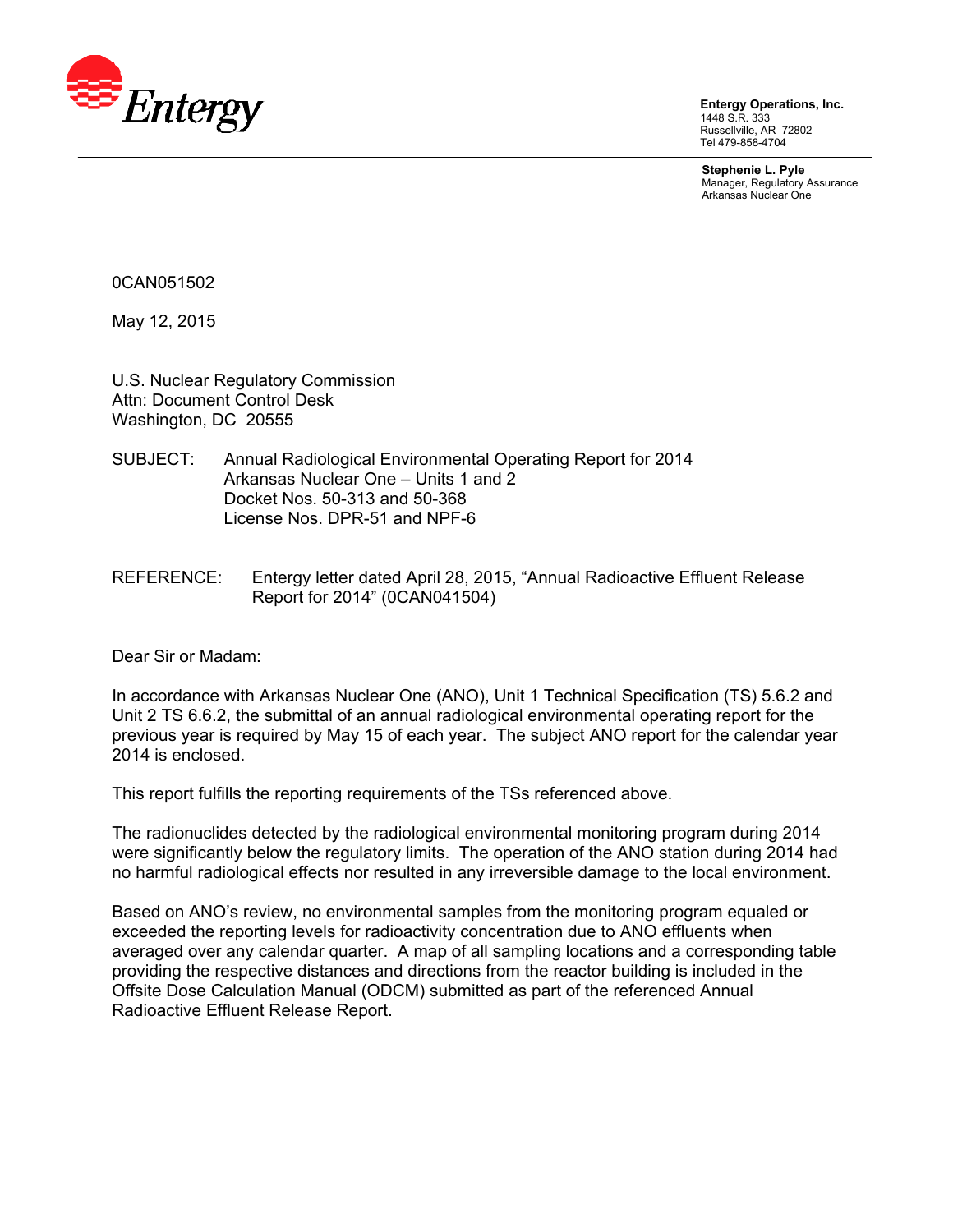This letter contains no new commitments.

If you have any questions or require additional information, please contact me.

Sincerely,

## **ORIGINAL SIGNED BY STEPHENIE L. PYLE**

SLP/rwc

Enclosure: Annual Radiological Environmental Operating Report for 2014

cc: Mr. Marc L. Dapas Regional Administrator U. S. Nuclear Regulatory Commission Region IV 1600 East Lamar Boulevard Arlington, TX 76011-4511

> NRC Senior Resident Inspector Arkansas Nuclear One P. O. Box 310 London, AR 72847

U. S. Nuclear Regulatory Commission Attn: Ms. Andrea E. George MS O-8B1 One White Flint North 11555 Rockville Pike Rockville, MD 20852

Mr. Bernard R. Bevill Arkansas Department of Health Radiation Control Section 4815 West Markham Street Slot #30 Little Rock, AR 72205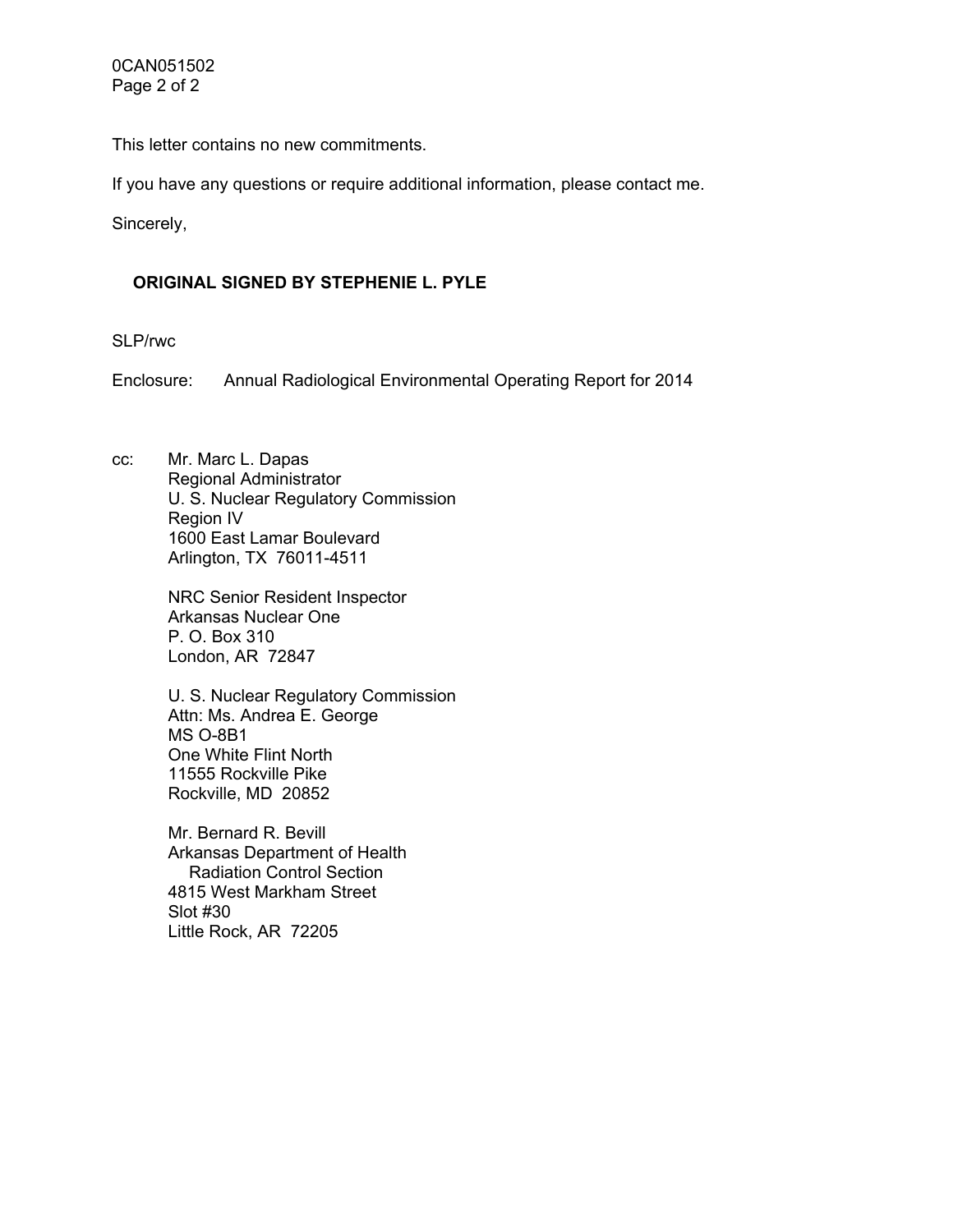**Enclosure to** 

**0CAN051502** 

**Annual Radiological Environmental Operating Report for 2014**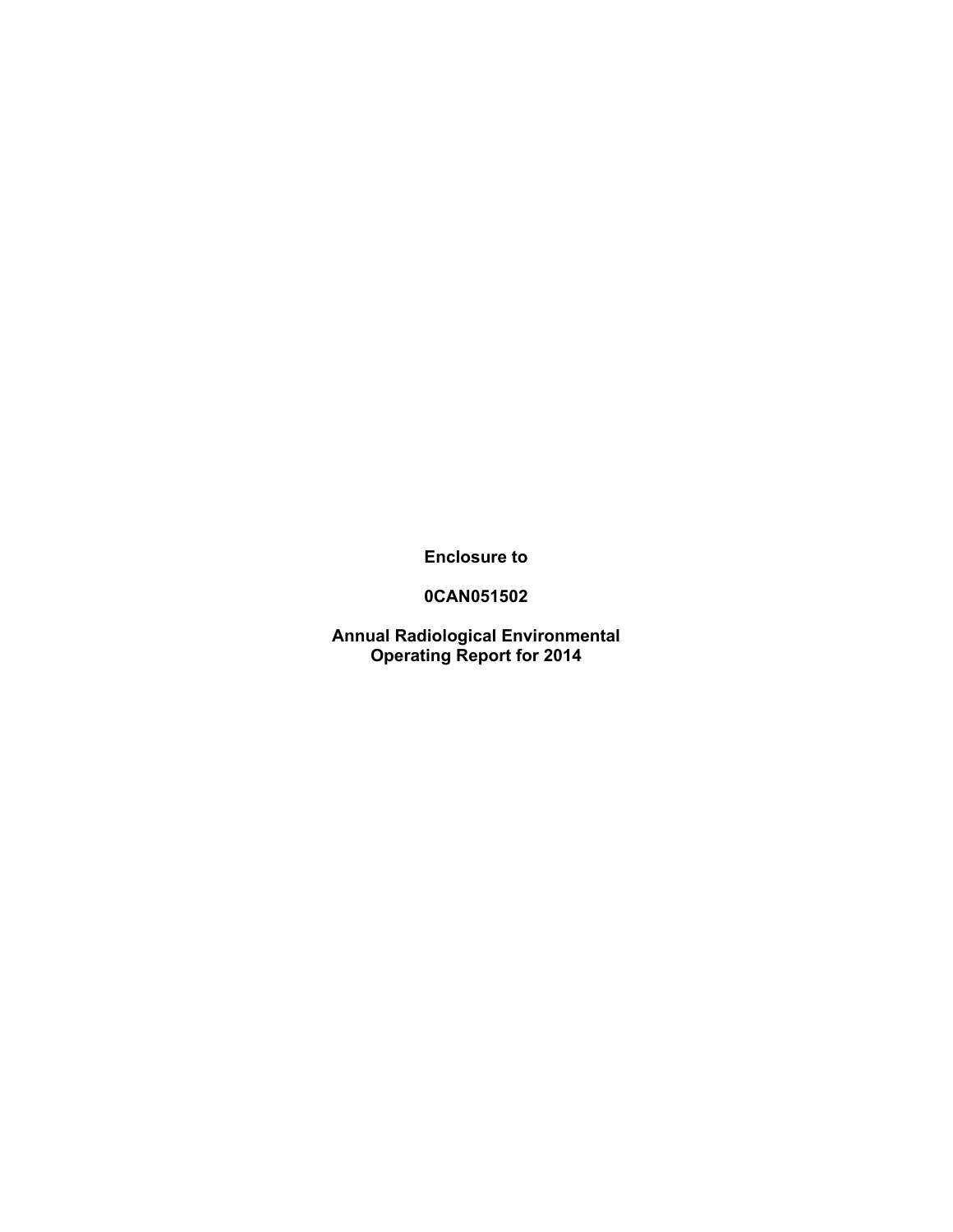## **Table of Contents**

|                     |                    |                                                       | 2              |  |  |
|---------------------|--------------------|-------------------------------------------------------|----------------|--|--|
| 1.0                 |                    |                                                       | $\overline{7}$ |  |  |
|                     | 1.1                |                                                       | $\overline{7}$ |  |  |
|                     | 1.2                |                                                       | 7              |  |  |
|                     | 1.3                |                                                       | 7              |  |  |
| 2.0                 |                    |                                                       | 18             |  |  |
|                     | 2.1                |                                                       | 18             |  |  |
|                     | 2.2                |                                                       | 18             |  |  |
|                     | 2.3                |                                                       | 18             |  |  |
|                     | 2.4                |                                                       | 20             |  |  |
|                     | 2.5                |                                                       | 21             |  |  |
|                     | 2.6                |                                                       | 21             |  |  |
|                     | 2.7                |                                                       | 21             |  |  |
|                     | 2.8                |                                                       | 21             |  |  |
|                     | 2.9                |                                                       | 21             |  |  |
| 3.0                 |                    |                                                       | 22             |  |  |
|                     | 3.1                |                                                       | 22             |  |  |
| <b>Tables</b>       |                    |                                                       |                |  |  |
| Table 1.1           |                    |                                                       | 9              |  |  |
| Table 2.1           |                    |                                                       | 22             |  |  |
| Table 3.1           |                    | Radiological Environmental Monitoring Program Summary | 23             |  |  |
|                     |                    |                                                       |                |  |  |
| <b>Figures</b>      |                    |                                                       |                |  |  |
| Figure 1-1          |                    |                                                       | 15             |  |  |
| Figure 1-2          |                    |                                                       | 16             |  |  |
| Figure 1-3          |                    |                                                       | 17             |  |  |
|                     | <b>Attachments</b> |                                                       |                |  |  |
|                     | Attachment 1<br>27 |                                                       |                |  |  |
| <b>Attachment 2</b> |                    |                                                       | 40             |  |  |
| Attachment 3        |                    |                                                       |                |  |  |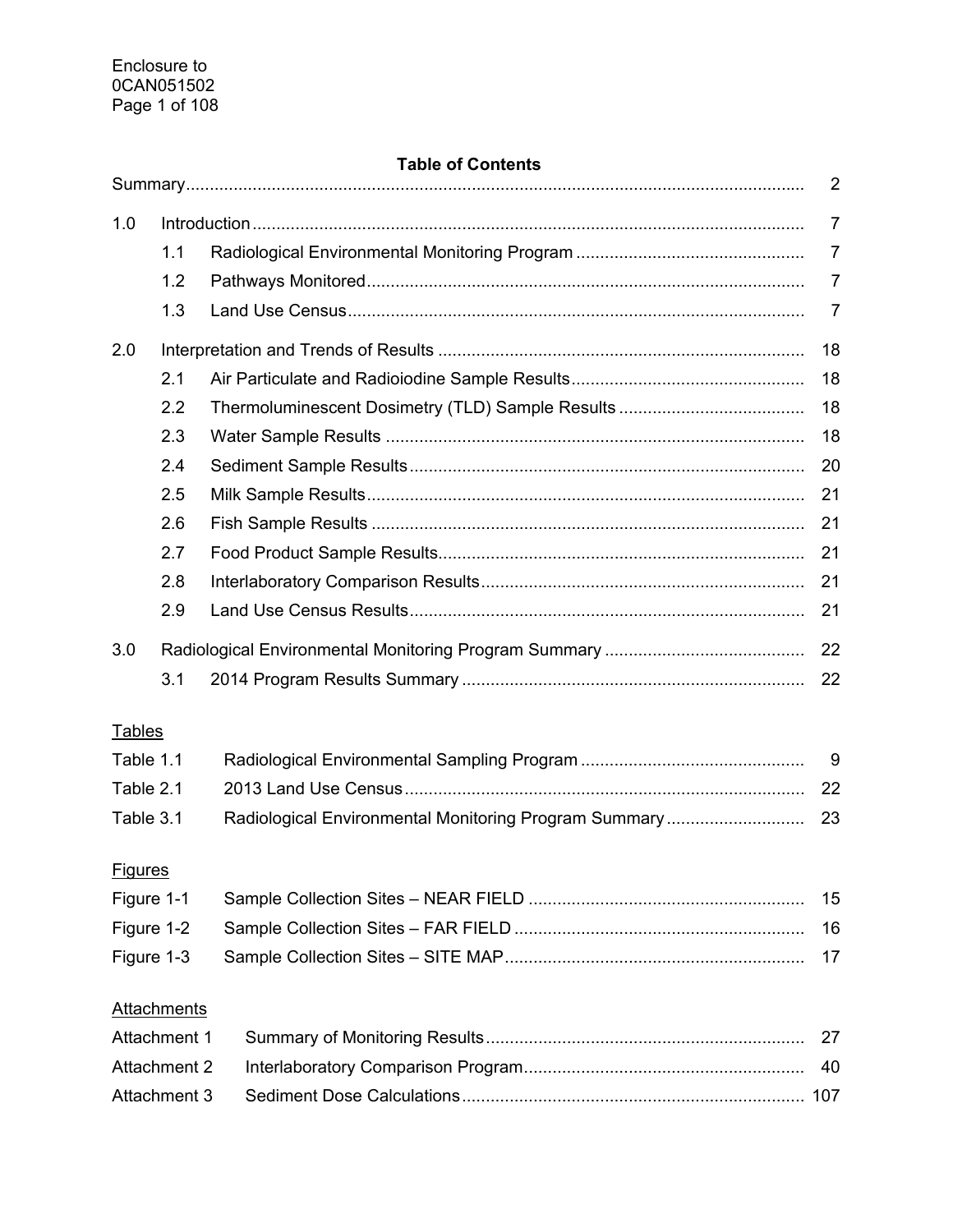Enclosure to 0CAN051502 Page 2 of 108

#### **Summary**

The Annual Radiological Environmental Operating Report (AREOR) presents data obtained through analyses of environmental samples collected for Arkansas Nuclear One's (ANO's) Radiological Environmental Monitoring Program (REMP) for the period January 1, 2014, through December 31, 2014. This report fulfills the requirements of ANO Unit 1 Technical Specification (TS) 5.6.2 and Unit 2 TS 6.6.2.

During 2014, as in previous years, ANO detected tritium attributable to plant operations at the discharge location (Station 8) where previously monitored liquid radioactive effluent from the plant is periodically discharged in accordance with the regulatory criteria established in the Offsite Dose Calculation Manual (ODCM). ANO personnel routinely monitor results from this area in order to note any trends. The review of results from this area indicates tritium levels in the surface water media continue to be below regulatory reporting limits and are consistent with concentrations that would typically be seen at this location as discussed in Section 2.3 of this AREOR.

Gross beta concentrations at the Station 14 (City of Russellville) indicator drinking water location continue to remain consistent with previous operational measurements and similar to the levels detected at the Station 57 (City of Danville) control drinking water location.

#### Radiological Environmental Monitoring Program

ANO established the REMP prior to the station becoming operational (1974) to provide data on background radiation and radioactivity normally present in the area. ANO has continued to monitor the environment by sampling air, water, sediment, fish and food products, as well as measuring radiation directly. ANO also samples milk if milk-producing animals are present commercially within five miles of the plant.

The REMP includes sampling indicator and control locations within an approximate 20-mile radius of the plant. The REMP utilizes indicator locations near the site to show any increases or buildup of radioactivity that might occur due to station operation, and control locations farther away from the site to indicate the presence of only naturally occurring radioactivity. ANO personnel compare indicator results with control and preoperational results to assess any impact ANO operation might have had on the surrounding environment.

In 2014, ANO personnel collected environmental samples for radiological analysis. Personnel compared results of indicator locations with control locations and previous studies and concluded that overall no significant relationship exists between ANO operation and effect on the plant environs. The review of 2014 data, in most cases, showed undetectable radiation levels in the environment and in all instances, no definable trends related to significant pathways associated with ANO.

#### Harmful Effects or Irreversible Damage

The REMP monitoring did not detect any harmful effects or evidence of irreversible damage in 2014. Therefore, no analysis or planned course of action to alleviate problems was necessary.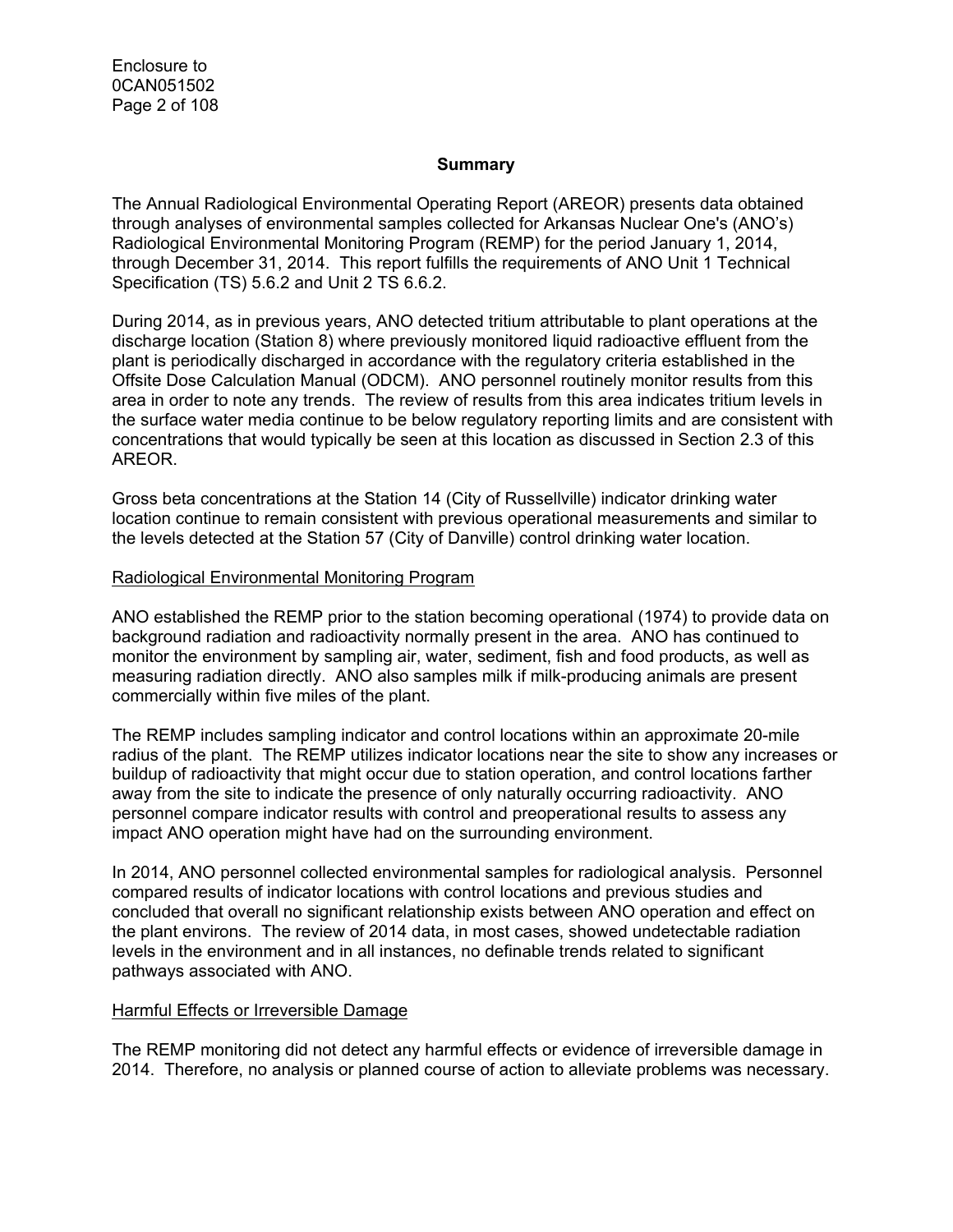#### Reporting Levels

ANO's review indicates that no samples equaled or exceeded reporting levels for radioactivity concentration in environmental samples due to ANO effluents, as outlined in ODCM Table 2.5-2, when averaged over any calendar quarter. Therefore, 2014 results did not trigger any Radiological Monitoring Program special reports.

#### Radioactivity Not Attributable to ANO

The ANO REMP has detected radioactivity attributable to other sources. These include the 25th Chinese nuclear test explosion in 1980 and the radioactivity plume release due to reactor core degradation at the Chernobyl Nuclear Power Plant in 1986. Prior to 1981, the ANO REMP detected radioactivity resulting from nuclear weapons testing, with Cesium-137 continuing to be periodically detected. In 2011, ANO detected I-131 radioactivity attributed to the Fukushima Daiichi Nuclear Power Plant accident (March 11, 2011).

#### Comparison to Federal and State Programs

ANO personnel compared REMP data to state monitoring programs as results became available. Historically, the programs used for comparison have included the U.S. Nuclear Regulatory Commission (NRC) Thermoluminescent Dosimeter (TLD) Direct Radiation Monitoring Network and the Arkansas Department of Health (ADH).

The NRC TLD Network Program was discontinued in 1998. Historically these results have compared to those from the ANO REMP. ANO TLD results continue to remain similar to the historical average and continue to verify that plant operation is not affecting the ambient radiation levels in the environment.

The ADH and the ANO REMP entail similar radiological environmental monitoring program requirements. These programs include collecting air samples and splitting or sharing sample media such as water, sediment and fish. Both programs have obtained similar results over previous years.

#### Sample Deviations

• Milk

The REMP did not include milk sampling within five miles of ANO in 2014 due to unavailability. The ODCM requires collection of milk samples, if available commercially within 5 miles of the plant. ANO personnel collected vegetation samples to monitor the ingestion pathway, as specified in the ODCM, because of milk unavailability.

 Lower Levels of Detection (LLDs) during this reporting period were within the acceptable limits required by Table 2.5-1 of the ODCM.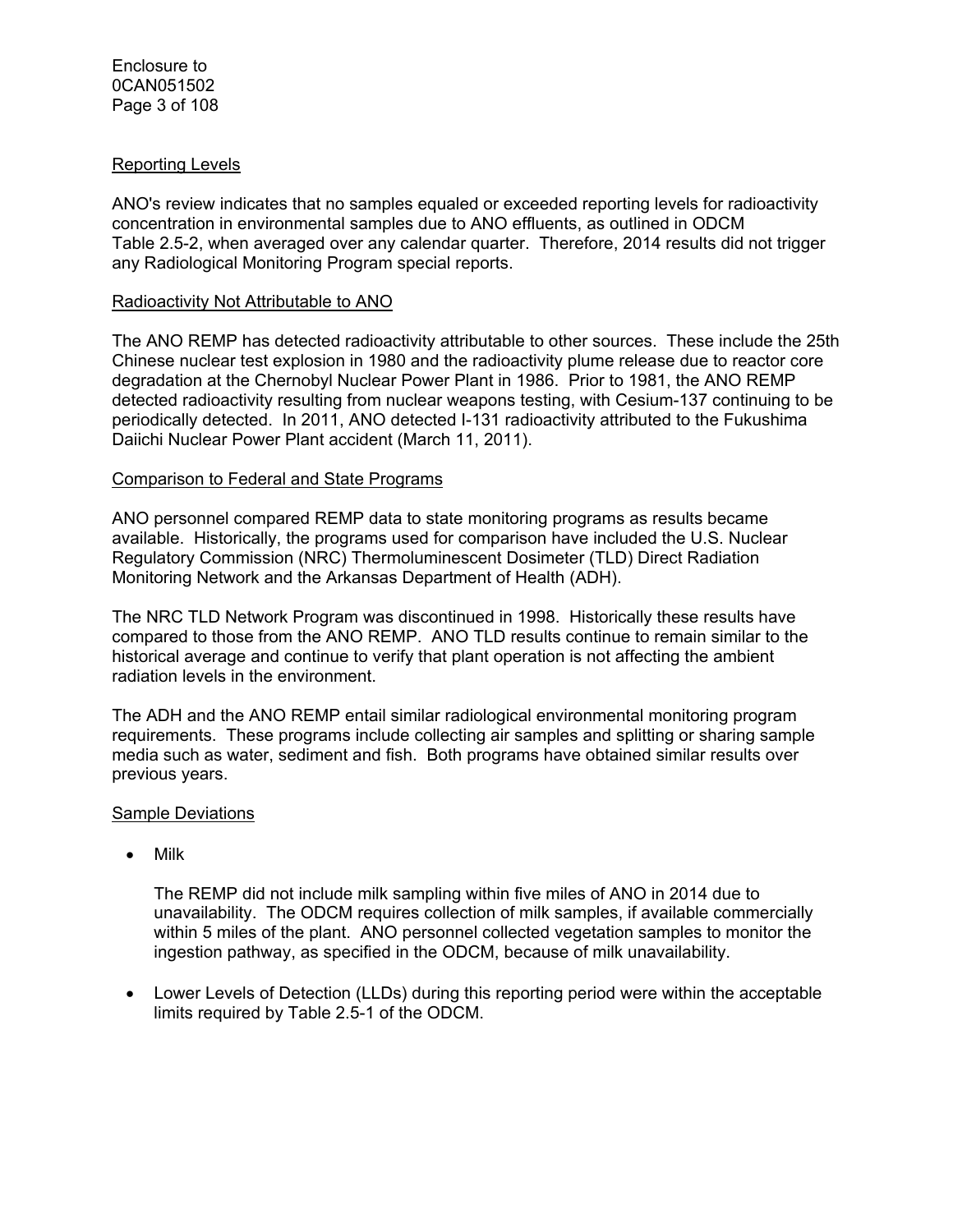Air Samples

Listed below are air sampler deviations that occurred during 2014 due to electrical power outages and equipment failure. These deviations did not result in exceeding LLD values specified in the ODCM. As described in ODCM, B 2.5.1, Actions A.1 and A.2, deviations are permitted from the required sampling schedule due to malfunction of sampling equipment and other legitimate reasons.

| <b>Station</b> | <b>Sampling Period</b>  | <b>Comment</b>                                                                                                                                                                                                                                                                                                      |
|----------------|-------------------------|---------------------------------------------------------------------------------------------------------------------------------------------------------------------------------------------------------------------------------------------------------------------------------------------------------------------|
| 56             | 02/11/2014 - 02/25/2014 | As documented on 02/26/2014, totalizer run<br>time for the listed sampling period was<br>21 hours less than calculated run time. It<br>could not be established if the lost time was<br>due to a power outage or if the totalizer<br>malfunctioned. The totalizer was verified to<br>advance. (CR-ANO-C-2014-00497) |
| 56             | 03/25/2014 - 04/08/2014 | As documented on 04/08/2014, totalizer run<br>time for the listed sampling period was less<br>than expected and totalizer was not<br>advancing. Totalizer was replaced.<br>(CR-ANO-C-2014-00930)                                                                                                                    |
| 06             | 04/22/2014 - 05/06/2014 | As documented on 05/06/2014, power was<br>lost on 4/24/14 during the listed sampling<br>period. Reset the ground fault circuit<br>interrupter (GFCI) and power was restored on<br>5/6/14. (CR-ANO-C-2014-01231)                                                                                                     |
| 01             | 03/11/2014 - 03/25/2014 | As documented on 03/25/2014, the sample<br>pump was not operating, thus no quantitative<br>results were obtained for the listed sampling<br>period. Pump was replaced.<br>(CR-ANO-C-2014-00785)                                                                                                                     |
| 56             | 02/11/2014 - 02/25/2014 | As documented on 02/15/2014, Station #56<br>experienced a brief loss of power. Power was<br>restored before the end of the work shift.<br>(CR-ANO-C-2014-00369)                                                                                                                                                     |
| 56             | 03/11/2014 - 03/25/2014 | As documented on 03/12/2014, electrical<br>power was lost to Station #56 on 3/12/2014.<br>Estimated that power restoration would occur<br>before the end of work shift.<br>(CR-ANO-C-2014-00675)                                                                                                                    |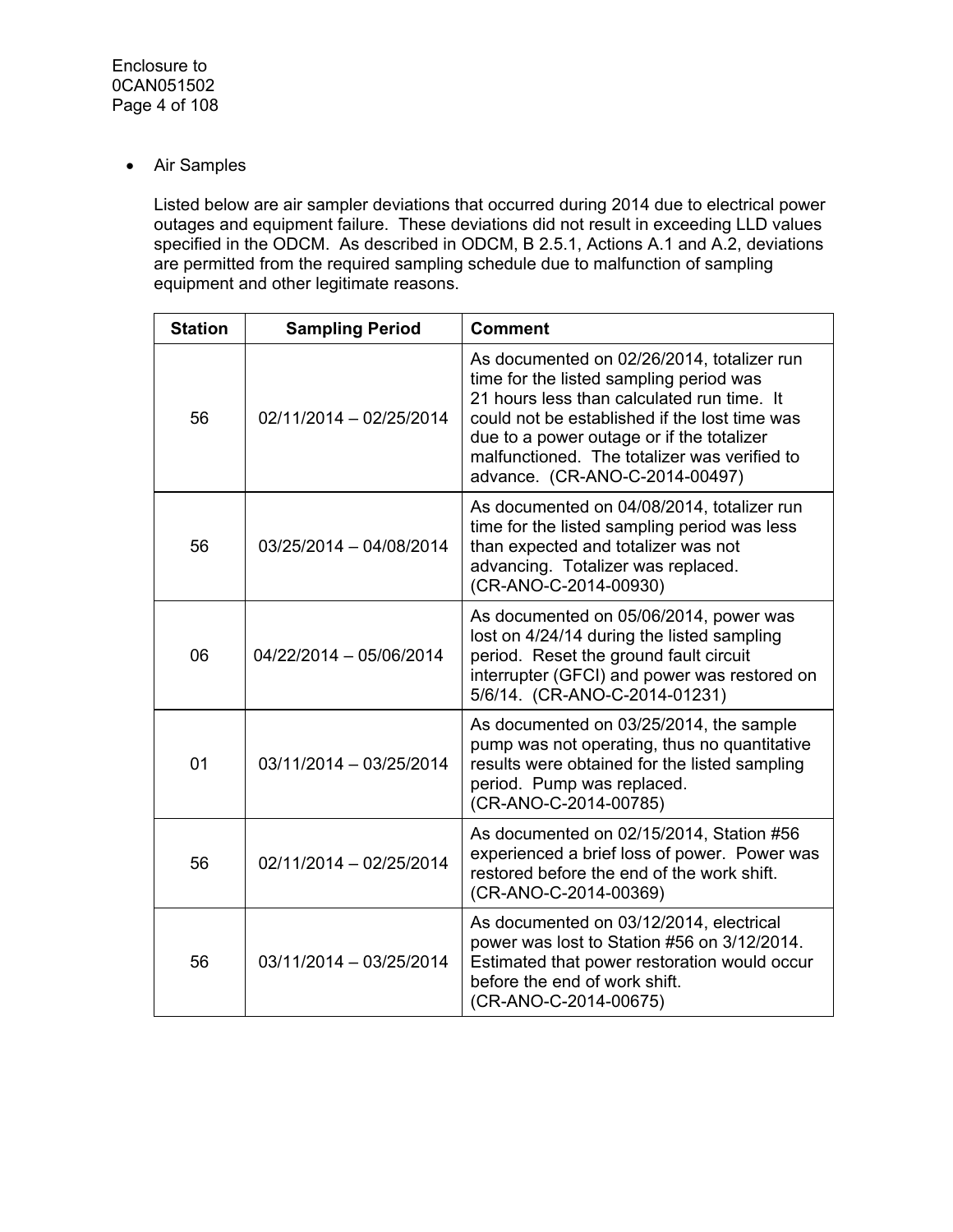Missed Samples

First quarter environmental TLD Station #150 missing (CR-ANO-C-2014-00946)

First quarter environmental TLD Station # 127 missing (CR-ANO-C-2014-00966).

Second quarter environmental TLD Station # 4 missing (CR-ANO-C-2014-01890).

Third quarter environmental TLD Station #150 missing (CR-ANO-C-2014-02353)

Unavailable Results

No results on air volume sampled for the period 3/11/14 – 3/25/14 at Station #1 are available due to pump failure.

#### Program Modifications

The following revisions were made to OP-1608.005, "Radiological Environmental Monitoring Program (REMP)" in 2014. Collectively, these changes were made through two revisions to the procedure, Revisions 40 and 41.

- Applied cosmetic changes throughout the procedure to improve place-keeping and clarity without changing the process or intent.
- Modified wording throughout OP-1608.005 to improve clarity and consistency. This includes removing the word "procedure" and replacing with "OP-". The modifications made do not change the process or intent of OP-1608.005.
- Added CR-ANO-C-2013-02585 in the References section. Added step to incorporate this condition report (CR) which requires chemists to ensure particulate filter is centered (off-center could allow flow to bypass the filter). A Note was also added above this step in reference to the CR.
- Numerous steps were identified as having more than one action per step. These steps were modified to indicate single actions in separate steps. The intent of this change was to facilitate place-keeping so that steps are not missed.
- Updated ODCM reference requirement to L.2.5.1 in applicable tables to most recent ODCM revision.
- Added reference to CR-ANO-C-2014-01380 to align air station numbering with the ODCM.
- Updated air samples header in Attachment 1 to OP-1608.005 to reflect the required amount of air stations from four to five. Previously, OP-1608.005 indicated that only four were required per ODCM L.2.5.1. With revision 025 of the ODCM, this is required to be five air stations. Though the requirement only stated that four stations were performed, there were five air stations already listed. The change provided consistent numbering throughout OP-1608.005 as well as the ODCM.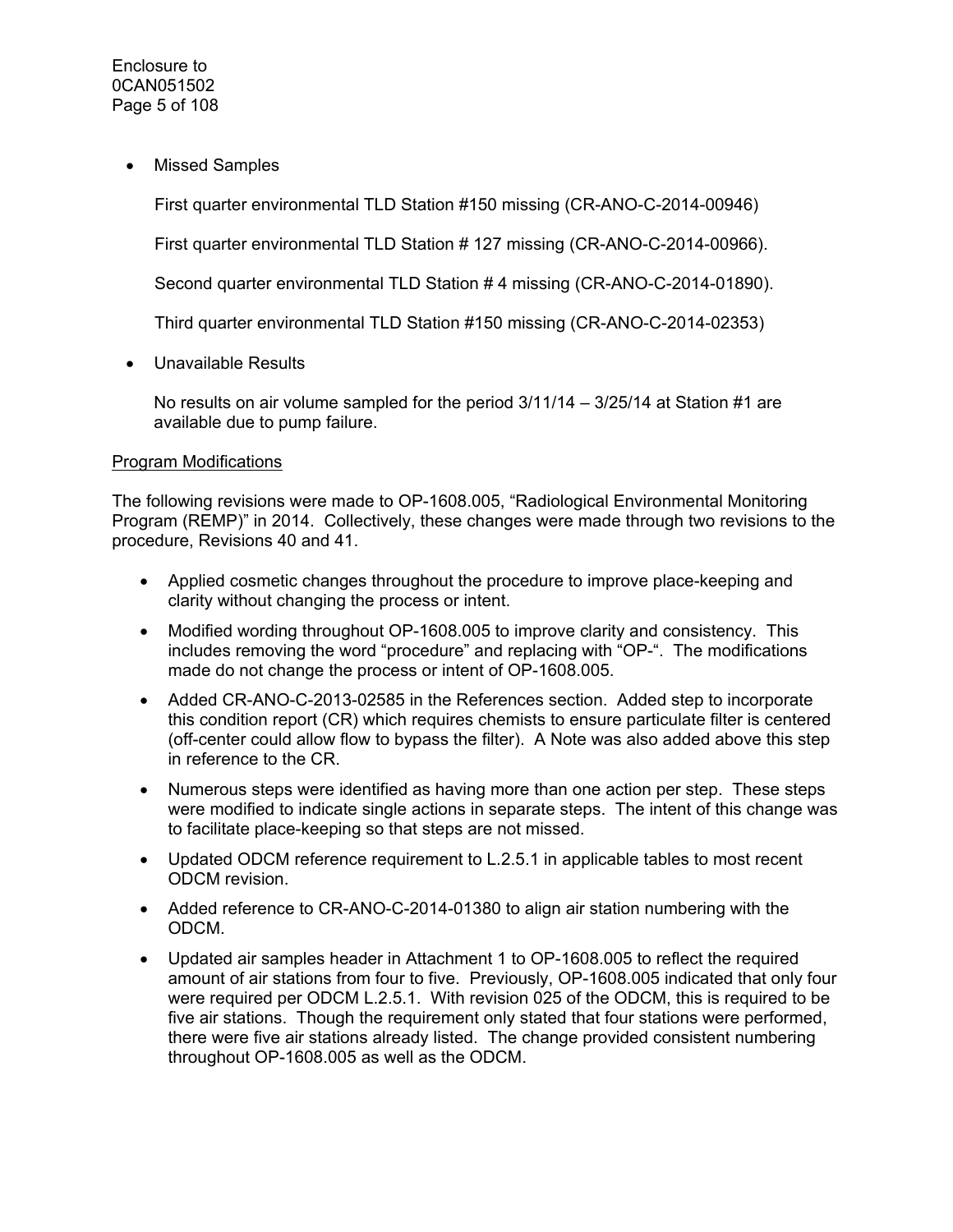Enclosure to 0CAN051502 Page 6 of 108

#### **Attachments**

Attachment 1 contains results of air, TLD, water, sediment, fish, and food product samples collected in 2014. TLDs were analyzed by a vendor (Environmental Dosimetry Company - EDC). All remaining samples were analyzed GEL Laboratories, LLC (GEL), except for the air samples covering December 30-31, 2014, which were analyzed by Teledyne Brown Engineering (TBE). TBE is the ANO vendor for 2015 samples; TBEs first air samples for 2015 also included the closing two days of 2014.

Attachment 2 contains GELs participation in the inter-laboratory comparison program during 2014. No documentation for TBEs participation is included in this report, but will be included in ANOs report for 2015 REMP activities.

Attachment 3 contains dose calculations performed for sediment using a generalized equation from Regulatory Guide 1.109, "Calculation of Annual Doses to Man from Routine Releases of Reactor Effluents for the Purpose of Evaluating Compliance with 10 CFR Part 50, Appendix I," Revision 1.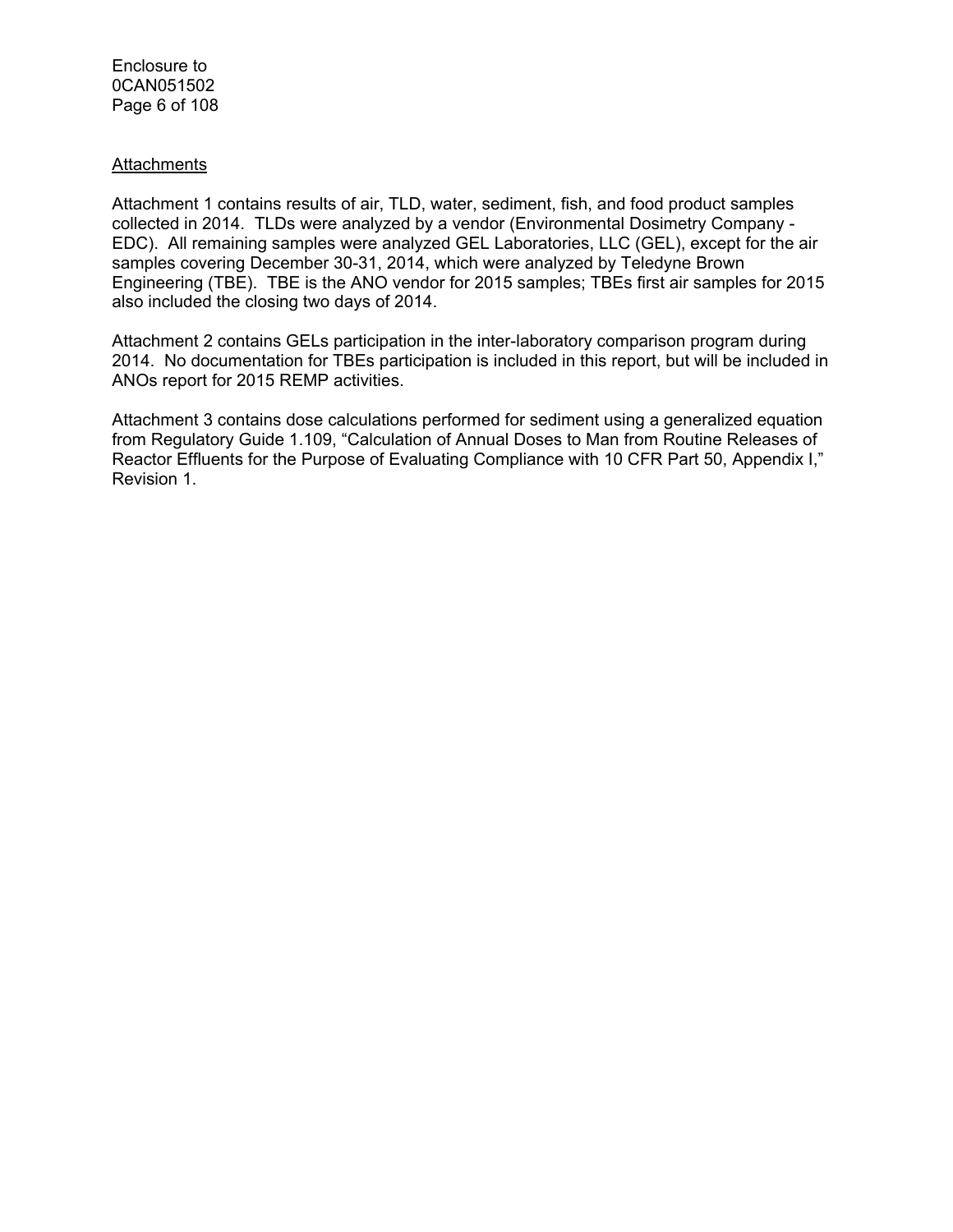Enclosure to 0CAN051502 Page 7 of 108

#### **1.0 Introduction**

#### **1.1 Radiological Environmental Monitoring Program**

ANO established the REMP to ensure that plant operating controls properly function to minimize any associated radiation endangerment to human health or the environment. The REMP is designed for:

- Analyzing applicable pathways for anticipated types and quantities of radionuclides released into the environment.
- Considering the possibility of a buildup of long-lived radionuclides in the environment and identifying physical and biological accumulations that may contribute to human exposures.
- Considering the potential radiation exposure to plant and animal life in the environment surrounding ANO.
- Correlating levels of radiation and radioactivity in the environment with radioactive releases from station operation.

#### **1.2 Pathways Monitored**

The airborne, direct radiation, waterborne and ingestion pathways are monitored as required by the ODCM. A description of the ANO REMP used to monitor the exposure pathways is described in Table 1.1 and shown in Figures 1-1, 1-2 and 1-3.

Section 2.0 of this report provides a discussion of 2014 sampling results and Section 3.0 provides a summary of results for the monitored exposure pathways.

#### **1.3 Land Use Census**

ANO personnel conduct the land use census every 24 months as required by ODCM Surveillance (S) 2.5.2.1. The land use census was last conducted in 2013. This census serves to identify changes in land use within five miles of ANO that would require modifications to the REMP or ODCM. The most important concerns during this census are to determine location in each sector of the nearest:

- 1) Residence
- 2) Animal milked for human consumption
- 3) Garden of greater than 500 square feet producing fresh leafy (broadleaf) vegetables\*
	- \* ANO personnel did not perform a garden census since an ODCM Limitation (L) 2.5.2 Note allows the routine sampling of broadleaf vegetation in the highest D/Q sector near the site boundary in lieu of the garden census.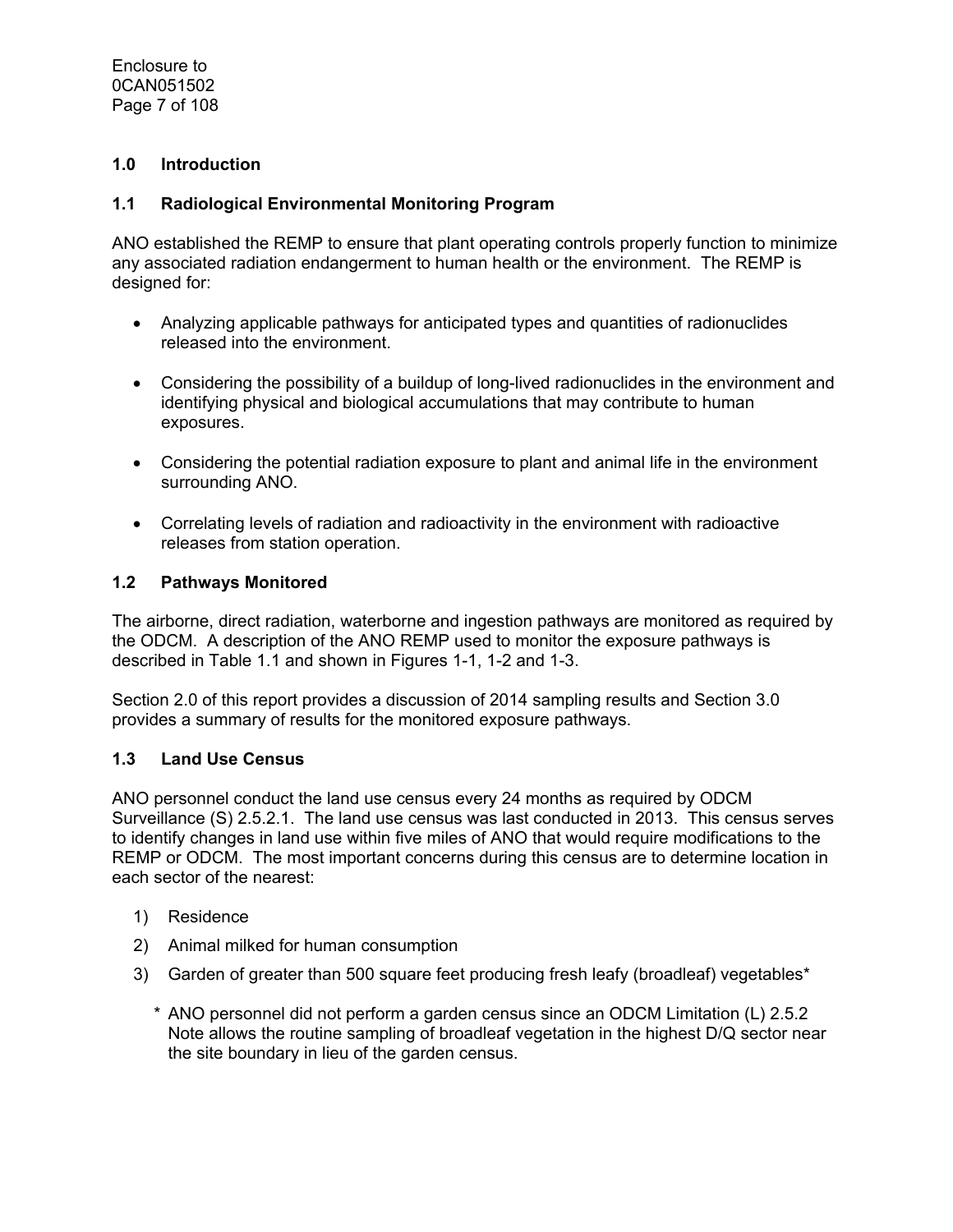Enclosure to 0CAN051502 Page 8 of 108

The method used by ANO personnel for conducting the land use census was as follows:

- ANO personnel conducted door-to-door (drive by) field surveys in order to locate the nearest resident in each meteorological sector.
- Consultation with local agricultural authorities was used to identify commercial milk providers within five-miles of the Unit 1 reactor building.
- As a result of these surveys, the following information was obtained in each meteorological sector:
	- 1) Nearest permanent residence
	- 2) Nearest milking animal
- ANO personnel identify locations on the map, measure distances to ANO (or use a GPS system) and record results.
- Locations, if any, are identified which yield a calculated dose or dose commitments greater than those currently calculated in the ODCM.
- ANO personnel compare results to previous census.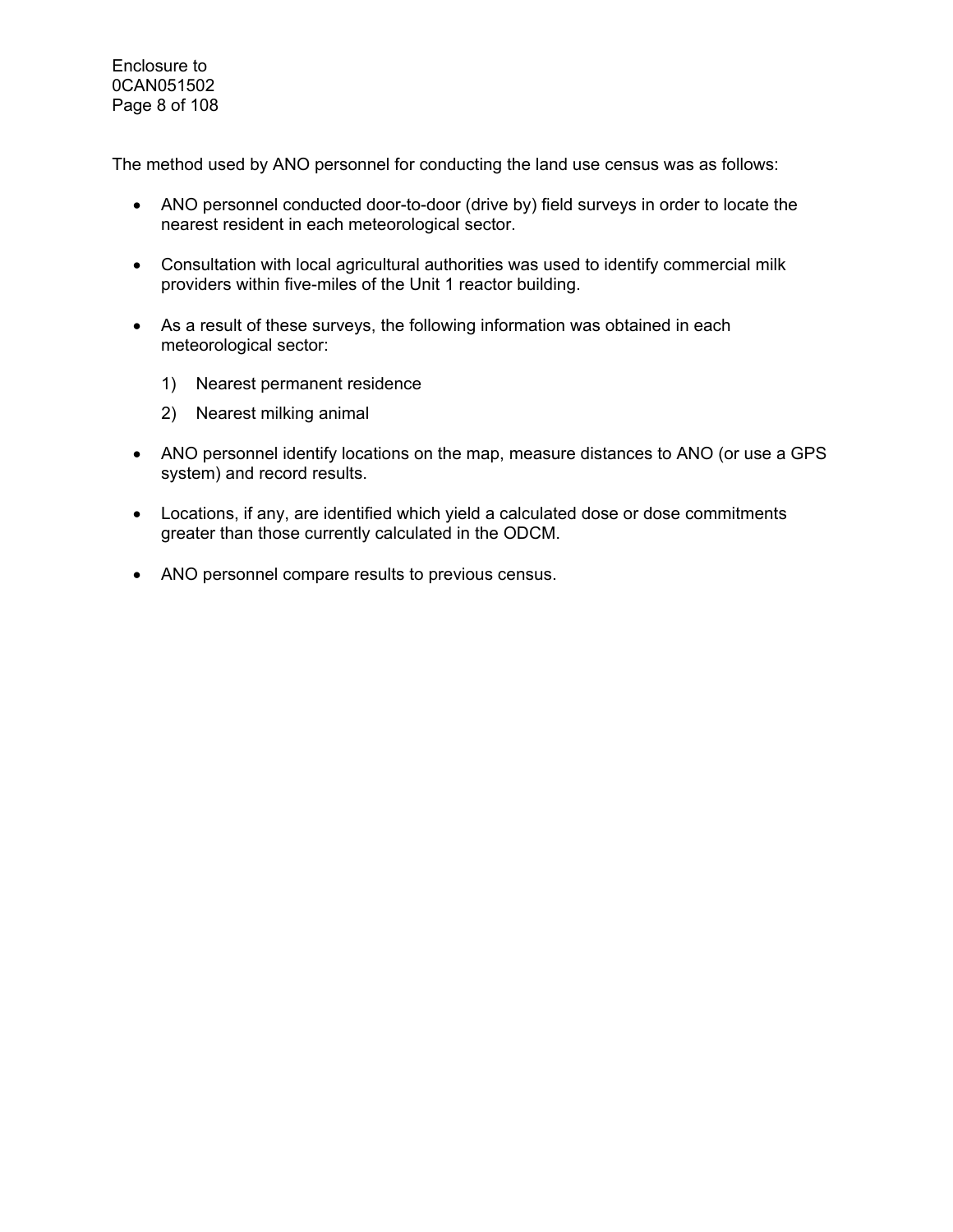#### **TABLE 1.1**

| <b>Exposure</b><br>Pathway | <b>Requirement</b>                                                                                                                                                                                                                                         | <b>Sample Point Description,</b><br><b>Distance and Direction</b>                                                                                                                                                                                                                                                                                                                          | <b>Sampling and Collection</b><br><b>Frequency</b>                                                                         | <b>Type and Frequency Of Analyses</b>                                                                                                                               |
|----------------------------|------------------------------------------------------------------------------------------------------------------------------------------------------------------------------------------------------------------------------------------------------------|--------------------------------------------------------------------------------------------------------------------------------------------------------------------------------------------------------------------------------------------------------------------------------------------------------------------------------------------------------------------------------------------|----------------------------------------------------------------------------------------------------------------------------|---------------------------------------------------------------------------------------------------------------------------------------------------------------------|
| Airborne                   | Radioiodine and Particulates<br>3 samples close to the Site Boundary, in<br>(or near) different sectors with the<br>highest calculated annual average<br>ground level D/Q.                                                                                 | Station 2 (243° - 0.5 miles) - South<br>of the sewage treatment plant.<br>Station 56 (264 $\degree$ - 0.4 miles) - West<br>end of the sewage treatment plant.<br>Station 1 (88° - 0.5 miles) - Near<br>the meteorology tower.                                                                                                                                                              |                                                                                                                            | Radioiodine Canister - Analyze at<br>least once per 14 days for I-131.<br>Particulate Sampler - Analyze for<br>gross beta radioactivity following<br>filter change. |
|                            | Radioiodine and Particulates<br>1 sample from the vicinity of a<br>community having the highest calculated<br>annual average ground level D/Q.<br>Radioiodine and Particulates<br>1 sample from a control location<br>15 - 30 km (10 - 20 miles) distance. | Station 6 (111° - 6.8 miles) -<br>Entergy local office in Russellville<br>(305 South Knoxville Avenue).<br>Station 7 (210° - 19.0 miles) -<br>Entergy Supply Yard on Highway 10<br>in Danville.                                                                                                                                                                                            | Continuous operation of<br>sampler with sample collection<br>as required by dust loading but<br>at least once per 14 days. |                                                                                                                                                                     |
| Direct<br>Radiation        | Thermoluminescent dosimetry (TLDs)<br>16 inner ring stations with two or more<br>dosimeters in each meteorological sector<br>in the general area of the site boundary.                                                                                     | Station 1 (88° - 0.5 miles) - On a<br>pole near the meteorology tower.<br>Station 2 (243° - 0.5 miles) - South<br>of the sewage treatment plant.<br><b>Station 3 (5<math>^{\circ}</math> - 0.7 miles)</b> – West of<br>ANO Gate #2 on Highway 333<br>(approximately 0.35 miles)<br>Station 4 (181 $^{\circ}$ - 0.5 miles) - West<br>of May Cemetery entrance on south<br>side of the road. | Once per 92 days.                                                                                                          | Gamma Dose - Once per 92 days.                                                                                                                                      |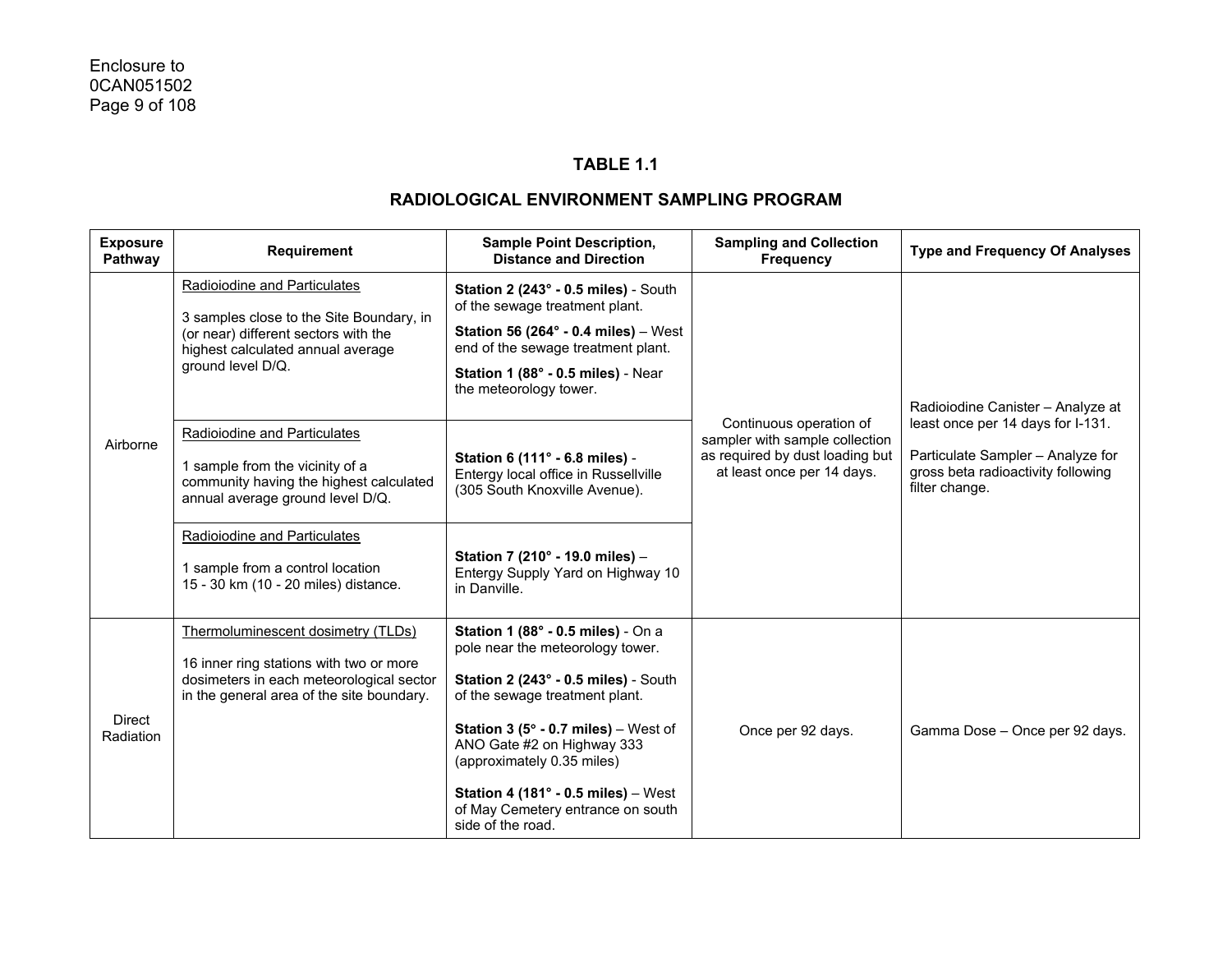| <b>Exposure</b><br>Pathway | <b>Requirement</b>                                                                                                                             | <b>Sample Point Description,</b><br><b>Distance and Direction</b>                                                                                                                                                                                                                                                                                                                                                                                                                                                                                                                                                                                                                                                                                                                                                                                                     | <b>Sampling and Collection</b><br><b>Frequency</b> | <b>Type and Frequency Of Analyses</b> |
|----------------------------|------------------------------------------------------------------------------------------------------------------------------------------------|-----------------------------------------------------------------------------------------------------------------------------------------------------------------------------------------------------------------------------------------------------------------------------------------------------------------------------------------------------------------------------------------------------------------------------------------------------------------------------------------------------------------------------------------------------------------------------------------------------------------------------------------------------------------------------------------------------------------------------------------------------------------------------------------------------------------------------------------------------------------------|----------------------------------------------------|---------------------------------------|
| <b>Direct</b><br>Radiation | <b>TLDs</b><br>16 inner ring stations with two or more<br>dosimeters in each meteorological sector<br>in the general area of the site boundary | <b>Station 56 (264° - 0.4 miles)</b> - West<br>end of the sewage treatment plant.<br>Station 108 (306° - 0.9 miles) -<br>South on Flatwood Road on a utility<br>pole.<br>Station 109 (291° - 0.6 miles) -<br>Utility pole across from the junction<br>of Flatwood Road and Round<br>Mountain Road.<br>Station 110 (138° - 0.8 miles) -<br>Bunker Hill Lane on the first utility<br>pole on the left.<br>Station 145 (28° - 0.6 miles) - Near<br>west entrance to the RERTC on a<br>utility pole.<br>Station 146 (45° - 0.6 miles) -<br>South end of east parking lot at<br>RERTC on a utility pole.<br>Station 147 (61° - 0.6 miles) - West<br>side of Bunker Hill Road,<br>approximately 100 yards from<br>intersection with State Highway 333.<br>Station 148 (122° - 0.6 miles) -<br>Intersection of Bunker Hill Road with<br>Scott Lane on county road sign post. | Once per 92 days.                                  | Gamma Dose - Once per 92 days.        |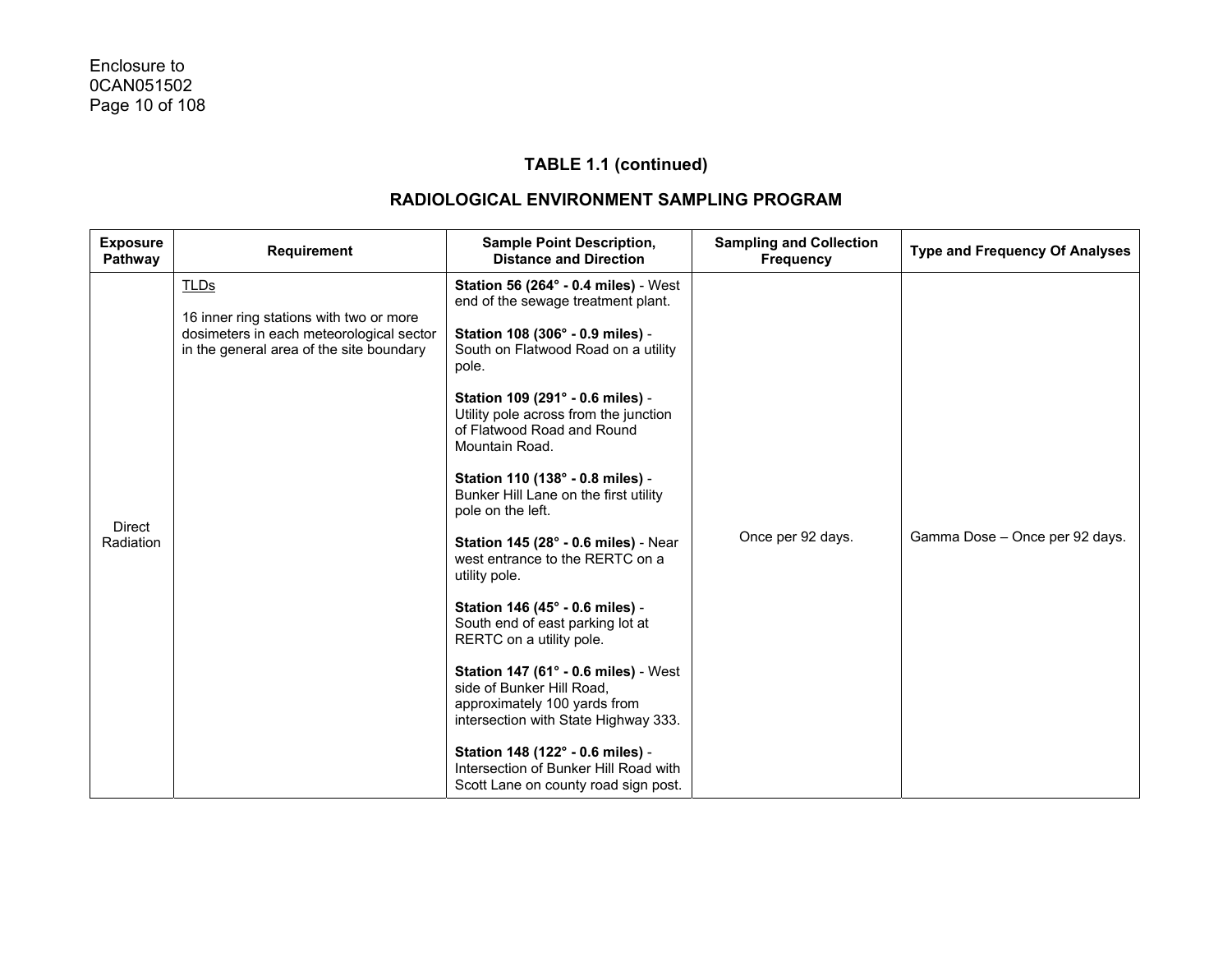| <b>Exposure</b><br>Pathway | <b>Requirement</b>                                                                                                                                                                                    | <b>Sample Point Description,</b><br><b>Distance and Direction</b>                                                                                                                                                                                                                                                                                                                                                                          | <b>Sampling and Collection</b><br><b>Frequency</b> | <b>Type and Frequency Of Analyses</b> |
|----------------------------|-------------------------------------------------------------------------------------------------------------------------------------------------------------------------------------------------------|--------------------------------------------------------------------------------------------------------------------------------------------------------------------------------------------------------------------------------------------------------------------------------------------------------------------------------------------------------------------------------------------------------------------------------------------|----------------------------------------------------|---------------------------------------|
|                            | <b>TLDs</b><br>16 inner ring stations with two or more<br>dosimeters in each meteorological sector<br>in the general area of the Site Boundary.                                                       | Station 149 (156° - 0.5 miles) - On<br>a utility pole on the south side of<br>May Road.<br>Station 150 (205° - 0.6 miles) -<br>North side of May Road on a utility<br>pole past the McCurley Place turn.<br>Station 151 (225° - 0.4 miles) -<br>West side of sewage treatment plant<br>near the lake on a metal post.<br>Station 152 (338° - 0.8 miles) -<br>South side of State Highway 333 on<br>a road sign post.                       |                                                    |                                       |
| <b>Direct</b><br>Radiation | <b>TLDs</b><br>8 stations with two or more dosimeters in<br>special interest areas such as population<br>centers, nearby residences, schools, and<br>in 1 - 2 areas to serve as control<br>locations. | Station 6 (111° - 6.8 miles) -<br>Entergy local office in Russellville<br>(305 South Knoxville Avenue).<br>Station 7 (210° - 19.0 miles) -<br>Entergy Supply Yard on Highway 10<br>in Danville.<br>Station 111 (120° - 2.0 miles) -<br>Marina Road on a utility pole on the<br>left just prior to curve.<br>Station 116 (318° - 1.8 miles) -<br>Highway 333 and Highway 64 in<br>London on a utility pole north of the<br>railroad tracks. | Once per 92 days.                                  | Gamma Dose - Once per 92 days.        |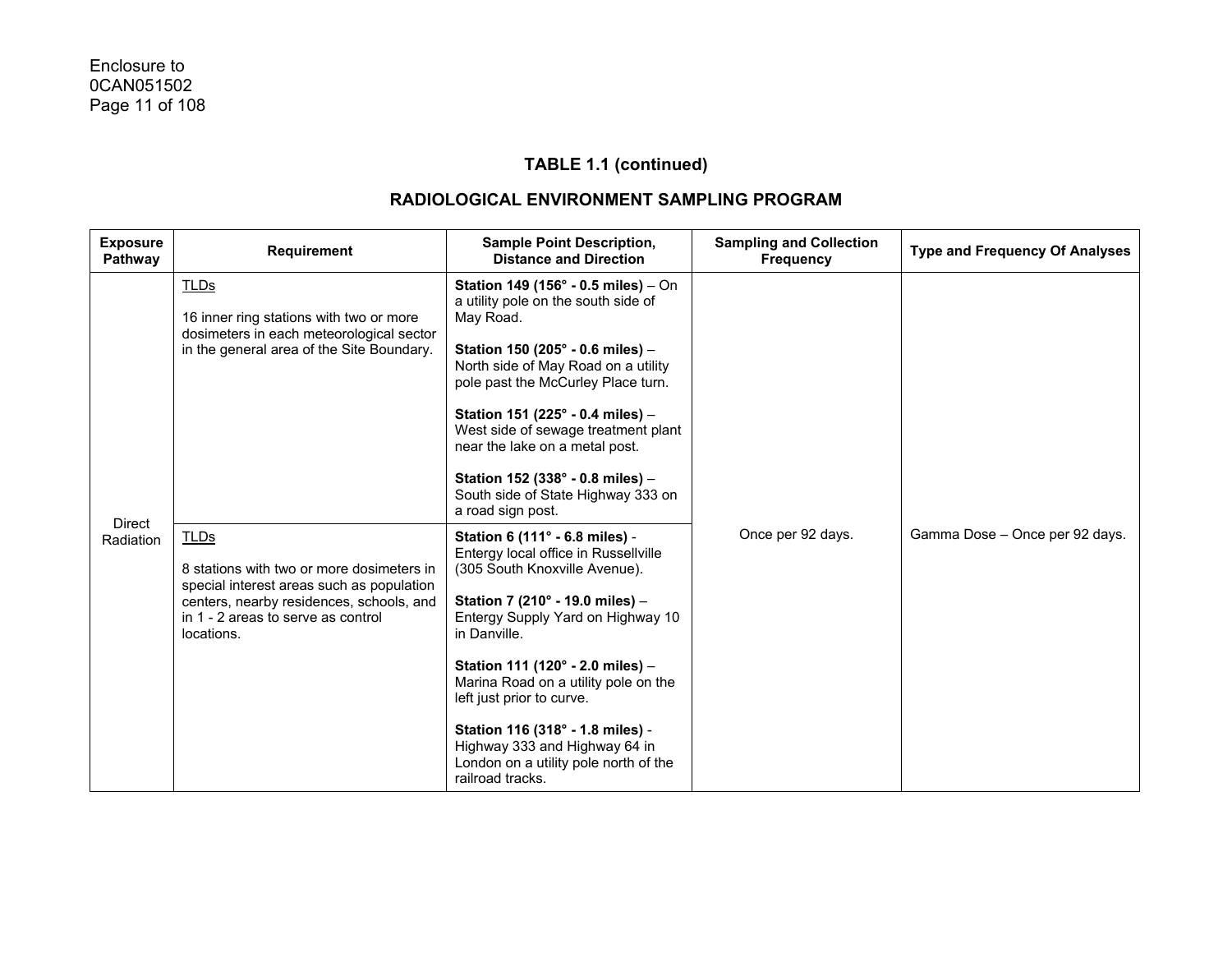| <b>Exposure</b><br>Pathway | Requirement                                                                                                                                                                                             | <b>Sample Point Description,</b><br><b>Distance and Direction</b>                                                                                                                                                                                                                                                                                                                                                                                                                                                      | <b>Sampling and Collection</b><br><b>Frequency</b> | <b>Type and Frequency Of Analyses</b>                                          |
|----------------------------|---------------------------------------------------------------------------------------------------------------------------------------------------------------------------------------------------------|------------------------------------------------------------------------------------------------------------------------------------------------------------------------------------------------------------------------------------------------------------------------------------------------------------------------------------------------------------------------------------------------------------------------------------------------------------------------------------------------------------------------|----------------------------------------------------|--------------------------------------------------------------------------------|
| Direct<br>Radiation        | <b>TLDs</b><br>8 stations with two or more dosimeters in<br>special interest areas such as population<br>centers, nearby residences, schools, and<br>in $1 - 2$ areas to serve as control<br>locations. | Station 125 (46° - 8.7 miles) -<br>College Street on a utility pole at the<br>southeast corner of the red brick<br>school building.<br>Station 127 (100° - 5.2 miles) -<br>Arkansas Tech Campus on a utility<br>pole across from Paine Hall.<br>Station 137 (151° - 8.2 miles) - On<br>a speed limit sign on the right in<br>front of the Morris R. Moore<br>Arkansas National Guard Armory.<br>Station 153 (304° - 9.2 miles) -<br>Knoxville Elementary School near<br>the school entrance gate on a utility<br>pole. | Once per 92 days.                                  | Gamma Dose - Once per 92 days.                                                 |
|                            | <b>Surface Water</b><br>1 indicator location (influenced by plant<br>discharge)<br>1 control location (uninfluenced by plant<br>discharge)                                                              | Station 8 (166° - 0.2 miles) - Plant<br>discharge canal.<br>Station 10 (95 $^{\circ}$ - 0.5 miles) - Plant<br>intake canal.                                                                                                                                                                                                                                                                                                                                                                                            | Once per 92 days.                                  | Gamma isotopic and tritium<br>analyses once per 92 days.                       |
| Waterborne                 | <b>Drinking Water</b><br>1 indicator location (influenced by plant<br>discharge)<br>1 control location (uninfluenced by plant<br>discharge)                                                             | Station 14 (70° - 5.1 miles) -<br>Russellville city water system from<br>the Illinois Bayou.<br>Station 57 (208° - 19.5 miles) -<br>Danville public water supply<br>treatment on Fifth Street.                                                                                                                                                                                                                                                                                                                         | Once per 92 days.                                  | I-131, gross beta, gamma isotopic<br>and tritium analyses once per 92<br>days. |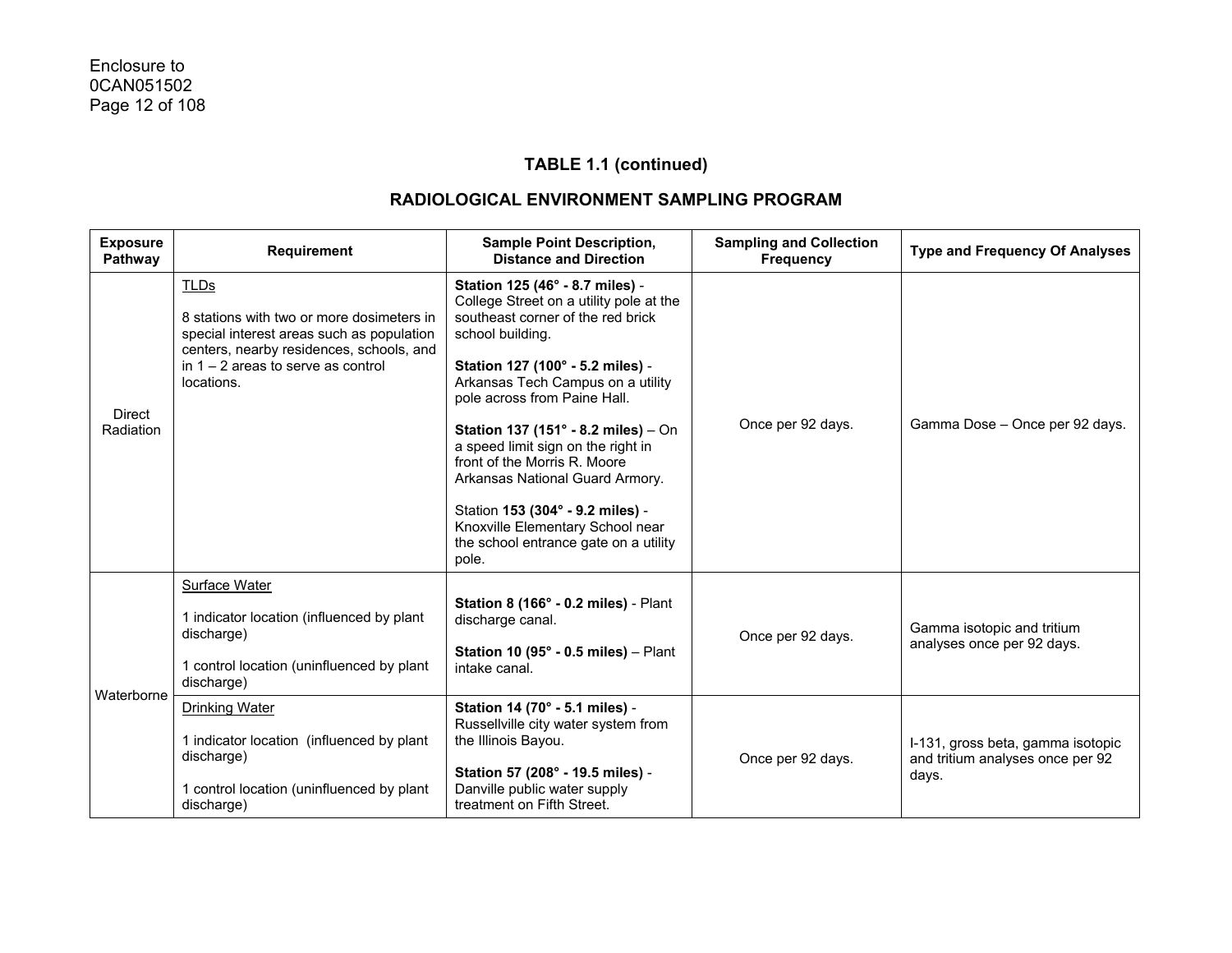| <b>Exposure</b><br>Pathway | Requirement                                                                                                                                                                                                                                                                                                                                                                                              | <b>Sample Point Description,</b><br><b>Distance and Direction</b>                                                                                                                            | <b>Sampling and Collection</b><br><b>Frequency</b> | <b>Type and Frequency Of Analyses</b>                          |
|----------------------------|----------------------------------------------------------------------------------------------------------------------------------------------------------------------------------------------------------------------------------------------------------------------------------------------------------------------------------------------------------------------------------------------------------|----------------------------------------------------------------------------------------------------------------------------------------------------------------------------------------------|----------------------------------------------------|----------------------------------------------------------------|
| Waterborne                 | Sediment<br>1 indicator location (influenced by plant<br>discharge)<br>1 control location (uninfluenced by plant<br>discharge)                                                                                                                                                                                                                                                                           | Station 8 (243° - 0.9 miles) - Plant<br>discharge canal.<br>Station 16 (287° - 5.5 miles) -<br>Panther Bay on south side of<br>Arkansas River across from mouth<br>of Piney Creek.           | Once per 365 days.                                 | Gamma isotopic analysis once per<br>365 days.                  |
| Ingestion                  | Milk<br>1 indicator sample location within five-<br>mile distance if commercially available.<br>1 control sample location at a distance of<br>>five-miles when an indicator exists.                                                                                                                                                                                                                      | Currently, no available milking<br>animals within 5 miles of ANO.                                                                                                                            | Once per 92 days.                                  | Gamma isotopic and I-131<br>analyses once per 92 days.         |
|                            | Fish<br>1 sample of commercially and/or<br>recreationally important species in<br>vicinity of plant discharge.<br>1 sample of same species in area not<br>influenced by plant discharge.                                                                                                                                                                                                                 | Station 8 (212 $^{\circ}$ - 0.5 miles) - Plant<br>discharge canal.<br>Station 16 (287° - 5.5 miles) -<br>Panther Bay on south side of<br>Arkansas River across from mouth<br>of Piney Creek. | Once per 365 days.                                 | Gamma isotopic on edible portions<br>once per 365 days.        |
|                            | <b>Food Products</b><br>1 sample of broadleaf (edible or non-<br>edible) near the site boundary from one<br>of the highest anticipated annual average<br>ground level D/Q sectors, if milk<br>sampling is not performed.<br>1 sample location of broadleaf vegetation<br>(edible or non-edible) from a control<br>location $15 - 30$ km $(10 - 20$ miles)<br>distant, if milk sampling is not performed. | <b>Station 13 (273° - 0.5 miles)</b> - West<br>from ANO toward Gate 4 onto<br>Flatwood Road.<br>Station 55 (208° - 16.5 miles) -<br>Intersection of Highway 27 and 154.                      | Three per 365 days.                                | Gamma. isotopic and I-131<br>analyses three times per 365 days |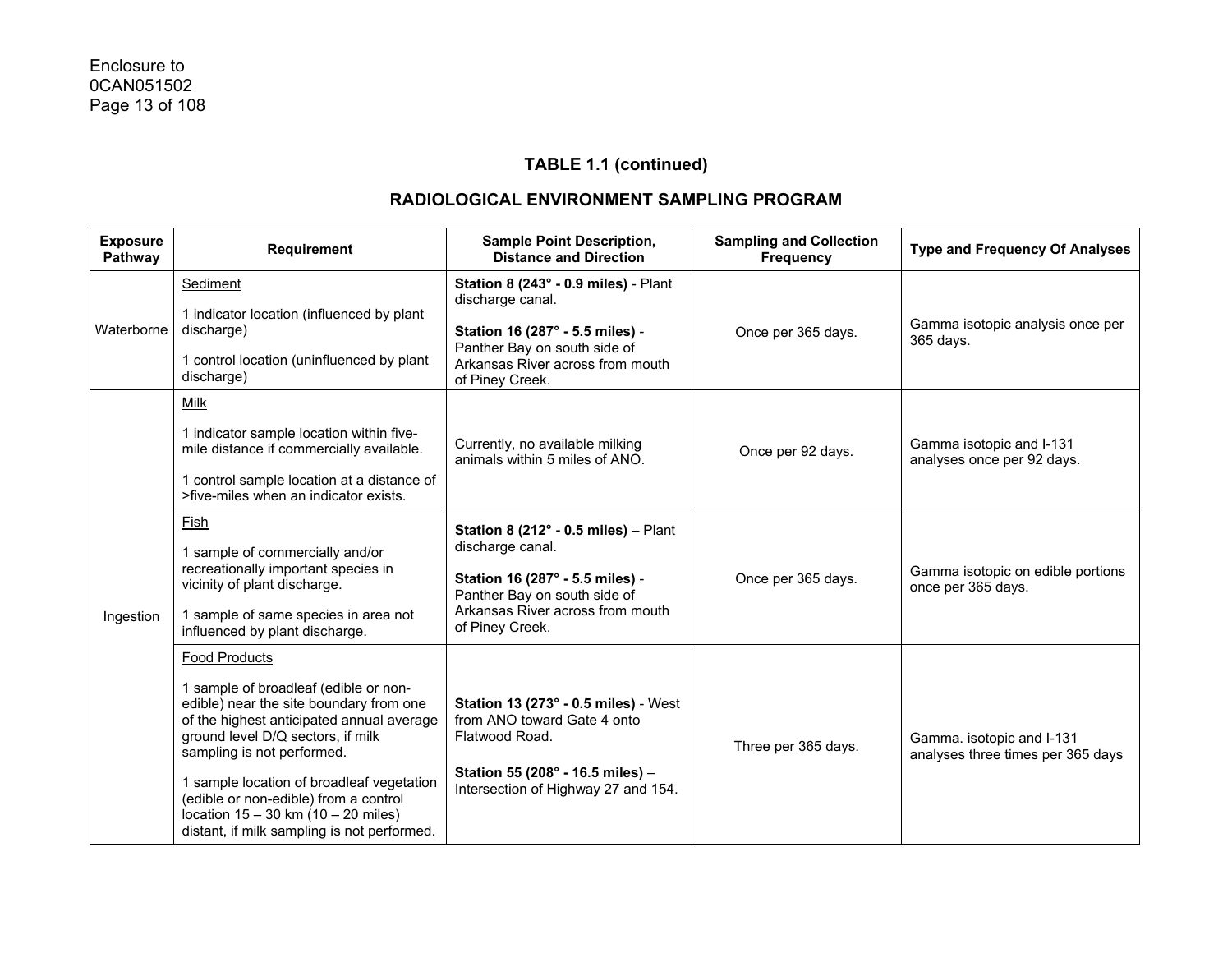| <b>Exposure</b><br>Pathway | <b>Requirement</b>                                                                                      | Sample Point Description, Distance and<br><b>Direction</b>                                                                                                        | <b>Sampling and Collection</b><br><b>Frequency</b> | <b>Type and Frequency Of</b><br>Analyses                                   |
|----------------------------|---------------------------------------------------------------------------------------------------------|-------------------------------------------------------------------------------------------------------------------------------------------------------------------|----------------------------------------------------|----------------------------------------------------------------------------|
|                            | 2 sample locations of Groundwater from<br>a control location up gradient from the<br>protected area     | Station 58 (GWM-1, 22° - 0.3 miles) -<br>North of Protected Area on Owner Control<br>Area (OCA). West of Security North Check<br>Point, east side of access road. | Once per 92 days                                   | Control, Tritium, Gross Beta<br>and Gamma Isotopic, once per<br>92 days.   |
| Ground<br>water            |                                                                                                         | Station 62 (GWM-101, 34° - 0.5 miles) -<br>North of Protected Area on OCA. East of<br>outside receiving building.                                                 | Once per 92 days                                   | Control, Tritium, Gross Beta<br>and Gamma Isotopic, once per<br>92 days.   |
|                            | 2 sample locations of Groundwater from<br>indicator locations down gradient from<br>the protected area. | Station 63 (GWM-103, 206° - 0.1 miles) -<br>South of Protected area on OCA. North-<br>east of Stator Rewind Bldg. near wood line.                                 | Once per 92 days                                   | Indicator, Tritium, Gross Beta<br>and Gamma Isotopic, once per<br>92 days. |
|                            |                                                                                                         | Station 64 (GWM-13, 112° - 0.1 miles) -<br>South of Oily Water Separator facility,<br>northwest corner of U-2 Intake Structure.<br>Inside Protected area.         | Once per 92 days                                   | Indicator, Tritium, Gross Beta<br>and Gamma Isotopic, once per<br>92 days. |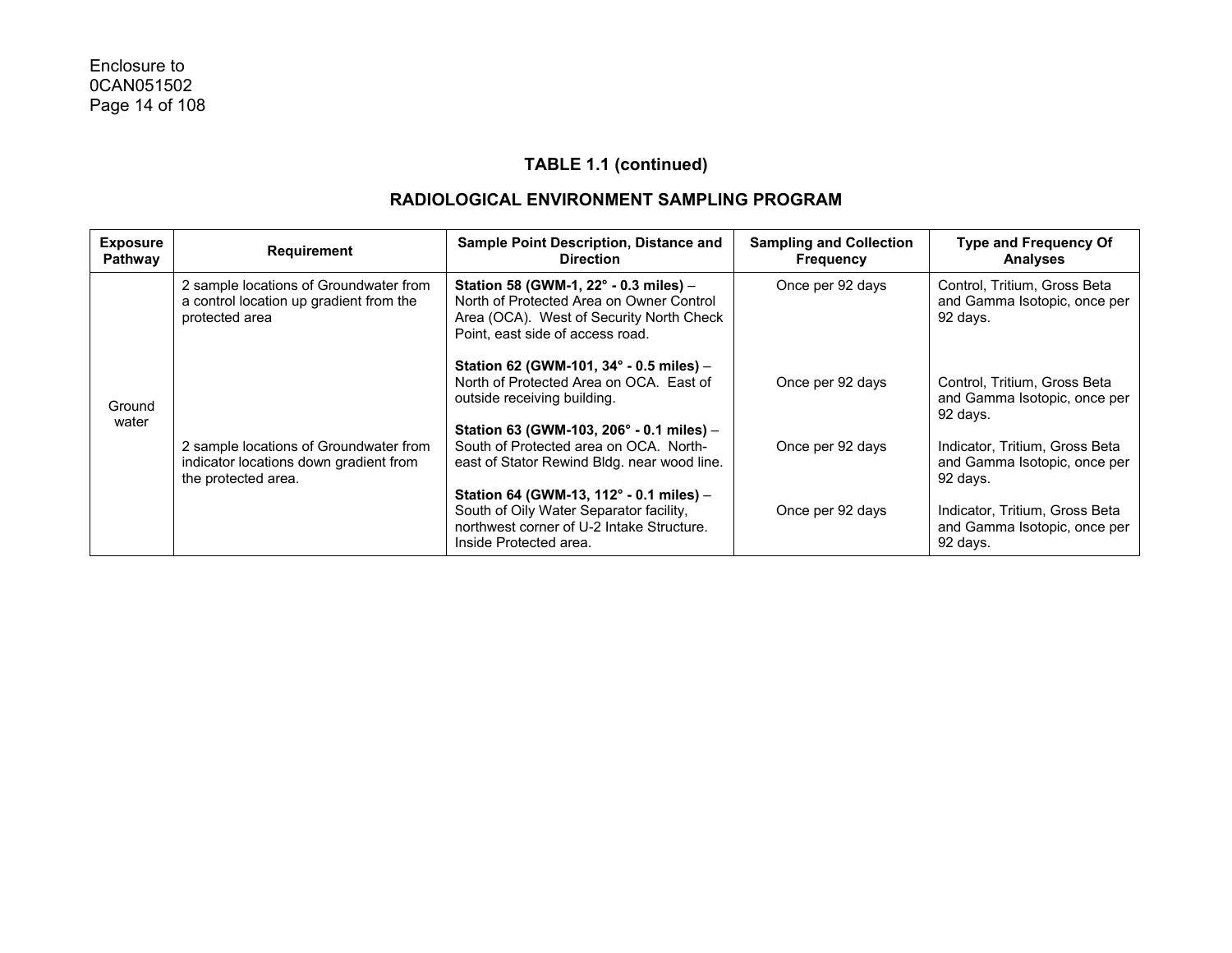



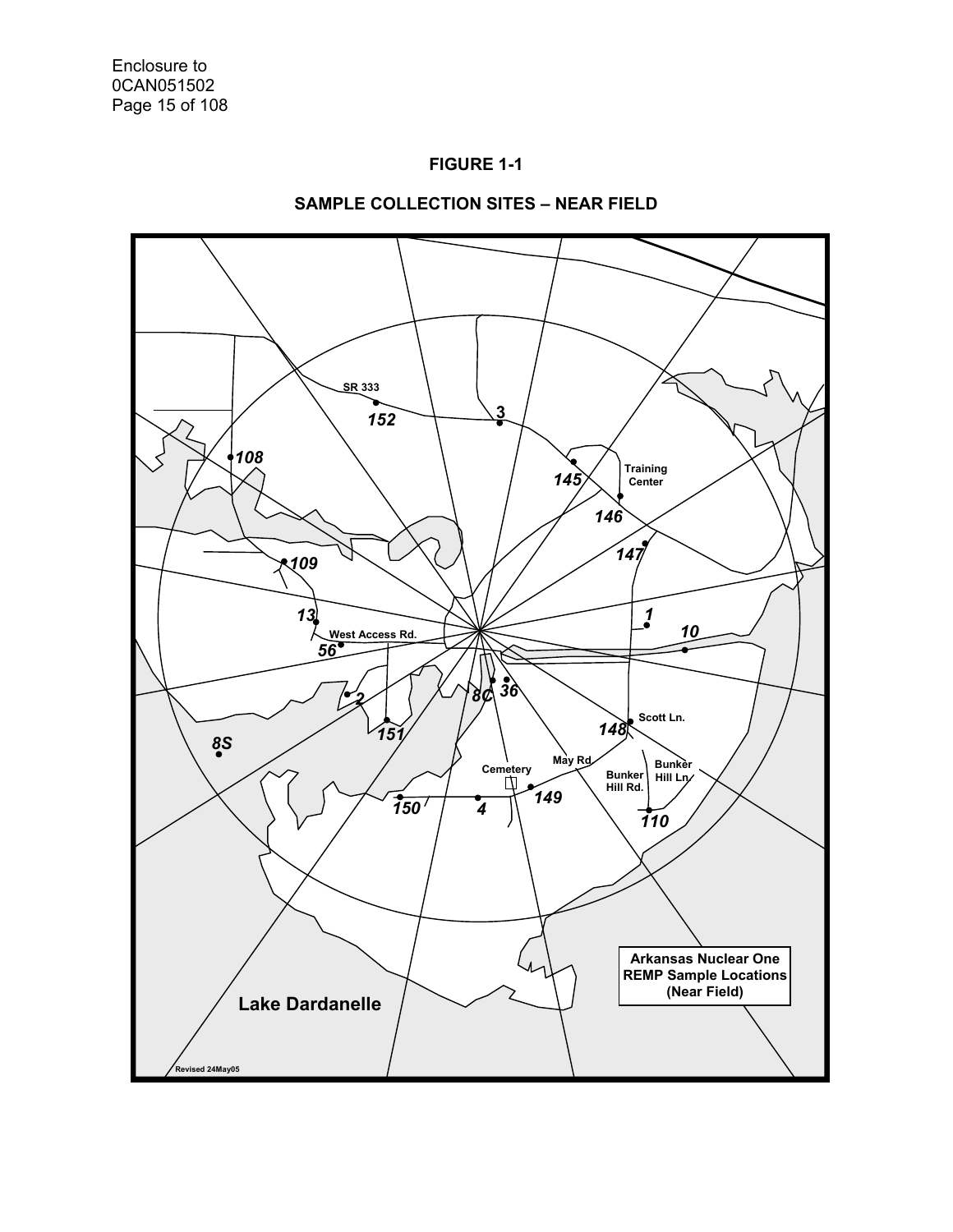



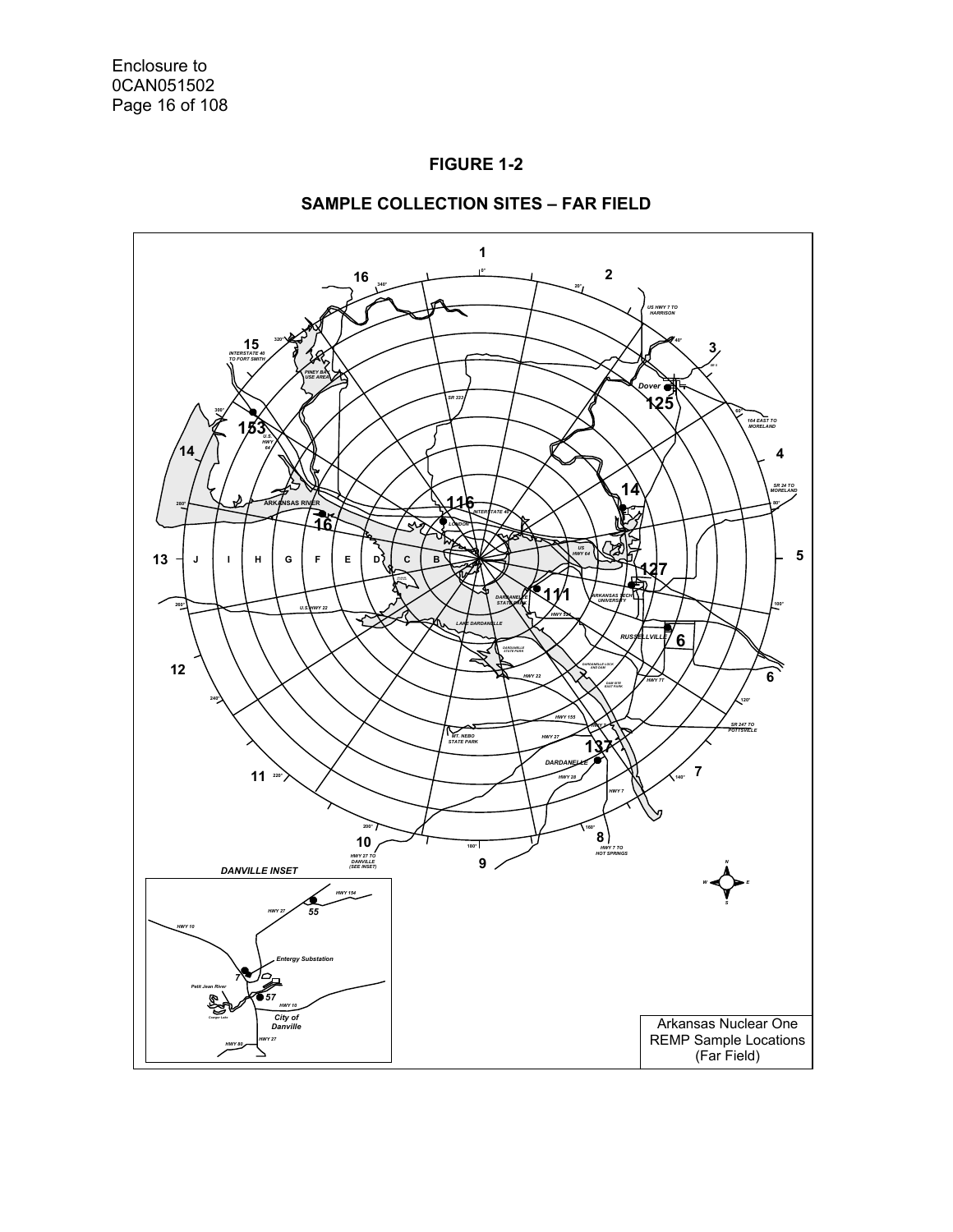



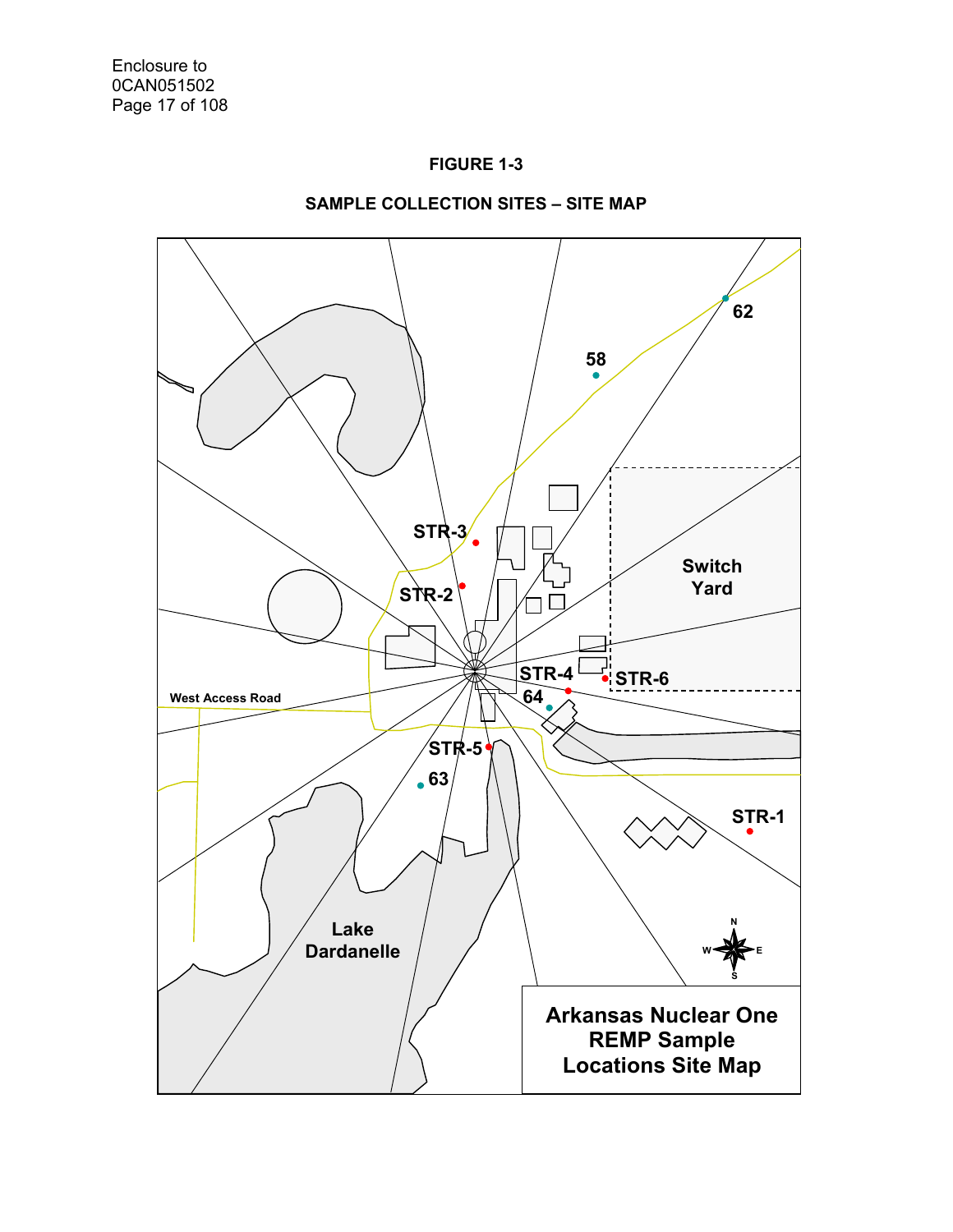Enclosure to 0CAN051502 Page 18 of 108

#### **2.0 Interpretation and Trends of Results**

#### **2.1 Air Particulate and Radioiodine Sample Results**

The REMP has detected radioactivity in the airborne pathway attributable to other sources. These include the 25th Chinese nuclear test explosion in 1980, the radioactive plume release due to reactor core degradation at Chernobyl Nuclear Power Plant in 1986 and the Fukushima Daiichi Nuclear Power Plant accident (Mach 11, 2011).

As in past years, there were no other detections of I-131. Indicator gross beta air particulate results for 2014 were higher compared to results obtained from 2000-2012 of the operational REMP, but less than 2013 when the annual average was 0.043. Also, the 2014 annual average was less than the average for preoperational levels. Results are reported as annual average picocuries per cubic meter (pCi/m<sup>3</sup>).

| <b>Monitoring Period</b>    | <b>Result</b> |
|-----------------------------|---------------|
| 2000 - 2012 (Minimum Value) | 0.020         |
| 2014 Value                  | 0.035         |
| 2000 - 2012 (Maximum Value) | 0.032         |
| Preoperational              | 0.050         |

In the absence of plant-related gamma radionuclides, gross beta activity is attributed to naturally occurring radionuclides. Table 3.1, which includes gross beta concentrations and provides a comparison of the indicator and control means and ranges, emphasizes the consistent trends seen in this pathway to support the presence of naturally occurring activity. Therefore, it can be concluded that the airborne pathway continues to be unaffected by ANO operations.

#### **2.2 Thermoluminescent Dosimetry (TLD) Sample Results**

ANO reports measured dose as net exposure (field reading less transit reading) normalized to 92 days and relies on comparison of the indicator locations to the control as a measure of plant impact. ANO's comparison of the inner ring and special interest area TLD results to the control, as seen in Table 3.1, identified no noticeable trend that would indicate that the ambient radiation levels are being affected by plant operations. In addition, the inner ring value of 7.83 millirem (mrem) shown in Table 3.1 for 2014 is within the historical bounds of 2000 – 2013 annual average results, which have ranged from 6.6 to 8.9 mrem. Overall, ANO concluded that the ambient radiation levels are not being affected by plant operations.

#### **2.3 Water Sample Results**

Analytical results for 2014 drinking water and ground water samples were similar to those reported in previous years. Gamma radionuclides analytical results for 2014 surface water samples were similar to those reported in previous years. Tritium detection in ANO surface water indicator samples continues but at levels below those experienced in 2013 and below the ODCM-required LLD. These results are further explained below.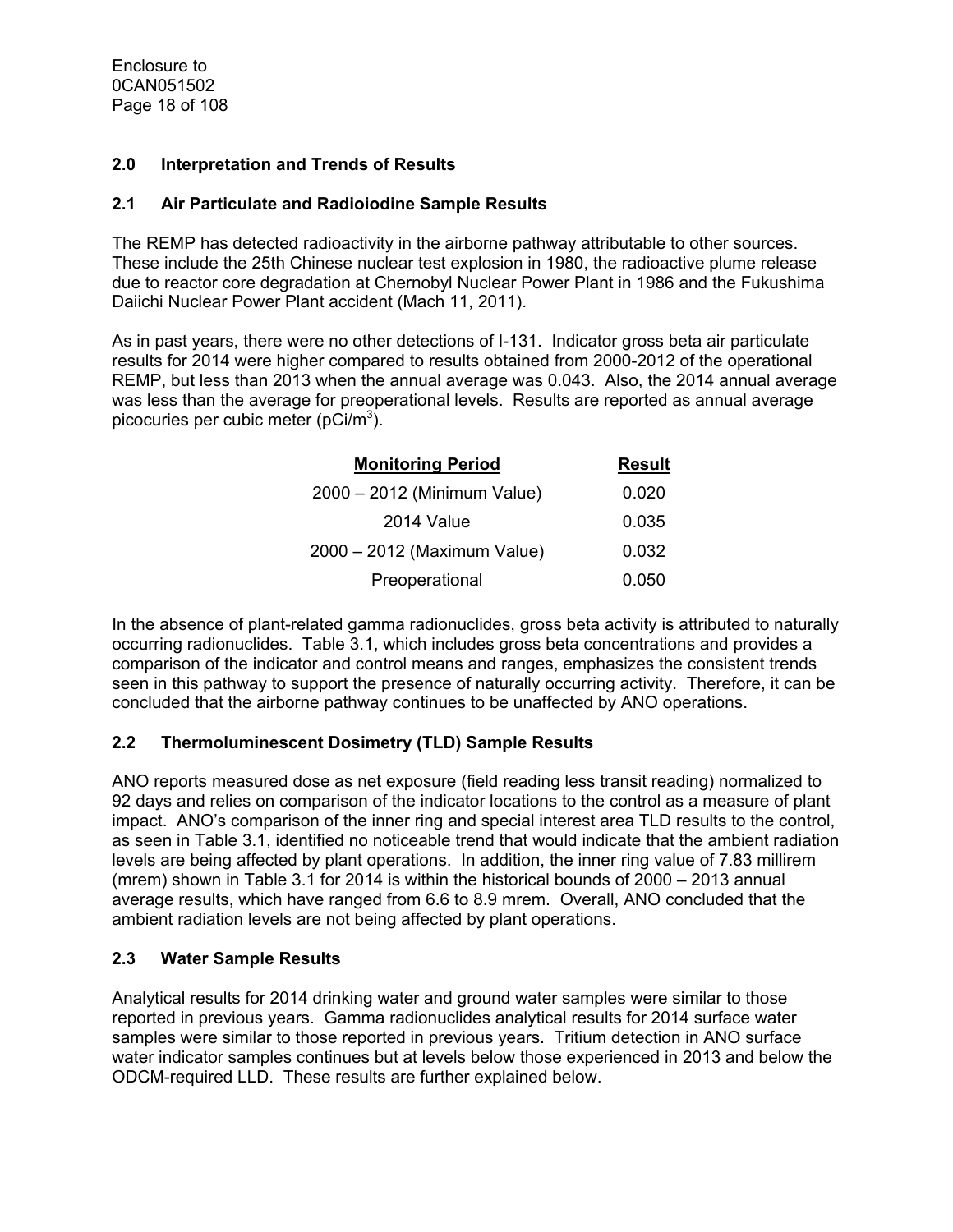Surface water samples were collected and analyzed for gamma radionuclides and tritium. Gamma radionuclides were below detectable limits which is consistent with results seen in previous operational years. Tritium continues to be detected at the indicator location (Station 8) where previously monitored liquid radioactive effluent from the plant is periodically discharged in accordance with the regulatory criteria established in the ODCM and, for 2014, at levels considerably lower than the ODCM-required LLD of 3000 picocuries per liter. Furthermore, unlike the elevated tritium levels observed in 2013 attributable to particular plant events, no elevated levels attributable to particular events were observed in 2014. Results are reported as annual average picocuries per liter (pCi/l).

| <b>Monitoring Period</b>    | <b>Result</b> |
|-----------------------------|---------------|
| 2000 - 2013 (Minimum Value) | 277.1         |
| 2014 Value                  | 554.5         |
| 2000 - 2013 (Maximum Value) | 1003.5        |
| Preoperational              | 200.0         |

ANO personnel have noted no definable increasing trends associated with the tritium levels at the discharge location. Levels detected during 2014 and previous operational years have been well below regulatory reporting limits. Therefore, the operation of ANO had no definable impact on this waterborne pathway during 2014 and levels of radionuclides remain similar to those obtained in previous operational years.

Drinking water samples were collected from two locations (indicator and control). Although ANO personnel utilize Station 14 (City of Russellville) as an indicator location due to the potential for the drinking water pathway to exist, the City of Russellville has not withdrawn water from Lake Dardanelle in the past several years.

Drinking water samples were analyzed for gross beta radionuclides, I-131, gamma radionuclides and tritium. Gamma radionuclides, gross beta radionuclides, I-131 and tritium concentrations were below the LLD limits at the indicator and control locations, which is consistent with 2013 and comparable to the 2000 – 2012 preoperational and operational years as shown below. Results from 2014 are summarized in Table 3.1. Results are reported as annual average pCi/l.

| Radionuclide | 2014                                                                                                                | 2013         | $2000 - 2012$ | <b>Preoperational</b> |
|--------------|---------------------------------------------------------------------------------------------------------------------|--------------|---------------|-----------------------|
| Gross Beta   | <iid< td=""><td><math>\leq</math> I I D</td><td>2.59</td><td>2.0</td></iid<>                                        | $\leq$ I I D | 2.59          | 2.0                   |
| Iodine-131   | <iid< td=""><td><math>\leq</math> I I D</td><td><math>\leq</math> I I D</td><td><math>\leq</math> I I D</td></iid<> | $\leq$ I I D | $\leq$ I I D  | $\leq$ I I D          |
| Gamma        | <iid< td=""><td><math>\leq</math> I I D</td><td><math>\leq</math> I I D</td><td><math>\leq</math> I I D</td></iid<> | $\leq$ I I D | $\leq$ I I D  | $\leq$ I I D          |
| Tritium      | <i d<="" i="" td=""><td><math>\leq</math> I I D</td><td><math>\leq</math> I I D</td><td>200.0</td></i>              | $\leq$ I I D | $\leq$ I I D  | 200.0                 |

ANO personnel have noted no definable trends associated with drinking water results at the indicator location. Therefore, the operation of ANO had no definable impact on this waterborne pathway during 2014 and levels of radionuclides remain similar to those obtained in previous operational years.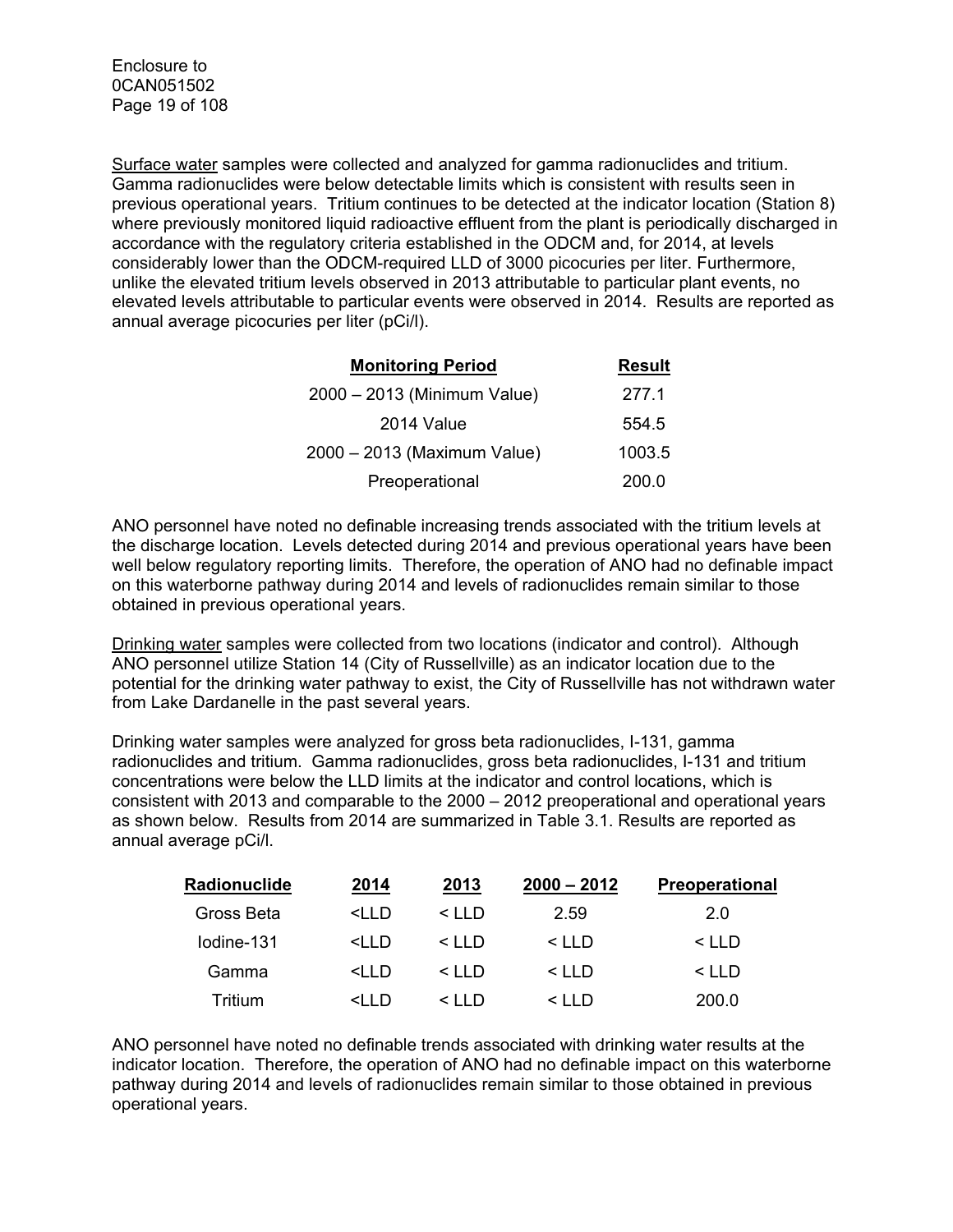Groundwater samples were collected from four REMP locations (2 control, and 2 indicator locations). During 2011, ANO incorporated sixteen additional groundwater monitoring wells into the Groundwater Protection Initiative (GPI) site program. Sample data are compiled, organized and reviewed annually to:

- Analyze for increasing or decreasing trends at individual sample points, wells or groups of wells.
- Review the radionuclides detected to determine whether changes should be made to the analysis suites or sampling frequencies for each sampling location.
- Evaluate the locations of radionuclides in ground water to determine if changes should be made to the sampling locations.
- Review current investigation levels and determine if changes should be made.
- Determine if any change to the ODCM is required.
- Determine if a corrective actions/remediation is required.

Groundwater samples from the four REMP locations were analyzed for tritium and gamma radionuclides. Tritium and gamma concentrations were below the LLD limits at all four locations. Listed below is a comparison of 2014 indicator results to past operational years. Results are reported as annual average pCi/l. REMP Groundwater data are captured in Tables 8.1 and 8.2. Therefore, ANO operations had no significant impact on the environment or public by this waterborne pathway.

| Radionuclide | 2014         | $2006 - 2013$ |
|--------------|--------------|---------------|
| lodine-131   | $\leq$ I I D | $\leq$ I I D  |
| Gamma        | $\leq$ I I D | $\leq$ I I D  |
| Tritium      | $\leq$ I I D | $\leq$ IID    |

#### **2.4 Sediment Sample Results**

Sediment samples were collected from two locations in 2014 and analyzed for gamma radionuclides. Listed below is a comparison of 2014 indicator results to 2013 and the 2000 – 2012 operational years. Therefore, ANO operations had no significant impact on the environment or public by this waterborne pathway. Results are reported as pCi/kg.

| <b>Monitoring Period</b>    | <b>Result</b> |
|-----------------------------|---------------|
| 2000 - 2012 (Minimum Value) | 41.79         |
| 2013 Value                  | $<$ LLD       |
| 2014 Value                  | $<$ LLD       |
| 2000 - 2012 (Maximum Value) | 1170.0        |

Since reporting levels for radionuclides in sediment have not been established, an evaluation of potential dose to the public from this media was performed as shown in Attachment 3.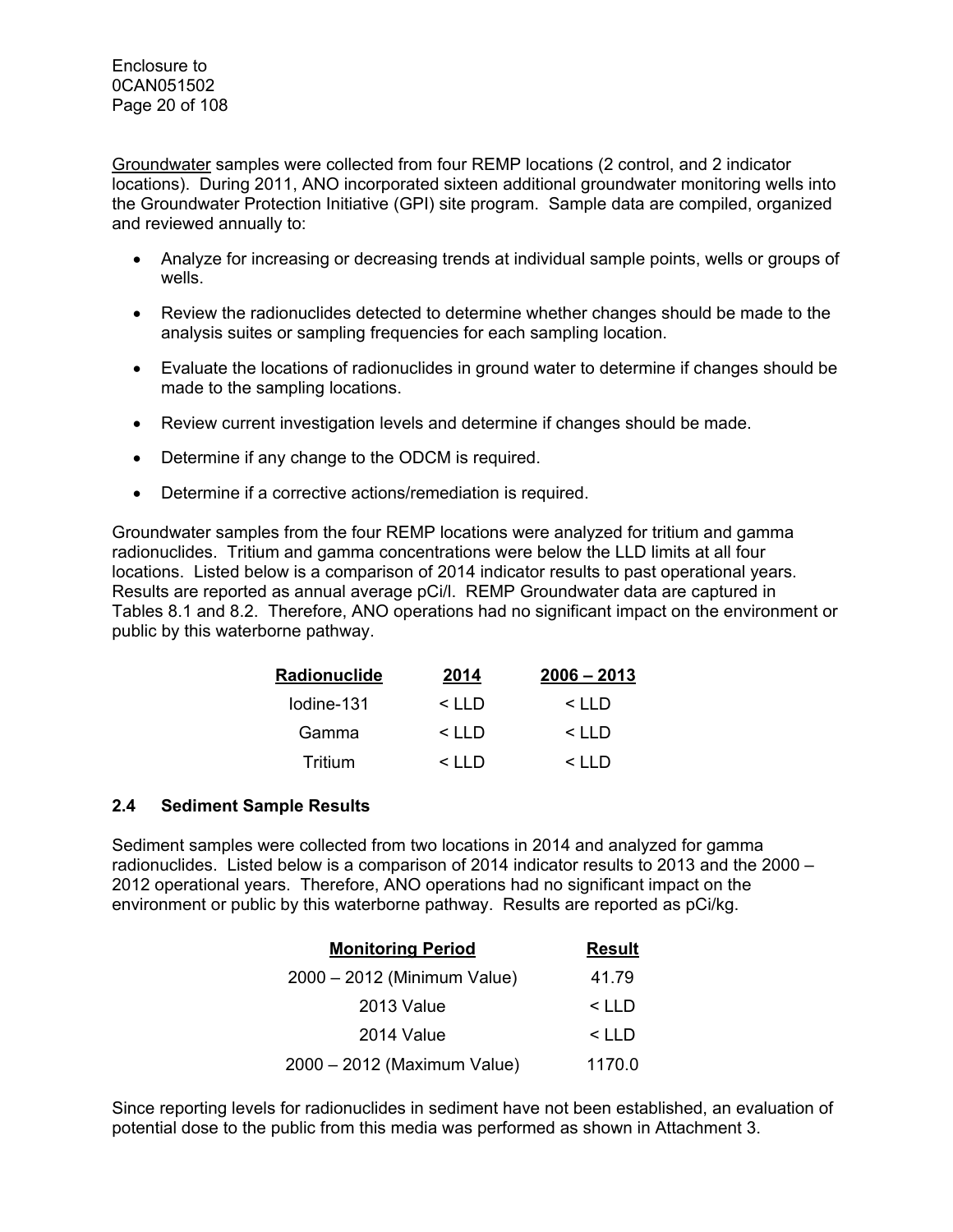## **2.5 Milk Sample Results**

Milk samples were not collected during 2014 due to the unavailability of indicator locations within five-miles of ANO.

#### **2.6 Fish Sample Results**

Fish samples were collected from two locations and analyzed for gamma radionuclides. In 2014, gamma radionuclides were below detectable limits which are consistent with the preoperational monitoring period and operational results since 1997. Therefore, based on these measurements, ANO operations had no significant radiological impact upon the environment or public by this ingestion pathway.

## **2.7 Food Product Sample Results**

The REMP has detected radionuclides prior to 1990 that are attributable to other sources. These include the radioactive plume release due to reactor core degradation at Chernobyl Nuclear Power Plant in 1986 and atmospheric weapons testing.

In 2014, food product samples were collected when available from two locations and analyzed for Iodine-131 and gamma radionuclides. The 2014 levels remained undetectable, as has been the case in previous years. Therefore, based on these measurements, ANO operations had no significant radiological impact upon the environment or public by this ingestion pathway.

#### **2.8 Interlaboratory Comparison Results**

GEL Laboratories analyzed interlaboratory comparison samples to fulfill the requirements of ODCM Section 2.5.3. Attachment 2 contains these results.

## **2.9 Land Use Census Results**

The latest land use census (performed in 2013) did not identify any new locations that yielded a calculated dose or dose commitment greater than those currently calculated (see Table 2.1).

Also, the land use census identified no milk-producing animals within a five-mile radius of the plant site. ANO personnel chose not to perform a garden census in 2013, which is allowed by ODCM Section L 2.5.2, in lieu of broadleaf vegetation sampling in the meteorological sector (Sector 13) with the highest D/Q.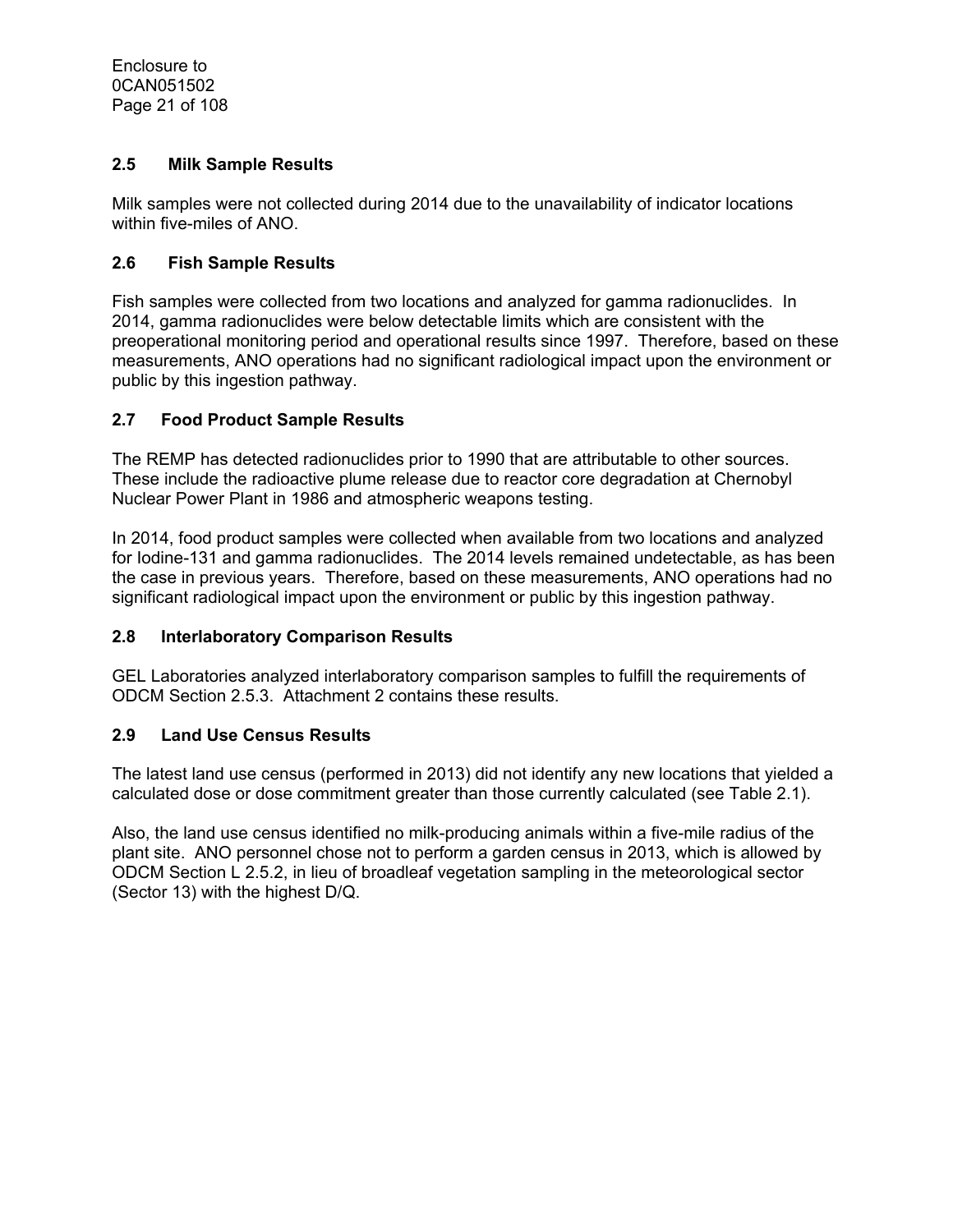# **TABLE 2.1**

## **2013 LAND USE CENSUS**

# **Nearest Residence Within Five Miles**

| <b>Direction</b> | <b>Sector</b>           | <b>Distance (miles)</b> |
|------------------|-------------------------|-------------------------|
| N                | $\mathbf 1$             | 0.9                     |
| <b>NNE</b>       | $\overline{2}$          | 1.3                     |
| <b>NE</b>        | 3                       | 0.9                     |
| <b>ENE</b>       | $\overline{\mathbf{4}}$ | 0.8                     |
| Е                | 5                       | 0.8                     |
| <b>ESE</b>       | 6                       | 0.8                     |
| <b>SE</b>        | $\overline{7}$          | 0.8                     |
| <b>SSE</b>       | 8                       | 0.8                     |
| S                | 9                       | 0.8                     |
| SSW              | 10                      | 0.7                     |
| SW               | 11                      | 2.8                     |
| <b>WSW</b>       | 12                      | 0.7                     |
| W                | 13                      | 0.8                     |
| <b>WNW</b>       | 14                      | 0.8                     |
| <b>NW</b>        | 15                      | 1.0                     |
| <b>NNW</b>       | 16                      | 0.9                     |

## **3.0 Radiological Environmental Monitoring Program Summary**

# **3.1 2014 Program Results Summary**

Table 3.1 summarizes the 2014 REMP results.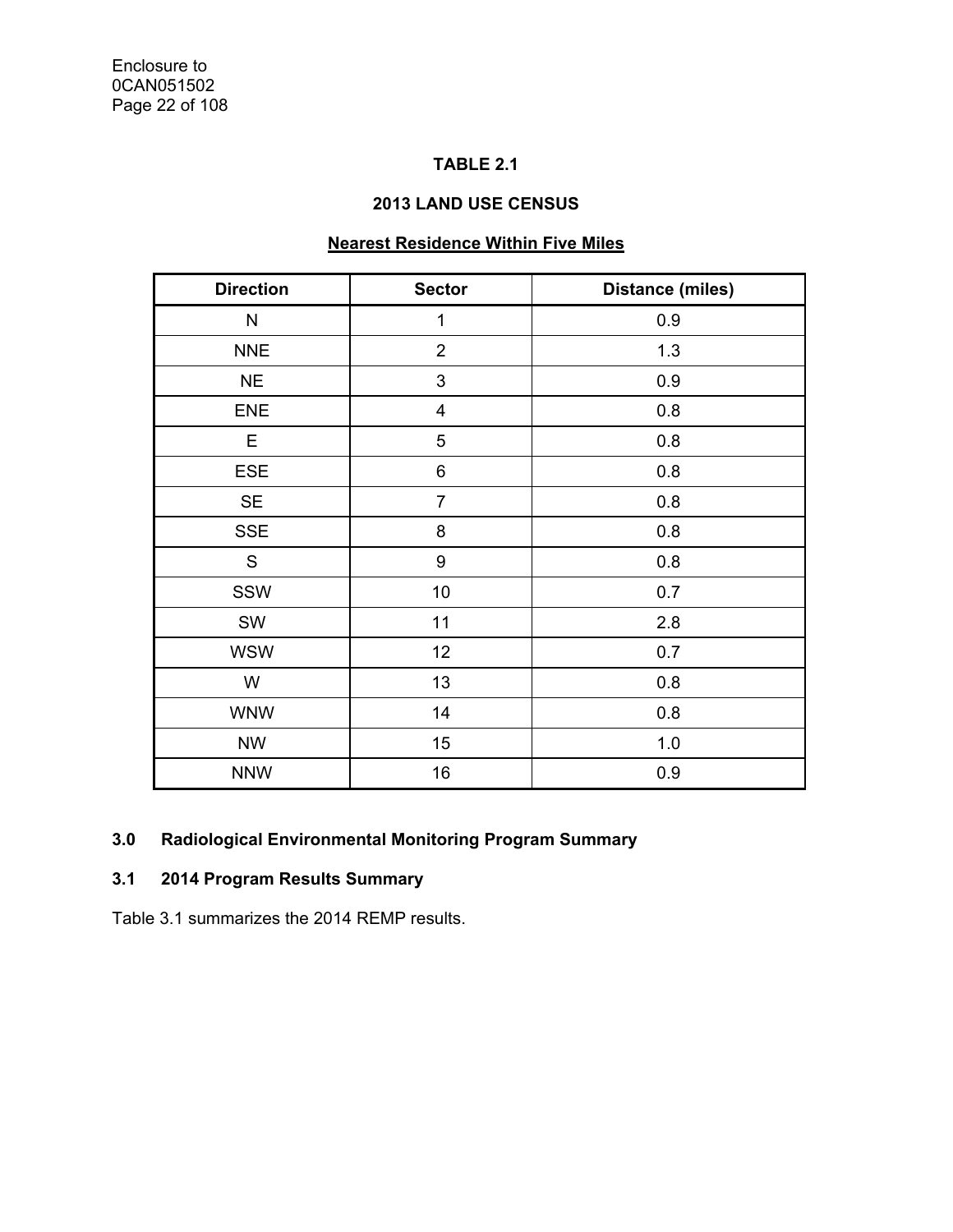## **TABLE 3.1**

#### **RADIOLOGICAL ENVIRONMENTAL MONITORING PROGRAM SUMMARY**

**Name of Facility:** ANO - Units 1 and 2 **Docket No:** 50-313 and 50-368. **Location of Facility:** Pope County, Arkansas **Reporting Period:** January - December 2014

| <b>Sample Type</b>                               | Type /                                   |                  | <b>Indicator</b>                                       |                                                | <b>Location with Highest Annual Mean</b> | <b>Control</b>                                         | Number of                                  |
|--------------------------------------------------|------------------------------------------|------------------|--------------------------------------------------------|------------------------------------------------|------------------------------------------|--------------------------------------------------------|--------------------------------------------|
| (Units)                                          | Number of<br><b>Analyses<sup>a</sup></b> | LLD <sup>b</sup> | <b>Locations Mean</b><br>$(^{\circ}F)^{\circ}$ [Range] | Location <sup>d</sup>                          | Mean $(°F)$ <sup>c</sup> [Range]         | <b>Locations Mean</b><br>$(^{\circ}F)^{\circ}$ [Range] | <b>Non-Routine</b><br>Results <sup>e</sup> |
| <b>Air Particulates</b><br>(pCi/m <sup>3</sup> ) | GB / 140                                 | 0.01             | 0.0355(84/84)<br>$[0.015 - 0.072]$                     | Station 2<br>$(243^{\circ}, 0.5 \text{ mi})$   | 0.0363(28/28)<br>$[0.020 - 0.070]$       | 0.034(56/56)<br>$[0.019 - 0.079]$                      | $\pmb{0}$                                  |
| Airborne lodine<br>$(pCi/m^3)$                   | $1-131/140$                              | 0.07             | $<$ LLD                                                | N/A                                            | N/A                                      | $<$ LLD                                                | 0                                          |
| <b>Inner Ring TLDs</b><br>(mR/Qtr)               | Gamma / 61                               | (f)              | 7.83(61/64)<br>$[4.9 - 10.1]$                          | Station 56<br>$(264^{\circ}, 0.4 \text{ mi})$  | 9.2(4/4)<br>$[8.1 - 9.7]$                | N/A                                                    | 0                                          |
| <b>Special Interest</b><br>TLDs (mR/Qtr)         | Gamma / 27                               | (f)              | 6.91(27/28)<br>$[4.3 - 9.0]$                           | Station 137<br>$(151^{\circ}, 8.2 \text{ mi})$ | 8.3(4/4)<br>$[7.7 - 9.0]$                | N/A                                                    | $\mathbf 0$                                |
| <b>Control TLD</b><br>(mR/Qtr)                   | Gamma / 4                                | (f)              | N/A                                                    | N/A                                            | N/A                                      | 6.1 $(4/4)$<br>$[5.6 - 6.6]$                           | $\mathbf 0$                                |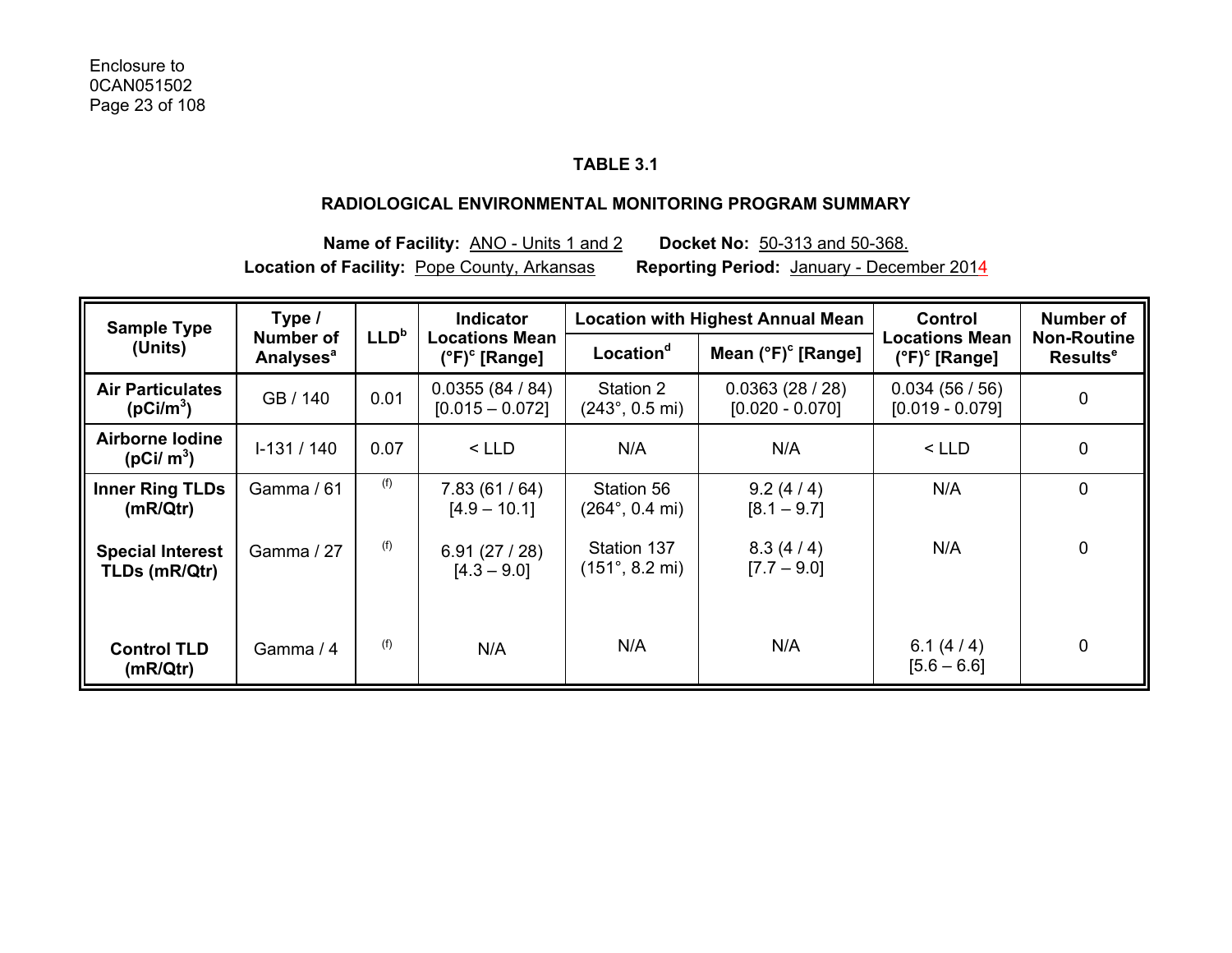#### **RADIOLOGICAL ENVIRONMENTAL MONITORING PROGRAM SUMMARY**

| <b>Sample Type</b>                           | Type /                                                                                             |                                                    | <b>Indicator</b>                                                                                | <b>Location with Highest Annual Mean</b>                          |                                                             | Control                                                                                         | <b>Number of</b>                           |
|----------------------------------------------|----------------------------------------------------------------------------------------------------|----------------------------------------------------|-------------------------------------------------------------------------------------------------|-------------------------------------------------------------------|-------------------------------------------------------------|-------------------------------------------------------------------------------------------------|--------------------------------------------|
| (Units)                                      | Number of<br><b>Analyses<sup>a</sup></b>                                                           | LLD <sup>b</sup>                                   | <b>Locations Mean</b><br>$(^{\circ}F)^{\circ}$ [Range]                                          | Location <sup>d</sup>                                             | Mean $(^{\circ}F)^{\circ}$ [Range]                          | <b>Locations Mean</b><br>$(^{\circ}F)^{\circ}$ [Range]                                          | <b>Non-Routine</b><br>Results <sup>e</sup> |
|                                              | $H - 3 / 8$<br>GS/24<br>Mn-54<br>Fe-59<br>$Co-58$                                                  | 3000<br>15<br>30<br>15                             | 555 $(4*/4)$<br>$[344 - 745]$<br>$<$ LLD<br>$<$ LLD<br>$<$ LLD                                  | Station 8<br>$(166^{\circ}, 0.2 \text{ mi})$<br>N/A<br>N/A<br>N/A | 555 $(4*/4)$<br>$[344 - 745]$<br>N/A<br>N/A<br>N/A          | $<$ LLD<br>$<$ LLD<br>$<$ LLD<br>$<$ LLD                                                        | 0<br>0<br>0<br>0                           |
| <b>Surface Water</b><br>(pC <sub>i</sub> /l) | $Co-60$<br>$Zn-65$<br>$Zr-95$<br><b>Nb-95</b><br>$I - 131$<br>Cs-134<br>Cs-137<br>Ba-140<br>La-140 | 15<br>30<br>30<br>15<br>15<br>15<br>18<br>60<br>15 | $<$ LLD<br>$<$ LLD<br>$<$ LLD<br>$<$ LLD<br>$<$ LLD<br>$<$ LLD<br>$<$ LLD<br>$<$ LLD<br>$<$ LLD | N/A<br>N/A<br>N/A<br>N/A<br>N/A<br>N/A<br>N/A<br>N/A<br>N/A       | N/A<br>N/A<br>N/A<br>N/A<br>N/A<br>N/A<br>N/A<br>N/A<br>N/A | $<$ LLD<br>$<$ LLD<br>$<$ LLD<br>$<$ LLD<br>$<$ LLD<br>$<$ LLD<br>$<$ LLD<br>$<$ LLD<br>$<$ LLD | 0<br>0<br>0<br>0<br>0<br>0<br>0<br>0       |

\* Positive tritium results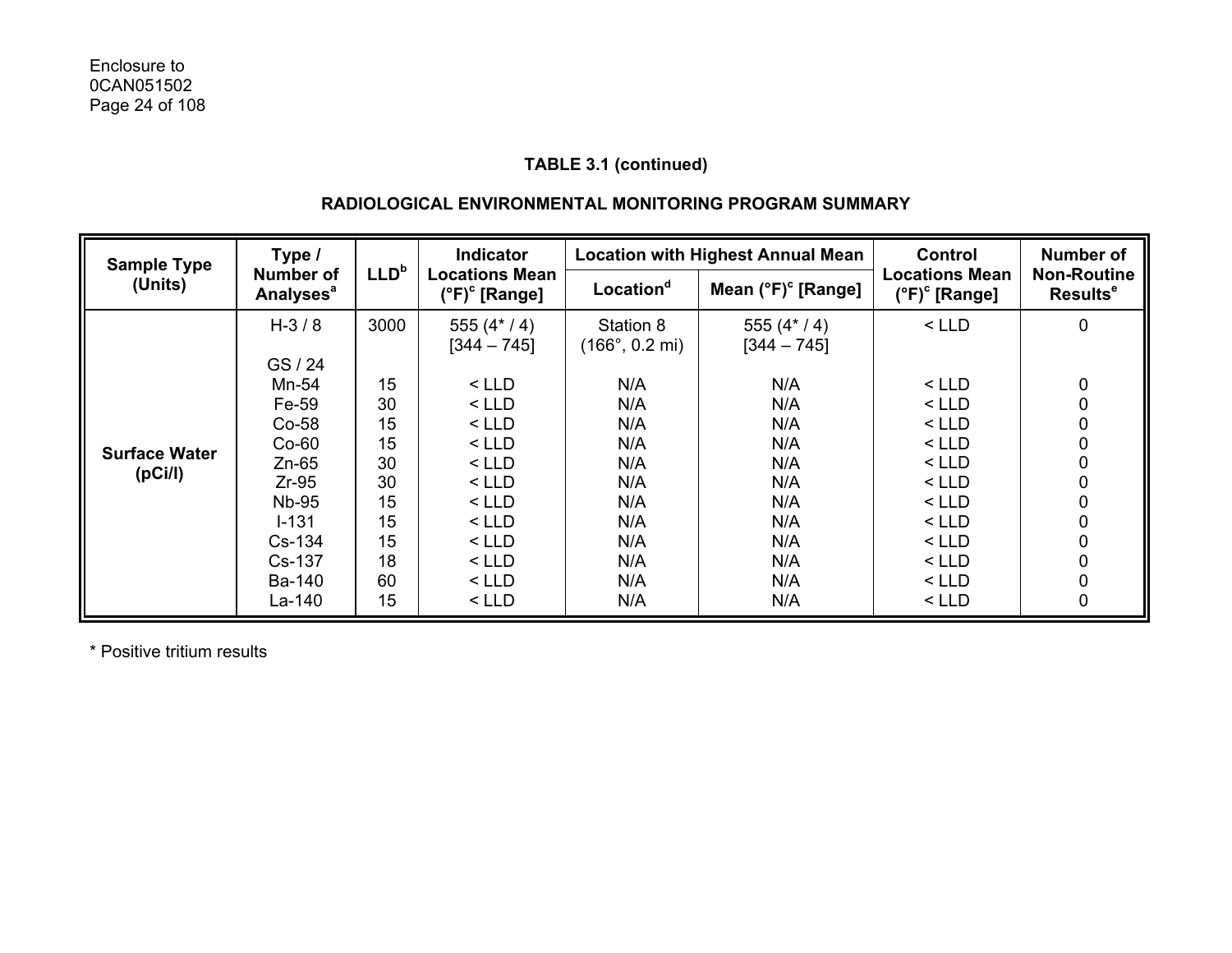## **RADIOLOGICAL ENVIRONMENTAL MONITORING PROGRAM SUMMARY**

| <b>Sample Type</b>               | Type /                                                                                                                     |                                                                | <b>Indicator</b>                                                                                                      |                                                                           | <b>Location with Highest Annual Mean</b>                                  | <b>Control</b>                                                                                                        | <b>Number of</b>                                                            |
|----------------------------------|----------------------------------------------------------------------------------------------------------------------------|----------------------------------------------------------------|-----------------------------------------------------------------------------------------------------------------------|---------------------------------------------------------------------------|---------------------------------------------------------------------------|-----------------------------------------------------------------------------------------------------------------------|-----------------------------------------------------------------------------|
| (Units)                          | <b>Number of</b><br><b>Analyses<sup>a</sup></b>                                                                            | LLD <sup>b</sup>                                               | <b>Locations Mean</b><br>$(^{\circ}F)^{\circ}$ [Range]                                                                | Location <sup>d</sup>                                                     | Mean (°F) <sup>c</sup> [Range]                                            | <b>Locations Mean</b><br>$(^{\circ}F)^{\circ}$ [Range]                                                                | <b>Non-Routine</b><br><b>Results<sup>e</sup></b>                            |
|                                  | GB/8                                                                                                                       | 4                                                              | $<$ LLD                                                                                                               | N/A                                                                       | N/A                                                                       | $<$ LLD                                                                                                               | 0                                                                           |
|                                  | $I-131/8$                                                                                                                  | 1                                                              | $<$ LLD                                                                                                               | N/A                                                                       | N/A                                                                       | $<$ LLD                                                                                                               | $\pmb{0}$                                                                   |
|                                  | $H-3/8$                                                                                                                    | 2000                                                           | $<$ LLD                                                                                                               | N/A                                                                       | N/A                                                                       | $<$ LLD                                                                                                               | $\pmb{0}$                                                                   |
| <b>Drinking Water</b><br>(pCi/1) | GS/8<br>Mn-54<br>Fe-59<br>$Co-58$<br>$Co-60$<br>$Zn-65$<br>$Zr-95$<br><b>Nb-95</b><br>Cs-134<br>Cs-137<br>Ba-140<br>La-140 | 15<br>30<br>15<br>15<br>30<br>30<br>15<br>15<br>18<br>60<br>15 | $<$ LLD<br>$<$ LLD<br>$<$ LLD<br>$<$ LLD<br>$<$ LLD<br>$<$ LLD<br>$<$ LLD<br>$<$ LLD<br>$<$ LLD<br>$<$ LLD<br>$<$ LLD | N/A<br>N/A<br>N/A<br>N/A<br>N/A<br>N/A<br>N/A<br>N/A<br>N/A<br>N/A<br>N/A | N/A<br>N/A<br>N/A<br>N/A<br>N/A<br>N/A<br>N/A<br>N/A<br>N/A<br>N/A<br>N/A | $<$ LLD<br>$<$ LLD<br>$<$ LLD<br>$<$ LLD<br>$<$ LLD<br>$<$ LLD<br>$<$ LLD<br>$<$ LLD<br>$<$ LLD<br>$<$ LLD<br>$<$ LLD | $\begin{smallmatrix}0\0\0\0\0\end{smallmatrix}$<br>000000<br>$\overline{0}$ |
| <b>Bottom</b><br><b>Sediment</b> | GS/2<br>Cs-134                                                                                                             | 150                                                            | $<$ LLD                                                                                                               | N/A                                                                       | $<$ LLD                                                                   | $<$ LLD                                                                                                               | $0\atop 0$                                                                  |
| (pCi/kg)                         | Cs-137                                                                                                                     | 180                                                            | $<$ LLD                                                                                                               | N/A                                                                       | $<$ LLD                                                                   | $<$ LLD                                                                                                               |                                                                             |

\* Positive GB results.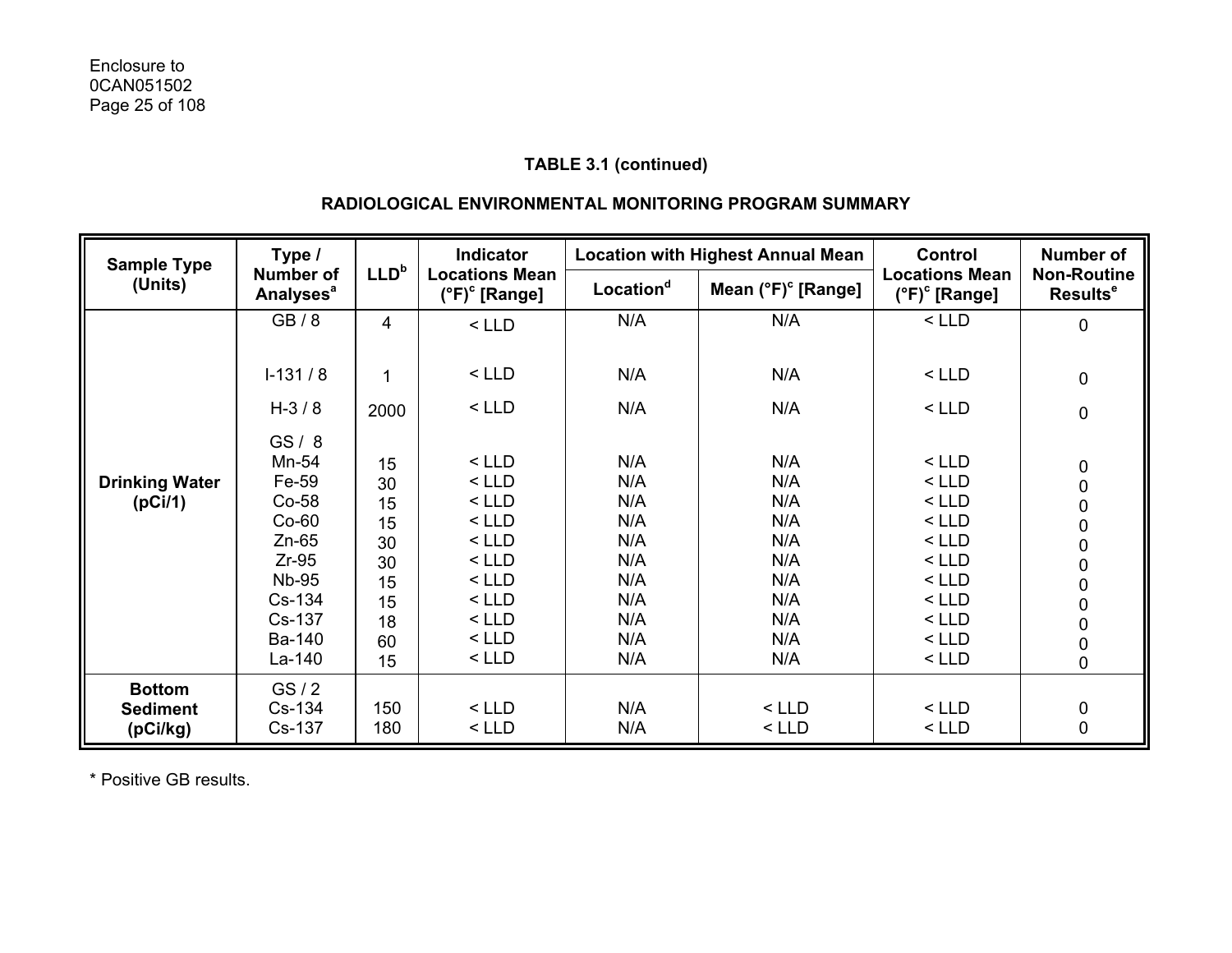## **RADIOLOGICAL ENVIRONMENTAL MONITORING PROGRAM SUMMARY**

| Type /<br><b>Sample Type</b>     |                                                                     | Indicator                              | <b>Location with Highest Annual Mean</b>                       |                                        | Control                                | <b>Number of</b>                                               |                                            |
|----------------------------------|---------------------------------------------------------------------|----------------------------------------|----------------------------------------------------------------|----------------------------------------|----------------------------------------|----------------------------------------------------------------|--------------------------------------------|
| (Units)                          | <b>Number of</b><br><b>Analyses<sup>a</sup></b>                     | LLD <sup>b</sup>                       | <b>Locations Mean</b><br>$(^{\circ}F)^{\circ}$ [Range]         | Location <sup>d</sup>                  | Mean $(^{\circ}F)^{\circ}$ [Range]     | <b>Locations Mean</b><br>$(^{\circ}F)^{\circ}$ [Range]         | <b>Non-Routine</b><br>Results <sup>e</sup> |
| Fish (pCi/kg)                    | GS/2<br>Mn-54<br>Fe-59<br>$Co-58$<br>$Co-60$<br>$Zn-65$<br>$Cs-134$ | 130<br>260<br>130<br>130<br>260<br>130 | $<$ LLD<br>$<$ LLD<br>$<$ LLD<br>$<$ LLD<br>$<$ LLD<br>$<$ LLD | N/A<br>N/A<br>N/A<br>N/A<br>N/A<br>N/A | N/A<br>N/A<br>N/A<br>N/A<br>N/A<br>N/A | $<$ LLD<br>$<$ LLD<br>$<$ LLD<br>$<$ LLD<br>$<$ LLD<br>$<$ LLD | 0<br>0<br>0<br>0<br>0<br>0                 |
|                                  | Cs-137<br>$1-131/6$                                                 | 150<br>60                              | $<$ LLD<br>$<$ LLD                                             | N/A<br>N/A                             | N/A<br>N/A                             | $<$ LLD<br>N/A                                                 | 0<br>0                                     |
| <b>Food Products</b><br>(pCi/kg) | GS/6<br>Cs-134<br>Cs-137                                            | 60<br>80                               | $<$ LLD<br>$<$ LLD                                             | N/A<br>N/A                             | N/A<br>N/A                             | N/A<br>N/A                                                     | 0<br>0                                     |

<sup>a</sup> GB = Gross beta; I-131 = Iodine-131; H-3 = Tritium; GS = Gamma scan.

 $<sup>b</sup>$  LLD = Required lower limit of detection based on ANO Units 1 and 2 ODCM Table 2.5-1.</sup>

c Mean and range based upon detectable measurements only. Fraction of detectable measurements at specified locations is indicated in parenthesis (F).

- $d$  Locations are specified (1) by name and (2) degrees relative to reactor site.
- e Non-routine results are those which exceed ten times the control station value. If no control station value is available, the result is considered non-routine if it exceeds ten times the preoperational value for the location.

f LLD is not defined in ANO Units 1 and 2 ODCM Table 2.5-1.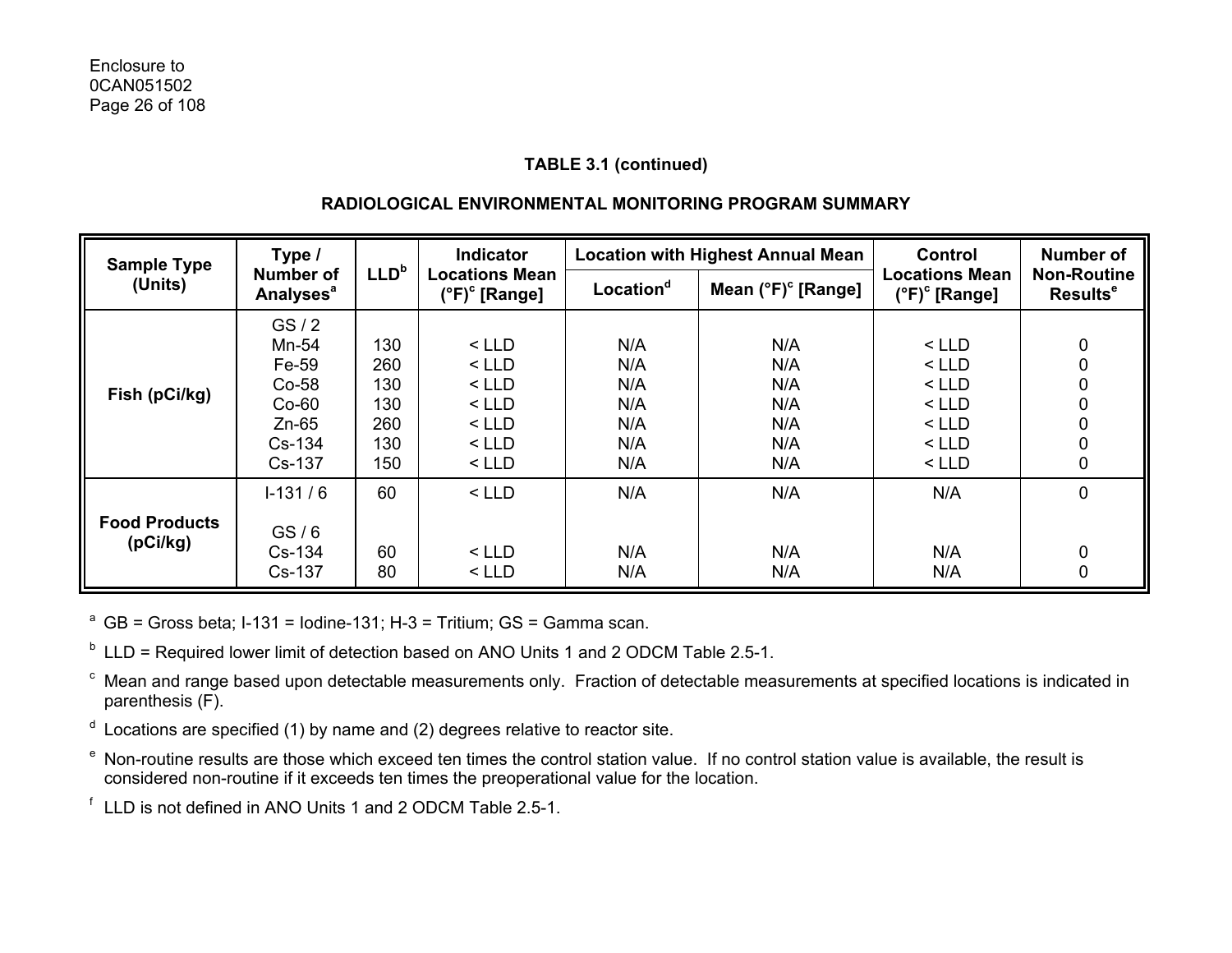Enclosure to 0CAN051502 Page 27 of 108

# **ATTACHMENT 1**

# **SUMMARY OF MONITORING RESULTS**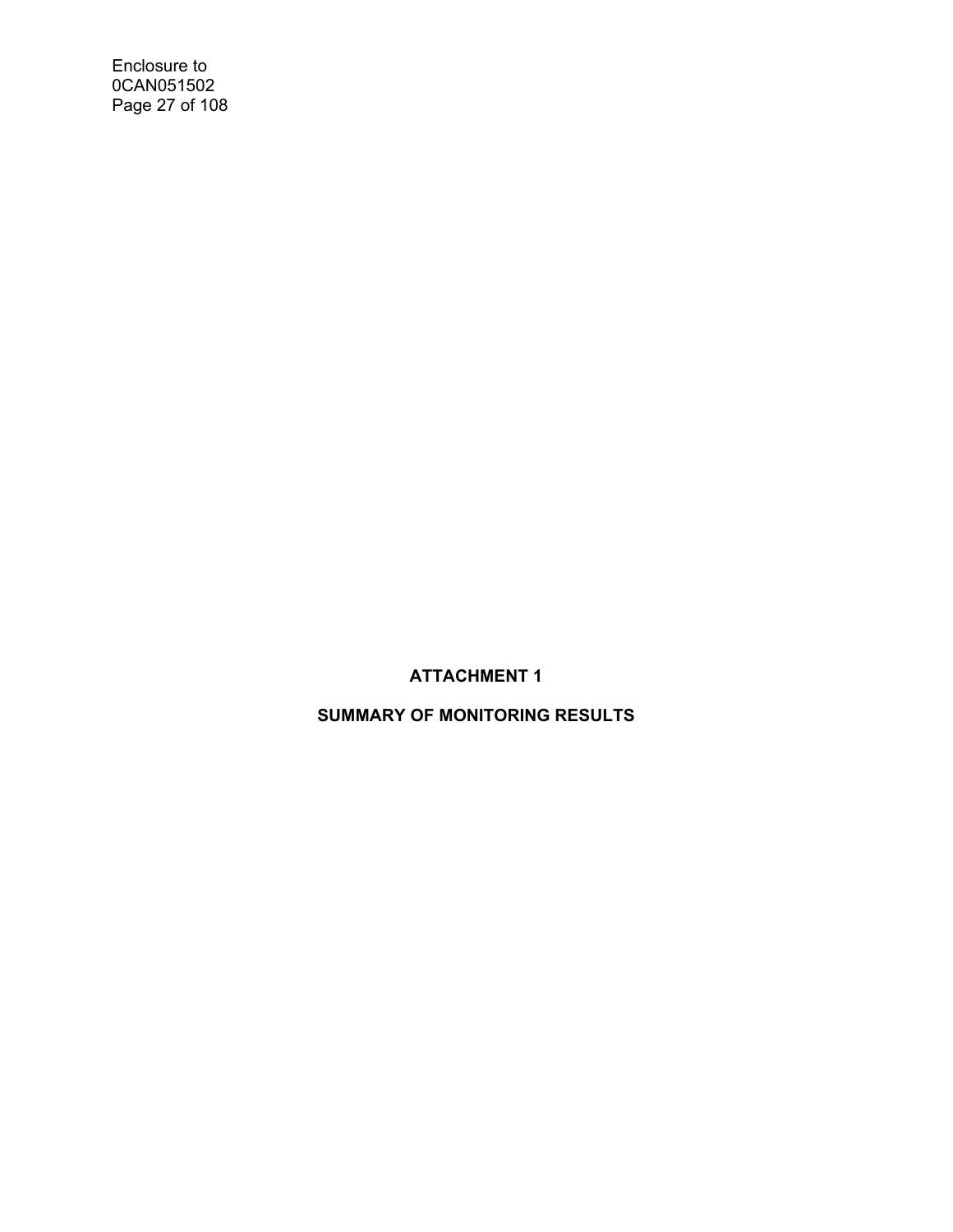# Table of Contents

| Table 1.1 |                                                       | 29 |
|-----------|-------------------------------------------------------|----|
| Table 1.2 |                                                       | 30 |
| Table 2.1 |                                                       | 31 |
| Table 2.2 | Thermoluminescent Dosimeters (Special Interest Areas) | 32 |
| Table 3.1 |                                                       | 33 |
| Table 3.2 |                                                       | 34 |
| Table 4.1 | Drinking Water (Gross beta, I-131 and Gamma Isotopic) | 35 |
| Table 4.2 |                                                       | 36 |
| Table 5.1 |                                                       | 36 |
| Table 6.1 |                                                       | 36 |
| Table 7.1 |                                                       | 37 |
| Table 8.1 |                                                       | 38 |
| Table 8.2 |                                                       |    |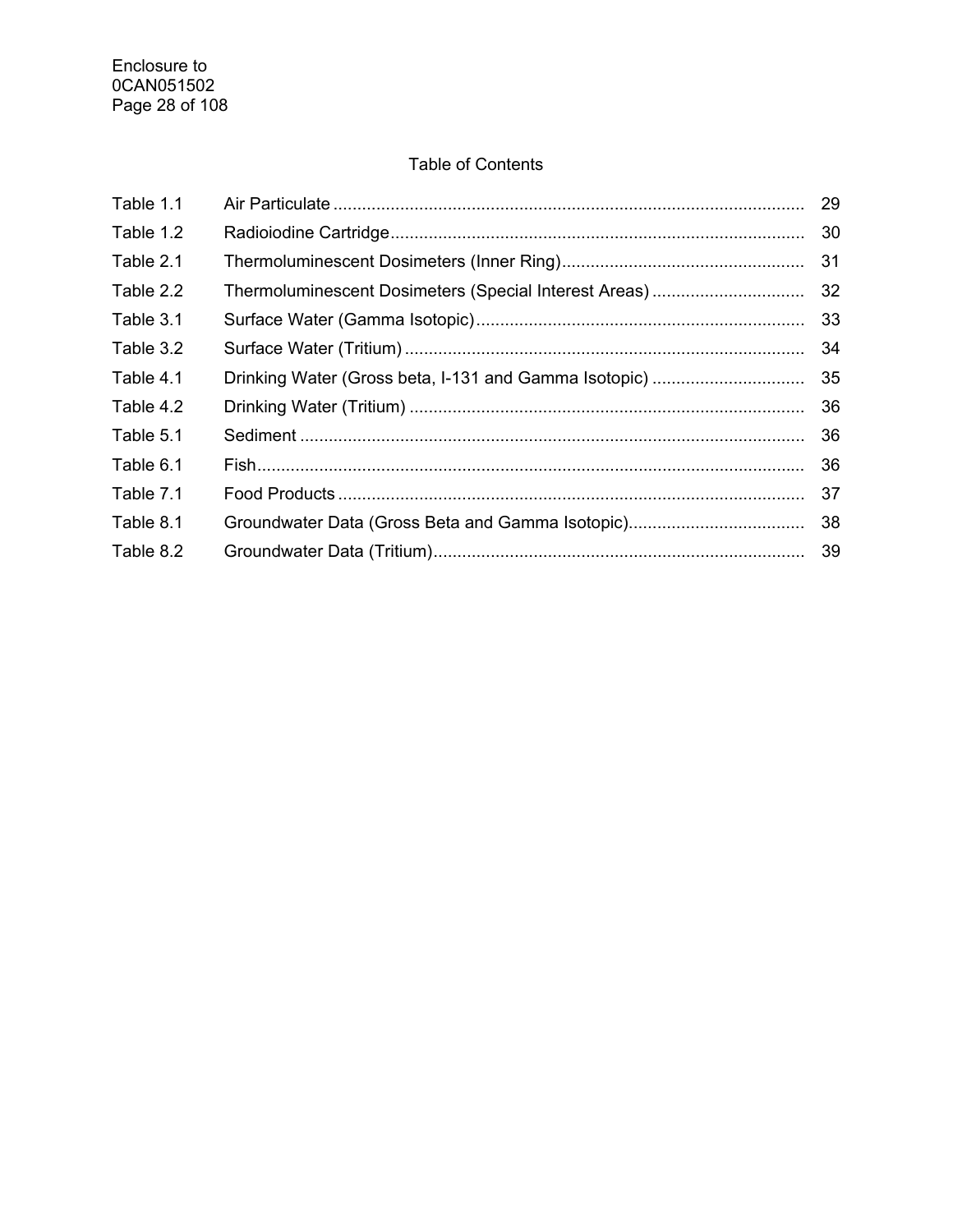# Sample Type: Air Particulate Analysis: Gross Beta Units: pCi/m<sup>3</sup> **Start Date End Date Station 1 (Indicator) Station 2 (Indicator) Station 56 (Indicator) Station 6 (Control) Station 7\* (Control) Required LLD**  $\rightarrow$  **0.01 0.01 0.01 0.01 0.01 0.01** 12/31/2013 01/14/2014 0.032 0.034 0.037 0.033 0.042 01/14/2014 01/28/2014 0.027 0.022 0.027 0.022 0.026 01/28/2014 02/10/2014 0.036 0.034 0.034 0.030 0.032 02/10/2014 02/20/2014 0.046 0.037 0.041 0.032 0.039 02/20/2014 02/26/2014 0.025 0.020 0.030 0.023 0.026 02/26/2014 03/11/2014 0.055 0.046 0.050 0.051 0.049 03/11/2014 03/25/2014 0.015 0.029 0.042 0.031 0.032 03/25/2014 04/08/2014 0.031 0.032 0.031 0.030 0.029 04/08/2014 04/22/2014 0.072 0.070 0.056 0.062 0.079 04/22/2014 05/06/2014 0.024 0.031 0.028 0.033 0.027 05/06/2014 05/20/2014 0.030 0.029 0.028 0.028 0.028 05/20/2014 06/03/2014 0.024 0.027 0.026 0.023 0.026 06/03/2014 06/17/2014 0.025 0.023 0.024 0.020 0.023 06/17/2014 07/01/2014 0.028 0.031 0.032 0.028 0.028 07/01/2014 07/15/2014 0.031 0.031 0.028 0.028 0.026 07/15/2014 07/29/2014 0.032 0.034 0.030 0.025 0.032 07/29/2014 08/12/2014 0.041 0.040 0.034 0.039 0.038 08/12/2014 08/26/2014 0.034 0.034 0.033 0.030 0.032 08/26/2014 09/09/2014 0.027 0.033 0.028 0.031 0.028 09/09/2014 09/23/2014 0.034 0.039 0.033 0.033 0.036 09/23/2014 10/07/2014 0.042 0.041 0.037 0.039 0.041 10/07/2014 10/21/2014 0.043 0.038 0.036 0.036 0.037 10/21/2014 11/04/2014 0.047 0.048 0.045 0.046 0.047 11/04/2014 11/18/2014 0.036 0.039 0.037 0.032 0.031 11/18/2014 12/02/2014 0.044 0.047 0.032 0.035 0.034 12/02/2014 12/16/2014 0.054 0.067 0.054 0.047 0.044 12/16/2014 12/30/2014 0.038 0.035 0.034 0.033 0.029

12/30/2014 01/12/2015 0.024 0.026 0.023 0.021 0.019

#### **Table 1.1**

\* Station with highest annual mean.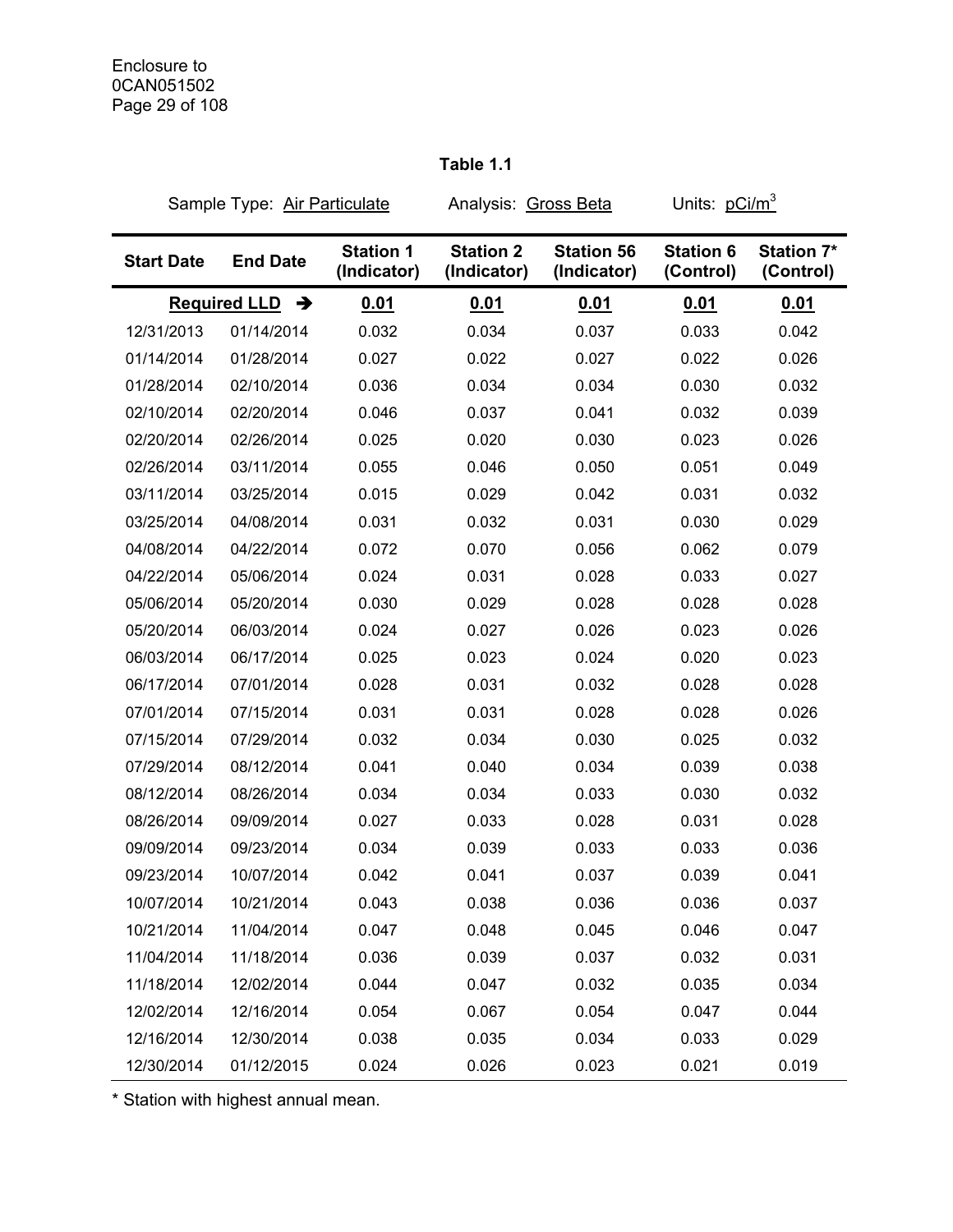# **Table 1.2**

Sample Type: Radioiodine Cartridge Analysis: lodine-131 Units: pCi/m<sup>3</sup>

| <b>Start Date</b> | <b>End Date</b>          | <b>Station 1</b><br>(Indicator) | <b>Station 2</b><br>(Indicator) | <b>Station 56</b><br>(Indicator) | <b>Station 6</b><br>(Control) | <b>Station 7*</b><br>(Control) |
|-------------------|--------------------------|---------------------------------|---------------------------------|----------------------------------|-------------------------------|--------------------------------|
|                   | <b>Required LLD</b><br>→ | 0.07                            | 0.07                            | 0.07                             | 0.07                          | 0.07                           |
| 12/31/2013        | 01/14/2014               | < 0.046                         | < 0.018                         | < 0.019                          | < 0.024                       | < 0.022                        |
| 01/14/2014        | 01/28/2014               | < 0.014                         | < 0.011                         | < 0.027                          | < 0.015                       | < 0.018                        |
| 01/28/2014        | 02/10/2014               | < 0.017                         | < 0.022                         | < 0.025                          | < 0.025                       | < 0.023                        |
| 02/10/2014        | 02/20/2014               | < 0.031                         | < 0.023                         | < 0.049                          | < 0.044                       | < 0.032                        |
| 02/20/2014        | 02/26/2014               | < 0.051                         | < 0.015                         | < 0.013                          | < 0.016                       | < 0.019                        |
| 02/26/2014        | 03/11/2014               | < 0.023                         | < 0.017                         | < 0.016                          | < 0.016                       | < 0.021                        |
| 03/11/2014        | 03/25/2014               | < 0.008                         | < 0.008                         | < 0.015                          | < 0.009                       | < 0.009                        |
| 03/25/2014        | 04/08/2014               | < 0.027                         | < 0.016                         | < 0.033                          | < 0.029                       | < 0.023                        |
| 04/08/2014        | 04/22/2014               | < 0.023                         | < 0.012                         | < 0.016                          | < 0.019                       | < 0.013                        |
| 04/22/2014        | 05/06/2014               | < 0.009                         | < 0.010                         | < 0.010                          | < 0.062                       | < 0.007                        |
| 05/06/2014        | 05/20/2014               | < 0.019                         | < 0.013                         | < 0.020                          | < 0.027                       | < 0.016                        |
| 05/20/2014        | 06/03/2014               | < 0.026                         | < 0.033                         | < 0.013                          | < 0.028                       | < 0.021                        |
| 06/03/2014        | 06/17/2014               | < 0.015                         | < 0.011                         | < 0.024                          | < 0.023                       | < 0.012                        |
| 06/17/2014        | 07/01/2014               | < 0.012                         | < 0.010                         | < 0.015                          | < 0.014                       | < 0.013                        |
| 07/01/2014        | 07/15/2014               | < 0.038                         | < 0.020                         | < 0.021                          | < 0.035                       | < 0.029                        |
| 07/15/2014        | 07/29/2014               | < 0.019                         | < 0.026                         | < 0.026                          | < 0.018                       | < 0.016                        |
| 07/29/2014        | 08/12/2014               | < 0.021                         | < 0.015                         | < 0.022                          | < 0.010                       | < 0.013                        |
| 08/12/2014        | 08/26/2014               | < 0.025                         | < 0.030                         | < 0.035                          | < 0.033                       | < 0.033                        |
| 08/26/2014        | 09/09/2014               | < 0.029                         | < 0.018                         | < 0.021                          | < 0.018                       | < 0.026                        |
| 09/09/2014        | 09/23/2014               | < 0.011                         | < 0.011                         | < 0.012                          | < 0.009                       | < 0.012                        |
| 09/23/2014        | 10/07/2014               | < 0.018                         | < 0.018                         | < 0.019                          | < 0.019                       | < 0.027                        |
| 10/07/2014        | 10/21/2014               | < 0.0120                        | < 0.017                         | < 0.034                          | < 0.026                       | < 0.026                        |
| 10/21/2014        | 11/04/2014               | < 0.015                         | < 0.020                         | < 0.023                          | < 0.017                       | < 0.027                        |
| 11/04/2014        | 11/18/2014               | < 0.018                         | < 0.018                         | < 0.029                          | < 0.023                       | < 0.027                        |
| 11/18/2014        | 12/02/2014               | < 0.019                         | < 0.021                         | < 0.021                          | < 0.019                       | < 0.017                        |
| 12/02/2014        | 12/16/2014               | < 0.017                         | < 0.017                         | < 0.024                          | < 0.015                       | < 0.011                        |
| 12/16/2014        | 12/30/2014               | < 0.022                         | < 0.021                         | < 0.032                          | < 0.018                       | < 0.043                        |
| 12/30/2014        | 01/12/2015               | < 0.019                         | < 0.034                         | < 0.034                          | < 0.034                       | < 0.034                        |

\* Station with highest annual mean.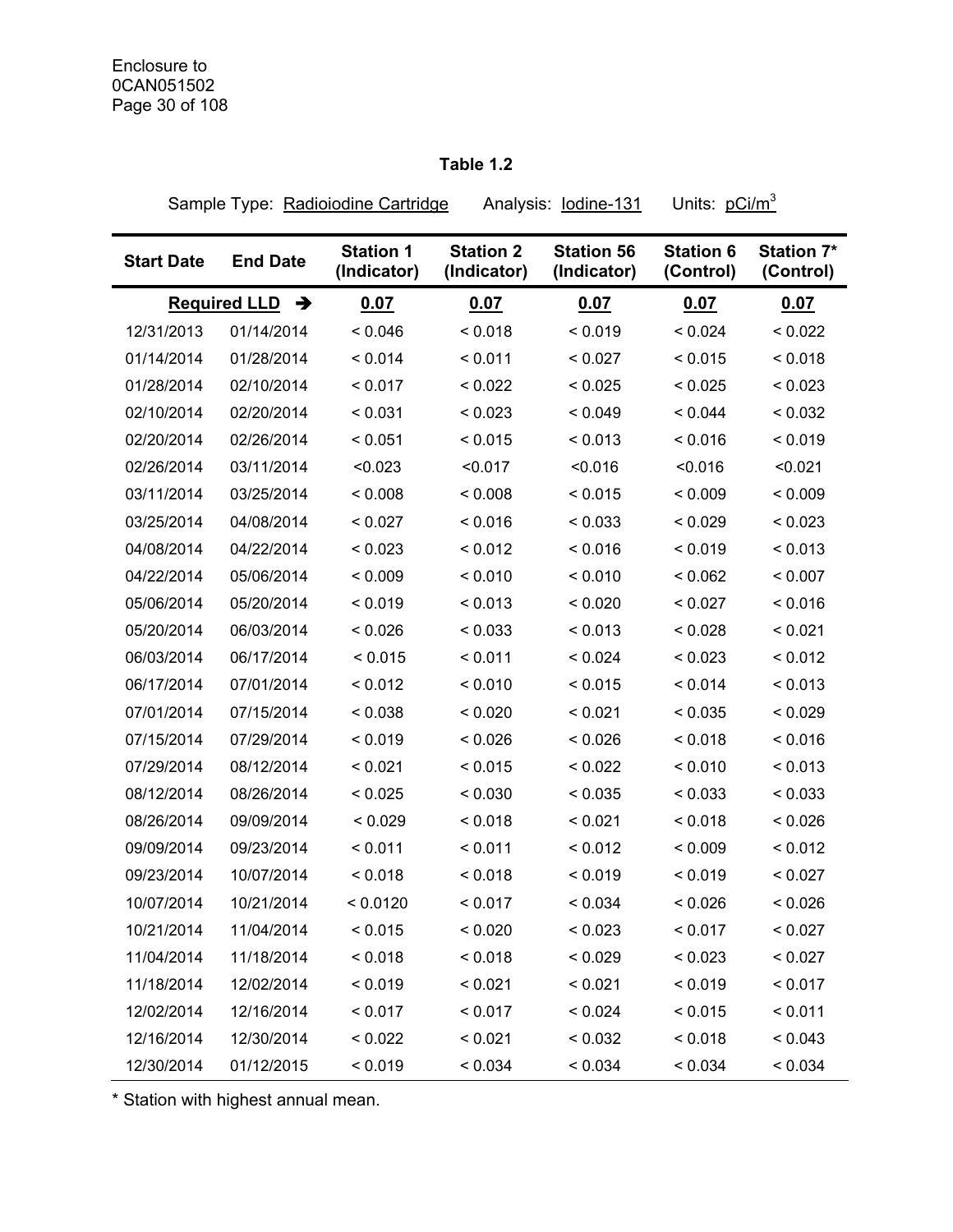# **Table 2.1**

| Sample Type: Thermoluminescent Dosimeters Analysis: Gamma Dose Units: mrem/Qtr |  |  |
|--------------------------------------------------------------------------------|--|--|
|                                                                                |  |  |

| <b>Inner Ring (Indicators)</b> |                       |                       |                       |                       |                                  |  |  |
|--------------------------------|-----------------------|-----------------------|-----------------------|-----------------------|----------------------------------|--|--|
| <b>Station</b>                 | 1st Qtr '14<br>(mrem) | 2nd Qtr '14<br>(mrem) | 3rd Qtr '14<br>(mrem) | 4th Qtr '14<br>(mrem) | <b>Annual Mean '14</b><br>(mrem) |  |  |
| $\mathbf 1$                    | 8.1                   | 7.4                   | 8.9                   | 9.0                   | 8.4                              |  |  |
| $\overline{2}$                 | 7.2                   | 7.9                   | 8.2                   | 8.5                   | 8.0                              |  |  |
| $\mathsf 3$                    | 5.8                   | 4.9                   | 5.0                   | 6.6                   | 5.6                              |  |  |
| 4                              | 7.6                   | <b>LOST</b>           | 7.2                   | 8.9                   | 7.9                              |  |  |
| $*56$                          | 9.3                   | 9.7                   | 8.1                   | 9.6                   | 9.2                              |  |  |
| 108                            | 8.1                   | 7.6                   | 7.1                   | 9.8                   | 8.2                              |  |  |
| 109                            | 8.2                   | 8.3                   | 7.7                   | 9.7                   | 8.5                              |  |  |
| 110                            | 7.4                   | 8.2                   | 8.3                   | 9.2                   | 8.3                              |  |  |
| 145                            | 8.2                   | 7.9                   | 7.5                   | 8.7                   | 8.1                              |  |  |
| 146                            | 7.8                   | 7.9                   | 7.4                   | 8.7                   | 8.0                              |  |  |
| 147                            | 7.1                   | 6.0                   | 6.2                   | 7.6                   | 6.7                              |  |  |
| 148                            | 7.7                   | 7.1                   | 7.6                   | 9.0                   | 7.9                              |  |  |
| 149                            | 7.2                   | 8.1                   | 7.8                   | 8.1                   | 7.8                              |  |  |
| 150                            | <b>LOST</b>           | 8.2                   | <b>LOST</b>           | 9.8                   | 9.0                              |  |  |
| 151                            | 7.7                   | 7.8                   | 7.9                   | 10.1                  | 8.4                              |  |  |
| 152                            | 6.8                   | 5.9                   | 5.2                   | 7.3                   | 6.3                              |  |  |

\* Station with highest annual mean.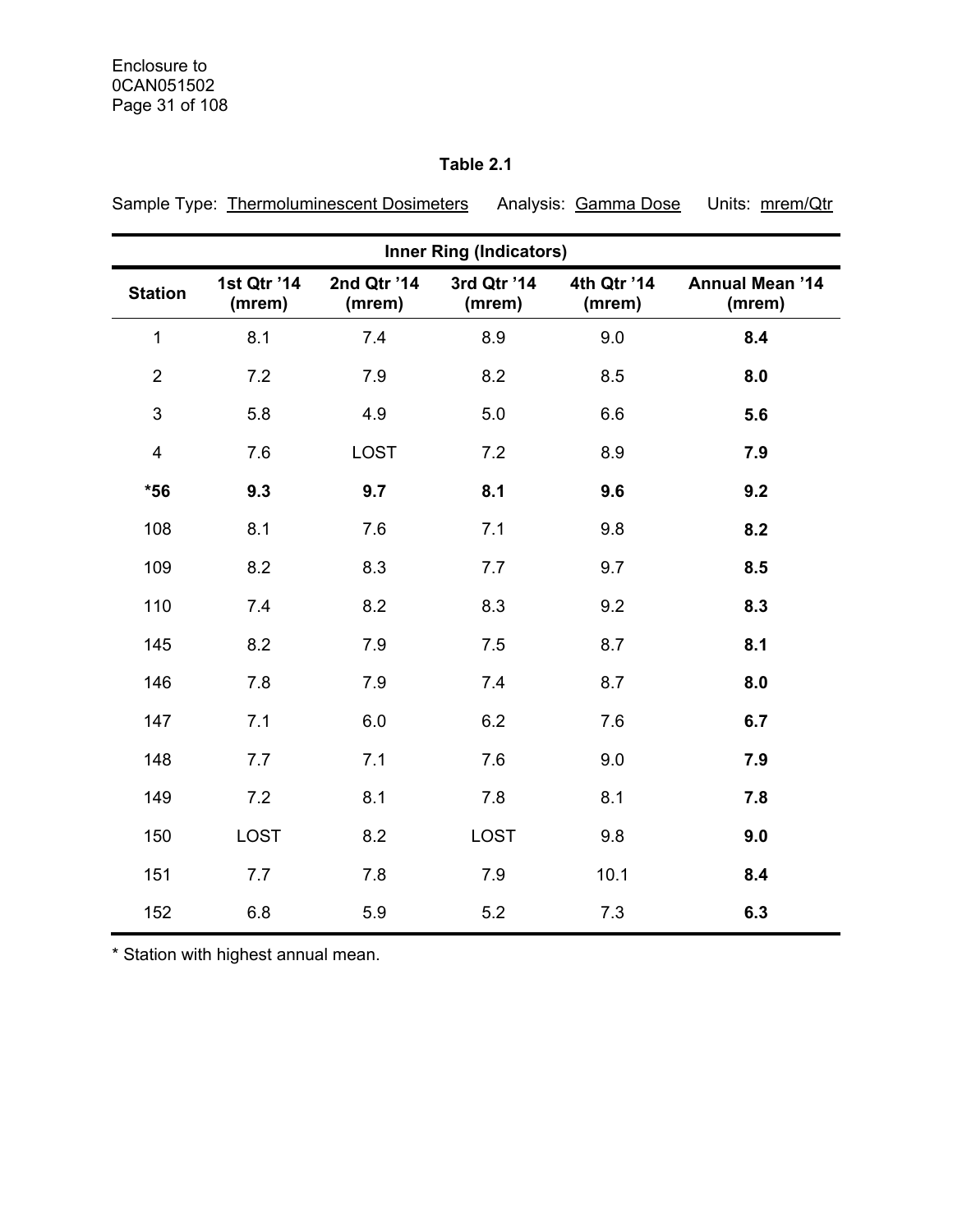# **Table 2.2**

|                | <b>Special Interest Areas - (Population Centers &amp; Schools)</b> |                       |                       |                       |                                  |  |  |  |
|----------------|--------------------------------------------------------------------|-----------------------|-----------------------|-----------------------|----------------------------------|--|--|--|
| <b>Station</b> | 1st Qtr '14<br>(mrem)                                              | 2nd Qtr '14<br>(mrem) | 3rd Qtr '14<br>(mrem) | 4th Qtr '14<br>(mrem) | <b>Annual Mean '14</b><br>(mrem) |  |  |  |
| 6              | 7.2                                                                | 6.6                   | 6.4                   | 8.0                   | 7.1                              |  |  |  |
| 111            | 5.7                                                                | 5.6                   | 5.3                   | 6.2                   | 5.7                              |  |  |  |
| 116            | 8.2                                                                | 7.6                   | 7.2                   | 8.3                   | 7.8                              |  |  |  |
| 125            | 4.9                                                                | 4.3                   | 4.5                   | 5.2                   | 4.7                              |  |  |  |
| 127            | <b>LOST</b>                                                        | 7.0                   | 7.0                   | 8.3                   | 7.4                              |  |  |  |
| $*137$         | 7.9                                                                | 7.7                   | 8.4                   | 9.0                   | 8.3                              |  |  |  |
| 153            | 7.3                                                                | 7.5                   | 6.5                   | 8.9                   | 7.6                              |  |  |  |

Sample Type: Thermoluminescent Dosimeters Analysis: Gamma Dose Units: mrem/Qtr

\* Stations with highest annual mean.

| <b>Special Interest Areas - (Control)</b> |                              |                       |                       |                       |                                  |  |
|-------------------------------------------|------------------------------|-----------------------|-----------------------|-----------------------|----------------------------------|--|
| <b>Station</b>                            | <b>1st Qtr '14</b><br>(mrem) | 2nd Qtr '14<br>(mrem) | 3rd Qtr '14<br>(mrem) | 4th Qtr '14<br>(mrem) | <b>Annual Mean '14</b><br>(mrem) |  |
|                                           | 6.4                          | 5.6                   | 5.7                   | 6.6                   | 6.1                              |  |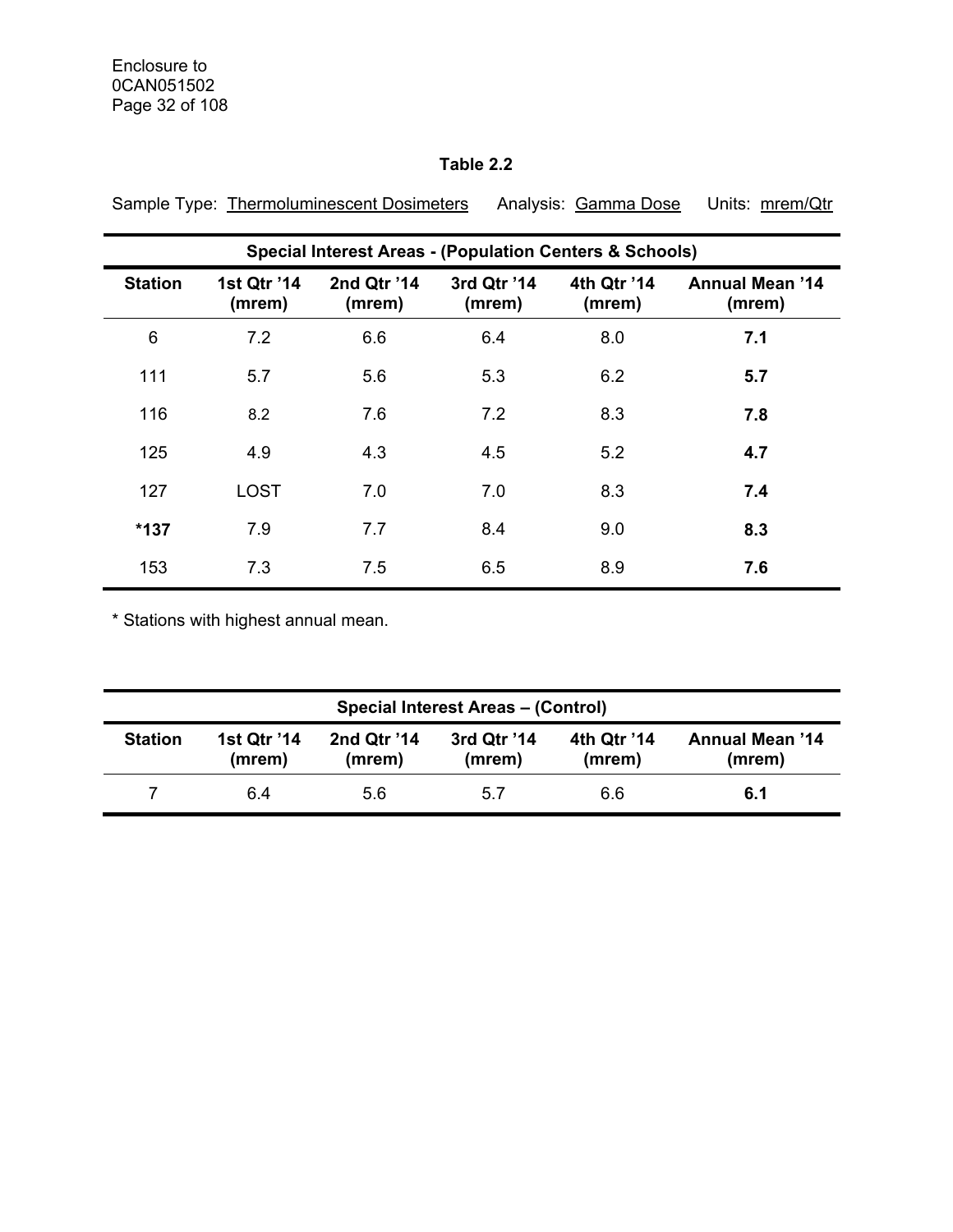# Enclosure to 0CAN051502 Page 33 of 108

|                       | Sample Type: Surface Water | Analysis: Gamma Isotopic |        |         |         |         | Units: pCi/l |              |         |         |               |           |               |         |
|-----------------------|----------------------------|--------------------------|--------|---------|---------|---------|--------------|--------------|---------|---------|---------------|-----------|---------------|---------|
| Location              | <b>Start Date</b>          | <b>End Date</b>          | Mn-54  | $Co-58$ | Fe-59   | $Co-60$ | Zn-65        | <b>Nb-95</b> | $Zr-95$ | $I-131$ | Cs-134 Cs-137 |           | <b>Ba-140</b> | La-140  |
|                       |                            | <b>Required LLD</b><br>→ | 15     | 15      | 30      | 15      | 30           | 15           | 30      | 15      | 15            | <u>18</u> | 60            | 15      |
| Station 8 (Indicator) | 12/31/2013                 | 01/31/2014               | < 2.90 | 2.20    | 5.18    | < 3.25  | 5.81         | 2.74         | < 4.80  | < 4.80  | < 3.09        | 2.49      | < 4.33        | < 4.33  |
| Station 10 (Control)  | 12/31/2013                 | 01/31/2014               | 2.63   | < 3.22  | < 5.46  | 2.27    | < 4.94       | < 3.04       | < 4.38  | 5.10    | < 3.03        | < 3.75    | < 3.99        | < 3.99  |
| Station 8 (Indicator) | 01/31/2014                 | 02/29/2014               | 2.17   | 2.02    | < 4.50  | 2.60    | 4.73         | 2.15         | < 4.05  | < 3.50  | 2.37          | 2.39      | < 3.38        | < 3.38  |
| Station 10 (Control)  | 01/31/2014                 | 02/29/2014               | 3.19   | < 3.89  | 27.78   | 2.92    | 27.71        | < 4.52       | < 6.31  | < 7.78  | < 4.38        | < 3.92    | 5.51          | < 5.51  |
| Station 8 (Indicator) | 02/28/2014                 | 03/31/2014               | 4.76   | < 4.25  | < 8.28  | < 5.54  | < 10.20      | 4.20         | < 9.26  | < 5.89  | < 5.37        | 4.79      | < 6.31        | < 6.31  |
| Station 10 (Control)  | 02/28/2014                 | 03/31/2014               | < 4.19 | < 3.41  | 27.34   | < 4.26  | < 8.01       | < 4.31       | < 8.17  | < 5.55  | < 3.93        | 4.74      | < 4.52        | < 4.52  |
| Station 8 (Indicator) | 03/31/2014                 | 04/30/2014               | 3.66   | 3.61    | < 7.88  | < 5.29  | 5.70         | < 3.91       | < 7.05  | < 5.96  | < 4.37        | 4.77      | < 6.73        | < 6.73  |
| Station 10 (Control)  | 03/31/2014                 | 04/30/2014               | < 4.87 | 4.42    | < 10.00 | < 5.42  | < 8.54       | < 4.89       | < 10.90 | 27.65   | 4.70          | < 4.65    | < 10.60       | < 10.60 |
| Station 8 (Indicator) | 04/30/2014                 | 05/31/2014               | < 3.78 | < 5.74  | < 11.20 | < 5.37  | < 10.40      | < 4.71       | < 9.57  | < 8.53  | < 5.64        | < 5.00    | 25            | 25      |
| Station 10 (Control)  | 04/30/2014                 | 05/31/2014               | $3.90$ | < 3.62  | < 8.91  | < 4.95  | < 8.69       | < 5.03       | < 6.67  | < 9.09  | < 3.90        | < 3.87    | 27.60         | 27.60   |
| Station 8 (Indicator) | 05/31/2014                 | 06/30/2014               | < 1.98 | 2.04    | 3.71    | < 1.67  | 4.21         | 2.02         | < 3.34  | < 3.75  | 2.07          | < 2.57    | 4.01          | < 4.01  |
| Station 10 (Control)  | 05/31/2014                 | 06/30/2014               | 1.67   | < 1.85  | 4.41    | 2.06    | $3.87$       | 2.13         | < 3.22  | 4.00    | 2.05          | < 1.99    | 3.13          | 3.13    |
| Station 8 (Indicator) | 06/30/2014                 | 07/31/2014               | 3.62   | < 2.93  | < 6.73  | < 2.99  | < 6.35       | 3.16         | < 5.33  | < 5.44  | 3.44          | < 3.53    | < 5.40        | < 5.40  |
| Station 10 (Control)  | 06/30/2014                 | 07/31/2014               | < 2.94 | < 3.09  | < 6.01  | < 3.42  | 27.13        | < 3.54       | < 5.72  | < 5.08  | < 3.90        | 3.36      | 5.68          | < 5.68  |
| Station 8 (Indicator) | 07/31/2014                 | 08/31/2014               | < 1.90 | < 1.86  | 3.70    | < 1.90  | 3.77         | < 1.99       | < 3.25  | 2.89    | < 1.90        | < 1.91    | 2.75          | 2.75    |
| Station 10 (Control)  | 07/31/2014                 | 08/31/2014               | < 1.95 | < 1.91  | 4.17    | 2.16    | < 3.69       | 2.00         | < 3.51  | < 3.04  | < 2.35        | < 1.98    | 3.41          | < 3.41  |
| Station 8 (Indicator) | 08/31/2014                 | 09/30/2014               | 3.46   | < 3.55  | < 8.19  | < 4.31  | < 8.10       | < 3.40       | 27.74   | < 4.87  | < 4.37        | 4.41      | < 3.28        | < 3.28  |
| Station 10 (Control)  | 08/31/2014                 | 09/30/2014               | 1.40   | < 1.38  | < 3.05  | 1.71    | 3.17         | < 1.46       | 2.76    | 2.02    | < 1.61        | < 1.85    | 2.00          | 2.00    |
| Station 8 (Indicator) | 09/30/2014                 | 10/31/2014               | < 4.55 | < 4.01  | < 9.18  | < 4.28  | < 10.20      | < 5.40       | < 8.95  | 8.66    | < 5.76        | < 5.38    | < 10.10       | < 10.10 |
| Station 10 (Control)  | 09/30/2014                 | 10/31/2014               | 4.06   | < 4.98  | 27.54   | 4.64    | < 9.06       | < 5.41       | < 5.25  | < 8.88  | < 5.90        | < 5.24    | < 7.89        | 27.89   |
| Station 8 (Indicator) | 10/31/2014                 | 11/30/2014               | < 5.14 | < 5.08  | < 10.40 | < 5.20  | < 9.18       | 5.13         | < 10.10 | < 10.70 | < 5.58        | 5.60      | < 6.74        | < 6.74  |
| Station 10 (Control)  | 10/31/2014                 | 11/30/2014               | < 3.37 | < 3.95  | < 10.20 | < 4.84  | < 10.30      | 5.16         | < 8.45  | < 8.80  | < 4.35        | < 3.81    | < 4.92        | < 4.92  |
| Station 8 (Indicator) | 11/30/2014                 | 12/31/2014               | < 3.92 | < 3.89  | 8.66    | < 4.48  | 27.11        | < 4.52       | 27.43   | 27.24   | < 4.55        | 4.44      | < 6.26        | <6.26   |
| Station 10 (Control)  | 11/30/2014                 | 12/31/2014               | 5.72   | < 5.53  | < 9.45  | < 4.88  | < 10.30      | < 6.01       | < 9.53  | < 8.05  | <6.68         | < 5.56    | < 11.10       | < 11.10 |

**Table 3.1**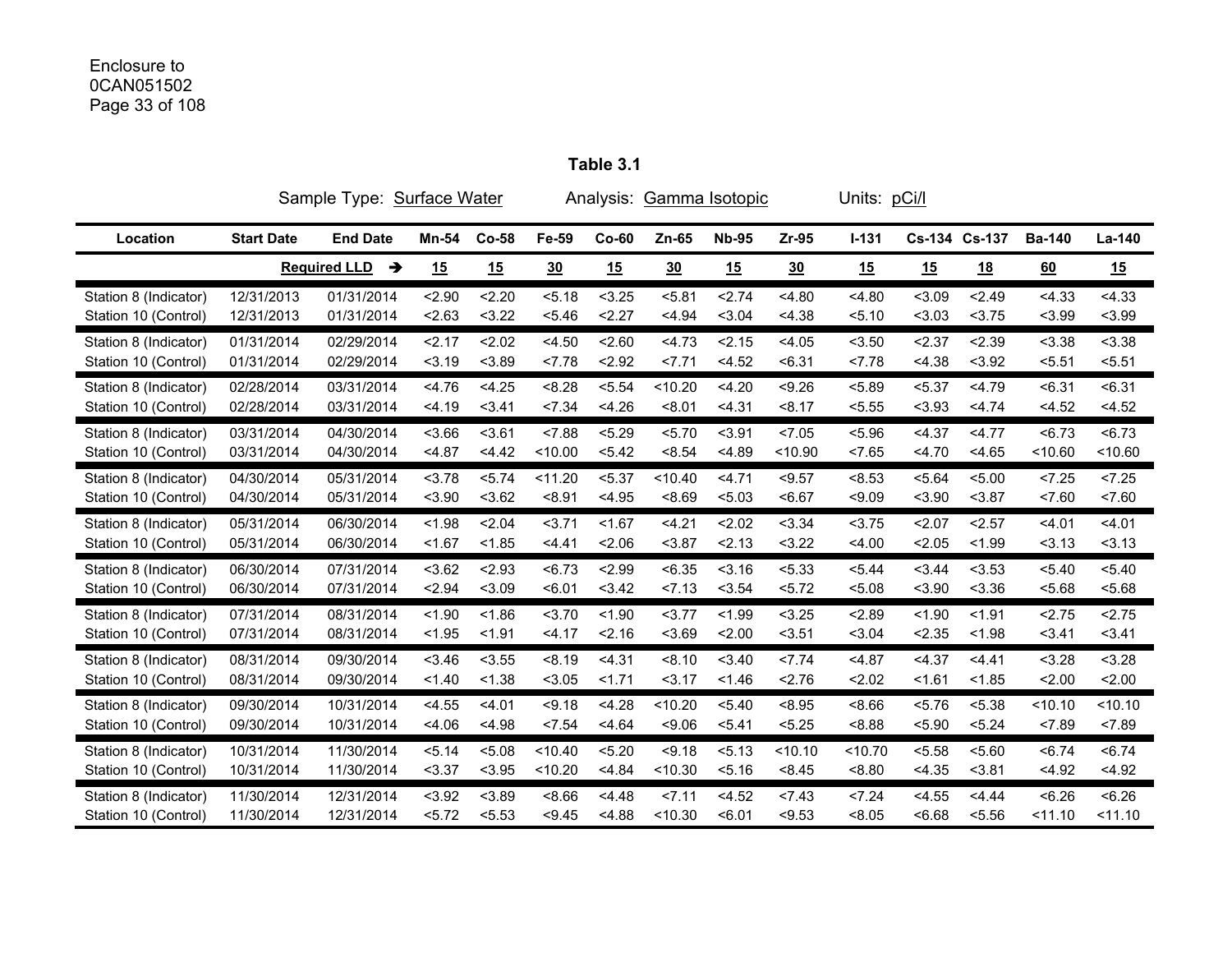#### **Table 3.2**

| Sample Type: Surface Water   | Analysis: Tritium |                     | Units: pCi/l |       |  |
|------------------------------|-------------------|---------------------|--------------|-------|--|
| Location                     | <b>Begin Date</b> | <b>End Date</b>     |              | H-3   |  |
|                              |                   |                     |              |       |  |
|                              |                   | <b>Required LLD</b> | →            | 3000  |  |
| <b>Station 8 (Indicator)</b> | 12/31/2013        | 03/31/2014          |              | 745   |  |
| <b>Station 10 (Control)</b>  | 12/31/2013        | 03/31/2014          |              | < 334 |  |
| <b>Station 8 (Indicator)</b> | 03/31/2014        | 06/30/2014          |              | 344   |  |
| <b>Station 10 (Control)</b>  | 03/31/2014        | 06/30/2014          |              | < 243 |  |
| <b>Station 8 (Indicator)</b> | 06/30/2014        | 09/30/2014          |              | 546   |  |
| <b>Station 10 (Control)</b>  | 06/30/2014        | 09/30/2014          |              | < 343 |  |
| <b>Station 8 (Indicator)</b> | 09/30/2014        | 12/31/2014          |              | 583   |  |
| <b>Station 10 (Control)</b>  | 09/30/2014        | 12/31/2014          |              | < 323 |  |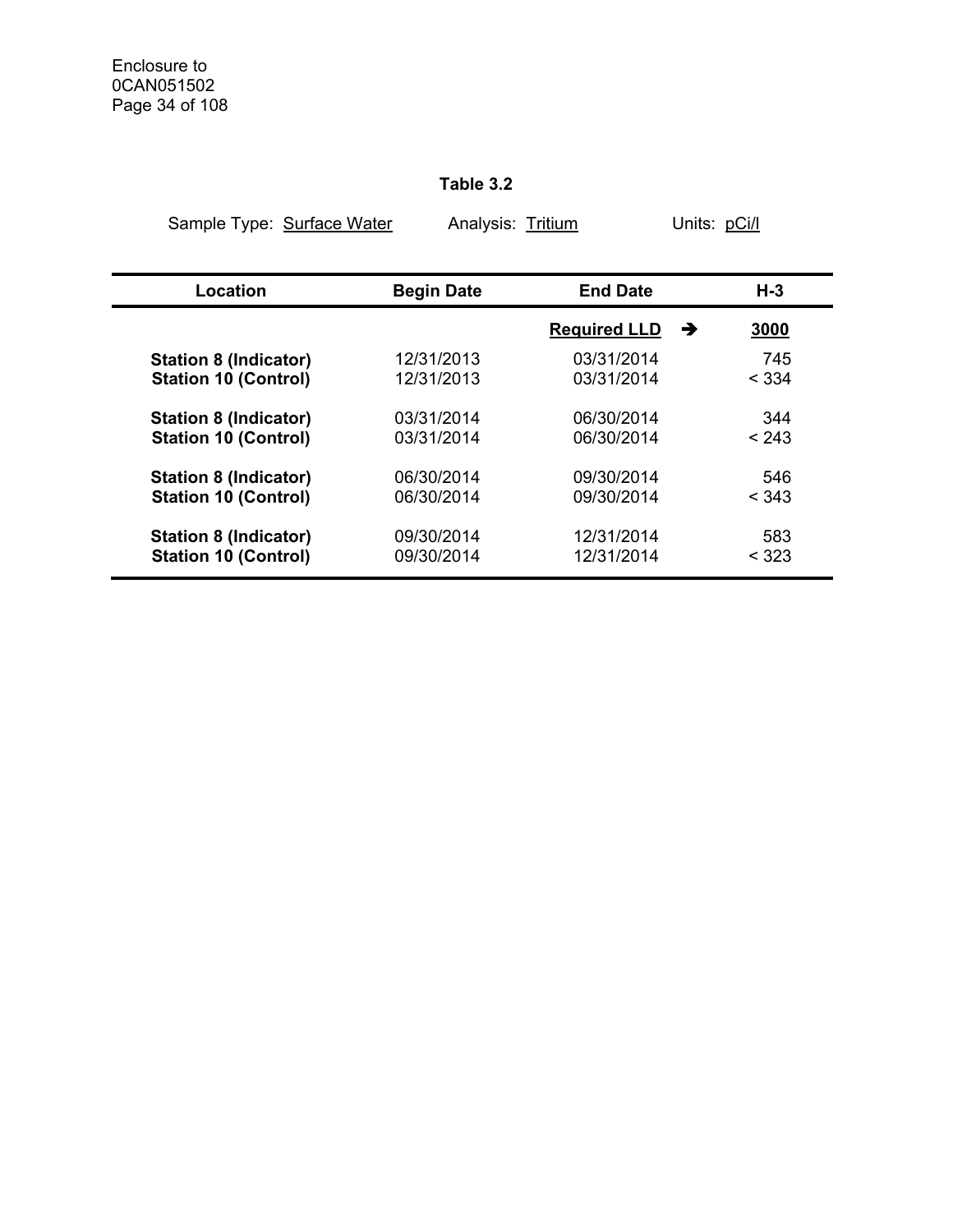**Table 4.1** 

|                        | Sample Type: Drinking Water          |                             |           | Analysis: Gross Beta, Iodine-131, Gamma Isotopic<br>Units: pCi/l |         |                    |         |                |              |        |        |           |               |                     |
|------------------------|--------------------------------------|-----------------------------|-----------|------------------------------------------------------------------|---------|--------------------|---------|----------------|--------------|--------|--------|-----------|---------------|---------------------|
| Location               | <b>Collection</b><br><b>Date</b>     | <b>Gross</b><br><b>Beta</b> | $I - 131$ | Mn-54                                                            | $Co-58$ | Fe-59              | $Co-60$ | Zn-65          | <b>Nb-95</b> | Zr-95  | Cs-134 | Cs-137    | <b>Ba-140</b> | La-140              |
|                        | <b>Required LLD</b><br>$\rightarrow$ | 4.0                         | 1.0       | 15                                                               | 15      | $\underline{30}$   | 15      | $\frac{30}{2}$ | 15           | 30     | 15     | <u>18</u> | 60            | 15                  |
| Station 14 (Indicator) | 03/11/2014                           | < 3.08                      | < 0.81    | < 3.95                                                           | < 4.58  | < 7.62             | < 5.82  | < 8.98         | < 4.50       | < 8.17 | < 4.39 | < 5.02    | < 7.81        | < 7.81              |
| Station 57 (Control)   | 03/11/2014                           | < 3.47                      | < 0.804   | < 4.47                                                           | < 4.27  | < 9.84             | < 5.50  | < 6.48         | < 4.33       | < 6.83 | < 5.54 | < 5.23    | < 4.32        | < 4.32              |
| Station 14 (Indicator) | 06/17/2014                           | < 2.62                      | < 0.83    | < 4.38                                                           | < 4.10  | < 7.51             | < 3.12  | < 6.70         | < 4.15       | < 7.00 | < 4.85 | < 4.20    | < 4.07        | < 4.07              |
| Station 57 (Control)   | 06/17/2014                           | < 2.71                      | < 0.876   | < 3.51                                                           | < 4.10  | < 8.86             | < 4.56  | < 9.97         | < 4.24       | < 7.45 | < 4.64 | < 4.31    | < 5.68        | < 5.68              |
| Station 14 (Indicator) | 08/26/2014                           | < 2.71                      | < 0.88    | < 2.47                                                           | < 4.32  | < 8.82             | < 3.46  | < 8.36         | < 3.37       | < 6.25 | < 4.32 | < 4.65    | < 7.15        | < 7.15              |
| Station 57 (Control)   | 08/26/2014                           | < 2.55                      | < 0.826   | < 4.34                                                           |         | $< 4.04$ $< 11.60$ | < 4.59  | < 9.86         | < 5.16       | < 8.32 | < 4.10 | < 5.26    |               | $< 11.40 \le 11.40$ |
| Station 14 (Indicator) | 11/18/2014                           | < 2.79                      | < 0.83    | < 3.79                                                           | < 3.05  | < 6.17             | < 3.48  | < 6.05         | < 2.83       | < 4.68 | < 3.38 | < 2.91    | < 3.79        | < 3.79              |
| Station 57 (Control)   | 11/18/2014                           | < 3.10                      | < 0.792   | < 2.10                                                           | < 2.50  | < 5.07             | < 2.66  | < 6.38         | < 2.47       | < 4.67 | < 3.22 | < 3.24    | < 4.06        | < 4.06              |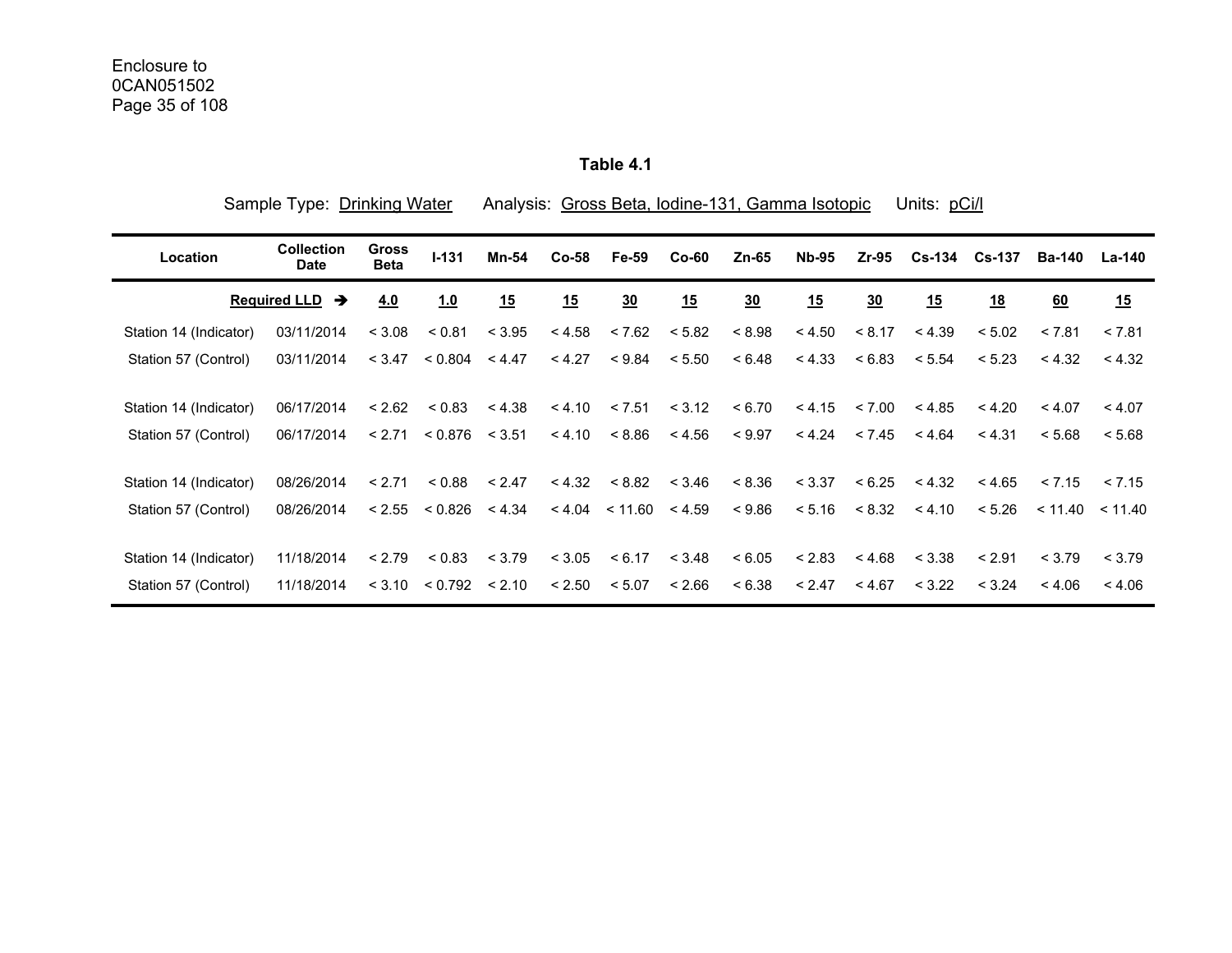#### **Table 4.2**

| Sample Type: Drinking Water   | Analysis: Tritium        | Units: pCi/l |
|-------------------------------|--------------------------|--------------|
| Location                      | <b>Collection Date</b>   | $H-3$        |
|                               | <b>Required LLD</b><br>→ | 2000         |
| <b>Station 14 (Indicator)</b> | 03/11/2014               | < 300        |
| <b>Station 57 (Control)</b>   | 03/11/2014               | < 296        |
| <b>Station 14 (Indicator)</b> | 06/17/2014               | < 317        |
| <b>Station 57 (Control)</b>   | 06/17/2014               | < 314        |
| <b>Station 14 (Indicator)</b> | 08/26/2014               | < 295        |
| <b>Station 57 (Control)</b>   | 08/26/2014               | < 297        |
| <b>Station 14 (Indicator)</b> | 11/18/2014               | < 330        |
| <b>Station 57 (Control)</b>   | 11/18/2014               | < 329        |

#### **Table 5.1**

| Sample Type: Sediment        |                            | Analysis: Gamma Isotopic | Units: pCi/kg |  |
|------------------------------|----------------------------|--------------------------|---------------|--|
| Location                     | <b>Collection Date</b>     | $Cs - 134$               | <b>Cs-137</b> |  |
|                              | Required LLD $\rightarrow$ | <u>150</u>               | <u> 180</u>   |  |
| <b>Station 8 (Indicator)</b> | 10/24/2014                 | < 83.30                  | < 67.70       |  |
| <b>Station 16 (Control)*</b> | 10/24/2014                 | < 67.50                  | < 59.10       |  |

```
Table 6.1
```

| Sample Type: Fish           |                            |         | Analysis: Gamma Isotopic |            |            | Units: pCi/kg |               |            |  |
|-----------------------------|----------------------------|---------|--------------------------|------------|------------|---------------|---------------|------------|--|
| Location                    | <b>Collection Date</b>     | $Co-58$ | Fe-59                    | $Co-60$    | Zn-65      | $Cs - 134$    | <b>Cs-137</b> |            |  |
|                             | Required LLD $\rightarrow$ | 130     | <u>130</u>               | <u>260</u> | <u>130</u> | 260           | <u> 130</u>   | <u>150</u> |  |
| Station 8 (Indicator)       | 10/24/2014                 | < 8.88  | < 8.64                   | < 23.70    | < 8.81     | < 19.50       | < 83.30       | < 67.70    |  |
| <b>Station 16 (Control)</b> | 10/24/2014                 | < 8.61  | < 9.01                   | < 27.60    | < 9.96     | < 24.70       | < 67.50       | < 59.10    |  |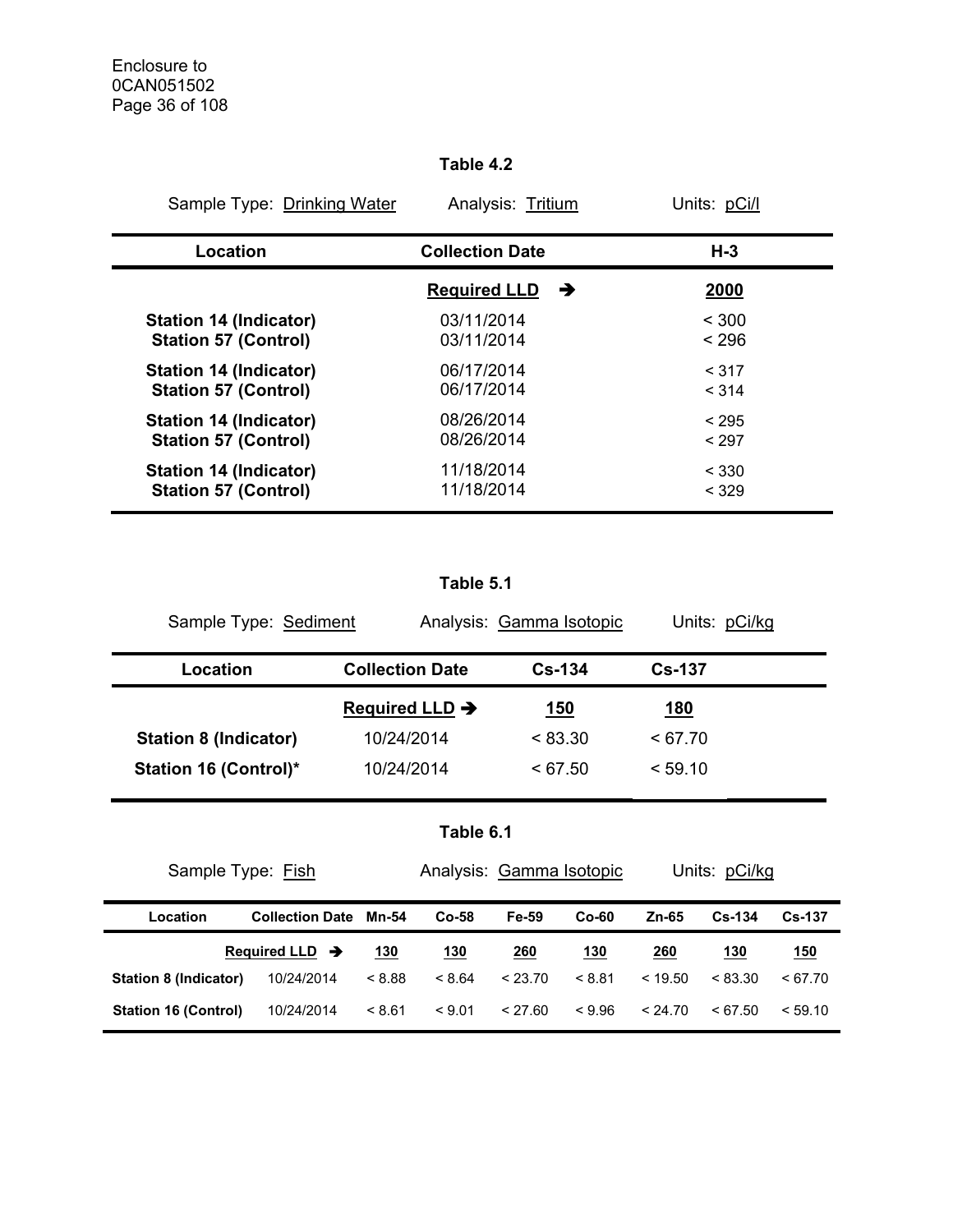#### **Table 7.1**

| Sample Type: Food Products    |                          | Analysis: Iodine-131, Gamma Isotopic |            | Units: pCi/kg |
|-------------------------------|--------------------------|--------------------------------------|------------|---------------|
| Location                      | <b>Collection Date</b>   | $1 - 131$                            | $Cs - 134$ | $Cs-137$      |
|                               | <b>Required LLD</b><br>→ | <u>60</u>                            | <u>60</u>  | <u>80</u>     |
| <b>Station 13 (Indicator)</b> | 06/03/2014               | < 33.50                              | < 29.90    | < 28.60       |
| <b>Station 55 (Control)</b>   | 06/03/2014               | < 37.10                              | < 35.40    | < 38.80       |
| <b>Station 13 (Indicator)</b> | 07/01/2014               | < 20.40                              | < 12.70    | < 12.10       |
| <b>Station 55 (Control)</b>   | 07/01/2014               | < 23.90                              | < 15.20    | < 14.40       |
| <b>Station 13 (Indicator)</b> | 08/18/2014               | < 51.5                               | < 28.4     | $<$ 31.00     |
| <b>Station 55 (Control)</b>   | 08/18/2014               | < 47.5                               | < 26.3     | < 25.60       |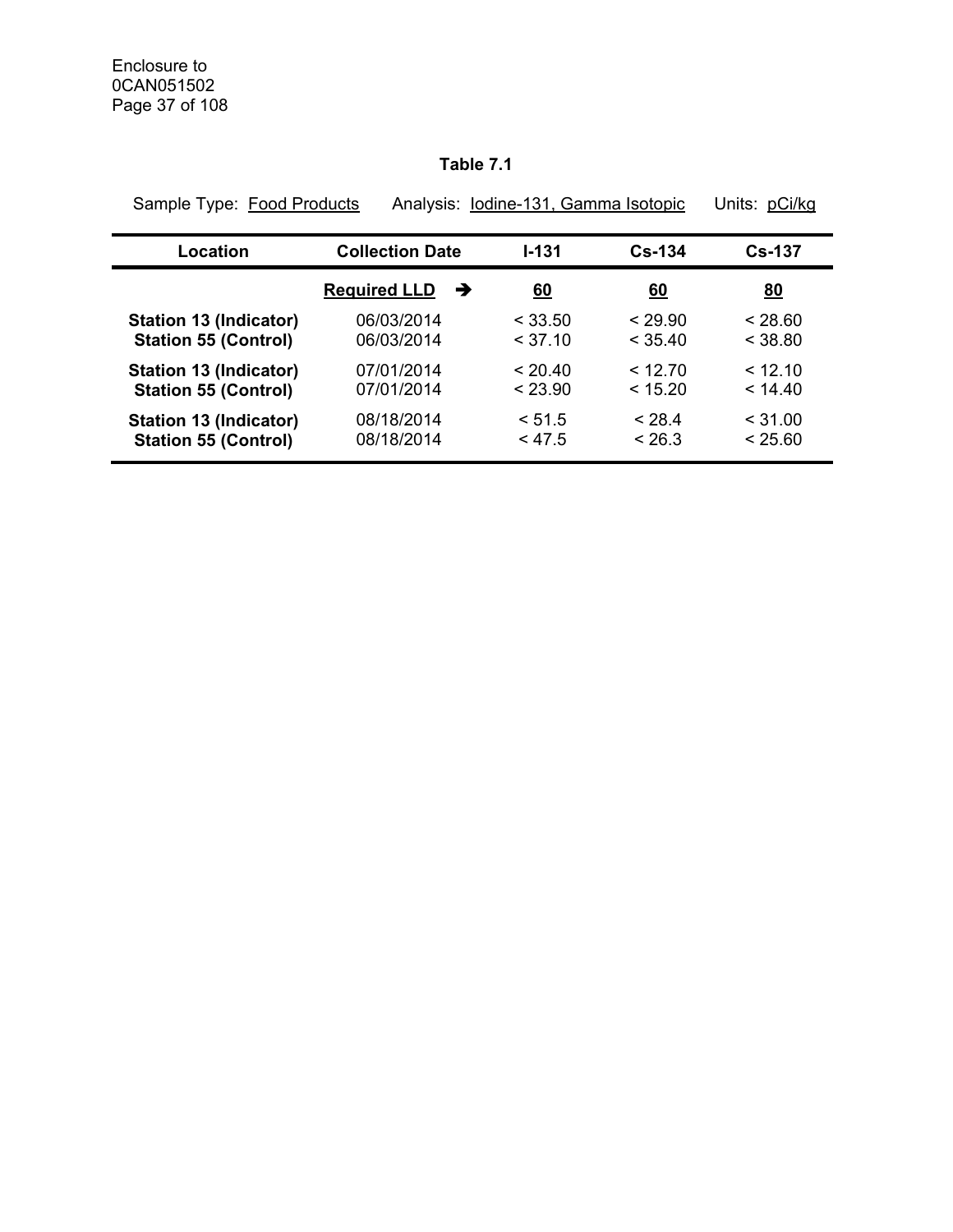|                      | Sample Type: Groundwater         |         |              |         | Analysis: lodine-131, Gamma Isotopic |         |         |              |         | Units: pCi/l  |               |               |         |
|----------------------|----------------------------------|---------|--------------|---------|--------------------------------------|---------|---------|--------------|---------|---------------|---------------|---------------|---------|
| Sample #             | <b>Collection</b><br><b>Date</b> | $I-131$ | <b>Mn-54</b> | $Co-58$ | Fe-59                                | $Co-60$ | $Zn-65$ | <b>Nb-95</b> | Zr-95   | <b>Cs-134</b> | <b>Cs-137</b> | <b>Ba-140</b> | La-140  |
| $\overline{\bullet}$ | <b>Required LLD</b>              | 15      | 15           | 15      | 30                                   | 15      | 30      | 15           | 30      | 15            | <u>18</u>     | 60            | 15      |
| $58*$                | 02/18/2014                       | < 7.79  | < 3.41       | < 4.14  | < 9.23                               | < 5.05  | < 6.61  | < 4.71       | < 6.51  | < 4.27        | < 4.38        | < 6.53        | < 6.53  |
| $62*$                | 02/18/2014                       | < 10.70 | < 4.76       | < 6.41  | < 13.50                              | < 5.70  | < 12.90 | < 4.80       | < 9.56  | < 8.17        | < 6.27        | < 14.10       | < 14.10 |
| 63                   | 02/19/2014                       | < 7.58  | < 4.16       | < 3.56  | < 6.06                               | < 3.80  | < 9.80  | < 4.10       | < 7.16  | < 3.31        | < 4.54        | < 6.19        | < 6.19  |
| 64                   | 02/18/2014                       | < 10.20 | < 4.04       | < 4.89  | < 11.10                              | < 6.23  | < 9.48  | < 6.32       | < 8.31  | < 5.41        | < 4.97        | < 10.20       | < 10.20 |
| $58*$                | 04/28/2014                       | < 7.67  | < 5.66       | < 4.27  | < 9.94                               | < 5.86  | < 7.12  | < 5.15       | < 8.60  | < 3.92        | < 4.18        | < 8.23        | < 8.23  |
| $62*$                | 04/28/2014                       | < 8.09  | < 4.67       | < 4.09  | < 9.94                               | < 3.46  | < 7.22  | < 4.26       | < 6.70  | < 4.92        | < 5.81        | < 7.66        | < 7.66  |
| 63                   | 04/28/2014                       | < 9.50  | < 5.00       | < 4.97  | < 9.24                               | < 6.16  | < 11.00 | < 5.35       | < 10.20 | < 5.33        | < 5.26        | < 8.18        | < 8.18  |
| 64                   | 04/29/2014                       | < 6.63  | < 4.87       | < 4.56  | < 11.20                              | < 5.09  | < 11.80 | < 5.78       | < 6.54  | < 5.92        | < 5.47        | < 7.54        | < 7.54  |
| $58*$                | 08/26/2014                       | < 7.10  | < 1.77       | < 1.85  | < 4.09                               | < 1.97  | < 3.43  | < 1.88       | < 3.21  | < 1.98        | < 1.69        | < 5.18        | < 5.18  |
| $62*$                | 08/26/2014                       | < 8.17  | < 1.86       | < 2.23  | < 4.71                               | < 2.27  | < 4.24  | < 2.29       | < 3.92  | < 2.25        | < 2.13        | < 5.35        | < 5.35  |
| 63                   | 08/26/2014                       | < 13.80 | < 3.07       | < 3.55  | < 7.43                               | < 3.23  | < 6.82  | < 3.86       | < 5.88  | < 3.65        | < 3.12        | < 9.16        | < 9.16  |
| 64                   | 08/25/2014                       | < 5.30  | < 1.33       | < 1.55  | < 3.51                               | < 1.60  | < 3.11  | < 1.67       | < 2.80  | < 1.60        | < 1.57        | < 3.70        | < 3.70  |
| $58*$                | 10/27/2014                       | < 3.09  | < 1.89       | < 1.93  | < 3.80                               | < 2.07  | < 3.88  | < 2.42       | < 3.37  | < 2.13        | < 2.04        | < 3.33        | < 3.33  |
| $62*$                | 10/27/2014                       | < 2.66  | < 1.64       | < 1.67  | < 3.21                               | < 1.83  | < 3.42  | < 1.77       | < 3.12  | < 1.81        | < 1.75        | < 2.70        | < 2.70  |
| 63                   | 10/27/2014                       | < 2.08  | < 1.42       | < 1.36  | < 2.88                               | < 1.35  | < 2.99  | < 1.43       | < 2.60  | < 1.66        | < 1.89        | < 2.31        | < 2.31  |
| 64                   | 10/27/2014                       | < 4.98  | < 1.89       | < 2.00  | < 3.24                               | < 2.00  | < 3.93  | < 2.40       | < 3.62  | < 1.90        | < 2.12        | < 4.23        | < 4.23  |

**Table 8.1** 

\* Identifies Control Locations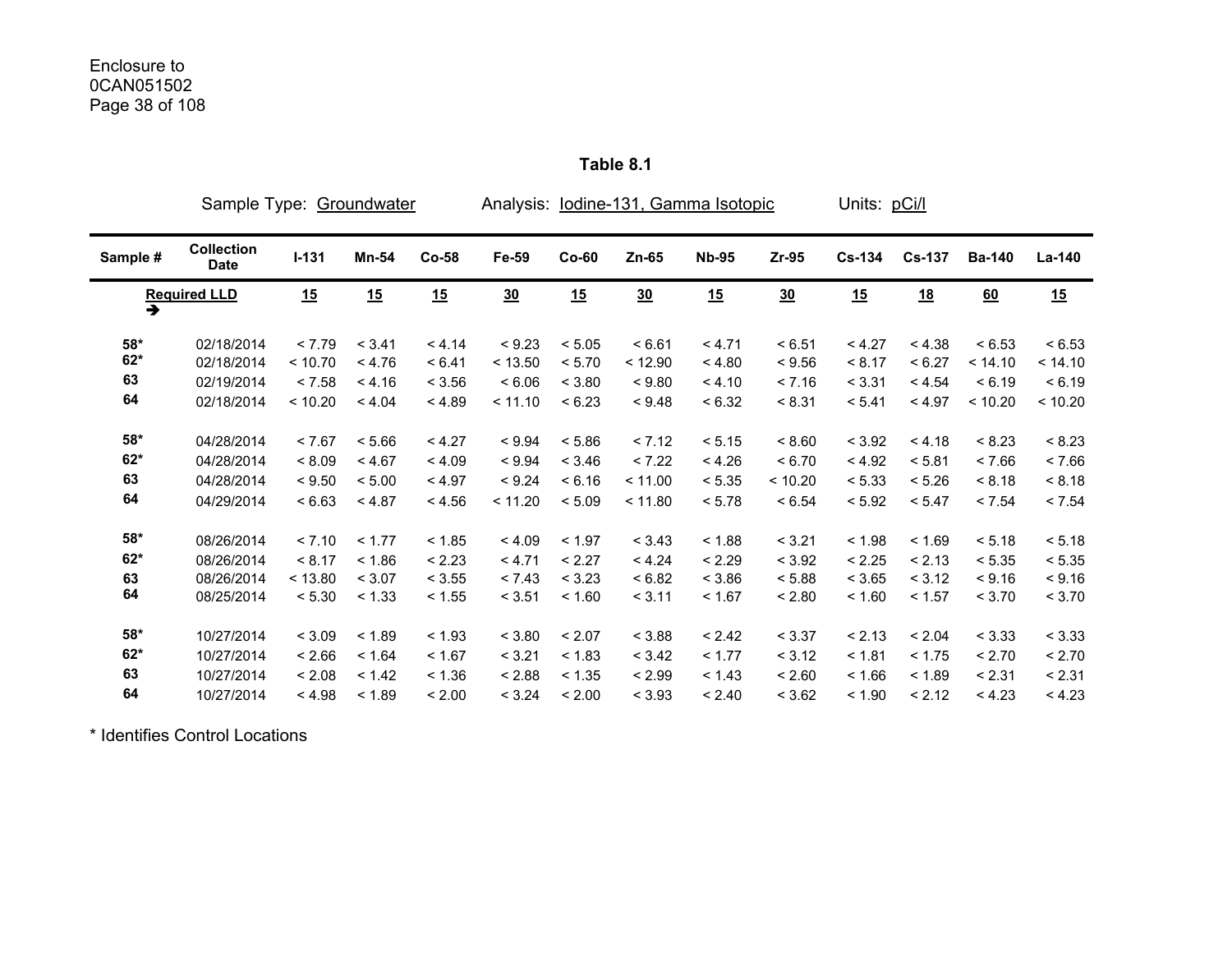#### **Table 8.2**

| Sample Type: Groundwater      | Analysis: Tritium      | Units: pCi/l |
|-------------------------------|------------------------|--------------|
| Location                      | <b>Collection Date</b> | $H-3$        |
|                               | <b>Required LLD</b>    | →<br>3000    |
| <b>Station 58 (Control)</b>   | 02/18/2014             | < 249        |
| <b>Station 62 (Control)</b>   | 02/18/2014             | < 246        |
| <b>Station 63 (Indicator)</b> | 02/19/2014             | < 252        |
| <b>Station 64 (Indicator)</b> | 02/18/2014             | < 277        |
| <b>Station 58 (Control)</b>   | 04/28/2014             | < 279        |
| <b>Station 62 (Control)</b>   | 04/28/2014             | < 281        |
| <b>Station 63 (Indicator)</b> | 04/28/2014             | < 281        |
| <b>Station 64 (Indicator)</b> | 04/29/2014             | < 283        |
| <b>Station 58 (Control)</b>   | 08/26/2014             | < 293        |
| <b>Station 62 (Control)</b>   | 08/26/2014             | < 291        |
| Station 63 (Indicator)        | 08/26/2014             | < 287        |
| <b>Station 64 (Indicator)</b> | 08/25/2014             | < 318        |
| <b>Station 58 (Control)</b>   | 10/27/2014             | < 341        |
| <b>Station 62 (Control)</b>   | 10/27/2014             | < 339        |
| <b>Station 63 (Indicator)</b> | 10/27/2014             | < 338        |
| <b>Station 64 (Indicator)</b> | 10/27/2014             | < 327        |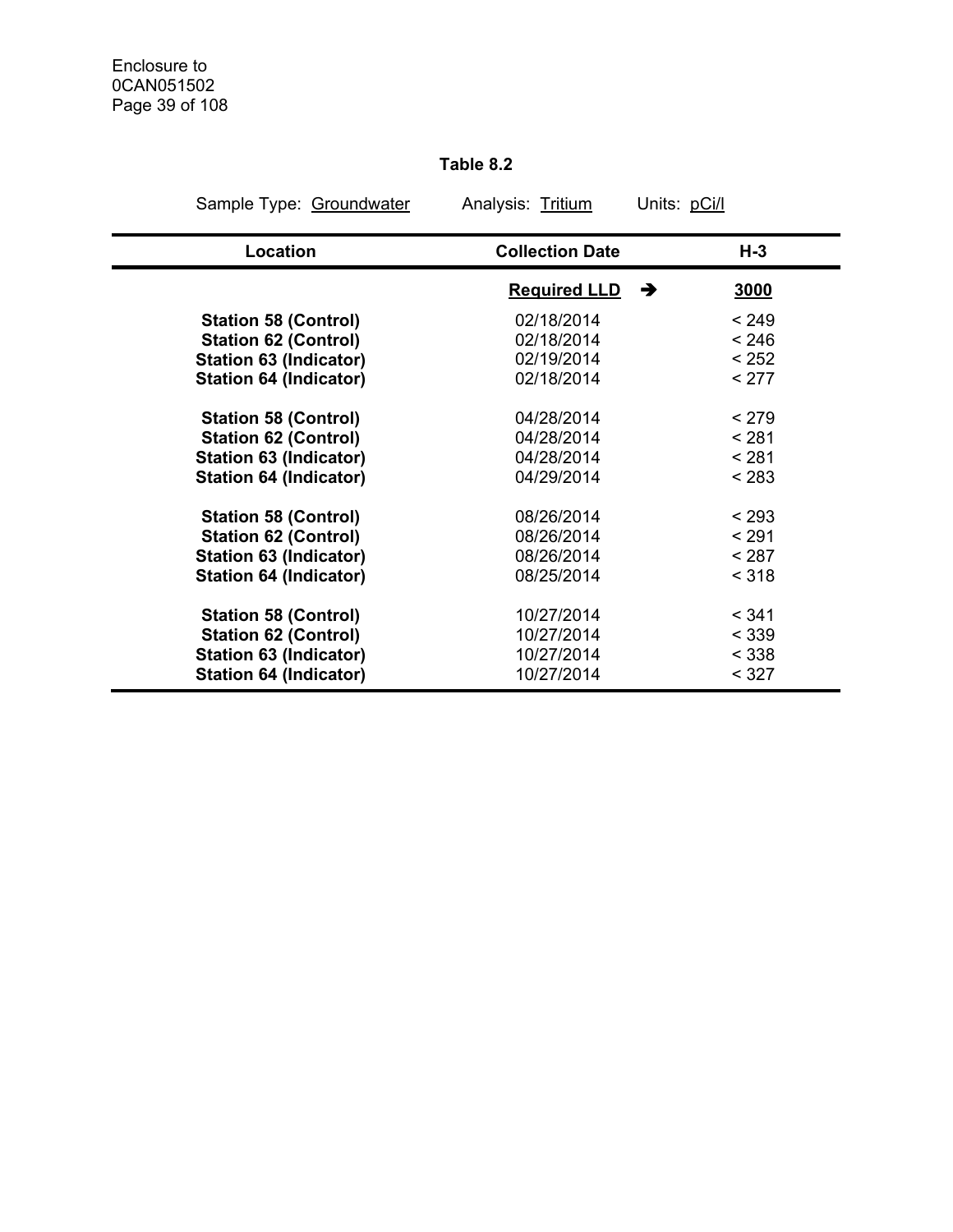Enclosure to 0CAN051502 Page 40 of 108

**ATTACHMENT 2** 

**INTERLABORATORY COMPARISON PROGRAM**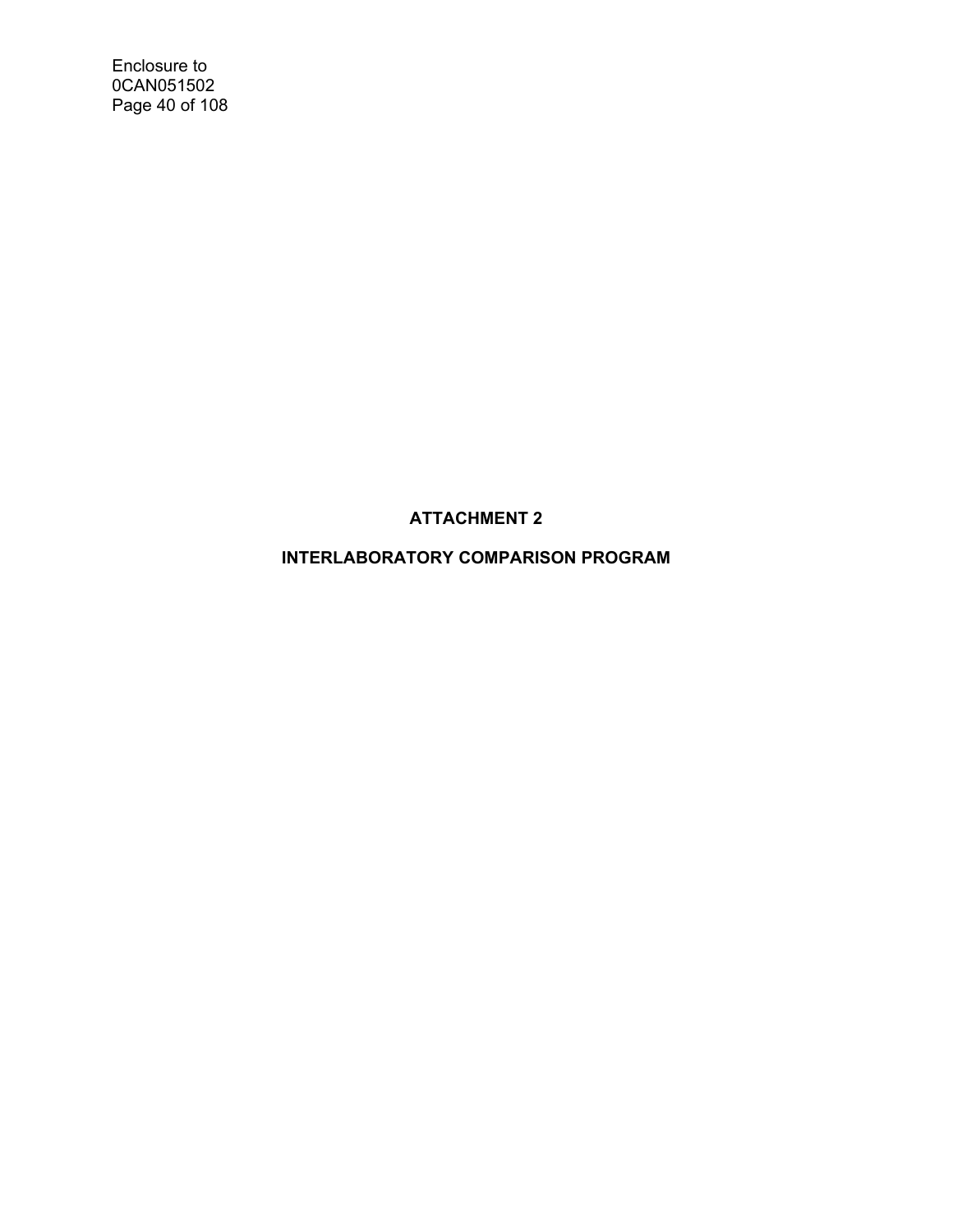Enclosure to 0CAN051502 Page 41 of 108

## **GEL LABORATORIES LLC**

## **2014 ANNUAL QUALITY ASSURANCE REPORT**

## **FOR THE**

## **RADIOLOGICAL ENVIRONMENTAL MONITORING PROGRAM (REMP)**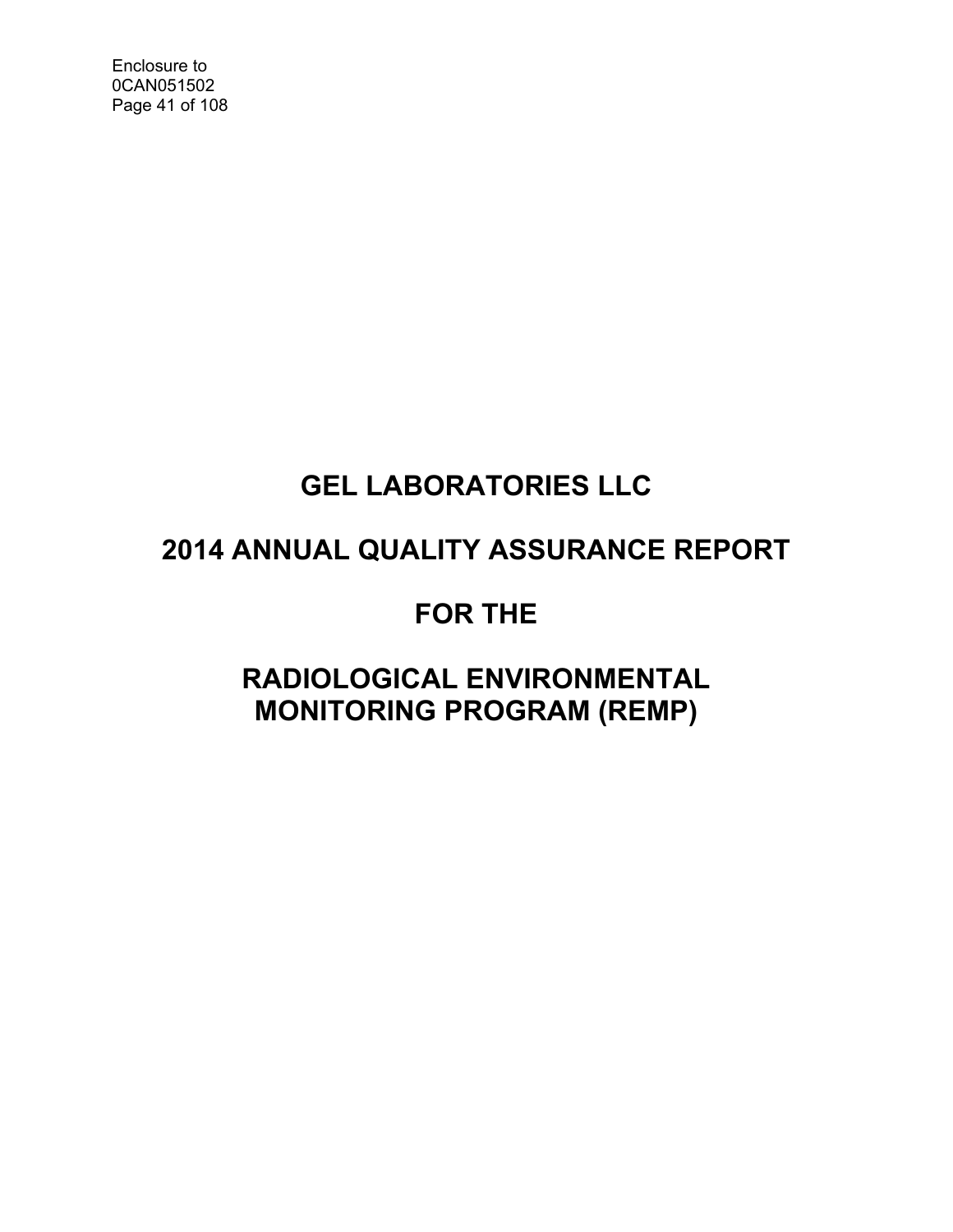#### **TABLE OF CONTENTS**

| 1.             |                                                                                  |  |
|----------------|----------------------------------------------------------------------------------|--|
| 2.             | Quality Assurance Programs for Inter-laboratory, Intra-laboratory and            |  |
| 3.             |                                                                                  |  |
| 4.             | Performance Evaluation Acceptance Criteria for Environmental Sample Analysis 46  |  |
| 5.             |                                                                                  |  |
| 6.             |                                                                                  |  |
| 7.             |                                                                                  |  |
| 8.             | Summary of Participation in the Eckert & Ziegler Analytics Environmental         |  |
| 9.             |                                                                                  |  |
| 10.            |                                                                                  |  |
| 11.            |                                                                                  |  |
| 12.            |                                                                                  |  |
| 13.            |                                                                                  |  |
| <b>TABLES</b>  |                                                                                  |  |
| Table 1        | 2014 Radiological Proficiency Testing Results and Acceptance Criteria50          |  |
| Table 2        | 2014 Eckert & Ziegler Analytics Performance Evaluation Results 68                |  |
| Table 3        | 2014 Department of Energy Mixed Analyte Performance Evaluation                   |  |
| Table 4        |                                                                                  |  |
| Table 5        | 2014 ERA Program (MRAD) Performance Evaluation Results  81                       |  |
| Table 6        | REMP Intra-Laboratory Data Summary: Bias and Precision By Matrix 93              |  |
| Table 7        | All Radiological Intra-Laboratory Data Summary: Bias and Precision By Matrix  95 |  |
| Table 8        |                                                                                  |  |
| <b>FIGURES</b> |                                                                                  |  |
| Figure 1       |                                                                                  |  |
| Figure 2       |                                                                                  |  |
| Figure 3       |                                                                                  |  |
| Figure 4       |                                                                                  |  |
| Figure 5       |                                                                                  |  |
| Figure 6       |                                                                                  |  |
| Figure 7       |                                                                                  |  |
| Figure 8       |                                                                                  |  |
| Figure 9       |                                                                                  |  |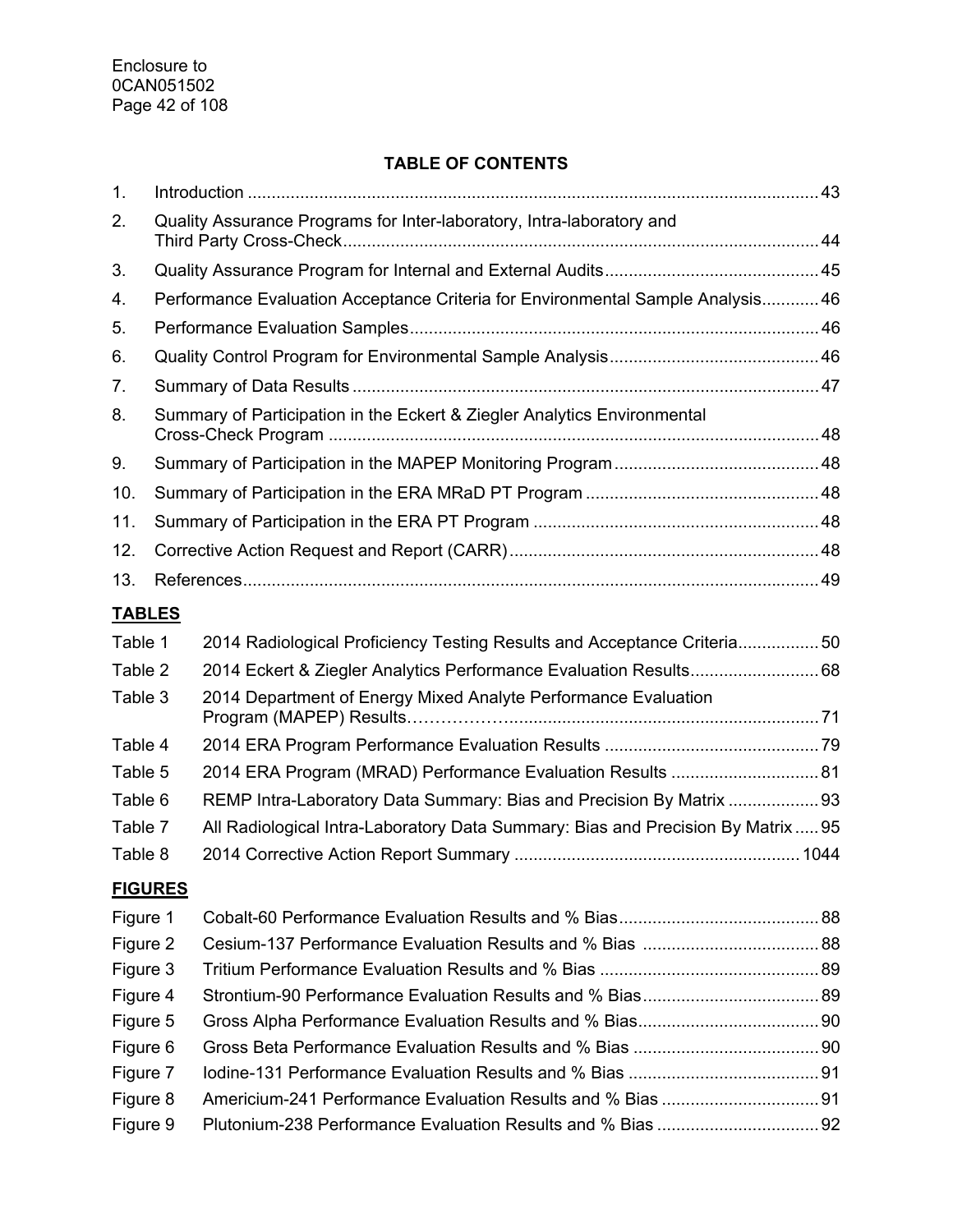#### **2014 ANNUAL QUALITY ASSURANCE REPORT FOR THE RADIOLOGICAL ENVIRONMENTAL MONITORING PROGRAM (REMP)**

#### **1. Introduction**

GEL Laboratories, LLC (GEL) is a privately owned environmental laboratory dedicated to providing personalized client services of the highest quality. GEL was established as an analytical testing laboratory in 1981. Now a full service lab, our analytical divisions use state of the art equipment and methods to provide a comprehensive array of organic, inorganic, and radiochemical analyses to meet the needs of our clients.

At GEL, quality is emphasized at every level of personnel throughout the company. Management's ongoing commitment to good professional practice and to the quality of our testing services to our customers is demonstrated by their dedication of personnel and resources to develop, implement, assess, and improve our technical and management operations.

The purpose of GEL's quality assurance program is to establish policies, procedures, and processes to meet or exceed the expectations of our clients. To achieve this, all personnel that support these services to our clients are introduced to the program and policies during their initial orientation, and annually thereafter during company-wide training sessions.

GEL's primary goals are to ensure that all measurement data generated are scientifically and legally defensible, of known and acceptable quality per the data quality objectives (DQOs), and thoroughly documented to provide sound support for environmental decisions. In addition, GEL continues to ensure compliance with all contractual requirements, environmental standards, and regulations established by local, state and federal authorities.

GEL administers the QA program in accordance with the Quality Assurance Plan, GL-QS-B-001. Our Quality Systems include all quality assurance (QA) policies and quality control (QC) procedures necessary to plan, implement, and assess the work we perform. GEL's QA Program establishes a quality management system (QMS) that governs all of the activities of our organization.

This report entails the quality assurance program for the proficiency testing and environmental monitoring aspects of GEL for 2014. GEL's QA Program is designed to monitor the quality of analytical processing associated with environmental, radiobioassay, effluent (10 CFR Part 50), and waste (10 CFR Part 61) sample analysis.

This report covers the category of Radiological Environmental Monitoring Program (REMP) and includes:

- Intra-laboratory QC results analyzed during 2014.
- Inter-laboratory QC results analyzed during 2014 where known values were available.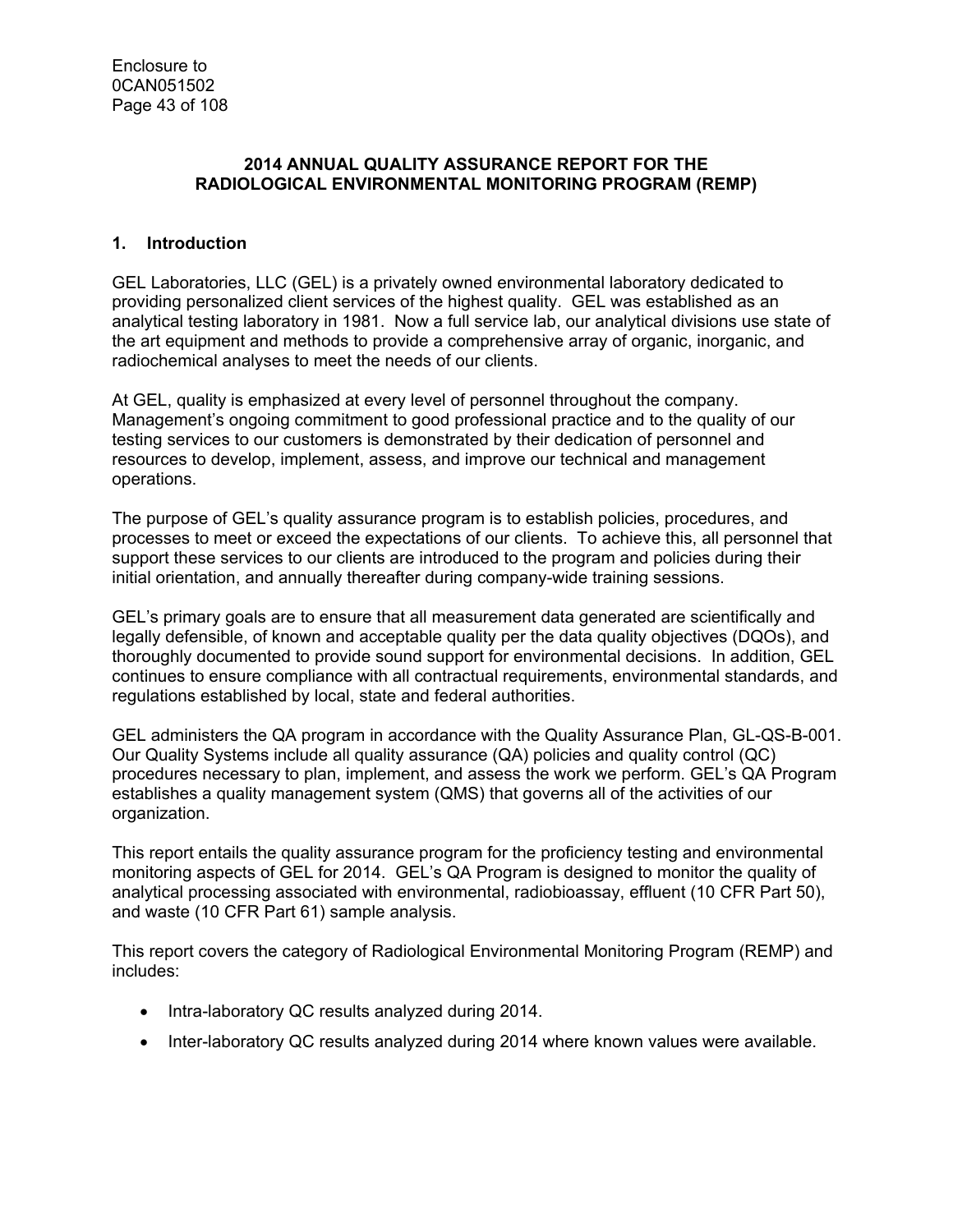#### **2. Quality Assurance Programs for Inter-laboratory, Intra-laboratory and Third Party Cross-Check**

In addition to internal and client audits, our laboratory participates in annual performance evaluation studies conducted by independent providers. We routinely participate in the following types of performance audits:

- Proficiency testing and other inter-laboratory comparisons
- Performance requirements necessary to retain Certifications
- Evaluation of recoveries of certified reference and in-house secondary reference materials using statistical process control data.
- Evaluation of relative percent difference between measurements through SPC data.

We also participate in a number of proficiency testing programs for federal and state agencies and as required by contracts. It is our policy that no proficiency evaluation samples be analyzed in any special manner. Our annual performance evaluation participation generally includes a combination of studies that support the following:

- US Environmental Protection Agency Discharge Monitoring Report, Quality Assurance Program (DMR-QA). Annual national program sponsored by EPA for laboratories engaged in the analysis of samples associated with the NPDES monitoring program. Participation is mandatory for all holders of NPDES permits. The permit holder must analyze for all of the parameters listed on the discharge permit. Parameters include general chemistry, metals, BOD/COD, oil and grease, ammonia, nitrates, etc.
- Department of Energy Mixed Analyte Performance Evaluation Program (MAPEP). A semiannual program developed by DOE in support of DOE contractors performing waste analyses. Participation is required for all laboratories that perform environmental analytical measurements in support of environmental management activities. This program includes radioactive isotopes in water, soil, vegetation and air filters.
- ERA's MRAD-Multimedia Radiochemistry Proficiency test program. This program is for labs seeking certification for radionuclides in wastewater and solid waste. The program is conducted in strict compliance with USEPA National Standards for Water Proficiency study.
- ERA's InterLaB RadCheM Proficiency Testing Program for radiological analyses. This program completes the process of replacing the USEPA EMSL-LV Nuclear Radiation Assessment Division program discontinued in 1998. Laboratories seeking certification for radionuclide analysis in drinking water also use the study. This program is conducted in strict compliance with the USEPA National Standards for Water Proficiency Testing Studies. This program encompasses Uranium by EPA method 200.8 (for drinking water certification in Utah/Primary NELAP), gamma emitters, Gross Alpha/Beta, Iodine-131, naturally occurring radioactive isotopes, Strontium-89/90, and Tritium.
- ERA's Water Pollution (WP) biannual program for waste methodologies includes parameters for both organic and inorganic analytes.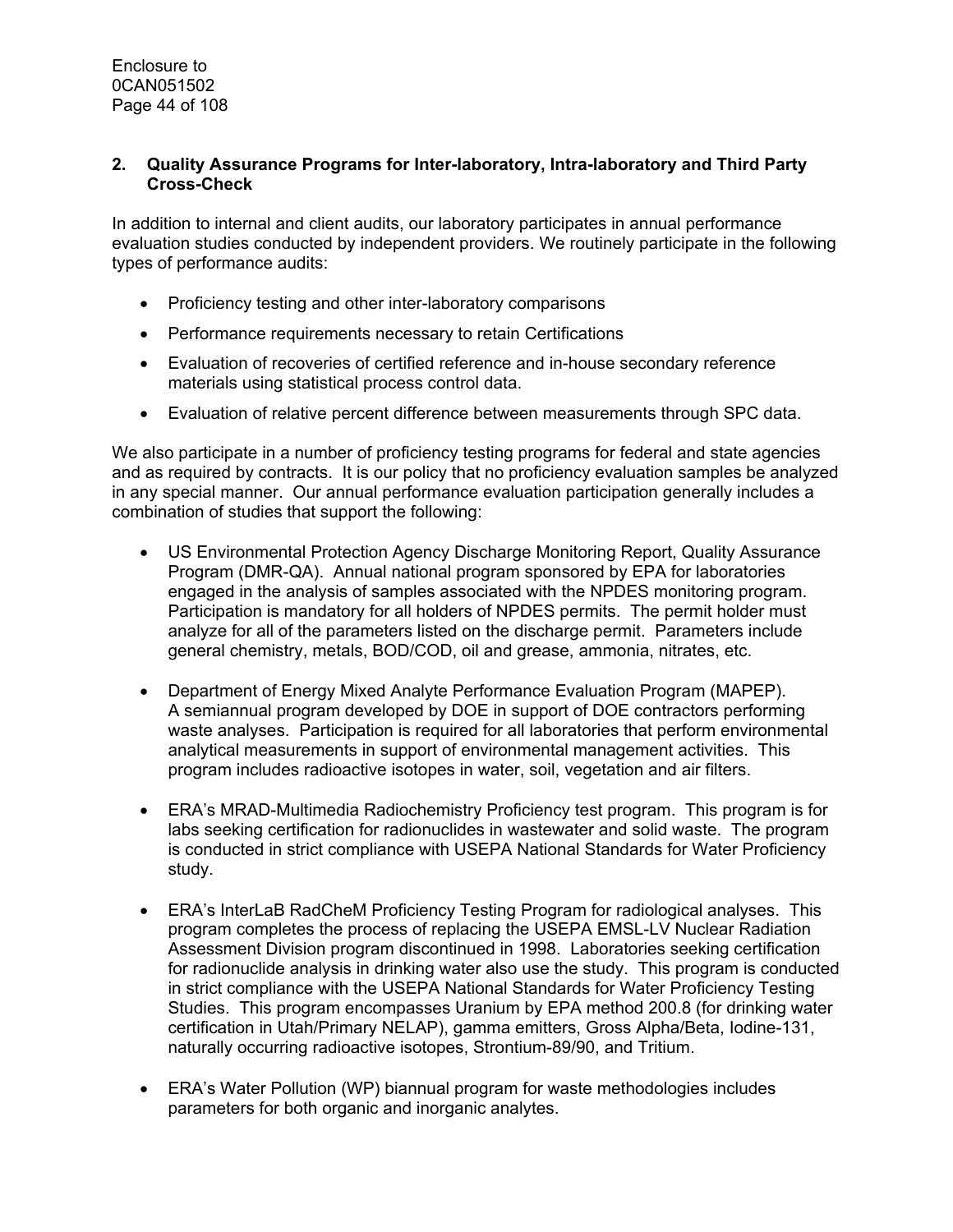- ERA's Water Supply (WS) biannual program for drinking water methodologies includes parameters for organic and inorganic analytes.
- Environmental Cross-Check Program administered by Eckert & Ziegler Analytics, Inc. This program encompasses radionuclides in water, soil, milk, naturally occurring radioactive isotopes in soil and air filters.

GEL procures single-blind performance evaluation samples from Eckert & Ziegler Analytics to verify the analysis of sample matrices processed at GEL. Samples are received on a quarterly basis. GEL's Third-Party Cross-Check Program provides environmental matrices encountered in a typical nuclear utility REMP. The Third-Party Cross-Check Program is intended to meet or exceed the inter-laboratory comparison program requirements discussed in NRC Regulatory Guide 4.15. Once performance evaluation samples have been prepared in accordance with the instructions provided by the PT provider, samples are managed and analyzed in the same manner as environmental samples from GEL's clients.

#### **3. Quality Assurance Program for Internal and External Audits**

During each annual reporting period, at least one internal assessment of each area of the laboratory is conducted in accordance with the pre-established schedule from Standard Operating Procedure for the Conduct of Quality Audits, GL-QS-E-001. The annual internal audit plan is reviewed for adequacy and includes the scheduled frequency and scope of quality control actions necessary to GEL's QA program. Internal audits are conducted at least annually in accordance with a schedule approved by the Quality Systems Director. Supplier audits are contingent upon the categorization of the supplier, and may or may not be conducted prior to the use of a supplier or subcontractor. Type I suppliers and subcontractors, regardless of how they were initially qualified, are re-evaluated at least once every three years.

In addition, prospective customers audit GEL during pre-contract audits. GEL hosts several external audits each year for both our clients and other programs. These programs include environmental monitoring, waste characterization, and radiobioassay. The following list of programs may audit GEL at least annually or up to every three years depending on the program.

- NELAC, National Environmental Laboratory Accreditation Program
- DOECAP, U.S. Department of Energy Consolidated Audit Program
- DOELAP, U.S. Department of Energy Laboratory Accreditation Program
- DOE QSAS, U.S. Department of Energy, Quality Systems for Analytical Services
- ISO/IEC 17025:2005
- A2LA, American Association for Laboratory Accreditation
- DOD ELAP, US Department of Defense Environmental Accreditation Program
- NUPIC, Nuclear Procurement Issues Committee
- South Carolina Department of Heath and Environmental Control (SC DHEC)

The annual radiochemistry laboratory internal audit (13-RAD-001) was conducted in July, 2014. One (1) finding, four (4) observations, and eight (8) recommendations resulted from this assessment. By September, 2014, the finding was closed and appropriate laboratory staff addressed each observation and recommendation.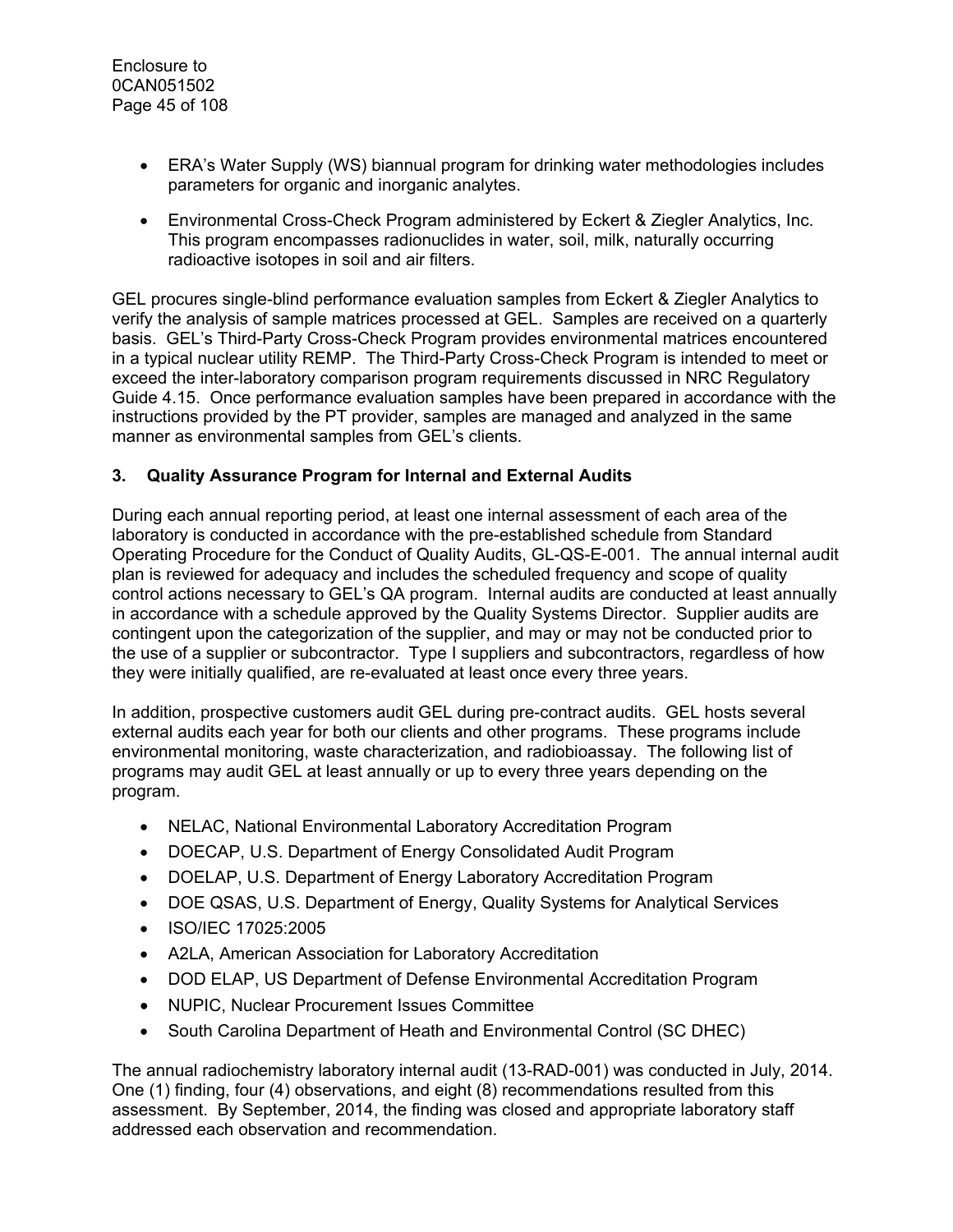#### **4. Performance Evaluation Acceptance Criteria for Environmental Sample Analysis**

GEL utilized an acceptance protocol based upon two performance models. For those inter-laboratory programs that already have established performance criteria for bias (i.e., MAPEP, and ERA/ELAP), GEL will utilize the criteria for the specific program. For intralaboratory or third party quality control programs that do not have a specific acceptance criteria (i.e. the Eckert-Ziegler Analytics Environmental Cross-check Program), results will be evaluated in accordance with GEL's internal acceptance criteria.

#### **5. Performance Evaluation Samples**

Performance Evaluation (PE) results and internal quality control sample results are evaluated in accordance with GEL acceptance criteria. The first criterion concerns bias, which is defined as the deviation of any one result from the known value. The second criterion concerns precision, which deals with the ability of the measurement to be replicated by comparison of an individual result with the mean of all results for a given sample set.

At GEL, we also evaluate our analytical performance on a regular basis through statistical process control (SPC) acceptance criteria. Where feasible, this criterion is applied to both measures of precision and accuracy and is specific to sample matrix. We establish environmental process control limits at least annually.

For Radiochemistry analysis, quality control evaluation is based on static limits rather than those that are statistically derived. Our current process control limits are maintained in GEL's AlphaLIMS. We also measure precision with matrix duplicates and/or matrix spike duplicates. The upper and lower control limits (UCL and LCL respectively) for precision are plus or minus three times the standard deviation from the mean of a series of relative percent differences. The static precision criteria for radiochemical analyses are 0 - 20%, for activity levels exceeding the contract required detection limit (CRDL).

#### **6. Quality Control Program for Environmental Sample Analysis**

GEL's internal QA Program is designed to include QC functions such as instrumentation calibration checks (to insure proper instrument response), blank samples, instrumentation backgrounds, duplicates, as well as overall staff qualification analyses and statistical process controls. Both quality control and qualification analyses samples are used to be as similar as the matrix type of those samples submitted for analysis by the various laboratory clients. These performance test samples (or performance evaluation samples) are either actual sample submitted in duplicate in order to evaluate the precision of laboratory measurements, or fortified blank samples, which have been given a known quantity of a radioisotope that is in the interest to GEL's clients.

Accuracy (or Bias) is measured through laboratory control samples and/or matrix spikes, as well as surrogates and internal standards. The UCLs and LCLs for accuracy are plus or minus three times the standard deviation from the mean of a series of recoveries. The static limit for radiochemical analyses is 75 - 125%. Specific instructions for out-of-control situations are provided in the applicable analytical SOP.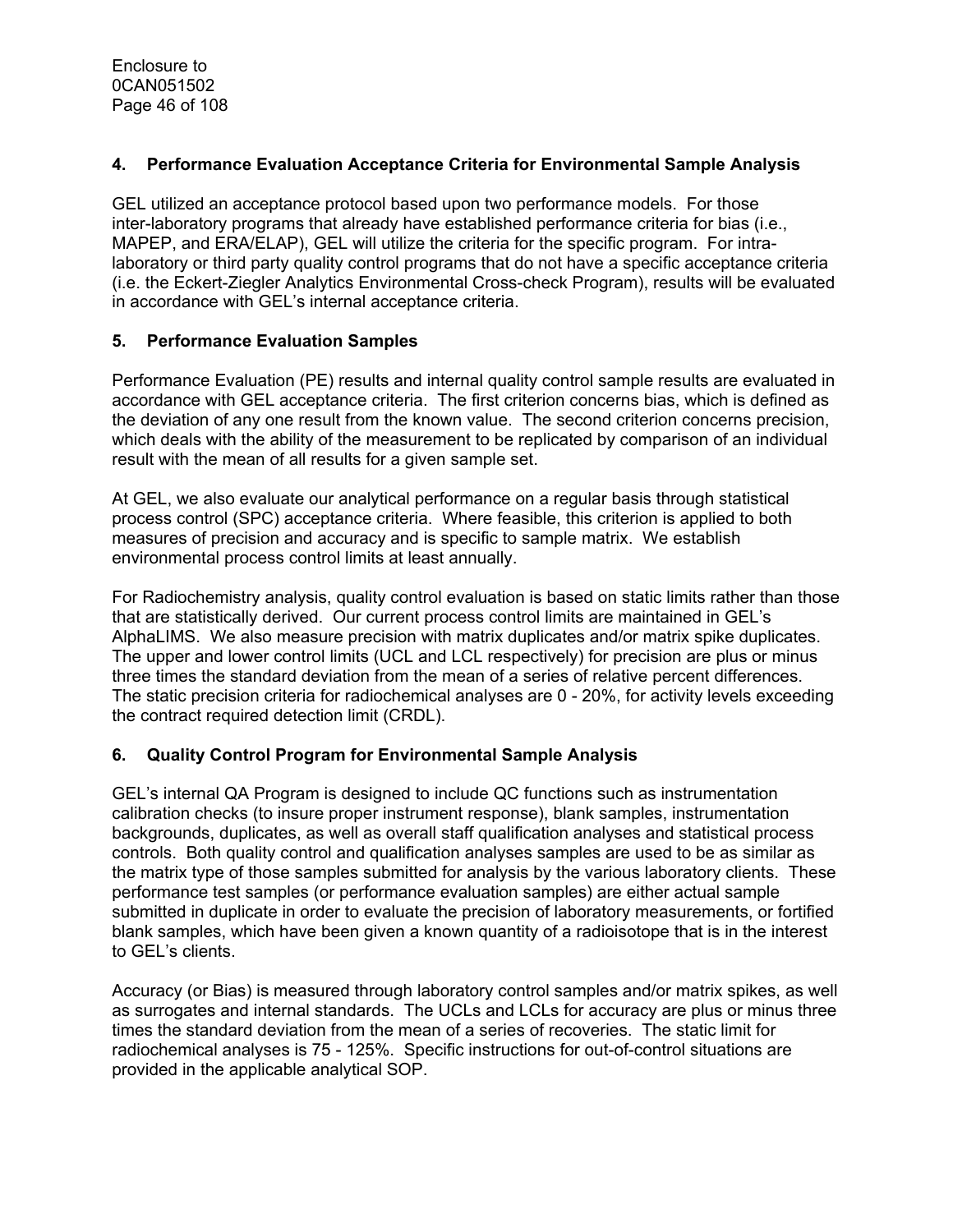Enclosure to 0CAN051502 Page 47 of 108

GEL's Laboratory Control Standard (LCS) is an aliquot of reagent water or other blank matrix to which known quantities of the method analytes are added in the laboratory. The LCS is analyzed exactly like a sample, and its purpose is to determine whether the methodology is in control, and whether the laboratory is capable of making accurate and precise measurements. Some methods may refer to these samples as Laboratory Fortified Blanks (LFB). The requirement for recovery is between 75 and 125% for radiological analyses excluding drinking water matrix.

> Bias  $(\%) =$  (observed concentration)  $*$  100 % (known concentration)

Precision is a data quality indicator of the agreement between measurements of the same property, obtained under similar conditions, and how well they conform to themselves. Precision is usually expressed as standard deviation, variance or range in either absolute or relative (percentage) terms.

GEL's laboratory duplicate (DUP or LCSD) is an aliquot of a sample taken from the same container and processed in the same manner under identical laboratory conditions. The aliquot is analyzed independently from the parent sample and the results are compared to measure precision and accuracy.

If a sample duplicate is analyzed, it will be reported as Relative Percent Difference (RPD). The RPD must be 20 percent or less, if both samples are greater than 5 times the MDC. If both results are less than 5 times MDC, then the RPD must be equal to or less than 100%. If one result is above the MDC and the other is below the MDC, then the RPD can be calculated using the MDC for the result of the one below the MDC. The RPD must be 100% or less. In the situation where both results are above the MDC but one result is greater than 5 times the MDC and the other is less than 5 times the MDC, the RPD must be less than or equal to 20%. If both results are below MDC, then the limits on % RPD are not applicable.

> Difference  $\frac{9}{6}$  = (high duplicate result – low duplicate result)  $*$  100 % (average of results)

#### **7. Summary of Data Results**

During 2013, forty-four (44) radioisotopes associated with seven (7) matrix types were analyzed under GEL's Performance Evaluation program in participation with ERA, MAPEP, and Eckert & Ziegler Analytics. Matrix types were representative of client analyses performed during 2014. Of the four hundred forty-five (445) total results reported, 98.6% (439 of 445) were found to be acceptable. The list below contains the type of matrix evaluated by GEL.

- Air Filter
- Cartridge
- Water
- Milk
- Soil
- Liquid
- Vegetation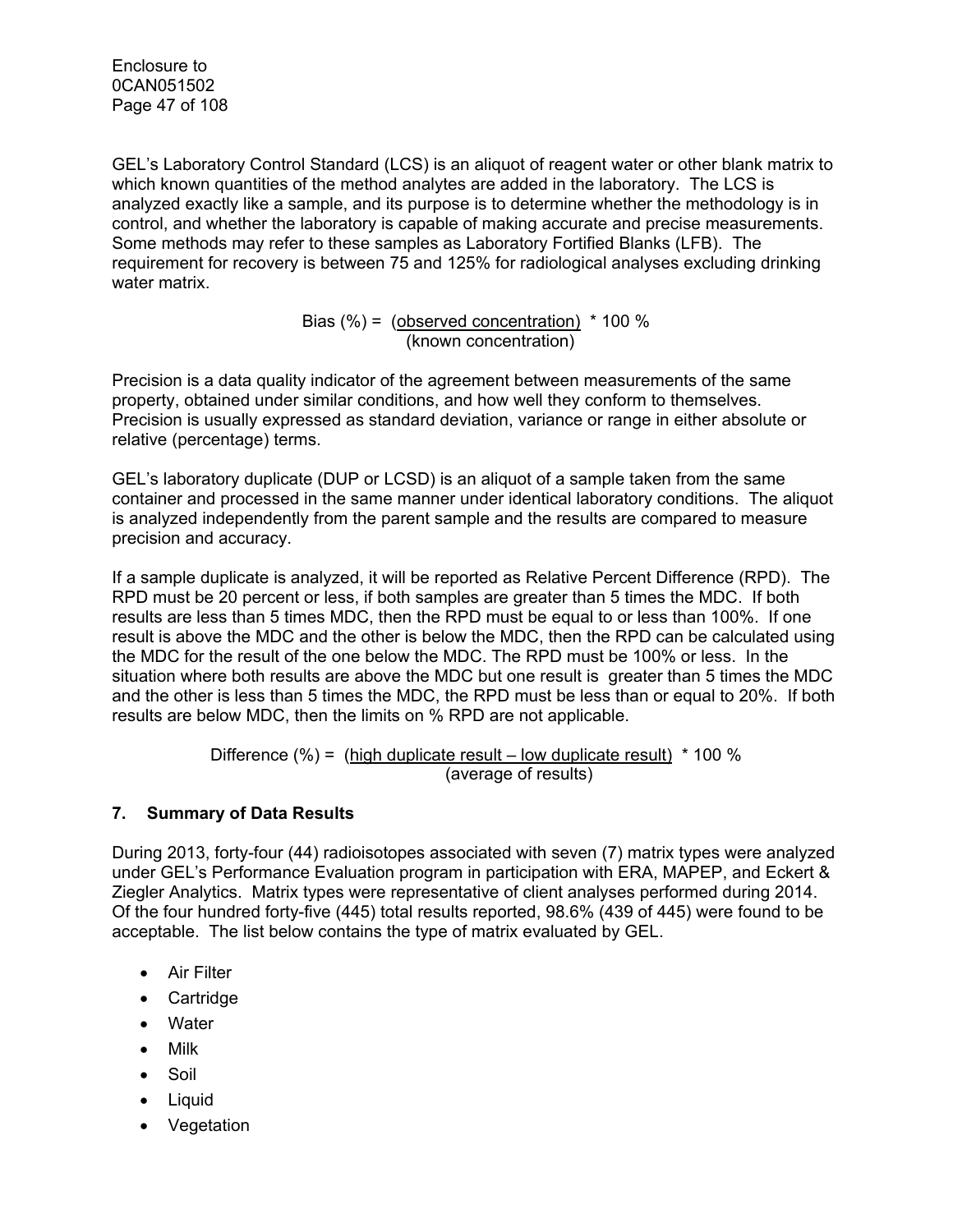Graphs are provided in Figures 1-9 of this report to allow for the evaluation of trends or biases. These graphs include radioisotopes Cobalt-60, Cesium-137, Tritium, Strontium-90, Gross Alpha, Gross Beta, Iodine-131, Americium-241, and Plutonium-238.

#### **8. Summary of Participation in the Eckert & Ziegler Analytics Environmental Cross-Check Program**

Eckert & Ziegler Analytics provided samples for sixty-nine (69) individual environmental analyses. The accuracy of each result reported to Eckert & Ziegler Analytics, Inc. is measured by the ratio of GEL's result to the known value. All results fell within GEL's acceptance criteria (100%).

#### **9. Summary of Participation in the MAPEP Monitoring Program**

MAPEP Series 30 and 31 were analyzed by the laboratory. Of the one hundred thirty-eight (138) analyses, 97.8% (135 out of 138) of all results fell within the PT provider's acceptance criteria. Three analytical failures occurred: Uranium-234/233 and Uranium-238 in Soil and Uranium-238 in vegetation.

For the corrective actions associated with MAPEP Series 30, refer to CARR 140605-879 which is detailed in Table 8.

#### **10. Summary of Participation in the ERA MRaD PT Program**

The ERA MRad program provided samples (MRAD-20 and MRAD-21) for one hundred eighty-eight (188) individual environmental analyses. One hundred eighty-seven (187) of the 188 analyses fell within the PT provider's acceptance criteria (99.4%). One analytical failure occurred: Americium-241 in water.

For the corrective actions associated with MRAD-20, refer to CARR140520-874 which are detailed in Table 8.

#### **11. Summary of Participation in the ERA PT Program**

The ERA program provided samples (RAD-96, RAD-98, and 011014L) for fifty (50) individual environmental analyses. Of the 50 analyses, 98% (49 out of 50) of all results fell within the PT provider's acceptance criteria. One analytical failure occurred: Strontium-89 in water.

For the corrective actions associated with RAD-98 refer to corrective actions CARR140825-902 (Table 8).

#### **12. Corrective Action Request and Report (CARR)**

There are two categories of corrective action at GEL. One is corrective action implemented at the analytical and data review level in accordance with the analytical SOP. The other is formal corrective action documented by the Quality Systems Team in accordance with GL-QS-E-002. A formal corrective action is initiated when a nonconformance reoccurs or is so significant that permanent elimination or prevention of the problem is required. Formal corrective action investigations include root cause analysis.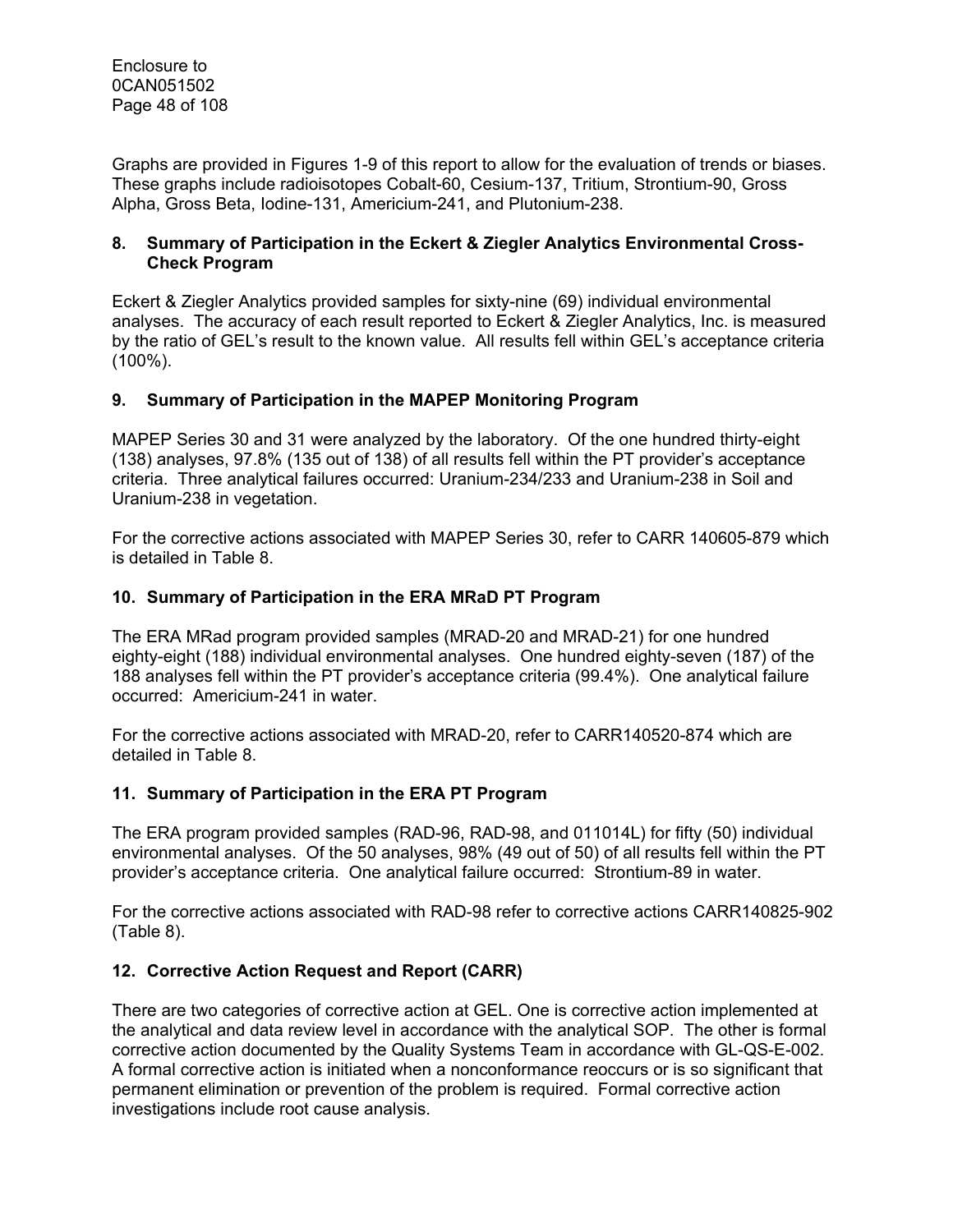Enclosure to 0CAN051502 Page 49 of 108

GEL includes quality requirements in most analytical standard operating procedures to ensure that data are reported only if the quality control criteria are met or the quality control measures that did not meet the acceptance criteria are documented. A formal corrective action is implemented according to GL-QS-E-002 for Conducting Corrective/Preventive Action and Identifying Opportunities for Improvement. Recording and documentation is performed following guidelines stated in GL-QS-E-012 for Client NCR Database Operation.

Any employee at GEL can identify and report a nonconformance and request that corrective action be taken. Any GEL employee can participate on a corrective action team as requested by the QS team or Group Leaders. The steps for conducting corrective action are detailed in GL-QS-E-002. In the event that correctness or validity of the laboratory's test results in doubt, the laboratory will take corrective action. If investigations show that the results have been impacted, affected clients will be informed of the issue in writing within five (5) calendar days of the discovery.

Table 8 provides the status of CARRs for radiological performance testing during 2014. **It has been determined that causes of the failures did not impact any data reported to our clients.** 

#### **References**

- 1. GEL Quality Assurance Plan, GL-QS-B-001
- 2. GEL Standard Operating Procedure for the Conduct of Quality Audits, GL-QS-E-001
- 3. GEL Standard Operating Procedure for Conducting Corrective/Preventive Action and Identifying Opportunities for Improvement, GL-QS-E-002
- 4. GEL Standard Operating Procedure for AlphaLIMS Documentation of Nonconformance Reporting and Dispositioning and Control of Nonconforming Items, GL-QS-E-004
- 5. GEL Standard Operating Procedure for Handling Proficiency Evaluation Samples, GL-QS-E-013
- 6. GEL Standard Operating Procedure for Quality Assurance Measurement Calculations and Processes, GL-QS-E-014
- 7. 40 CFR Part 136 Guidelines Establishing Test Procedures for the Analysis of Pollutants
- 8. ISO/IEC 17025-2005, General Requirements for the Competence of Testing and Calibration Laboratories
- 9. ANSI/ASQC E4-1994, Specifications and Guidelines for Quality Systems for Environmental Data Collection and Environmental Technology Programs, American National Standard
- 10. 2003 NELAC Standard, National Environmental Laboratory Accreditation Program
- 11. 2009 TNI Standard, The NELAC Institute, National Environmental Accreditation Program
- 12. MARLAP, Multi-Agency Radiological Laboratory Analytical Protocols
- 13. 10 CFR Part 21, Reporting of Defects and Noncompliance
- 14. 10 CFR Part 50 Appendix B, Quality Assurance Criteria for Nuclear Power Plants and Fuel Reprocessing Plants
- 15. 10 CFR Part 61, Licensing Requirements for Land Disposal and Radioactive Waste
- 16. NRC REG Guide 4.15 and NRC REG Guide 4.8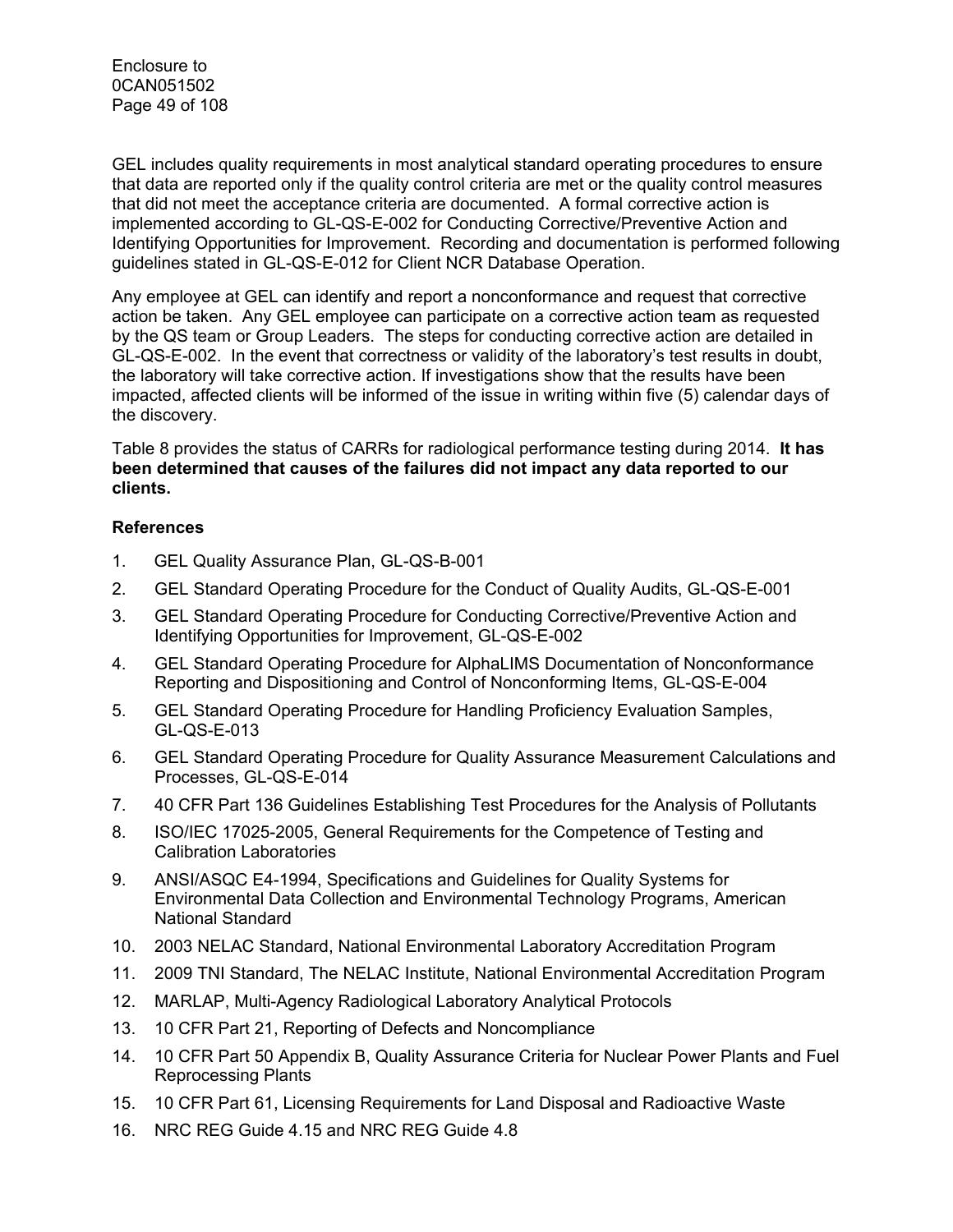#### **TABLE 1**

#### **2014 RADIOLOGICAL PROFICIENCY TESTING RESULTS AND ACCEPTANCE CRITERIA**

| <b>PT</b><br>Provider | Quarter /<br>Year | <b>Report</b><br><b>Received</b><br><b>Date</b> | <b>Sample</b><br><b>Number</b> | <b>Sample</b><br><b>Media</b> | <b>Unit</b> | <b>Analyte / Nuclide</b> | <b>GEL Value</b> | Known value  | Acceptance<br>Range / Ratio | <b>Evaluation</b> |
|-----------------------|-------------------|-------------------------------------------------|--------------------------------|-------------------------------|-------------|--------------------------|------------------|--------------|-----------------------------|-------------------|
| <b>ERA</b>            | 1st / 2014        | 02/24/14                                        | <b>RAD - 96</b>                | Water                         | pCi/L       | Barium-133               | 80.6             | 76.2         | 63.8-83.8                   | Acceptable        |
| <b>ERA</b>            | 1st / 2014        | 02/24/14                                        | <b>RAD - 96</b>                | Water                         | pCi/L       | Cesium-134               | 64.7             | 66.8         | 54.4-73.5                   | Acceptable        |
| <b>ERA</b>            | 1st / 2014        | 02/24/14                                        | <b>RAD - 96</b>                | Water                         | pCi/L       | Cesium-137               | 112.0            | 109          | 98.1-122                    | Acceptable        |
| <b>ERA</b>            | 1st / 2014        | 02/24/14                                        | <b>RAD - 96</b>                | Water                         | pCi/L       | Cobalt-60                | 95.0             | 88.7         | 79.8-99.9                   | Acceptable        |
| <b>ERA</b>            | 1st / 2014        | 02/24/14                                        | <b>RAD - 96</b>                | Water                         | pCi/L       | Zinc-65                  | 200              | 185          | 166-218                     | Acceptable        |
| <b>ERA</b>            | 1st / 2014        | 02/24/14                                        | <b>RAD - 96</b>                | Water                         | pCi/L       | Gross Alpha              | 34.8             | 36.1         | 18.6-46.4                   | Acceptable        |
| <b>ERA</b>            | 1st / 2014        | 02/24/14                                        | <b>RAD - 96</b>                | Water                         | pCi/L       | Gross Beta               | 19.6             | 22.3         | 13.5-30.4                   | Acceptable        |
| <b>ERA</b>            | 1st / 2014        | 02/24/14                                        | <b>RAD - 96</b>                | Water                         | pCi/L       | Gross Alpha              | 34.6             | 36.1         | 18.6-46.4                   | Acceptable        |
| ERA                   | 1st / 2014        | 02/24/14                                        | <b>RAD - 96</b>                | Water                         | pCi/L       | Radium-226               | 16.2             | 16.8         | 12.5-19.2                   | Acceptable        |
| <b>ERA</b>            | 1st / 2014        | 02/24/14                                        | <b>RAD - 96</b>                | Water                         | pCi/L       | Radium-228               | 4.62             | 5.04         | 3.01-6.67                   | Acceptable        |
| <b>ERA</b>            | 1st / 2014        | 02/24/14                                        | <b>RAD - 96</b>                | Water                         | pCi/L       | Uranium (Nat)            | 7.39             | 7.23         | 5.51-8.53                   | Acceptable        |
| <b>ERA</b>            | 1st / 2014        | 02/24/14                                        | <b>RAD - 96</b>                | Water                         | ug/L        | Uranium (Nat) mass       | 11.00            | 10.6         | 8.07-12.5                   | Acceptable        |
| <b>ERA</b>            | 1st / 2014        | 02/24/14                                        | <b>RAD - 96</b>                | Water                         | pCi/L       | Radium-226               | 15.10            | 16.8         | 12.5-19.2                   | Acceptable        |
| <b>ERA</b>            | 1st / 2014        | 02/24/14                                        | <b>RAD - 96</b>                | Water                         | pCi/L       | Radium-228               | 4.66             | 5.04         | 3.01-6.67                   | Acceptable        |
| <b>ERA</b>            | 1st / 2014        | 02/24/14                                        | <b>RAD - 96</b>                | Water                         | pCi/L       | Uranium (Nat)            | 7.47             | 7.23         | 5.51-8.53                   | Acceptable        |
| <b>ERA</b>            | 1st / 2014        | 02/24/14                                        | <b>RAD - 96</b>                | Water                         | ug/L        | Uranium (Nat) mass       | 11.4             | 10.6         | 8.07-12.5                   | Acceptable        |
| <b>ERA</b>            | 1st / 2014        | 02/24/14                                        | <b>RAD - 96</b>                | Water                         | pCi/L       | Tritium                  | 3320             | 3580         | 3030-3950                   | Acceptable        |
| <b>ERA</b>            | 1st / 2014        | 02/24/14                                        | <b>RAD - 96</b>                | Water                         | pCi/L       | Strontium-89             | 44.1             | 44.4         | 34.4-51.6                   | Acceptable        |
| <b>ERA</b>            | 1st / 2014        | 02/24/14                                        | <b>RAD - 96</b>                | Water                         | pCi/L       | Strontium-90             | 34.2             | 30.3         | 22.1-35.2                   | Acceptable        |
| <b>ERA</b>            | 1st / 2014        | 02/24/14                                        | <b>RAD - 96</b>                | Water                         | pCi/L       | Strontium-89             | 38.9             | 44.4         | 34.4-51.6                   | Acceptable        |
| <b>ERA</b>            | 1st / 2014        | 02/24/14                                        | <b>RAD - 96</b>                | Water                         | pCi/L       | Strontium-90             | 27.1             | 30.3         | 22.1-35.2                   | Acceptable        |
| <b>ERA</b>            | 1st / 2014        | 02/06/14                                        | 011014L                        | Water                         | pCi/L       | Strontium-89             | 42.3             | 38.7         | 29.3-45.7                   | Acceptable        |
| <b>ERA</b>            | 1st / 2014        | 02/06/14                                        | 011014L                        | Water                         | pCi/L       | Strontium-89             | 42.2             | 38.7         | 29.3-45.7                   | Acceptable        |
| <b>ERA</b>            | 1st / 2014        | 02/24/14                                        | <b>RAD - 96</b>                | Water                         | pCi/L       | lodine-131               | 25.2             | 24.4         | 20.2-28.9                   | Acceptable        |
| <b>ERA</b>            | 1st / 2014        | 02/24/14                                        | <b>RAD - 96</b>                | Water                         | pCi/L       | Iodine-131               | 22.4             | 24.4         | 20.2-28.9                   | Acceptable        |
| <b>EZA</b>            | 1st / 2014        | 05/16/14                                        | E10846                         | Cartridge                     | pCi         | Iodine-131               | 7.83E+01         | 7.50E+03     | 1.04                        | Acceptable        |
| <b>EZA</b>            | 1st / 2014        | 05/16/14                                        | E10847                         | Milk                          | pCi/L       | Strontium-89             | $9.14E + 01$     | $9.17E + 01$ | $\mathbf{1}$                | Acceptable        |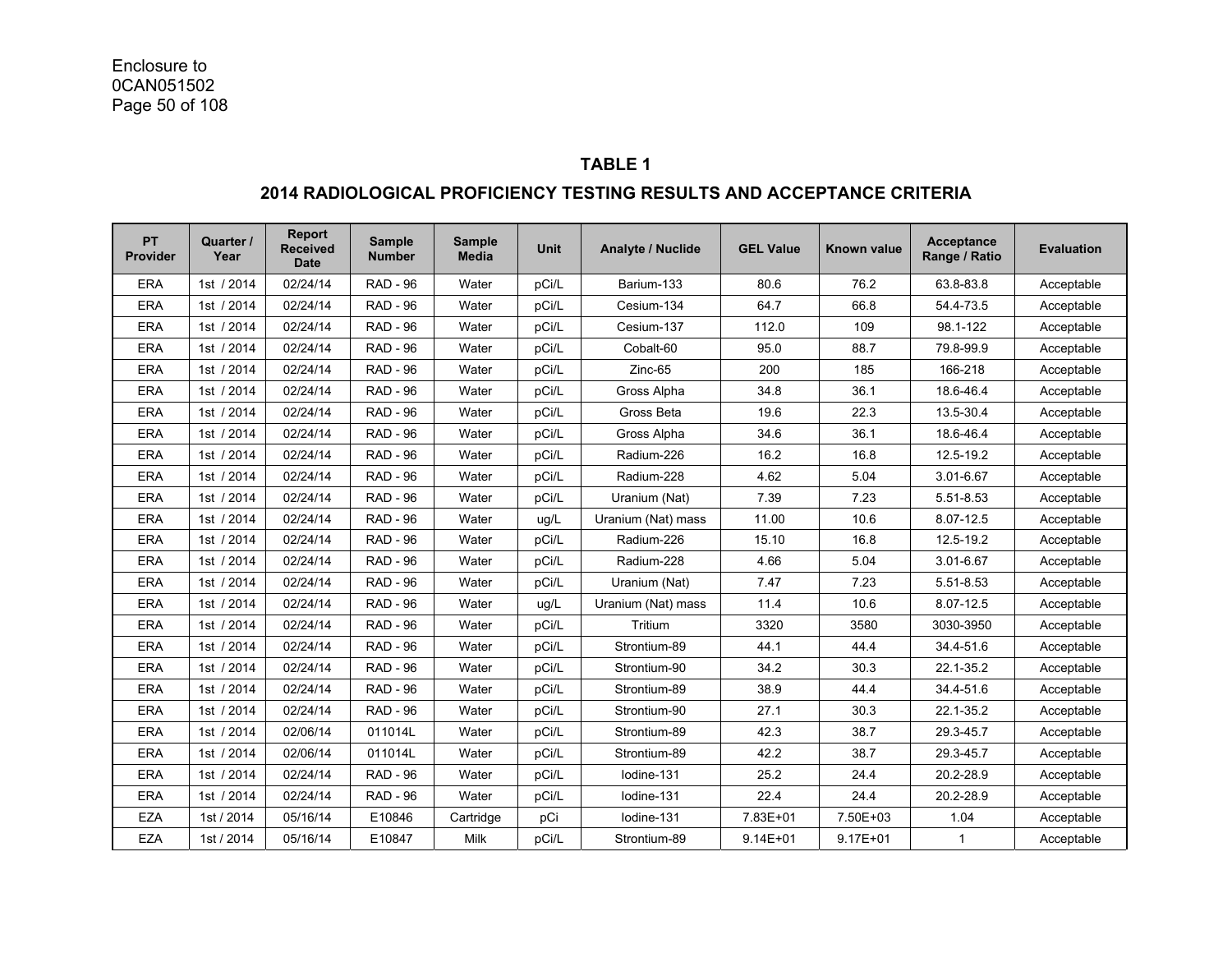# Enclosure to 0CAN051502 Page 51 of 108

| <b>PT</b><br><b>Provider</b> | Quarter /<br>Year | Report<br><b>Received</b><br><b>Date</b> | <b>Sample</b><br><b>Number</b> | <b>Sample</b><br><b>Media</b> | <b>Unit</b>   | <b>Analyte / Nuclide</b> | <b>GEL Value</b> | Known value  | <b>Acceptance</b><br>Range / Ratio | <b>Evaluation</b> |
|------------------------------|-------------------|------------------------------------------|--------------------------------|-------------------------------|---------------|--------------------------|------------------|--------------|------------------------------------|-------------------|
| <b>EZA</b>                   | 1st/2014          | 05/16/14                                 | E10847                         | <b>Milk</b>                   | pCi/L         | Strontium-90             | $1.27E + 01$     | $1.51E + 01$ | 0.84                               | Acceptable        |
| <b>EZA</b>                   | 1st/2014          | 05/16/14                                 | E10848                         | Milk                          | pCi/L         | lodine-131               | $9.84E + 01$     | $9.85E + 01$ | $\mathbf 1$                        | Acceptable        |
| <b>EZA</b>                   | 1st/2014          | 05/16/14                                 | E10848                         | Milk                          | pCi/L         | Cerium-141               | $1.21E + 02$     | 1.19E+02     | 1.02                               | Acceptable        |
| <b>EZA</b>                   | 1st/2014          | 05/16/14                                 | E10848                         | Milk                          | pCi/L         | $Cr-51$                  | 5.19E+02         | 4.91E+02     | 1.06                               | Acceptable        |
| <b>EZA</b>                   | 1st/2014          | 05/16/14                                 | E10848                         | <b>Milk</b>                   | pCi/L         | Cesium-134               | 1.79E+02         | $2.10E + 02$ | 0.85                               | Acceptable        |
| <b>EZA</b>                   | 1st/2014          | 05/16/14                                 | E10848                         | <b>Milk</b>                   | pCi/L         | Cesium-137               | 2.55E+02         | 2.53E+02     | 1.01                               | Acceptable        |
| <b>EZA</b>                   | 1st/2014          | 05/16/14                                 | E10848                         | Milk                          | pCi/L         | Cobalt-58                | 2.58E+02         | 2.68E+02     | 0.96                               | Acceptable        |
| <b>EZA</b>                   | 1st/2014          | 05/16/14                                 | E10848                         | Milk                          | pCi/L         | Mn-54                    | $3.01E + 02$     | 2.97E+02     | 1.01                               | Acceptable        |
| <b>EZA</b>                   | 1st/2014          | 05/16/14                                 | E10848                         | Milk                          | pCi/L         | Iron-59                  | 2.24E+02         | 2.19E+02     | 1.02                               | Acceptable        |
| <b>EZA</b>                   | 1st/2014          | 05/16/14                                 | E10848                         | Milk                          | pCi/L         | Zinc-65                  | 3.45E+02         | 3.23E+02     | 1.07                               | Acceptable        |
| <b>EZA</b>                   | 1st/2014          | 05/16/14                                 | E10848                         | Milk                          | pCi/L         | Cobalt-60                | 3.39E+02         | 3.37E+02     | 1.00                               | Acceptable        |
| <b>EZA</b>                   | 1st/2014          | 05/16/14                                 | E10849                         | Water                         | pCi/L         | lodine-131               | $9.24E + 01$     | 8.99E+01     | 1.03                               | Acceptable        |
| <b>EZA</b>                   | 1st/2014          | 05/16/14                                 | E10849                         | Water                         | pCi/L         | Cerium-141               | 8.19E+01         | 7.71E+01     | 1.06                               | Acceptable        |
| <b>EZA</b>                   | 1st/2014          | 05/16/14                                 | E10849                         | Water                         | pCi/L         | $Cr-51$                  | 3.32E+02         | 3.19E+02     | 1.04                               | Acceptable        |
| <b>EZA</b>                   | 1st/2014          | 05/16/14                                 | E10849                         | Water                         | pCi/L         | Cesium-134               | 1.27E+02         | 1.36E+02     | 0.93                               | Acceptable        |
| <b>EZA</b>                   | 1st/2014          | 05/16/14                                 | E10849                         | Water                         | pCi/L         | Cesium-137               | 1.69E+02         | $1.64E + 02$ | 1.03                               | Acceptable        |
| <b>EZA</b>                   | 1st/2014          | 05/16/14                                 | E10849                         | Water                         | pCi/L         | Cobalt-58                | 1.75E+02         | 1.74E+02     | 1.01                               | Acceptable        |
| <b>EZA</b>                   | 1st/2014          | 05/16/14                                 | E10849                         | Water                         | pCi/L         | Mn-54                    | 2.08E+02         | 1.93E+02     | 1.08                               | Acceptable        |
| <b>EZA</b>                   | 1st/2014          | 05/16/14                                 | E10849                         | Water                         | pCi/L         | Iron-59                  | 1.68E+02         | 1.42E+02     | 1.18                               | Acceptable        |
| <b>EZA</b>                   | 1st/2014          | 05/16/14                                 | E10849                         | Water                         | pCi/L         | Zinc-65                  | 2.25E+02         | 2.10E+02     | 1.07                               | Acceptable        |
| <b>EZA</b>                   | 1st/2014          | 05/16/14                                 | E10849                         | Water                         | pCi/L         | Cobalt-60                | 2.31E+02         | 2.19E+02     | 1.02                               | Acceptable        |
| <b>MAPEP</b>                 | 2nd/2014          | 06/05/14                                 | MAPEP-14-<br>GrF30             | Filter                        | Bq/<br>sample | Gross Alpha              | 1.980            | 1.77         | $0.53 - 3.01$                      | Acceptable        |
| <b>MAPEP</b>                 | 2nd/2014          | 06/05/14                                 | MAPEP-14-<br>GrF30             | Filter                        | Bq/<br>sample | Gross Beta               | 0.823            | 0.77         | $0.39 - 1.16$                      | Acceptable        |
| <b>MAPEP</b>                 | 2nd/2014          | 06/05/14                                 | MAPEP-14-<br>MaS30             | Soil                          | Bq/kg         | Americium-241            | 65               | 68           | 47.6-88.4                          | Acceptable        |
| <b>MAPEP</b>                 | 2nd/2014          | 06/05/14                                 | MAPEP-14-<br>MaS30             | Soil                          | Bq/kg         | Cesium-134               | 5.44             | $\mathbf 0$  | False Pos Test                     | Acceptable        |
| <b>MAPEP</b>                 | 2nd/2014          | 06/05/14                                 | MAPEP-14-<br>MaS30             | Soil                          | Bq/kg         | Cesium-137               | 1270             | 1238         | 867-1609                           | Acceptable        |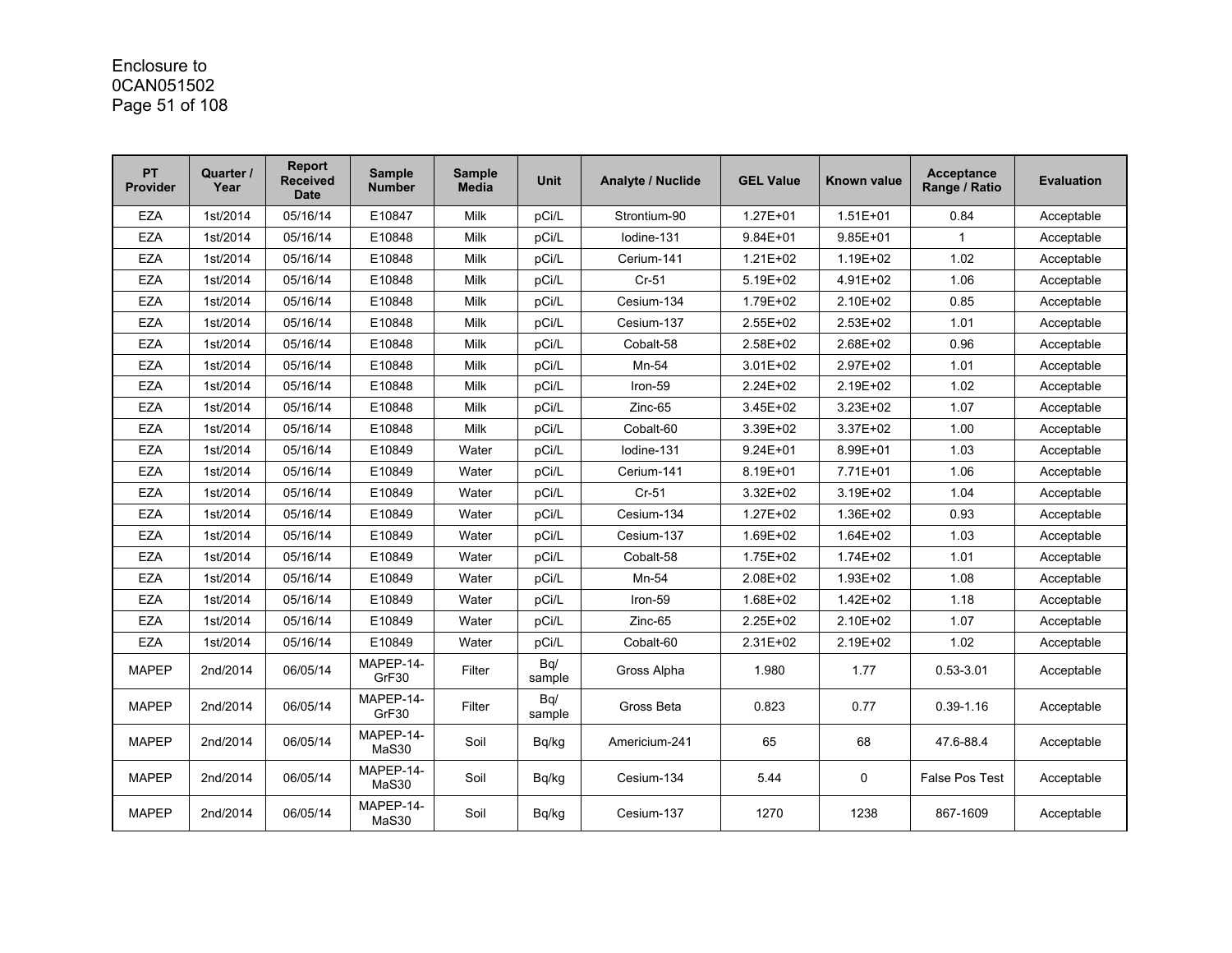### Enclosure to 0CAN051502 Page 52 of 108

| <b>PT</b><br><b>Provider</b> | Quarter /<br>Year | <b>Report</b><br><b>Received</b><br><b>Date</b> | <b>Sample</b><br><b>Number</b> | <b>Sample</b><br><b>Media</b> | <b>Unit</b> | <b>Analyte / Nuclide</b> | <b>GEL Value</b> | Known value | <b>Acceptance</b><br>Range / Ratio | <b>Evaluation</b> |
|------------------------------|-------------------|-------------------------------------------------|--------------------------------|-------------------------------|-------------|--------------------------|------------------|-------------|------------------------------------|-------------------|
| <b>MAPEP</b>                 | 2nd/2014          | 06/05/14                                        | MAPEP-14-<br>MaS30             | Soil                          | Bq/kg       | Cobalt-57                | 947              | 966         | 676-1256                           | Acceptable        |
| <b>MAPEP</b>                 | 2nd/2014          | 06/05/14                                        | MAPEP-14-<br>MaS30             | Soil                          | Bq/kg       | Cobalt-60                | 0.581            | 1.220       | Sens. Eval.                        | Acceptable        |
| <b>MAPEP</b>                 | 2nd/2014          | 06/05/14                                        | MAPEP-14-<br>MaS30             | Soil                          | Bq/kg       | Iron-55                  | 580              | 643         | 444-824                            | Acceptable        |
| <b>MAPEP</b>                 | 2nd/2014          | 06/05/14                                        | MAPEP-14-<br>MaS30             | Soil                          | Bq/kg       | Manganese-54             | 1470             | 1430        | 1001-1859                          | Acceptable        |
| <b>MAPEP</b>                 | 2nd/2014          | 06/05/14                                        | MAPEP-14-<br>MaS30             | Soil                          | Bq/kg       | Nickel-63                | 6.95             | $\mathbf 0$ | <b>False Pos Test</b>              | Acceptable        |
| <b>MAPEP</b>                 | 2nd/2014          | 06/05/14                                        | MAPEP-14-<br>MaS30             | Soil                          | Bq/kg       | Plutonium-238            | 89.7             | 96.0        | 67-125                             | Acceptable        |
| <b>MAPEP</b>                 | 2nd/2014          | 06/05/14                                        | MAPEP-14-<br>MaS30             | Soil                          | Bq/kg       | Plutonium-239/240        | 69.80            | 76.8        | 53.8-99.8                          | Acceptable        |
| <b>MAPEP</b>                 | 2nd/2014          | 06/05/14                                        | MAPEP-14-<br>MaS30             | Soil                          | Bq/kg       | Potassium-40             | 703              | 622         | 435-809                            | Acceptable        |
| <b>MAPEP</b>                 | 2nd/2014          | 06/05/14                                        | MAPEP-14-<br>MaS30             | Soil                          | Bq/kg       | Strontium-90             | 1.48             | $\mathbf 0$ | <b>False Pos Test</b>              | Acceptable        |
| <b>MAPEP</b>                 | 2nd/2014          | 06/05/14                                        | MAPEP-14-<br>MaS30             | Soil                          | Bq/kg       | Technetium-99            | 37.1             | $\mathbf 0$ | <b>False Pos Test</b>              | Acceptable        |
| <b>MAPEP</b>                 | 2nd/2014          | 06/05/14                                        | MAPEP-14-<br>MaS30             | Soil                          | Bq/kg       | U-234/233                | 30.5             | 81.0        | 57-105                             | Not Accept.       |
| <b>MAPEP</b>                 | 2nd/2014          | 06/05/14                                        | MAPEP-14-<br>MaS30             | Soil                          | Bg/kg       | Uranium-238              | 35               | 83          | 58-108                             | Not Accept.       |
| <b>MAPEP</b>                 | 2nd/2014          | 06/05/14                                        | MAPEP-14-<br>MaS30             | Soil                          | Bq/kg       | Zinc-65                  | 766              | 695         | 487-904                            | Acceptable        |
| <b>MAPEP</b>                 | 2nd/2014          | 06/05/14                                        | MAPEP-14-<br>MaW30             | Water                         | Bg/L        | Americium-241            | 0.759            | 0.720       | 0.504-0.936                        | Acceptable        |
| <b>MAPEP</b>                 | 2nd/2014          | 06/05/14                                        | MAPEP-14-<br>MaW30             | Water                         | Bq/L        | Cesium-134               | 21.4             | 23.1        | 16.2-30.0                          | Acceptable        |
| <b>MAPEP</b>                 | 2nd/2014          | 06/05/14                                        | MAPEP-14-<br>MaW30             | Water                         | Bq/L        | Cesium-137               | 29.70            | 28.9        | 20.2-37.6                          | Acceptable        |
| <b>MAPEP</b>                 | 2nd/2014          | 06/05/14                                        | MAPEP-14-<br>MaW30             | Water                         | Bq/L        | Cobalt-57                | 28.0             | 27.5        | 19.3-35.8                          | Acceptable        |
| <b>MAPEP</b>                 | 2nd/2014          | 06/05/14                                        | MAPEP-14-<br>MaW30             | Water                         | Bq/L        | Cobalt-60                | 16.6             | 16.0        | 11.2-20.8                          | Acceptable        |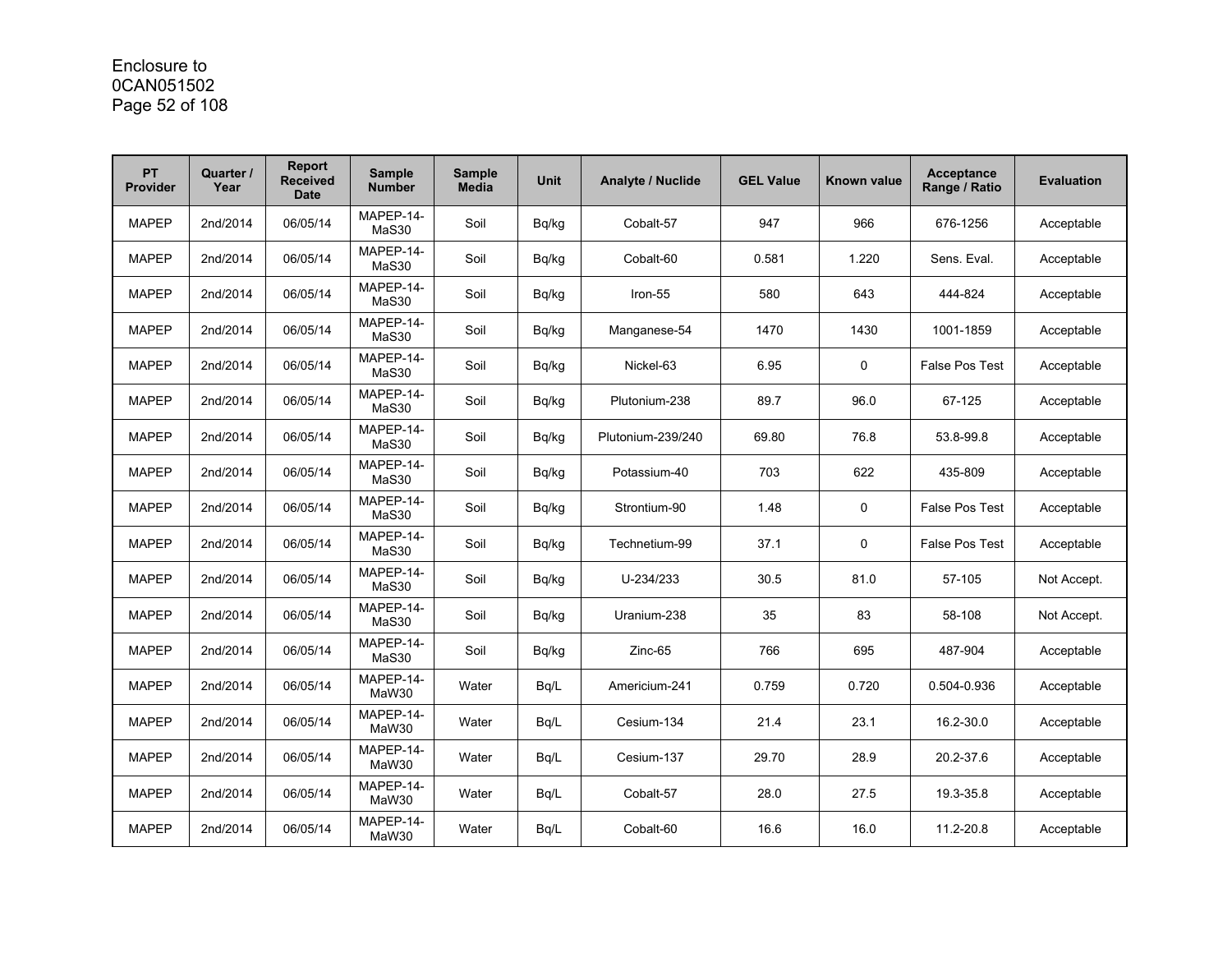### Enclosure to 0CAN051502 Page 53 of 108

| <b>PT</b><br><b>Provider</b> | Quarter /<br>Year | <b>Report</b><br><b>Received</b><br><b>Date</b> | <b>Sample</b><br><b>Number</b> | <b>Sample</b><br><b>Media</b> | <b>Unit</b>   | <b>Analyte / Nuclide</b> | <b>GEL Value</b> | <b>Known value</b> | <b>Acceptance</b><br>Range / Ratio | <b>Evaluation</b> |
|------------------------------|-------------------|-------------------------------------------------|--------------------------------|-------------------------------|---------------|--------------------------|------------------|--------------------|------------------------------------|-------------------|
| <b>MAPEP</b>                 | 2nd/2014          | 06/05/14                                        | MAPEP-14-<br>MaW30             | Water                         | Bq/L          | Hydrogen-3               | 308              | 321                | 225-417                            | Acceptable        |
| <b>MAPEP</b>                 | 2nd/2014          | 06/05/14                                        | MAPEP-14-<br>MaW30             | Water                         | Bq/L          | Iron-55                  | 0.3              | 0.0                | <b>False Pos Test</b>              | Acceptable        |
| <b>MAPEP</b>                 | 2nd/2014          | 06/05/14                                        | MAPEP-14-<br>MaW30             | Water                         | Bq/L          | Manganese-54             | 14.4             | 13.9               | $9.7 - 18.1$                       | Acceptable        |
| <b>MAPEP</b>                 | 2nd/2014          | 06/05/14                                        | MAPEP-14-<br>MaW30             | Water                         | Bq/L          | Nickel-63                | 31.4             | 34.0               | 23.8-44.2                          | Acceptable        |
| <b>MAPEP</b>                 | 2nd/2014          | 06/05/14                                        | MAPEP-14-<br>MaW30             | Water                         | Bg/L          | Plutonium-238            | 0.764            | 0.828              | 0.580-1.076                        | Acceptable        |
| <b>MAPEP</b>                 | 2nd/2014          | 06/05/14                                        | MAPEP-14-<br>MaW30             | Water                         | Bq/L          | Pu-239/240               | 0.6590           | 0.6760             | 0.473-0.879                        | Acceptable        |
| <b>MAPEP</b>                 | 2nd/2014          | 06/05/14                                        | MAPEP-14-<br>MaW30             | Water                         | Bq/L          | Potassium-40             | 0.460            | 0                  | <b>False Pos Test</b>              | Acceptable        |
| <b>MAPEP</b>                 | 2nd/2014          | 06/05/14                                        | MAPEP-14-<br>MaW30             | Water                         | Bq/L          | Strontium-90             | 8.32             | 8.51               | 5.96-11.06                         | Acceptable        |
| <b>MAPEP</b>                 | 2nd/2014          | 06/05/14                                        | MAPEP-14-<br>MaW30             | Water                         | Bq/L          | Technetium-99            | 9.5              | 10.3               | $7.2 - 13.4$                       | Acceptable        |
| <b>MAPEP</b>                 | 2nd/2014          | 06/05/14                                        | MAPEP-14-<br>MaW30             | Water                         | Bq/L          | U-234/233                | 0.210            | 0.225              | 0.158-0.293                        | Acceptable        |
| <b>MAPEP</b>                 | 2nd/2014          | 06/05/14                                        | MAPEP-14-<br>MaW30             | Water                         | Bg/L          | Uranium-238              | 1.41             | 1.45               | 1.02-1.89                          | Acceptable        |
| <b>MAPEP</b>                 | 2nd/2014          | 06/05/14                                        | MAPEP-14-<br>MaW30             | Water                         | Bg/L          | $Zinc-65$                | $-0.126$         | 0.0                | <b>False Pos Test</b>              | Acceptable        |
| <b>MAPEP</b>                 | 2nd/2014          | 06/05/14                                        | MAPEP-14-<br>MaW30             | Water                         | Bq/L          | Gross Alpha              | 0.96             | 0.85               | 0.255-1.443                        | Acceptable        |
| <b>MAPEP</b>                 | 2nd/2014          | 06/05/14                                        | MAPEP-14-<br>MaW30             | Water                         | Bg/L          | Gross Beta               | 4.7              | 4.2                | 2.10-6.29                          | Acceptable        |
| <b>MAPEP</b>                 | 2nd/2014          | 06/05/14                                        | MAPEP-14-<br>MaW30             | Water                         | Bq/L          | lodine-129               | 0.0227           | 0.00               | <b>False Pos Test</b>              | Acceptable        |
| <b>MAPEP</b>                 | 2nd/2014          | 06/05/14                                        | MAPEP-14-<br>RdF30             | Filter                        | ug/<br>sample | Uranium-235              | 0.018            | 0.020              | 0.014-0.026                        | Acceptable        |
| <b>MAPEP</b>                 | 2nd/2014          | 06/05/14                                        | MAPEP-14-<br>RdF30             | Filter                        | ug/<br>sample | Uranium-238              | 8.77             | 10.4               | $7.3 - 13.5$                       | Acceptable        |
| <b>MAPEP</b>                 | 2nd/2014          | 06/05/14                                        | MAPEP-14-<br>RdF30             | Filter                        | ug/<br>sample | Uranium-Total            | 8.80             | 10.4               | $7.3 - 13.5$                       | Acceptable        |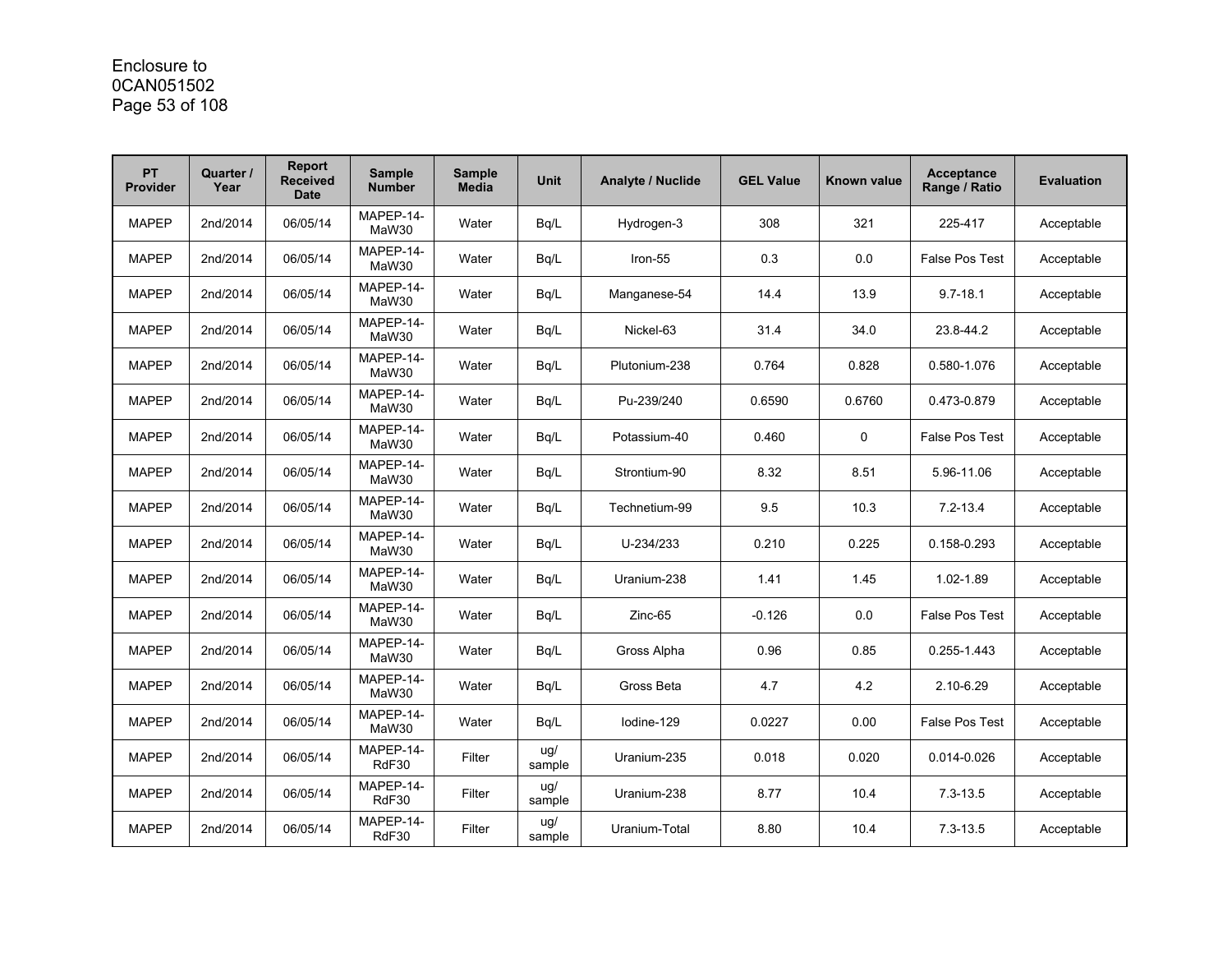### Enclosure to 0CAN051502 Page 54 of 108

| <b>PT</b><br><b>Provider</b> | Quarter /<br>Year | <b>Report</b><br><b>Received</b><br><b>Date</b> | <b>Sample</b><br><b>Number</b> | <b>Sample</b><br><b>Media</b> | <b>Unit</b>   | <b>Analyte / Nuclide</b> | <b>GEL Value</b> | Known value | <b>Acceptance</b><br>Range / Ratio | <b>Evaluation</b> |
|------------------------------|-------------------|-------------------------------------------------|--------------------------------|-------------------------------|---------------|--------------------------|------------------|-------------|------------------------------------|-------------------|
| <b>MAPEP</b>                 | 2nd/2014          | 06/05/14                                        | MAPEP-14-<br>RdF30             | Filter                        | ug/<br>sample | Americium-241            | 0.086            | 0.090       | 0.063-0.117                        | Acceptable        |
| <b>MAPEP</b>                 | 2nd/2014          | 06/05/14                                        | MAPEP-14-<br>RdF30             | Filter                        | Bq/<br>sample | Cesium-134               | 1.85             | 1.91        | 1.34-2.48                          | Acceptable        |
| <b>MAPEP</b>                 | 2nd/2014          | 06/05/14                                        | MAPEP-14-<br>RdF30             | Filter                        | Bq/<br>sample | Cesium-137               | 1.81             | 1.76        | 1.23-2.29                          | Acceptable        |
| <b>MAPEP</b>                 | 2nd/2014          | 06/05/14                                        | MAPEP-14-<br>RdF30             | Filter                        | Bq/<br>sample | Cobalt-57                | 0.0757           | 0.00        | <b>False Pos Test</b>              | Acceptable        |
| <b>MAPEP</b>                 | 2nd/2014          | 06/05/14                                        | MAPEP-14-<br>RdF30             | Filter                        | Bq/<br>sample | Cobalt-60                | 1.490            | 1.39        | $0.97 - 1.81$                      | Acceptable        |
| <b>MAPEP</b>                 | 2nd/2014          | 06/05/14                                        | MAPEP-14-<br>RdF30             | Filter                        | Bq/<br>sample | Manganese-54             | 0.0138           | 0.00        | <b>False Pos Test</b>              | Acceptable        |
| <b>MAPEP</b>                 | 2nd/2014          | 06/05/14                                        | MAPEP-14-<br>RdF30             | Filter                        | Bq/<br>sample | Plutonium-238            | 0.000819         | 0.00090     | Sens. Eval.                        | Acceptable        |
| <b>MAPEP</b>                 | 2nd/2014          | 06/05/14                                        | MAPEP-14-<br>RdF30             | Filter                        | Bq/<br>sample | Pu-239/240               | 0.071            | 0.7720      | 0.054-0.1004                       | Acceptable        |
| <b>MAPEP</b>                 | 2nd/2014          | 06/05/14                                        | MAPEP-14-<br>RdF30             | Filter                        | Bq/<br>sample | Strontium-90             | 1.19             | 1.18        | $0.83 - 1.53$                      | Acceptable        |
| <b>MAPEP</b>                 | 2nd/2014          | 06/05/14                                        | MAPEP-14-<br>RdF30             | Filter                        | Bq/<br>sample | U-234/233                | 0.0159           | 0.0195      | 0.0137-0.0254                      | Acceptable        |
| <b>MAPEP</b>                 | 2nd/2014          | 06/05/14                                        | MAPEP-14-<br>RdF30             | Filter                        | Bq/<br>sample | Uranium-238              | 0.118            | 0.129       | 0.090-0.168                        | Acceptable        |
| <b>MAPEP</b>                 | 2nd/2014          | 06/05/14                                        | MAPEP-14-<br>RdF30             | Filter                        | Bq/<br>sample | Zinc-65                  | 0.246            | 0.00        | <b>False Pos Test</b>              | Acceptable        |
| <b>MAPEP</b>                 | 2nd/2014          | 06/05/14                                        | MAPEP-14-<br>RdF30             | Filter                        | Bq/<br>sample | Gross Alpha              | 0.656            | 1.20        | $0.36 - 2.04$                      | Acceptable        |
| <b>MAPEP</b>                 | 2nd/2014          | 06/05/14                                        | MAPEP-14-<br>RdF30             | Filter                        | Bq/<br>sample | Gross Beta               | 0.95             | 0.85        | $0.43 - 1.28$                      | Acceptable        |
| <b>MAPEP</b>                 | 2nd/2014          | 06/05/14                                        | MAPEP-14-<br>RdF30             | Filter                        | Bq/<br>sample | Americium-241            | 0.106            | 0.104       | 0.073-0.135                        | Acceptable        |
| <b>MAPEP</b>                 | 2nd/2014          | 06/05/14                                        | MAPEP-14-<br>RdV30             | Vegetation                    | ug/<br>sample | Uranium-235              | 0.261            | 0.0268      | 0.0188-0.0348                      | Not Accept.       |
| <b>MAPEP</b>                 | 2nd/2014          | 06/05/14                                        | MAPEP-14-<br>RdV30             | Vegetation                    | ug/<br>sample | Uranium-238              | 12.7             | 13.3        | $9.3 - 17.3$                       | Acceptable        |
| <b>MAPEP</b>                 | 2nd/2014          | 06/05/14                                        | MAPEP-14-<br>RdV30             | Vegetation                    | ug/<br>sample | Uranium-Total            | 12.7             | 13.3        | $9.3 - 17.3$                       | Acceptable        |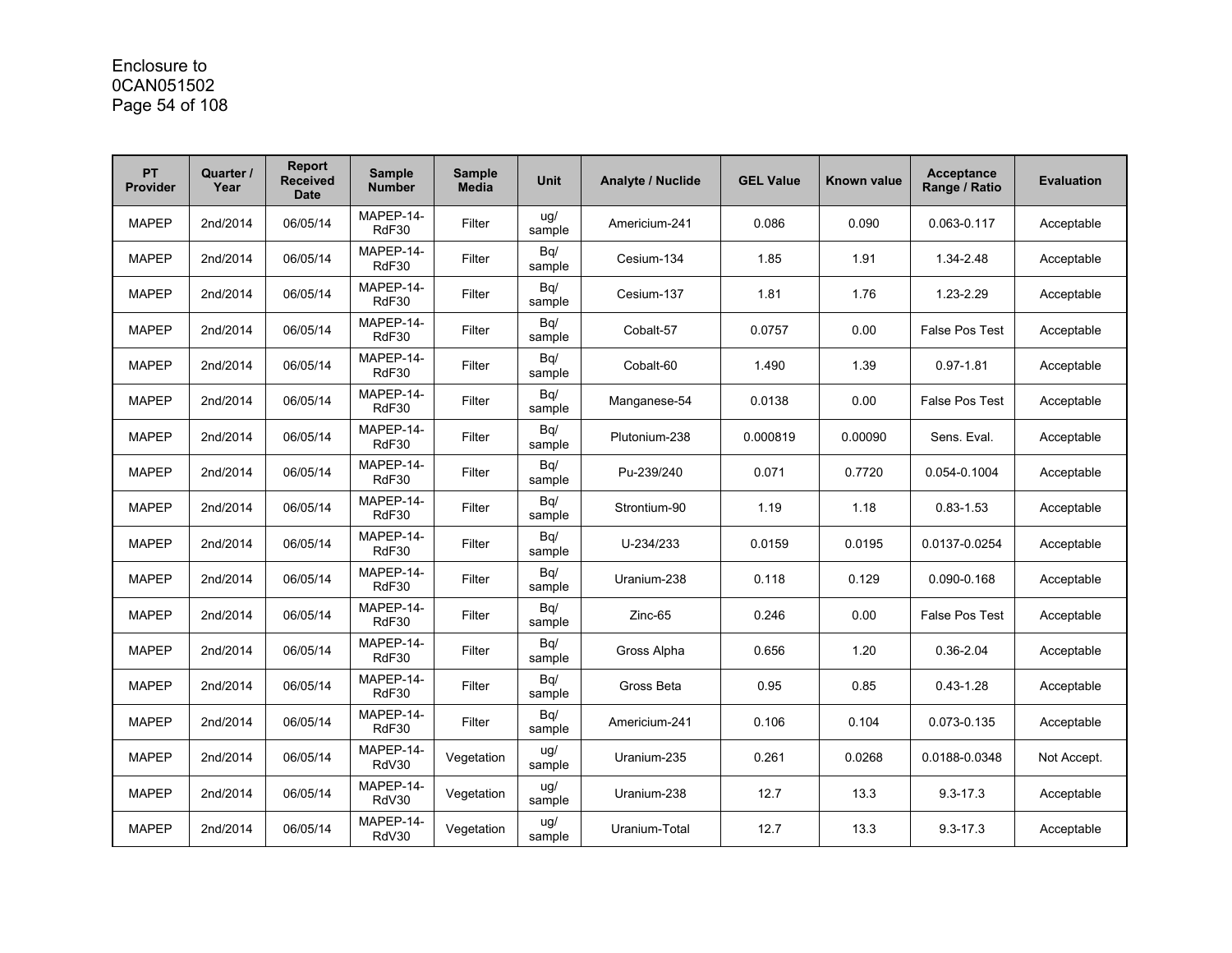### Enclosure to 0CAN051502 Page 55 of 108

| PT<br><b>Provider</b> | Quarter /<br>Year | <b>Report</b><br>Received<br><b>Date</b> | <b>Sample</b><br><b>Number</b> | <b>Sample</b><br><b>Media</b> | <b>Unit</b>   | <b>Analyte / Nuclide</b> | <b>GEL Value</b> | Known value | <b>Acceptance</b><br>Range / Ratio | <b>Evaluation</b> |
|-----------------------|-------------------|------------------------------------------|--------------------------------|-------------------------------|---------------|--------------------------|------------------|-------------|------------------------------------|-------------------|
| <b>MAPEP</b>          | 2nd/2014          | 06/05/14                                 | MAPEP-14-<br>RdV30             | Vegetation                    | ug/<br>sample | Americium-241            | 0.1100           | 0.108       | 0.076-0.140                        | Acceptable        |
| <b>MAPEP</b>          | 2nd/2014          | 06/05/14                                 | MAPEP-14-<br>RdV30             | Vegetation                    | Bq/<br>sample | Cesium-134               | 5.65             | 6.04        | 4.23-7.85                          | Acceptable        |
| <b>MAPEP</b>          | 2nd/2014          | 06/05/14                                 | MAPEP-14-<br>RdV30             | Vegetation                    | Bq/<br>sample | Cesium-137               | 4.98             | 4.74        | 3.32-6.16                          | Acceptable        |
| <b>MAPEP</b>          | 2nd/2014          | 06/05/14                                 | MAPEP-14-<br>RdV30             | Vegetation                    | Bq/<br>sample | Cobalt-57                | 11.1             | 10.1        | $7.1 - 13.1$                       | Acceptable        |
| <b>MAPEP</b>          | 2nd/2014          | 06/05/14                                 | MAPEP-14-<br>RdV30             | Vegetation                    | Bq/<br>sample | Cobalt-60                | 7.21             | 6.93        | 4.85-9.01                          | Acceptable        |
| <b>MAPEP</b>          | 2nd/2014          | 06/05/14                                 | MAPEP-14-<br>RdV30             | Vegetation                    | Bq/<br>sample | Manganese-54             | 9.24             | 8.62        | 6.03-11.21                         | Acceptable        |
| <b>MAPEP</b>          | 2nd/2014          | 06/05/14                                 | MAPEP-14-<br>RdV30             | Vegetation                    | Bq/<br>sample | Plutonium-238            | 0.116            | 0.121       | 0.085-0.157                        | Acceptable        |
| <b>MAPEP</b>          | 2nd/2014          | 06/05/14                                 | MAPEP-14-<br>RdV30             | Vegetation                    | Bq/<br>sample | Pu-239/240               | 0.134            | 0.154       | 0.108-0.0200                       | Acceptable        |
| <b>MAPEP</b>          | 2nd/2014          | 06/05/14                                 | MAPEP-14-<br>RdV30             | Vegetation                    | Bq/<br>sample | Strontium-90             | 1.580            | 1.46        | 1.02-1.90                          | Acceptable        |
| <b>MAPEP</b>          | 2nd/2014          | 06/05/14                                 | MAPEP-14-<br>RdV30             | Vegetation                    | Bq/<br>sample | U-234/233                | 0.2640           | 0.2530      | 0.0177-0.0329                      | Acceptable        |
| <b>MAPEP</b>          | 2nd/2014          | 06/05/14                                 | MAPEP-14-<br>RdV30             | Vegetation                    | Bq/<br>sample | Uranium-238              | 0.174            | 0.165       | 0.116-0.215                        | Acceptable        |
| <b>MAPEP</b>          | 2nd/2014          | 06/05/14                                 | MAPEP-14-<br>RdV30             | Vegetation                    | Bq/<br>sample | Zinc-65                  | 8.87             | 7.00        | 4.38-8.13                          | Acceptable        |
| <b>ERA</b>            | 2nd/2014          | 05/16/14                                 | MRAD-20                        | Soil                          | pCi/kg        | Actinium-228             | 1140             | 1240        | 795-1720                           | Acceptable        |
| <b>ERA</b>            | 2nd/2014          | 05/16/14                                 | MRAD-20                        | Soil                          | pCi/kg        | Americium-241            | 418              | 399         | 233-518                            | Acceptable        |
| <b>ERA</b>            | 2nd/2014          | 05/16/14                                 | MRAD-20                        | Soil                          | pCi/kq        | Bismuth-212              | 976              | 1240        | 330-1820                           | Acceptable        |
| <b>ERA</b>            | 2nd/2014          | 05/16/14                                 | MRAD-20                        | Soil                          | pCi/kg        | Bismuth-214              | 2290             | 1960        | 1180-2820                          | Acceptable        |
| <b>ERA</b>            | 2nd/2014          | 05/16/14                                 | MRAD-20                        | Soil                          | pCi/kg        | Cesium-134               | 3080             | 3390        | 2220-4070                          | Acceptable        |
| <b>ERA</b>            | 2nd/2014          | 05/16/14                                 | MRAD-20                        | Soil                          | pCi/kg        | Cesium-137               | 8310             | 8490        | 6510-10900                         | Acceptable        |
| <b>ERA</b>            | 2nd/2014          | 05/16/14                                 | MRAD-20                        | Soil                          | pCi/kg        | Cobalt-60                | 6570             | 6830        | 4620-9400                          | Acceptable        |
| <b>ERA</b>            | 2nd/2014          | 05/16/14                                 | MRAD-20                        | Soil                          | pCi/kg        | Lead-212                 | 1330             | 1240        | 812-1730                           | Acceptable        |
| <b>ERA</b>            | 2nd/2014          | 05/16/14                                 | MRAD-20                        | Soil                          | pCi/kg        | Lead-214                 | 2800             | 2070        | 1210-3090                          | Acceptable        |
| <b>ERA</b>            | 2nd/2014          | 05/16/14                                 | MRAD-20                        | Soil                          | pCi/kg        | Manganese-54             | < 44.3           | < 1000      | $0 - 1000$                         | Acceptable        |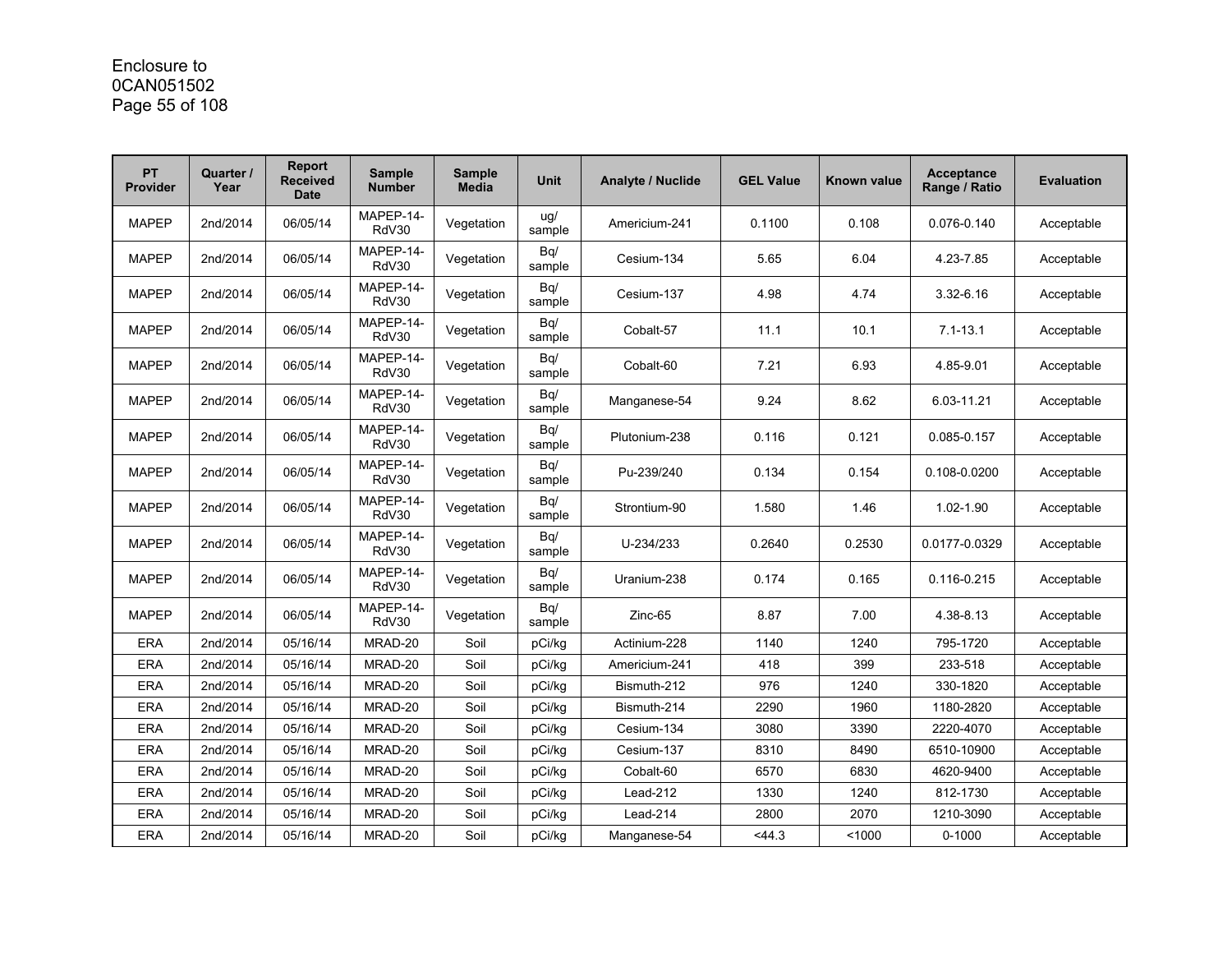### Enclosure to 0CAN051502 Page 56 of 108

| <b>PT</b><br><b>Provider</b> | Quarter /<br>Year | <b>Report</b><br><b>Received</b><br><b>Date</b> | <b>Sample</b><br><b>Number</b> | <b>Sample</b><br><b>Media</b> | <b>Unit</b> | Analyte / Nuclide    | <b>GEL Value</b> | Known value | <b>Acceptance</b><br>Range / Ratio | <b>Evaluation</b> |
|------------------------------|-------------------|-------------------------------------------------|--------------------------------|-------------------------------|-------------|----------------------|------------------|-------------|------------------------------------|-------------------|
| <b>ERA</b>                   | 2nd/2014          | 05/16/14                                        | MRAD-20                        | Soil                          | pCi/kq      | Plutonium-238        | 579              | 578         | 348-797                            | Acceptable        |
| <b>ERA</b>                   | 2nd/2014          | 05/16/14                                        | MRAD-20                        | Soil                          | pCi/kg      | Plutonium-239        | 488              | 471.00      | 308-651                            | Acceptable        |
| <b>ERA</b>                   | 2nd/2014          | 05/16/14                                        | MRAD-20                        | Soil                          | pCi/kg      | Potassium-40         | 10500            | 10500       | 7660-14100                         | Acceptable        |
| <b>ERA</b>                   | 2nd/2014          | 05/16/14                                        | MRAD-20                        | Soil                          | pCi/kg      | Strontium-90         | 2500             | 2780        | 1060-4390                          | Acceptable        |
| <b>ERA</b>                   | 2nd/2014          | 05/16/14                                        | MRAD-20                        | Soil                          | pCi/kg      | Thorium-234          | 3420             | 3360        | 1060-6320                          | Acceptable        |
| <b>ERA</b>                   | 2nd/2014          | 05/16/14                                        | MRAD-20                        | Soil                          | pCi/kg      | Zinc-65              | 5700             | 5400        | 4300-7180                          | Acceptable        |
| <b>ERA</b>                   | 2nd/2014          | 05/16/14                                        | MRAD-20                        | Soil                          | pCi/kg      | Strontium-90         | 6730             | 8530        | 3250-13500                         | Acceptable        |
| <b>ERA</b>                   | 2nd/2014          | 05/16/14                                        | MRAD-20                        | Soil                          | pCi/kg      | Uranium-234          | 2602             | 3390        | 2070-4350                          | Acceptable        |
| <b>ERA</b>                   | 2nd/2014          | 05/16/14                                        | MRAD-20                        | Soil                          | pCi/kg      | Uranium-238          | 2425             | 3360        | 2080-4260                          | Acceptable        |
| <b>ERA</b>                   | 2nd/2014          | 05/16/14                                        | MRAD-20                        | Soil                          | pCi/kg      | Uranium-Total        | 5027             | 6910        | 3750-9120                          | Acceptable        |
| <b>ERA</b>                   | 2nd/2014          | 05/16/14                                        | MRAD-20                        | Soil                          | ug/kg       | Uranium-Total(mass)  | 7110             | 10100       | 5570-12700                         | Acceptable        |
| <b>ERA</b>                   | 2nd/2014          | 05/16/14                                        | MRAD-20                        | Soil                          | pCi/kg      | Uranium-234          | 3440             | 3390        | 2070-4350                          | Acceptable        |
| <b>ERA</b>                   | 2nd/2014          | 05/16/14                                        | MRAD-20                        | Soil                          | pCi/kg      | Uranium-238          | 3680             | 3360        | 2080-4260                          | Acceptable        |
| <b>ERA</b>                   | 2nd/2014          | 05/16/14                                        | MRAD-20                        | Soil                          | pCi/kg      | Uranium-Total        | 7310             | 6910        | 3750-9120                          | Acceptable        |
| <b>ERA</b>                   | 2nd/2014          | 05/16/14                                        | MRAD-20                        | Soil                          | ug/kg       | Uranium-Total (mass) | 11000            | 10100       | 5570-12700                         | Acceptable        |
| <b>ERA</b>                   | 2nd/2014          | 05/16/14                                        | MRAD-20                        | Soil                          | pCi/kq      | Uranium-234          | 3740             | 3390        | 2070-4350                          | Acceptable        |
| <b>ERA</b>                   | 2nd/2014          | 05/16/14                                        | MRAD-20                        | Soil                          | pCi/kg      | Uranium-238          | 3780             | 3360        | 2080-4260                          | Acceptable        |
| <b>ERA</b>                   | 2nd/2014          | 05/16/14                                        | MRAD-20                        | Soil                          | pCi/kg      | Uranium-Total        | 7683             | 6910        | 3750-9120                          | Acceptable        |
| <b>ERA</b>                   | 2nd/2014          | 05/16/14                                        | MRAD-20                        | Soil                          | ug/kg       | Uranium-Total (mass) | 11300            | 10100       | 5570-12700                         | Acceptable        |
| <b>ERA</b>                   | 2nd/2014          | 05/16/14                                        | MRAD-20                        | Soil                          | ug/kg       | Uranium-Total (mass) | 11200            | 10100       | 5570-12700                         | Acceptable        |
| <b>ERA</b>                   | 2nd/2014          | 05/16/14                                        | MRAD-20                        | Vegetation                    | pCi/kq      | Americium-241        | 1670             | 1490        | 911-1980                           | Acceptable        |
| <b>ERA</b>                   | 2nd/2014          | 05/16/14                                        | MRAD-20                        | Vegetation                    | pCi/kg      | Cesium-134           | 657              | 646         | 415-839                            | Acceptable        |
| <b>ERA</b>                   | 2nd/2014          | 05/16/14                                        | MRAD-20                        | Vegetation                    | pCi/kg      | Cesium-137           | 861              | 880         | 638-1220                           | Acceptable        |
| <b>ERA</b>                   | 2nd/2014          | 05/16/14                                        | MRAD-20                        | Vegetation                    | pCi/kg      | Cobalt-60            | 997              | 926         | 639-1290                           | Acceptable        |
| <b>ERA</b>                   | 2nd/2014          | 05/16/14                                        | MRAD-20                        | Vegetation                    | pCi/kg      | Curium-244           | 514              | 516         | 253-804                            | Acceptable        |
| <b>ERA</b>                   | 2nd/2014          | 05/16/14                                        | MRAD-20                        | Vegetation                    | pCi/kg      | Manganese-54         | < 62.2           | $300$       | 0.00-300                           | Acceptable        |
| <b>ERA</b>                   | 2nd/2014          | 05/16/14                                        | MRAD-20                        | Vegetation                    | pCi/kg      | Plutonium-238        | 2230             | 2110        | 1260-2890                          | Acceptable        |
| <b>ERA</b>                   | 2nd/2014          | 05/16/14                                        | MRAD-20                        | Vegetation                    | pCi/kg      | Plutonium-239        | 3810             | 3740        | 2300-5150                          | Acceptable        |
| <b>ERA</b>                   | 2nd/2014          | 05/16/14                                        | MRAD-20                        | Vegetation                    | pCi/kg      | Potassium-40         | 30800            | 31900       | 23000-44800                        | Acceptable        |
| <b>ERA</b>                   | 2nd/2014          | 05/16/14                                        | MRAD-20                        | Vegetation                    | pCi/kg      | Strontium-90         | 2330             | 2580        | 1470-3420                          | Acceptable        |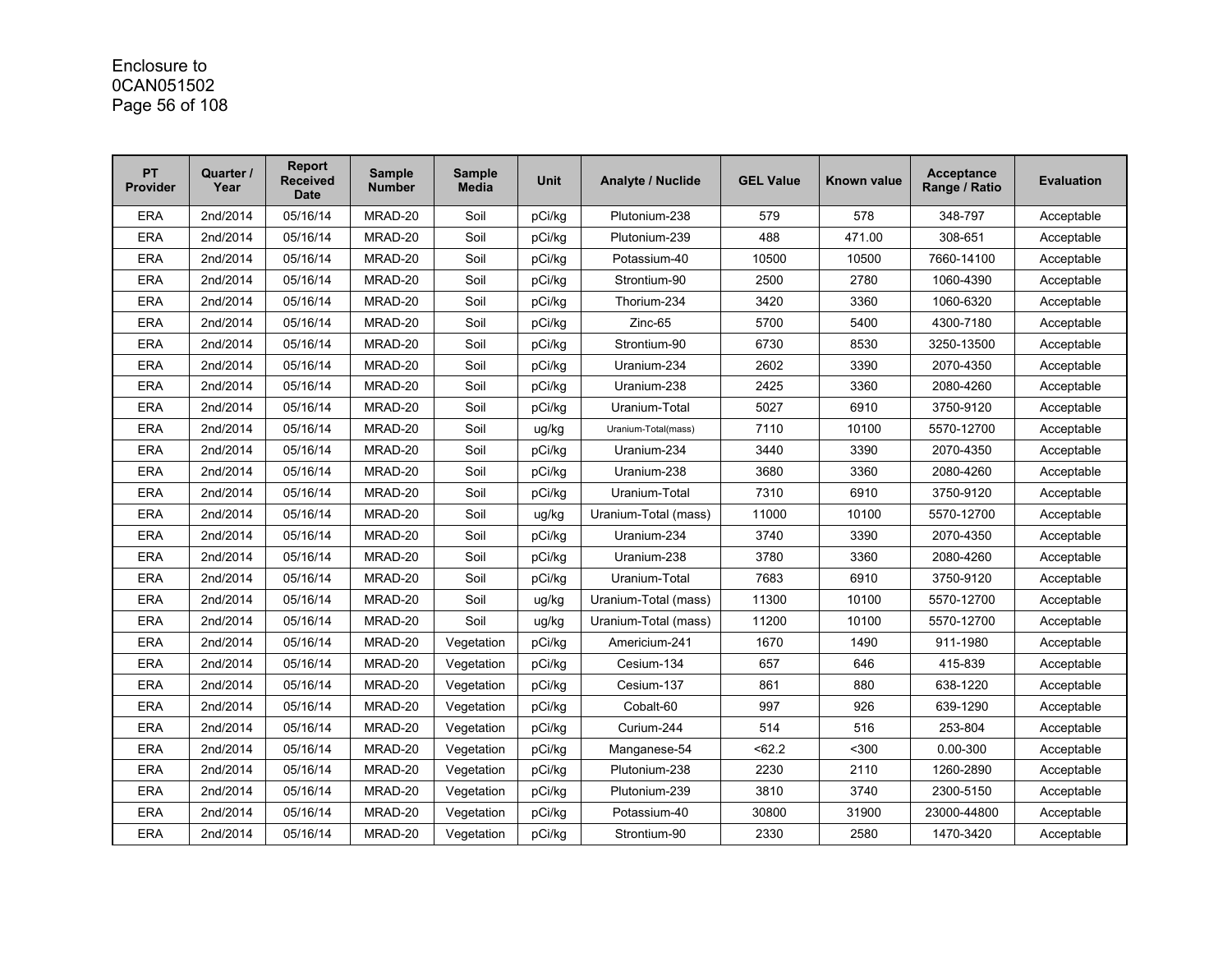# Enclosure to 0CAN051502 Page 57 of 108

| <b>PT</b><br><b>Provider</b> | Quarter /<br>Year | Report<br><b>Received</b><br><b>Date</b> | <b>Sample</b><br><b>Number</b> | <b>Sample</b><br><b>Media</b> | <b>Unit</b> | Analyte / Nuclide    | <b>GEL Value</b> | Known value | <b>Acceptance</b><br>Range / Ratio | <b>Evaluation</b> |
|------------------------------|-------------------|------------------------------------------|--------------------------------|-------------------------------|-------------|----------------------|------------------|-------------|------------------------------------|-------------------|
| <b>ERA</b>                   | 2nd/2014          | 05/16/14                                 | MRAD-20                        | Vegetation                    | pCi/kg      | Uranium-234          | 1920             | 1760        | 1160-2260                          | Acceptable        |
| <b>ERA</b>                   | 2nd/2014          | 05/16/14                                 | MRAD-20                        | Vegetation                    | pCi/kq      | Uranium-238          | 1970             | 1750        | 1170-2220                          | Acceptable        |
| <b>ERA</b>                   | 2nd/2014          | 05/16/14                                 | MRAD-20                        | Vegetation                    | pCi/kg      | Uranium-Total        | 4025             | 3580        | 2430-4460                          | Acceptable        |
| <b>ERA</b>                   | 2nd/2014          | 05/16/14                                 | MRAD-20                        | Vegetation                    | ug/kg       | Uranium-Total (mass) | 5920             | 5240        | 3510-6650                          | Acceptable        |
| <b>ERA</b>                   | 2nd/2014          | 05/16/14                                 | MRAD-20                        | Vegetation                    | pCi/kg      | Zinc-65              | 1030             | 919         | 663-1290                           | Acceptable        |
| <b>ERA</b>                   | 2nd/2014          | 05/16/14                                 | MRAD-20                        | Vegetation                    | pCi/kg      | Uranium-234          | 1730             | 1760        | 1160-2260                          | Acceptable        |
| <b>ERA</b>                   | 2nd/2014          | 05/16/14                                 | MRAD-20                        | Vegetation                    | pCi/kq      | Uranium-238          | 2000             | 1750        | 1170-2220                          | Acceptable        |
| <b>ERA</b>                   | 2nd/2014          | 05/16/14                                 | MRAD-20                        | Vegetation                    | pCi/kg      | Uranium-Total        | 3817             | 3580        | 2430-4460                          | Acceptable        |
| <b>ERA</b>                   | 2nd/2014          | 05/16/14                                 | MRAD-20                        | Vegetation                    | ug/kg       | Uranium-Total (mass) | 5990             | 5240        | 3510-6650                          | Acceptable        |
| <b>ERA</b>                   | 2nd/2014          | 05/16/14                                 | MRAD-20                        | Vegetation                    | ug/kg       | Uranium-Total (mass) | 5620             | 5240        | 3510-6650                          | Acceptable        |
| <b>ERA</b>                   | 2nd/2014          | 05/16/14                                 | MRAD-20                        | Filter                        | pCi/Filter  | Americium-241        | 60.2             | 59.7        | 36.8-80.8                          | Acceptable        |
| <b>ERA</b>                   | 2nd/2014          | 05/16/14                                 | MRAD-20                        | Filter                        | pCi/Filter  | Cesium-134           | 920              | 1010        | 643-1250                           | Acceptable        |
| <b>ERA</b>                   | 2nd/2014          | 05/16/14                                 | MRAD-20                        | Filter                        | pCi/Filter  | Cesium-137           | 816              | 828         | 622-1090                           | Acceptable        |
| ERA                          | 2nd/2014          | 05/16/14                                 | MRAD-20                        | Filter                        | pCi/Filter  | Cobalt-60            | 1130             | 1120        | 867-1400                           | Acceptable        |
| <b>ERA</b>                   | 2nd/2014          | 05/16/14                                 | MRAD-20                        | Filter                        | pCi/Filter  | Iron-55              | 254              | 240         | 74.4-469                           | Acceptable        |
| <b>ERA</b>                   | 2nd/2014          | 05/16/14                                 | MRAD-20                        | Filter                        | pCi/Filter  | Manganese-54         | < 6.64           | 50.0        | $0 - 50.0$                         | Acceptable        |
| <b>ERA</b>                   | 2nd/2014          | 05/16/14                                 | MRAD-20                        | Filter                        | pCi/Filter  | Plutonium-238        | 51.3             | 56.3        | 38.6-74.0                          | Acceptable        |
| <b>ERA</b>                   | 2nd/2014          | 05/16/14                                 | MRAD-20                        | Filter                        | pCi/Filter  | Plutonium-239        | 47.5             | 48.6        | 35.2-63.5                          | Acceptable        |
| <b>ERA</b>                   | 2nd/2014          | 05/16/14                                 | MRAD-20                        | Filter                        | pCi/Filter  | Strontium-90         | 76.7             | 78.9        | 38.6-118                           | Acceptable        |
| ERA                          | 2nd/2014          | 05/16/14                                 | MRAD-20                        | Filter                        | pCi/Filter  | Uranium-234          | 33.8             | 36.4        | 22.6-54                            | Acceptable        |
| <b>ERA</b>                   | 2nd/2014          | 05/16/14                                 | MRAD-20                        | Filter                        | pCi/Filter  | Uranium-238          | 34.5             | 36.1        | 23.3-49.9                          | Acceptable        |
| <b>ERA</b>                   | 2nd/2014          | 05/16/14                                 | MRAD-20                        | Filter                        | pCi/Filter  | Uranium-Total        | 70.3             | 74.3        | 41.1-113                           | Acceptable        |
| <b>ERA</b>                   | 2nd/2014          | 05/16/14                                 | MRAD-20                        | Filter                        | uq/Filter   | Uranium-Total (mass) | 104              | 108         | 69.1-152                           | Acceptable        |
| <b>ERA</b>                   | 2nd/2014          | 05/16/14                                 | MRAD-20                        | Filter                        | pCi/Filter  | Zinc-65              | 737              | 667         | 478-921                            | Acceptable        |
| <b>ERA</b>                   | 2nd/2014          | 05/16/14                                 | MRAD-20                        | Filter                        | pCi/Filter  | Uranium-234          | 35.5             | 36.4        | 22.6-54                            | Acceptable        |
| <b>ERA</b>                   | 2nd/2014          | 05/16/14                                 | MRAD-20                        | Filter                        | pCi/Filter  | Uranium-238          | 35.3             | 36.1        | 23.3-49.9                          | Acceptable        |
| <b>ERA</b>                   | 2nd/2014          | 05/16/14                                 | MRAD-20                        | Filter                        | pCi/Filter  | Uranium-Total        | 72.4             | 74.3        | 41.1-113                           | Acceptable        |
| <b>ERA</b>                   | 2nd/2014          | 05/16/14                                 | MRAD-20                        | Filter                        | ug/Filter   | Uranium-Total (mass) | 105              | 108         | 69.1-152                           | Acceptable        |
| <b>ERA</b>                   | 2nd/2014          | 05/16/14                                 | MRAD-20                        | Filter                        | ug/Filter   | Uranium-Total (mass) | 100              | 108         | 69.1-152                           | Acceptable        |
| <b>ERA</b>                   | 2nd/2014          | 05/16/14                                 | MRAD-20                        | Filter                        | pCi/Filter  | Gross Alpha          | 60.9             | 46          | 154-71.4                           | Acceptable        |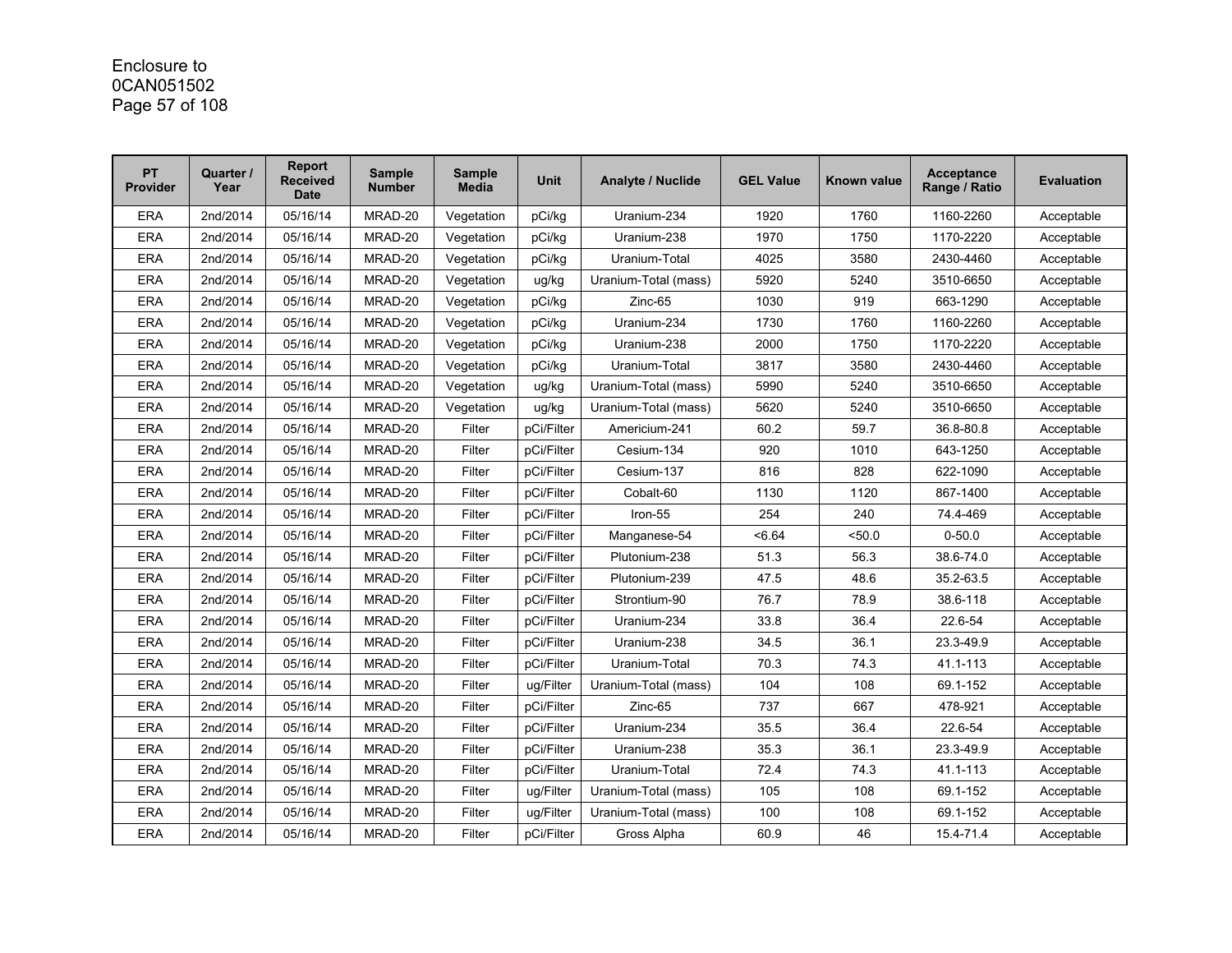### Enclosure to 0CAN051502 Page 58 of 108

| <b>PT</b><br><b>Provider</b> | Quarter /<br>Year | <b>Report</b><br><b>Received</b><br><b>Date</b> | <b>Sample</b><br><b>Number</b> | <b>Sample</b><br><b>Media</b> | <b>Unit</b> | Analyte / Nuclide    | <b>GEL Value</b> | Known value | <b>Acceptance</b><br>Range / Ratio | <b>Evaluation</b> |
|------------------------------|-------------------|-------------------------------------------------|--------------------------------|-------------------------------|-------------|----------------------|------------------|-------------|------------------------------------|-------------------|
| <b>ERA</b>                   | 2nd/2014          | 05/16/14                                        | MRAD-20                        | Filter                        | pCi/Filter  | Gross Beta           | 58.9             | 53.8        | 34.0-78.4                          | Acceptable        |
| <b>ERA</b>                   | 2nd/2014          | 05/16/14                                        | MRAD-20                        | Water                         | pCi/L       | Americium-241        | 186              | 114         | 76.8-153                           | Not Acceptable    |
| <b>ERA</b>                   | 2nd/2014          | 05/16/14                                        | MRAD-20                        | Water                         | pCi/L       | Cesium-134           | 1540             | 1660        | 1220-1910                          | Acceptable        |
| <b>ERA</b>                   | 2nd/2014          | 05/16/14                                        | MRAD-20                        | Water                         | pCi/L       | Cesium-137           | 2760             | 2690        | 2280-3220                          | Acceptable        |
| <b>ERA</b>                   | 2nd/2014          | 05/16/14                                        | MRAD-20                        | Water                         | pCi/L       | Cobalt-60            | 1320             | 1270        | 1100-1490                          | Acceptable        |
| <b>ERA</b>                   | 2nd/2014          | 05/16/14                                        | MRAD-20                        | Water                         | pCi/L       | Iron-55              | 1230             | 1200        | 716-1630                           | Acceptable        |
| <b>ERA</b>                   | 2nd/2014          | 05/16/14                                        | MRAD-20                        | Water                         | pCi/L       | Manganese-54         | < 7.54           | 100         | $0.00 - 100$                       | Acceptable        |
| <b>ERA</b>                   | 2nd/2014          | 05/16/14                                        | MRAD-20                        | Water                         | pCi/L       | Plutonium-238        | 37               | 44          | 32.6-54.9                          | Acceptable        |
| <b>ERA</b>                   | 2nd/2014          | 05/16/14                                        | MRAD-20                        | Water                         | pCi/L       | Plutonium-239        | 124              | 160         | 124-202                            | Acceptable        |
| <b>ERA</b>                   | 2nd/2014          | 05/16/14                                        | MRAD-20                        | Water                         | pCi/L       | Strontium-90         | 95               | 890         | 580-1180                           | Acceptable        |
| <b>ERA</b>                   | 2nd/2014          | 05/16/14                                        | MRAD-20                        | Water                         | pCi/L       | Uranium-234          | 77.8             | 82.4        | 61.9-106                           | Acceptable        |
| <b>ERA</b>                   | 2nd/2014          | 05/16/14                                        | MRAD-20                        | Water                         | pCi/L       | Uranium-238          | 50.8             | 48.4        | 36.9-59.4                          | Acceptable        |
| <b>ERA</b>                   | 2nd/2014          | 05/16/14                                        | MRAD-20                        | Water                         | pCi/L       | Uranium-Total        | 156              | 168         | 123-217                            | Acceptable        |
| <b>ERA</b>                   | 2nd/2014          | 05/16/14                                        | MRAD-20                        | Water                         | ug/L        | Uranium-Total (mass) | 233              | 245         | 195-296                            | Acceptable        |
| <b>ERA</b>                   | 2nd/2014          | 05/16/14                                        | MRAD-20                        | Water                         | pCi/L       | Zinc-65              | 2030             | 1800        | 1500-2270                          | Acceptable        |
| <b>ERA</b>                   | 2nd/2014          | 05/16/14                                        | MRAD-20                        | Water                         | pCi/L       | Uranium-234          | 82.1             | 82.4        | 61.9-106                           | Acceptable        |
| <b>ERA</b>                   | 2nd/2014          | 05/16/14                                        | MRAD-20                        | Water                         | pCi/L       | Uranium-238          | 84.6             | 48.4        | 36.9-59.4                          | Acceptable        |
| <b>ERA</b>                   | 2nd/2014          | 05/16/14                                        | MRAD-20                        | Water                         | pCi/L       | Uranium-Total        | 170              | 168         | 123-217                            | Acceptable        |
| <b>ERA</b>                   | 2nd/2014          | 05/16/14                                        | MRAD-20                        | Water                         | ug/L        | Uranium-Total (mass) | 253              | 245         | 195-296                            | Acceptable        |
| <b>ERA</b>                   | 2nd/2014          | 05/16/14                                        | MRAD-20                        | Water                         | pCi/L       | Uranium-234          | 80.5             | 82.4        | 61.9-106                           | Acceptable        |
| <b>ERA</b>                   | 2nd/2014          | 05/16/14                                        | MRAD-20                        | Water                         | pCi/L       | Uranium-238          | 90.0             | 48.4        | 36.9-59.4                          | Acceptable        |
| <b>ERA</b>                   | 2nd/2014          | 05/16/14                                        | MRAD-20                        | Water                         | pCi/L       | Uranium-Total        | 175              | 168         | 123-217                            | Acceptable        |
| <b>ERA</b>                   | 2nd/2014          | 05/16/14                                        | MRAD-20                        | Water                         | ug/L        | Uranium-Total (mass) | 269              | 245         | 195-296                            | Acceptable        |
| <b>ERA</b>                   | 2nd/2014          | 05/16/14                                        | MRAD-20                        | Water                         | pCi/L       | Uranium-234          | 77.8             | 82.4        | 61.9-106                           | Acceptable        |
| <b>ERA</b>                   | 2nd/2014          | 05/16/14                                        | MRAD-20                        | Water                         | pCi/L       | Uranium-238          | 78.3             | 48.4        | 36.9-59.4                          | Acceptable        |
| <b>ERA</b>                   | 2nd/2014          | 05/16/14                                        | MRAD-20                        | Water                         | pCi/L       | Uranium-Total        | 156              | 168         | 123-217                            | Acceptable        |
| <b>ERA</b>                   | 2nd/2014          | 05/16/14                                        | MRAD-20                        | Water                         | ug/L        | Uranium-Total (mass) | 233              | 245         | 195-296                            | Acceptable        |
| <b>ERA</b>                   | 2nd/2014          | 05/16/14                                        | MRAD-20                        | Water                         | ug/L        | Uranium-Total (mass) | 232              | 245         | 195-296                            | Acceptable        |
| <b>ERA</b>                   | 2nd/2014          | 05/16/14                                        | MRAD-20                        | Water                         | pCi/L       | Gross Alpha          | 141.0            | 133         | 47.2-206                           | Acceptable        |
| <b>ERA</b>                   | 2nd/2014          | 05/16/14                                        | MRAD-20                        | Water                         | pCi/L       | Gross Beta           | 172              | 174.0       | 99.6-258                           | Acceptable        |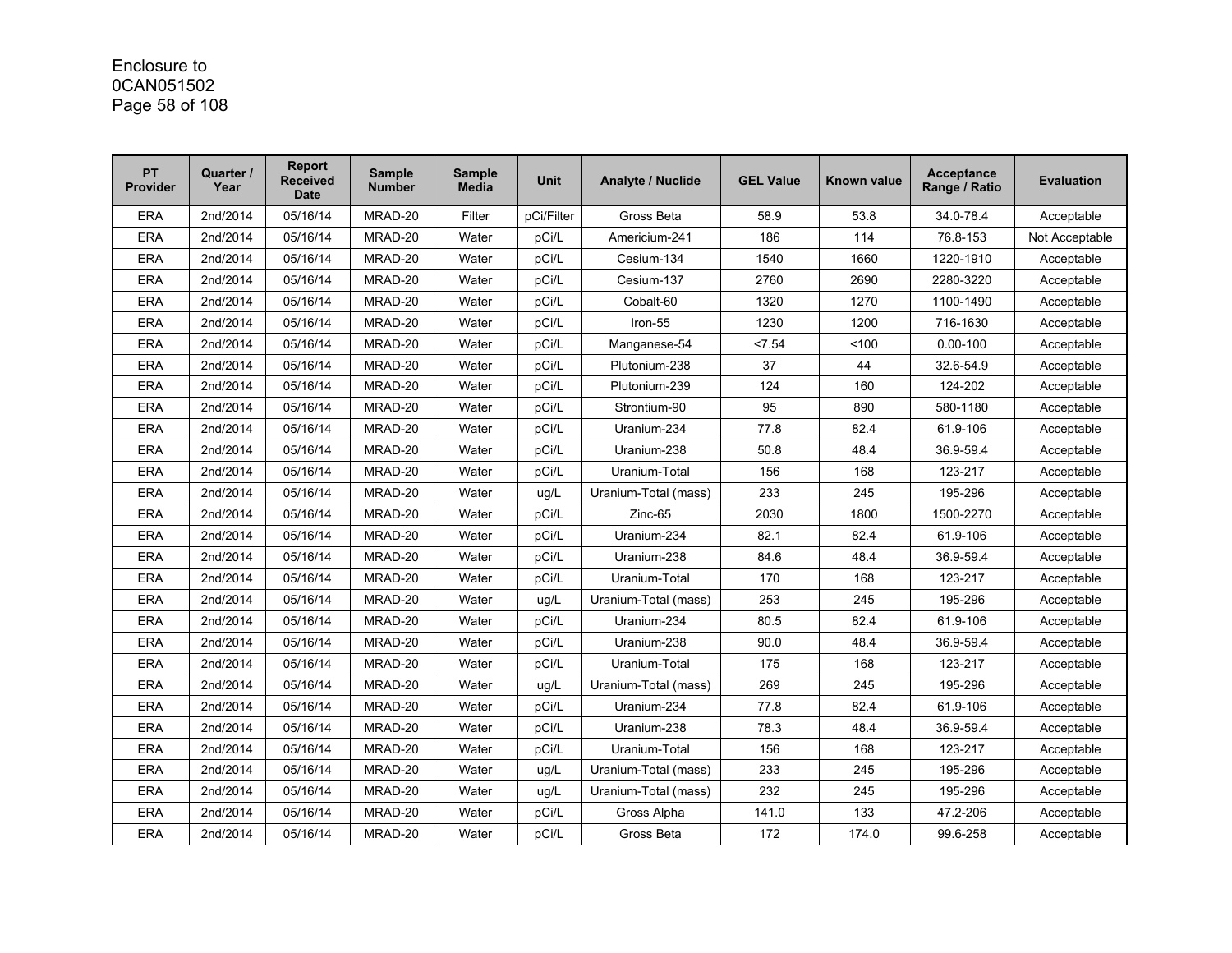### Enclosure to 0CAN051502 Page 59 of 108

| <b>PT</b><br><b>Provider</b> | Quarter /<br>Year | <b>Report</b><br><b>Received</b><br><b>Date</b> | <b>Sample</b><br><b>Number</b> | <b>Sample</b><br><b>Media</b> | <b>Unit</b> | Analyte / Nuclide | <b>GEL Value</b> | Known value  | <b>Acceptance</b><br>Range / Ratio | <b>Evaluation</b> |
|------------------------------|-------------------|-------------------------------------------------|--------------------------------|-------------------------------|-------------|-------------------|------------------|--------------|------------------------------------|-------------------|
| <b>ERA</b>                   | 2nd/2014          | 05/16/14                                        | MRAD-20                        | Water                         | pCi/L       | Tritium           | 5280             | 5580         | 3740-7960                          | Acceptable        |
| <b>EZA</b>                   | 2nd/2014          | 08/08/14                                        | E10897                         | Cartridge                     | pCi         | lodine-131        | 8.73E+01         | 8.54E+01     | 1.02                               | Acceptable        |
| <b>EZA</b>                   | 2nd/2014          | 08/08/14                                        | E10898                         | <b>Milk</b>                   | pCi/L       | Strontium-89      | $9.84E + 01$     | $9.13E + 01$ | 1.08                               | Acceptable        |
| <b>EZA</b>                   | 2nd/2014          | 08/08/14                                        | E10898                         | Milk                          | pCi/L       | Strontium-90      | $1.44E + 01$     | 1.45E+01     | 0.99                               | Acceptable        |
| <b>EZA</b>                   | 2nd/2014          | 08/08/14                                        | E10899                         | Milk                          | pCi/L       | lodine-131        | $9.89E + 01$     | $9.09E + 01$ | 1.09                               | Acceptable        |
| <b>EZA</b>                   | 2nd/2014          | 08/08/14                                        | E10899                         | Milk                          | pCi/L       | Cerium-141        | 1.38E+02         | $1.24E + 02$ | 1.12                               | Acceptable        |
| <b>EZA</b>                   | 2nd/2014          | 08/08/14                                        | E10899                         | Milk                          | pCi/L       | Chromium-51       | 2.68E+02         | 2.53E+02     | 1.06                               | Acceptable        |
| <b>EZA</b>                   | 2nd/2014          | 08/08/14                                        | E10899                         | <b>Milk</b>                   | pCi/L       | Cesium-134        | 1.58E+02         | $1.62E + 02$ | 0.97                               | Acceptable        |
| <b>EZA</b>                   | 2nd/2014          | 08/08/14                                        | E10899                         | Milk                          | pCi/L       | Cesium-137        | 1.27E+02         | 1.20E+02     | 1.06                               | Acceptable        |
| <b>EZA</b>                   | 2nd/2014          | 08/08/14                                        | E10899                         | Milk                          | pCi/L       | Cobalt-58         | 1.20E+02         | $1.12E + 02$ | 1.07                               | Acceptable        |
| <b>EZA</b>                   | 2nd/2014          | 08/08/14                                        | E10899                         | <b>Milk</b>                   | pCi/L       | Manganese-54      | 1.67E+02         | 1.56E+02     | 1.07                               | Acceptable        |
| <b>EZA</b>                   | 2nd/2014          | 08/08/14                                        | E10899                         | Milk                          | pCi/L       | Iron-59           | $1.02E + 02$     | $1.02E + 02$ | 1.00                               | Acceptable        |
| <b>EZA</b>                   | 2nd/2014          | 08/08/14                                        | E10899                         | <b>Milk</b>                   | pCi/L       | $Zinc-65$         | 2.68E+02         | 2.52E+02     | 1.06                               | Acceptable        |
| <b>EZA</b>                   | 2nd/2014          | 08/08/14                                        | E10899                         | <b>Milk</b>                   | pCi/L       | Cobalt-60         | 2.42E+02         | 2.24E+02     | 1.08                               | Acceptable        |
| <b>EZA</b>                   | 2nd/2014          | 08/08/14                                        | E10900                         | Water                         | pCi/L       | lodine-131        | 1.13E+02         | $9.83E + 01$ | 1.15                               | Acceptable        |
| <b>EZA</b>                   | 2nd/2014          | 08/08/14                                        | E10900                         | Water                         | pCi/L       | Cerium-141        | $1.52E + 02$     | 1.43E+02     | 1.06                               | Acceptable        |
| <b>EZA</b>                   | 2nd/2014          | 08/08/14                                        | E10900                         | Water                         | pCi/L       | Chromium-51       | 3.62E+02         | 2.94E+02     | 1.23                               | Acceptable        |
| <b>EZA</b>                   | 2nd/2014          | 08/08/14                                        | E10900                         | Water                         | pCi/L       | Cesium-134        | 1.69E+02         | 1.88E+02     | 0.90                               | Acceptable        |
| <b>EZA</b>                   | 2nd/2014          | 08/08/14                                        | E10900                         | Water                         | pCi/L       | Cesium-137        | 1.48E+02         | 1.39E+02     | 1.06                               | Acceptable        |
| <b>EZA</b>                   | 2nd/2014          | 08/08/14                                        | E10900                         | Water                         | pCi/L       | Cobalt-58         | 1.34E+02         | 1.30E+02     | 1.03                               | Acceptable        |
| <b>EZA</b>                   | 2nd/2014          | 08/08/14                                        | E10900                         | Water                         | pCi/L       | Manganese-54      | 1.88E+02         | 1.80E+02     | 1.04                               | Acceptable        |
| <b>EZA</b>                   | 2nd/2014          | 08/08/14                                        | E10900                         | Water                         | pCi/L       | Iron-59           | 1.29E+02         | 1.19E+02     | 1.09                               | Acceptable        |
| <b>EZA</b>                   | 2nd/2014          | 08/08/14                                        | E10900                         | Water                         | pCi/L       | $Zinc-65$         | 3.29E+02         | 2.93E+02     | 1.12                               | Acceptable        |
| <b>EZA</b>                   | 2nd/2014          | 08/08/14                                        | E10900                         | Water                         | pCi/L       | Cobalt-60         | 2.74E+02         | 2.60E+02     | 1.05                               | Acceptable        |
| <b>ERA</b>                   | 3rd / 2013        | 08/25/14                                        | <b>RAD - 98</b>                | Water                         | pCi/L       | Barium-133        | 67.8             | 68.7         | 57.3-75.6                          | Acceptable        |
| <b>ERA</b>                   | 3rd / 2013        | 08/25/14                                        | <b>RAD - 98</b>                | Water                         | pCi/L       | Cesium-134        | 71               | 72.3         | 59.0-79.5                          | Acceptable        |
| <b>ERA</b>                   | 3rd / 2013        | 08/25/14                                        | <b>RAD - 98</b>                | Water                         | pCi/L       | Cesium-137        | 161              | 163          | 147-181                            | Acceptable        |
| <b>ERA</b>                   | 3rd / 2013        | 08/25/14                                        | <b>RAD - 98</b>                | Water                         | pCi/L       | Cobalt-60         | 76.7             | 75.5         | 68.0-85.5                          | Acceptable        |
| <b>ERA</b>                   | 3rd / 2013        | 08/25/14                                        | <b>RAD - 98</b>                | Water                         | pCi/L       | Zinc-65           | 92               | 82           | 73.8-98.5                          | Acceptable        |
| <b>ERA</b>                   | 3rd / 2013        | 08/25/14                                        | <b>RAD - 98</b>                | Water                         | pCi/L       | Gross Alpha       | 45.3             | 45.4         | 23.6-57.4                          | Acceptable        |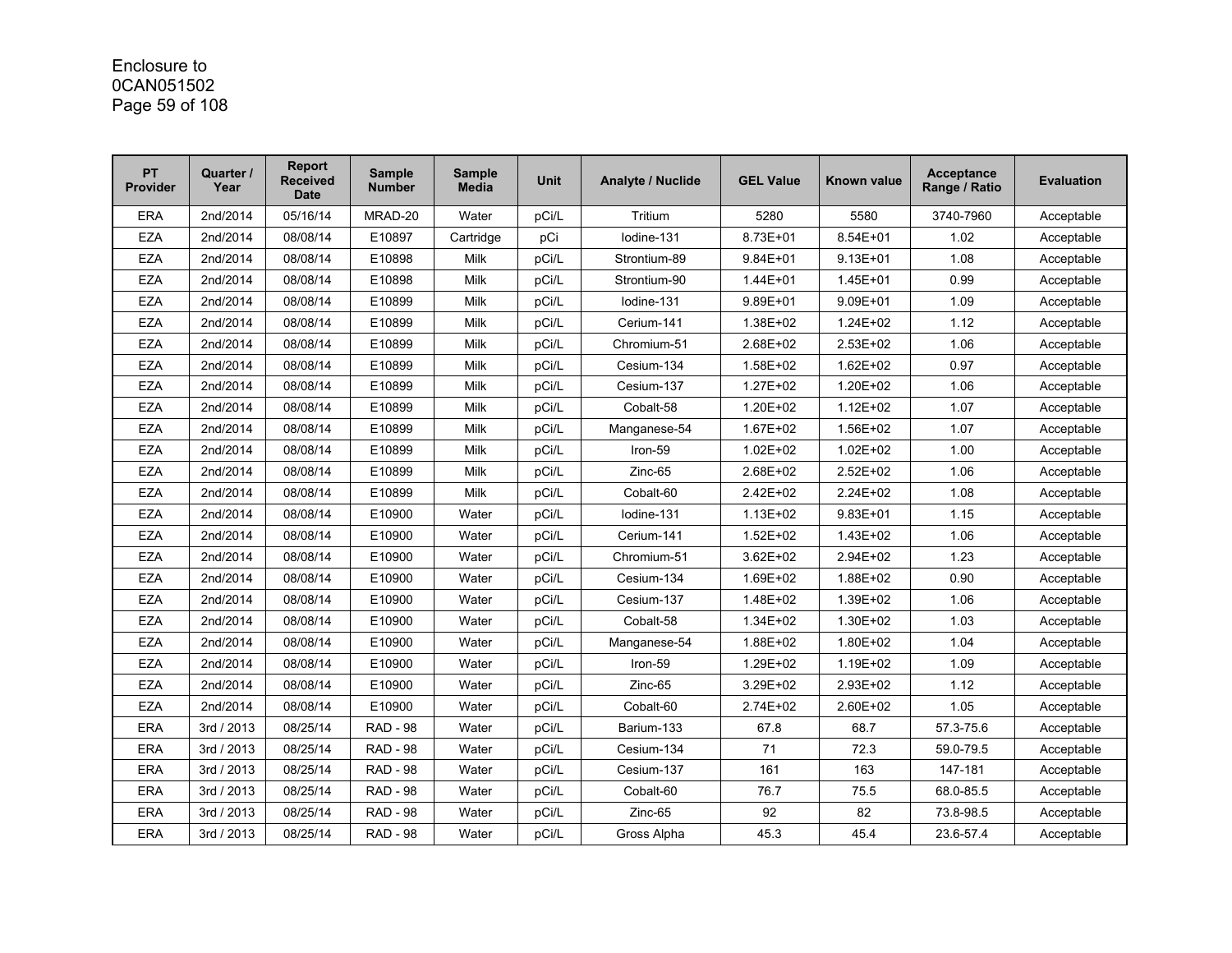# Enclosure to 0CAN051502 Page 60 of 108

| PT<br><b>Provider</b> | Quarter /<br>Year | <b>Report</b><br><b>Received</b><br><b>Date</b> | <b>Sample</b><br><b>Number</b> | <b>Sample</b><br><b>Media</b> | <b>Unit</b> | <b>Analyte / Nuclide</b> | <b>GEL Value</b> | Known value  | <b>Acceptance</b><br>Range / Ratio | <b>Evaluation</b> |
|-----------------------|-------------------|-------------------------------------------------|--------------------------------|-------------------------------|-------------|--------------------------|------------------|--------------|------------------------------------|-------------------|
| <b>ERA</b>            | 3rd / 2013        | 08/25/14                                        | <b>RAD - 98</b>                | Water                         | pCi/L       | Gross Beta               | 32.3             | 33.4         | $21.7 - 41.1$                      | Acceptable        |
| <b>ERA</b>            | 3rd / 2013        | 08/25/14                                        | <b>RAD - 98</b>                | Water                         | pCi/L       | Gross Alpha              | 48.6             | 45.4         | 23.6-57.4                          | Acceptable        |
| <b>ERA</b>            | 3rd / 2013        | 08/25/14                                        | <b>RAD - 98</b>                | Water                         | pCi/L       | Radium-226               | 8.26             | 9.06         | 6.80-10.6                          | Acceptable        |
| <b>ERA</b>            | 3rd / 2013        | 08/25/14                                        | <b>RAD - 98</b>                | Water                         | pCi/L       | Radium-226               | 8.54             | 9.06         | 6.80-10.6                          | Acceptable        |
| <b>ERA</b>            | 3rd / 2013        | 08/25/14                                        | <b>RAD - 98</b>                | Water                         | pCi/L       | Radium-226               | 9.7              | 9.06         | 6.80-10.6                          | Acceptable        |
| <b>ERA</b>            | 3rd / 2013        | 08/25/14                                        | <b>RAD - 98</b>                | Water                         | pCi/L       | Radium-228               | 5.07             | 5.07         | 3.03-6.79                          | Acceptable        |
| <b>ERA</b>            | 3rd / 2013        | 08/25/14                                        | <b>RAD - 98</b>                | Water                         | pCi/L       | Radium-228               | 5.74             | 5.07         | 3.03-6.79                          | Acceptable        |
| <b>ERA</b>            | 3rd / 2013        | 08/25/14                                        | <b>RAD - 98</b>                | Water                         | pCi/L       | Uranium (Nat)            | 13.9             | 13.5         | 10.7-15.4                          | Acceptable        |
| <b>ERA</b>            | 3rd / 2013        | 08/25/14                                        | <b>RAD - 98</b>                | Water                         | ug/L        | Uranium (Nat) mass       | 22.25            | 19.8         | 15.6-22.6                          | Acceptable        |
| <b>ERA</b>            | 3rd / 2013        | 08/25/14                                        | <b>RAD - 98</b>                | Water                         | pCi/L       | Uranium (Nat)            | 13               | 13.5         | 10.7-15.4                          | Acceptable        |
| <b>ERA</b>            | 3rd / 2013        | 08/25/14                                        | <b>RAD - 98</b>                | Water                         | ug/L        | Uranium (Nat) mass       | 20.7             | 19.8         | 15.6-22.6                          | Acceptable        |
| <b>ERA</b>            | 3rd / 2013        | 08/25/14                                        | <b>RAD - 98</b>                | Water                         | pCi/L       | Tritium                  | 10200            | 11200        | 9750-12300                         | Acceptable        |
| <b>ERA</b>            | 3rd / 2013        | 08/25/14                                        | <b>RAD - 98</b>                | Water                         | pCi/L       | Tritium                  | 10400            | 11200        | 9750-12300                         | Acceptable        |
| <b>ERA</b>            | 3rd / 2013        | 08/25/14                                        | <b>RAD - 98</b>                | Water                         | pCi/L       | Strontium-89             | 56.3             | 42.7         | 32.9-49.8                          | Not Acceptable    |
| <b>ERA</b>            | 3rd / 2013        | 08/25/14                                        | <b>RAD - 98</b>                | Water                         | pCi/L       | Strontium-90             | 28.2             | 31.7         | 23.1-36.7                          | Acceptable        |
| <b>ERA</b>            | 3rd / 2013        | 08/25/14                                        | <b>RAD - 98</b>                | Water                         | pCi/L       | Strontium-89             | 56.5             | 42.7         | 32.9-49.8                          | Not Acceptable    |
| <b>ERA</b>            | 3rd / 2013        | 08/25/14                                        | <b>RAD - 98</b>                | Water                         | pCi/L       | Strontium-90             | 26               | 31.7         | 23.1-36.7                          | Acceptable        |
| <b>ERA</b>            | 3rd / 2013        | 08/25/14                                        | <b>RAD - 98</b>                | Water                         | pCi/L       | lodine-131               | 28.6             | 26.1         | 21.7-30.8                          | Acceptable        |
| <b>ERA</b>            | 3rd / 2013        | 08/25/14                                        | <b>RAD - 98</b>                | Water                         | pCi/L       | Iodine-131               | 22.3             | 26.1         | 21.7-30.8                          | Acceptable        |
| EZA                   | 3rd/2014          | 11/22/14                                        | E10993                         | Cartridge                     | pCi         | lodine-131               | 9.47E+01         | 8.99E+01     | 1.05                               | Acceptable        |
| <b>EZA</b>            | 3rd/2014          | 11/22/14                                        | E10994                         | <b>Milk</b>                   | pCi/L       | Strontium-89             | $9.73E + 01$     | $9.69E + 01$ | 1.00                               | Acceptable        |
| <b>EZA</b>            | 3rd/2014          | 11/22/14                                        | E10994                         | Milk                          | pCi/L       | Strontium-90             | 1.31E+01         | $1.64E + 00$ | 0.80                               | Acceptable        |
| <b>EZA</b>            | 3rd/2014          | 11/22/14                                        | E10995                         | <b>Milk</b>                   | pCi/L       | lodine-131               | $1.04E + 02$     | 9.76E+01     | 1.07                               | Acceptable        |
| <b>EZA</b>            | 3rd/2014          | 11/22/14                                        | E10995                         | Milk                          | pCi/L       | Cerium-141               | 1.28E+02         | 1.26E+02     | 1.01                               | Acceptable        |
| <b>EZA</b>            | 3rd/2014          | 11/22/14                                        | E10995                         | Milk                          | pCi/L       | Chromium-51              | 3.12E+02         | 2.88E+02     | 1.08                               | Acceptable        |
| <b>EZA</b>            | 3rd/2014          | 11/22/14                                        | E10995                         | <b>Milk</b>                   | pCi/L       | Cesium-134               | $1.51E + 02$     | 1.58E+02     | 0.96                               | Acceptable        |
| <b>EZA</b>            | 3rd/2014          | 11/22/14                                        | E10995                         | Milk                          | pCi/L       | Cesium-137               | 2.03E+02         | 1.93E+02     | 1.05                               | Acceptable        |
| <b>EZA</b>            | 3rd/2014          | 11/22/14                                        | E10995                         | <b>Milk</b>                   | pCi/L       | Cobalt-58                | 1.44E+02         | 1.43E+02     | 1.01                               | Acceptable        |
| <b>EZA</b>            | 3rd/2014          | 11/22/14                                        | E10995                         | Milk                          | pCi/L       | Manganese-54             | 1.49E+02         | 1.42E+02     | 1.05                               | Acceptable        |
| <b>EZA</b>            | 3rd/2014          | 11/22/14                                        | E10995                         | Milk                          | pCi/L       | Iron-59                  | $1.82E + 02$     | 1.58E+02     | 1.15                               | Acceptable        |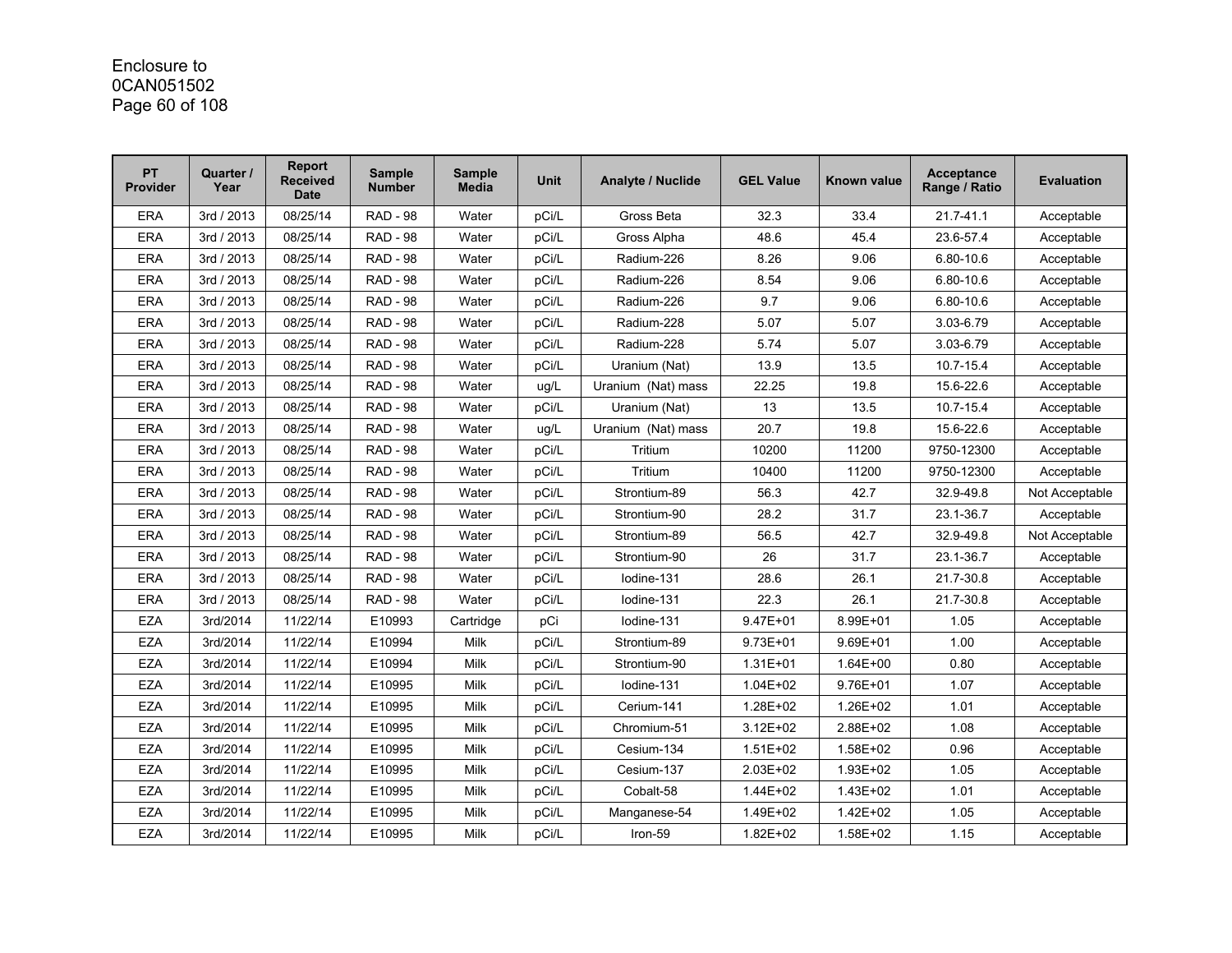# Enclosure to 0CAN051502 Page 61 of 108

| <b>PT</b><br><b>Provider</b> | Quarter /<br>Year | <b>Report</b><br><b>Received</b><br><b>Date</b> | <b>Sample</b><br><b>Number</b> | <b>Sample</b><br><b>Media</b> | <b>Unit</b>   | <b>Analyte / Nuclide</b> | <b>GEL Value</b> | Known value  | <b>Acceptance</b><br>Range / Ratio | <b>Evaluation</b> |
|------------------------------|-------------------|-------------------------------------------------|--------------------------------|-------------------------------|---------------|--------------------------|------------------|--------------|------------------------------------|-------------------|
| <b>EZA</b>                   | 3rd/2014          | 11/22/14                                        | E10995                         | <b>Milk</b>                   | pCi/L         | Zinc-65                  | 7.41E+01         | 7.30E+01     | 1.01                               | Acceptable        |
| <b>EZA</b>                   | 3rd/2014          | 11/22/14                                        | E10995                         | Milk                          | pCi/L         | Cobalt-60                | $3.14E + 02$     | $2.94E + 02$ | 1.06                               | Acceptable        |
| <b>EZA</b>                   | 3rd/2014          | 11/22/14                                        | E10996                         | Water                         | pCi/L         | Iodine-131               | $1.02E + 02$     | 9.88E+01     | 103                                | Acceptable        |
| <b>EZA</b>                   | 3rd/2014          | 11/22/14                                        | E10996                         | Water                         | pCi/L         | Cerium-141               | 1.30E+02         | 1.25E+02     | 104                                | Acceptable        |
| <b>EZA</b>                   | 3rd/2014          | 11/22/14                                        | E10996                         | Water                         | pCi/L         | Chromium-51              | 2.75E+02         | 2.86E+02     | 0.96                               | Acceptable        |
| <b>EZA</b>                   | 3rd/2014          | 11/22/14                                        | E10996                         | Water                         | pCi/L         | Cesium-134               | 1.45E+02         | 1.56E+02     | 0.93                               | Acceptable        |
| <b>EZA</b>                   | 3rd/2014          | 11/22/14                                        | E10996                         | Water                         | pCi/L         | Cesium-137               | 1.94E+02         | 1.92E+02     | 1.01                               | Acceptable        |
| <b>EZA</b>                   | 3rd/2014          | 11/22/14                                        | E10996                         | Water                         | pCi/L         | Cobalt-58                | 1.43E+02         | $1.42E + 02$ | 1.01                               | Acceptable        |
| <b>EZA</b>                   | 3rd/2014          | 11/22/14                                        | E10996                         | Water                         | pCi/L         | Manganese-54             | 1.46E+02         | $1.41E + 02$ | 1.04                               | Acceptable        |
| <b>EZA</b>                   | 3rd/2014          | 11/22/14                                        | E10996                         | Water                         | pCi/L         | Iron-59                  | 1.66E+02         | $1.57E + 02$ | 1.06                               | Acceptable        |
| <b>EZA</b>                   | 3rd/2014          | 11/22/14                                        | E10996                         | Water                         | pCi/L         | Zinc-65                  | 7.55E+01         | 7.24E+01     | 1.04                               | Acceptable        |
| <b>EZA</b>                   | 3rd/2014          | 11/22/14                                        | E10996                         | Water                         | pCi/L         | Cobalt-60                | 3.09E+02         | 2.95E+02     | 1.05                               | Acceptable        |
| <b>MAPEP</b>                 | 4th /2014         | 01/09/15                                        | MAPEP-14-<br>GrF31             | Filter                        | Bq/<br>sample | Gross Alpha              | 0.433            | 0.530        | $0.16 - 0.09$                      | Acceptable        |
| <b>MAPEP</b>                 | 4th /2014         | 01/09/15                                        | MAPEP-14-<br>GrF31             | Filter                        | Bq/<br>sample | Gross Beta               | 1.060            | 1.060        | $0.53 - 1.59$                      | Acceptable        |
| <b>MAPEP</b>                 | 4th /2014         | 01/09/15                                        | MAPEP-14-<br>MaS31             | Soil                          | Bq/Kg         | Americium-241            | 88.4             | 85.5         | 59.9-111.2                         | Acceptable        |
| <b>MAPEP</b>                 | 4th /2014         | 01/09/15                                        | MAPEP-14-<br>MaS31             | Soil                          | Bq/Kg         | Cesium-134               | 588              | 622          | 435-809                            | Acceptable        |
| <b>MAPEP</b>                 | 4th /2014         | 01/09/15                                        | MAPEP-14-<br>MaS31             | Soil                          | Bq/Kg         | Cesium-137               | 1.67             |              | <b>False Pos Test</b>              | Acceptable        |
| <b>MAPEP</b>                 | 4th /2014         | 01/09/15                                        | MAPEP-14-<br>MaS31             | Soil                          | Bq/Kg         | Cobalt-57                | 1160             | 1116         | 781-1451                           | Acceptable        |
| <b>MAPEP</b>                 | 4th /2014         | 01/09/15                                        | MAPEP-14-<br>MaS31             | Soil                          | Bq/Kg         | Cobalt-60                | 821              | 779          | 545-1013                           | Acceptable        |
| <b>MAPEP</b>                 | 4th /2014         | 01/09/15                                        | MAPEP-14-<br>MaS31             | Soil                          | Bq/Kg         | Iron-55                  | 796              | 680          | 476-884                            | Acceptable        |
| <b>MAPEP</b>                 | 4th /2014         | 01/09/15                                        | MAPEP-14-<br>MaS31             | Soil                          | Bq/Kg         | Manganese-54             | 1060             | 1009         | 706-1312                           | Acceptable        |
| <b>MAPEP</b>                 | 4th /2014         | 01/09/15                                        | MAPEP-14-<br>MaS31             | Soil                          | Bq/Kg         | Nickel-63                | 924              | 980          | 686-1274                           | Acceptable        |
| <b>MAPEP</b>                 | 4th /2014         | 01/09/15                                        | MAPEP-14-<br>MaS31             | Soil                          | Bq/Kg         | Plutonium-238            | 0.92             | 0.48         | Sens. Eval.                        | Acceptable        |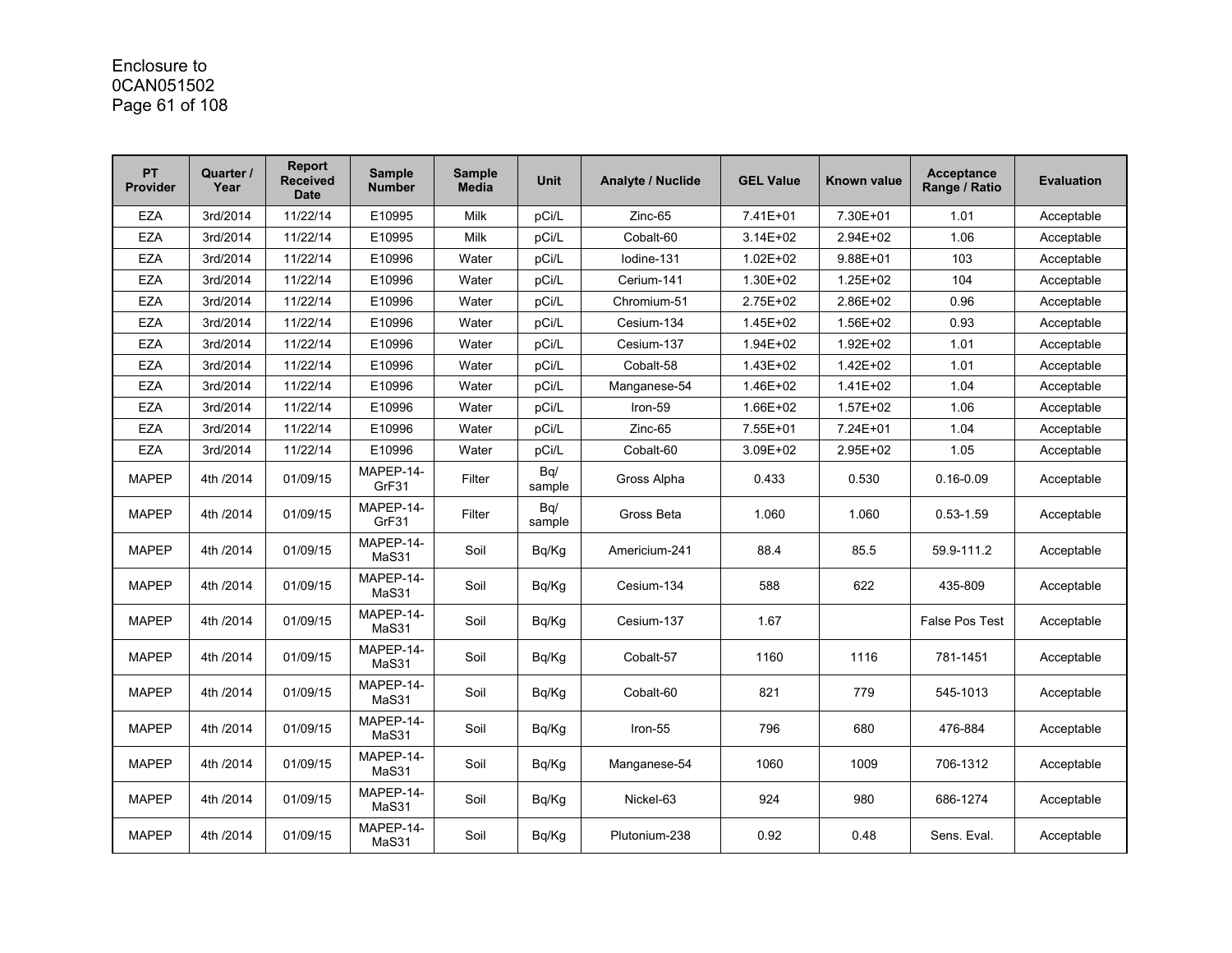# Enclosure to 0CAN051502 Page 62 of 108

| <b>PT</b><br><b>Provider</b> | Quarter /<br>Year | <b>Report</b><br><b>Received</b><br><b>Date</b> | <b>Sample</b><br><b>Number</b> | <b>Sample</b><br><b>Media</b> | <b>Unit</b> | <b>Analyte / Nuclide</b> | <b>GEL Value</b> | Known value | <b>Acceptance</b><br>Range / Ratio | <b>Evaluation</b> |
|------------------------------|-------------------|-------------------------------------------------|--------------------------------|-------------------------------|-------------|--------------------------|------------------|-------------|------------------------------------|-------------------|
| <b>MAPEP</b>                 | 4th /2014         | 01/09/15                                        | MAPEP-14-<br>MaS31             | Soil                          | Bq/Kg       | Plutonium-239/240        | 61.5             | 58.6        | 41.0-76.2                          | Acceptable        |
| <b>MAPEP</b>                 | 4th /2014         | 01/09/15                                        | MAPEP-14-<br>MaS31             | Soil                          | Bq/Kg       | Potassium-40             | 879              | 824         | 577-1071                           | Acceptable        |
| <b>MAPEP</b>                 | 4th /2014         | 01/09/15                                        | MAPEP-14-<br>MaS31             | Soil                          | Bq/Kg       | Strontium-90             | 891              | 858         | 601-1115                           | Acceptable        |
| <b>MAPEP</b>                 | 4th /2014         | 01/09/15                                        | MAPEP-14-<br>MaS31             | Soil                          | Bq/Kg       | Technetium-99            | 466              | 589         | 412-766                            | Acceptable        |
| <b>MAPEP</b>                 | 4th /2014         | 01/09/15                                        | MAPEP-14-<br>MaS31             | Soil                          | Bq/Kg       | U-234/233                | 905              | 89          | 62-116                             | Acceptable        |
| <b>MAPEP</b>                 | 4th /2014         | 01/09/15                                        | MAPEP-14-<br>MaS31             | Soil                          | Bq/Kg       | Uranium-238              | 257              | 259         | 181-337                            | Acceptable        |
| <b>MAPEP</b>                 | 4th /2014         | 01/09/15                                        | MAPEP-14-<br>MaS31             | Soil                          | Bq/Kg       | Zinc-65                  | 605.0            | 541         | 379-703                            | Acceptable        |
| <b>MAPEP</b>                 | 4th /2014         | 01/09/15                                        | MAPEP-14-<br>MaW31             | Water                         | Bq/L        | Americium-241            | 0.915            | 0.880       | $0.62 - 1.14$                      | Acceptable        |
| <b>MAPEP</b>                 | 4th /2014         | 01/09/15                                        | MAPEP-14-<br>MaW31             | Water                         | Bq/L        | Cesium-134               | $-0.06$          |             | <b>False Pos Test</b>              | Acceptable        |
| <b>MAPEP</b>                 | 4th /2014         | 01/09/15                                        | MAPEP-14-<br>MaW31             | Water                         | Bg/L        | Cesium-137               | 18.4             | 18.4        | 12.9-23.9                          | Acceptable        |
| <b>MAPEP</b>                 | 4th /2014         | 01/09/15                                        | MAPEP-14-<br>MaW31             | Water                         | Bg/L        | Cobalt-57                | 25               | 24.7        | 17.3-32.1                          | Acceptable        |
| <b>MAPEP</b>                 | 4th /2014         | 01/09/15                                        | MAPEP-14-<br>MaW31             | Water                         | Bg/L        | Cobalt-60                | 12.5             | 12.4        | $8.7 - 16.1$                       | Acceptable        |
| <b>MAPEP</b>                 | 4th /2014         | 01/09/15                                        | MAPEP-14-<br>MaW31             | Water                         | Bg/L        | Hydrogen-3               | 216              | 208         | 146-270                            | Acceptable        |
| <b>MAPEP</b>                 | 4th /2014         | 01/09/15                                        | MAPEP-14-<br>MaW31             | Water                         | Bq/L        | Iron-55                  | 34.0             | 31.5        | 22.1-41.0                          | Acceptable        |
| <b>MAPEP</b>                 | 4th /2014         | 01/09/15                                        | MAPEP-14-<br>MaW31             | Water                         | Bq/L        | Manganese-54             | 14.2             | 14.0        | $9.8 - 18.2$                       | Acceptable        |
| <b>MAPEP</b>                 | 4th /2014         | 01/09/15                                        | MAPEP-14-<br>MaW31             | Water                         | Bq/L        | Nickel-63                | 23.6             | 24.6        | 17.2-32.0                          | Acceptable        |
| <b>MAPEP</b>                 | 4th /2014         | 01/09/15                                        | MAPEP-14-<br>MaW31             | Water                         | Bg/L        | Plutonium-238            | 0.547            | 0.618       | 0.433-0.803                        | Acceptable        |
| <b>MAPEP</b>                 | 4th /2014         | 01/09/15                                        | MAPEP-14-<br>MaW31             | Water                         | Bg/L        | Plutonium-239/240        | 0.015            | 0.005       | Sens. Eval.                        | Acceptable        |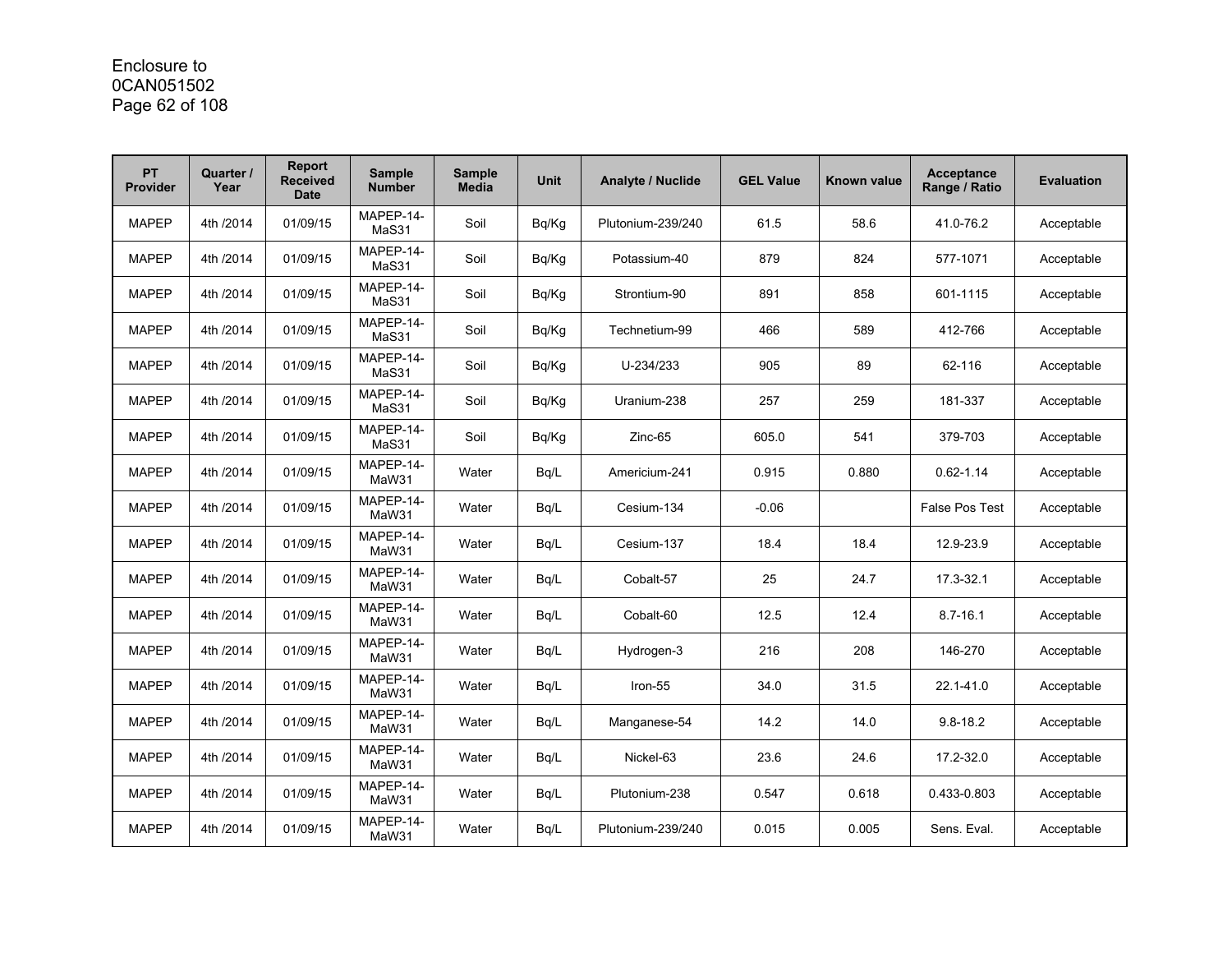# Enclosure to 0CAN051502 Page 63 of 108

| <b>PT</b><br><b>Provider</b> | Quarter /<br>Year | <b>Report</b><br><b>Received</b><br><b>Date</b> | <b>Sample</b><br><b>Number</b> | <b>Sample</b><br><b>Media</b> | <b>Unit</b>   | <b>Analyte / Nuclide</b> | <b>GEL Value</b> | Known value | <b>Acceptance</b><br>Range / Ratio | <b>Evaluation</b> |
|------------------------------|-------------------|-------------------------------------------------|--------------------------------|-------------------------------|---------------|--------------------------|------------------|-------------|------------------------------------|-------------------|
| <b>MAPEP</b>                 | 4th /2014         | 01/09/15                                        | MAPEP-14-<br>MaW31             | Water                         | Bq/L          | Potassium-40             | 174              | 161         | 113-209                            | Acceptable        |
| <b>MAPEP</b>                 | 4th /2014         | 01/09/15                                        | MAPEP-14-<br>MaW31             | Water                         | Bq/L          | Strontium-90             | 0.03             |             | <b>False Pos Test</b>              | Acceptable        |
| <b>MAPEP</b>                 | 4th /2014         | 01/09/15                                        | MAPEP-14-<br>MaW31             | Water                         | Bq/L          | Technetium-99            | 6.92             | 6.99        | 4.89-9.09                          | Acceptable        |
| <b>MAPEP</b>                 | 4th /2014         | 01/09/15                                        | MAPEP-14-<br>MaW31             | Water                         | Bg/L          | Uranium-234/233          | 0.206            | 0.205       | 0.144-0.267                        | Acceptable        |
| <b>MAPEP</b>                 | 4th /2014         | 01/09/15                                        | MAPEP-14-<br>MaW31             | Water                         | Bq/L          | Uranium-238              | 1.280            | 1.420       | $0.99 - 1.85$                      | Acceptable        |
| <b>MAPEP</b>                 | 4th /2014         | 01/09/15                                        | MAPEP-14-<br>MaW31             | Water                         | Bq/L          | Zinc-65                  | 11.900           | 10.90       | $7.6 - 14.2$                       | Acceptable        |
| <b>MAPEP</b>                 | 4th /2014         | 01/09/15                                        | MAPEP-14-<br>MaW31             | Water                         | Bq/L          | Gross Alpha              | 0.793            | 0.701       | 0.201-1.192                        | Acceptable        |
| <b>MAPEP</b>                 | 4th /2014         | 01/09/15                                        | MAPEP-14-<br>MaW31             | Water                         | Bq/L          | Gross Beta               | 6.220            | 5.94        | 2.97-8.91                          | Acceptable        |
| <b>MAPEP</b>                 | 4th /2014         | 01/09/15                                        | MAPEP-14-<br>RdF31             | Filter                        | uq/<br>sample | Uranium-235              | 0.040            | 0.040       | 0.0278-0.0516                      | Acceptable        |
| <b>MAPEP</b>                 | 4th /2014         | 01/09/15                                        | MAPEP-14-<br>RdF31             | Filter                        | ug/<br>sample | Uranium-238              | 19.3             | 20.3        | 14.2-26.4                          | Acceptable        |
| <b>MAPEP</b>                 | 4th /2014         | 01/09/15                                        | MAPEP-14-<br>RdF31             | Filter                        | ug/<br>sample | Uranium-Total            | 19.00            | 20.4        | 14.3-26.5                          | Acceptable        |
| <b>MAPEP</b>                 | 4th /2014         | 01/09/15                                        | MAPEP-14-<br>RdF31             | Filter                        | ug/<br>sample | Americium-241            | 0.0561           | 0.067       | 0.0472-0.0876                      | Acceptable        |
| <b>MAPEP</b>                 | 4th /2014         | 01/09/15                                        | MAPEP-14-<br>RdF31             | Filter                        | Bq/<br>sample | Cesium-134               | 0.8640           | 0.96        | $0.67 - 1.25$                      | Acceptable        |
| <b>MAPEP</b>                 | 4th /2014         | 01/09/15                                        | MAPEP-14-<br>RdF31             | Filter                        | Bq/<br>sample | Cesium-137               | 1.190            | 1.20        | $0.84 - 1.56$                      | Acceptable        |
| <b>MAPEP</b>                 | 4th /2014         | 01/09/15                                        | MAPEP-14-<br>RdF31             | Filter                        | Bq/<br>sample | Cobalt-57                | 1.540            | 1.43        | 1.00-1.86                          | Acceptable        |
| <b>MAPEP</b>                 | 4th /2014         | 01/09/15                                        | MAPEP-14-<br>RdF31             | Filter                        | Bq/<br>sample | Cobalt-60                | 1.200            | 1.10        | $0.77 - 1.43$                      | Acceptable        |
| <b>MAPEP</b>                 | 4th /2014         | 01/09/15                                        | MAPEP-14-<br>RdF31             | Filter                        | Bq/<br>sample | Manganese-54             | 0.808            | 0.75        | $0.53 - 0.98$                      | Acceptable        |
| <b>MAPEP</b>                 | 4th /2014         | 01/09/15                                        | MAPEP-14-<br>RdF31             | Filter                        | Bq/<br>sample | Plutonium-238            | 0.155            | 0.107       | 0.075-0.139                        | Acceptable        |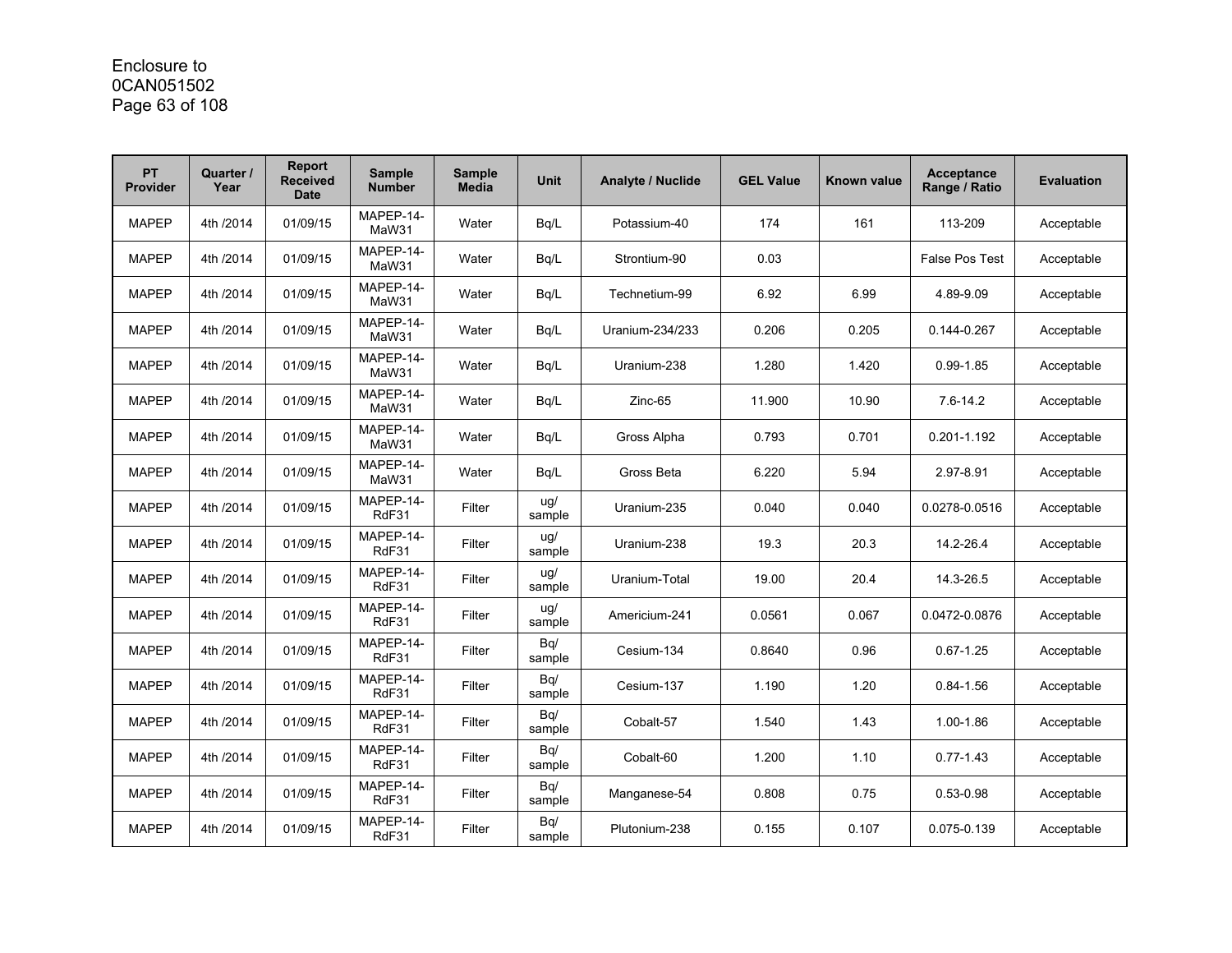### Enclosure to 0CAN051502 Page 64 of 108

| <b>PT</b><br><b>Provider</b> | Quarter /<br>Year | <b>Report</b><br><b>Received</b><br><b>Date</b> | <b>Sample</b><br><b>Number</b> | <b>Sample</b><br><b>Media</b> | <b>Unit</b>   | <b>Analyte / Nuclide</b> | <b>GEL Value</b> | Known value | <b>Acceptance</b><br>Range / Ratio | <b>Evaluation</b> |
|------------------------------|-------------------|-------------------------------------------------|--------------------------------|-------------------------------|---------------|--------------------------|------------------|-------------|------------------------------------|-------------------|
| <b>MAPEP</b>                 | 4th /2014         | 01/09/15                                        | MAPEP-14-<br>RdF31             | Filter                        | Bq/<br>sample | Plutonium-239/240        | 0.048            | 0.0468      | 0.0328-0.0608                      | Acceptable        |
| <b>MAPEP</b>                 | 4th /2014         | 01/09/15                                        | MAPEP-14-<br>RdF31             | Filter                        | Bq/<br>sample | Strontium-90             | 0.762            | 0.70        | 0.492-0.914                        | Acceptable        |
| <b>MAPEP</b>                 | 4th /2014         | 01/09/15                                        | MAPEP-14-<br>RdF31             | Filter                        | Bq/<br>sample | Uranium-234/233          | 0.037            | 0.0358      | 0.0251-0.0465                      | Acceptable        |
| <b>MAPEP</b>                 | 4th /2014         | 01/09/15                                        | MAPEP-14-<br>RdF31             | Filter                        | Bq/<br>sample | Uranium-238              | 0.227            | 0.253       | 0.177-0.329                        | Acceptable        |
| <b>MAPEP</b>                 | 4th /2014         | 01/09/15                                        | MAPEP-14-<br>RdF31             | Filter                        | Bq/<br>sample | Zinc-65                  | 0.779            | 0.76        | $0.53 - 0.99$                      | Acceptable        |
| <b>MAPEP</b>                 | 4th /2014         | 01/09/15                                        | MAPEP-14-<br>RdV31             | Vegetation                    | Bq/<br>sample | Americium-241            | 0.226            | 0.19        | 0.135-0.251                        | Acceptable        |
| <b>MAPEP</b>                 | 4th /2014         | 01/09/15                                        | MAPEP-14-<br>RdV31             | Vegetation                    | Bq/<br>sample | Cesium-134               | 4.750            | 5.20        | 3.64-6.67                          | Acceptable        |
| <b>MAPEP</b>                 | 4th /2014         | 01/09/15                                        | MAPEP-14-<br>RdV31             | Vegetation                    | Bq/<br>sample | Cesium-137               | 6.910            | 6.60        | 4.62-8.58                          | Acceptable        |
| <b>MAPEP</b>                 | 4th /2014         | 01/09/15                                        | MAPEP-14-<br>RdV31             | Vegetation                    | Bq/<br>sample | Cobalt-57                | $-0.002$         | 0.00        | <b>False Pos Test</b>              | Acceptable        |
| <b>MAPEP</b>                 | 4th /2014         | 01/09/15                                        | MAPEP-14-<br>RdV31             | Vegetation                    | Bq/<br>sample | Cobalt-60                | 0.008            | 0.00        | <b>False Pos Test</b>              | Acceptable        |
| <b>MAPEP</b>                 | 4th /2014         | 01/09/15                                        | MAPEP-14-<br>RdV31             | Vegetation                    | Bq/<br>sample | Manganese-54             | 7.980            | 7.88        | 5.52-10.24                         | Acceptable        |
| <b>MAPEP</b>                 | 4th /2014         | 01/09/15                                        | MAPEP-14-<br>RdV31             | Vegetation                    | Bq/<br>sample | Plutonium-238            | 0.001            | 0.001       | Sens. Eval.                        | Acceptable        |
| <b>MAPEP</b>                 | 4th /2014         | 01/09/15                                        | MAPEP-14-<br>RdV31             | Vegetation                    | Bq/<br>sample | Plutonium-239/240        | 0.1510           | 0.171       | 0.120-0.222                        | Acceptable        |
| <b>MAPEP</b>                 | 4th /2014         | 01/09/15                                        | MAPEP-14-<br>RdV31             | Vegetation                    | Bq/<br>sample | Strontium-90             | 2.330            | 2.32        | 1.62-3.02                          | Acceptable        |
| <b>MAPEP</b>                 | 4th /2014         | 01/09/15                                        | MAPEP-14-<br>RdV31             | Vegetation                    | Bq<br>/sample | Uranium-234/233          | 0.046            | 0.047       | 0.0326-0.0606                      | Acceptable        |
| <b>MAPEP</b>                 | 4th /2014         | 01/09/15                                        | MAPEP-14-<br>RdV31             | Vegetation                    | Bq/<br>sample | Uranium-238              | 0.332            | 0.324       | 0.227-0.421                        | Acceptable        |
| <b>MAPEP</b>                 | 4th /2014         | 01/09/15                                        | MAPEP-14-<br>RdV31             | Vegetation                    | Bq/<br>sample | Zinc-65                  | 2.850            | 2.63        | 1.84-3.42                          | Acceptable        |
| <b>MAPEP</b>                 | 4th /2014         | 01/09/15                                        | MAPEP-14-<br><b>SrF-31</b>     | Filter                        | Bq/<br>sample | Strontium-89             | 3.62             | 3.79        | 2.65-4.93                          | Acceptable        |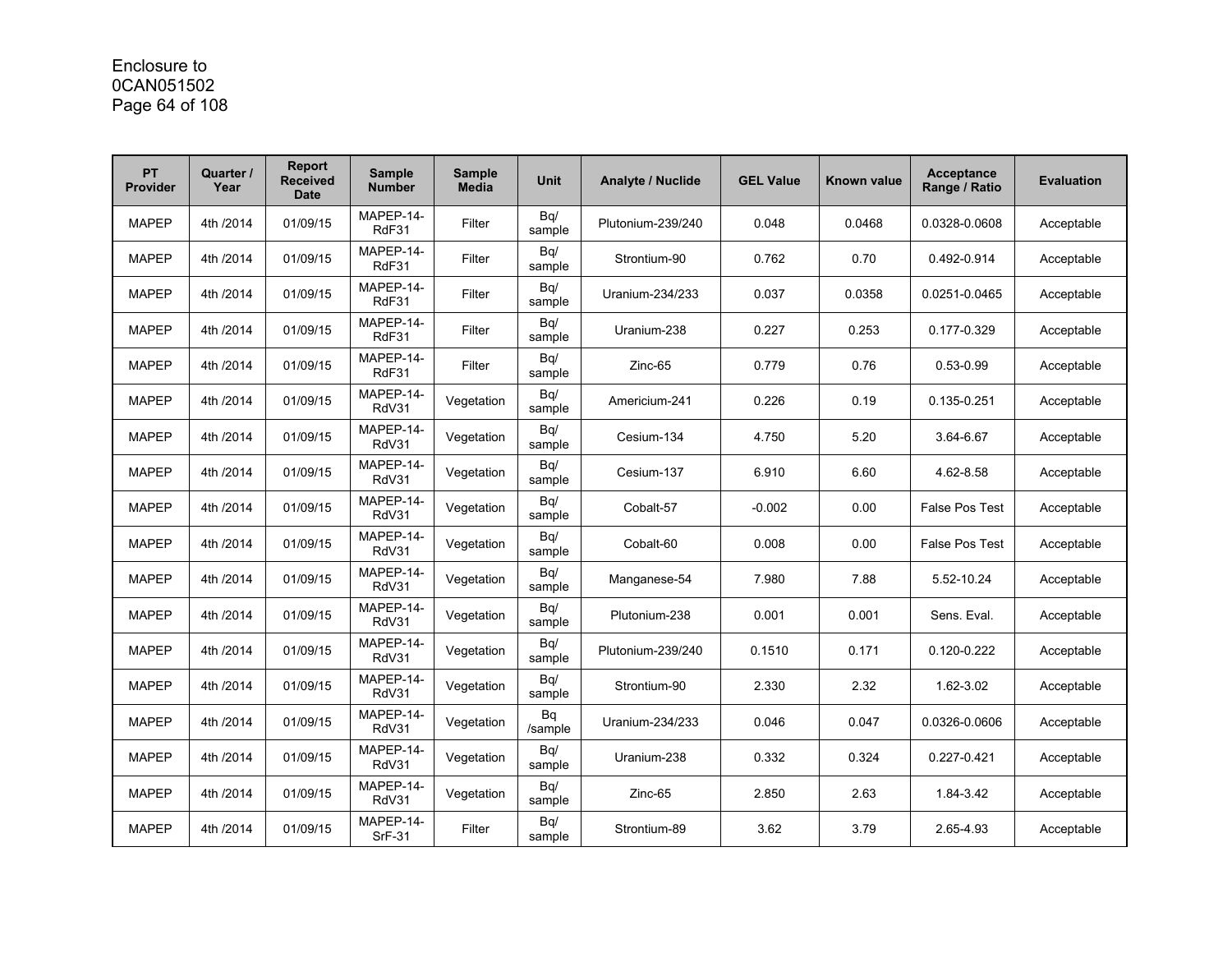### Enclosure to 0CAN051502 Page 65 of 108

| <b>PT</b><br>Provider | Quarter /<br>Year | <b>Report</b><br><b>Received</b><br><b>Date</b> | <b>Sample</b><br><b>Number</b> | <b>Sample</b><br><b>Media</b> | <b>Unit</b>   | <b>Analyte / Nuclide</b> | <b>GEL Value</b> | <b>Known value</b> | <b>Acceptance</b><br>Range / Ratio | <b>Evaluation</b> |
|-----------------------|-------------------|-------------------------------------------------|--------------------------------|-------------------------------|---------------|--------------------------|------------------|--------------------|------------------------------------|-------------------|
| <b>MAPEP</b>          | 4th /2014         | 01/09/15                                        | MAPEP-14-<br><b>SrF-31</b>     | Filter                        | Bq/<br>sample | Strontium-90             | 3.62             | 3.79               | 2.65-4.93                          | Acceptable        |
| <b>MAPEP</b>          | 4th /2014         | 01/09/15                                        | MAPEP-14-<br>XaW-31            | Water                         | Bq/L          | lodine-129               | 4.56             | 4.55               | 3.19-5.92                          | Acceptable        |
| <b>ERA</b>            | 3rd / 2014        | 11/25/14                                        | MRAD-21                        | Soil                          | pCi/kg        | Actinium-228             | 1280             | 1240               | 795-1720                           | Acceptable        |
| <b>ERA</b>            | 3rd / 2014        | 11/25/14                                        | MRAD-21                        | Soil                          | pCi/kg        | Americium-241            | 825              | 763                | 431-956                            | Acceptable        |
| <b>ERA</b>            | 3rd / 2014        | 11/25/14                                        | MRAD-21                        | Soil                          | pCi/kq        | Bismuth-212              | 1620             | 1240               | 330-1820                           | Acceptable        |
| <b>ERA</b>            | 3rd / 2014        | 11/25/14                                        | MRAD-21                        | Soil                          | pCi/kg        | Bismuth-214              | 2900             | 2810               | 1690-4040                          | Acceptable        |
| <b>ERA</b>            | 3rd / 2014        | 11/25/14                                        | MRAD-21                        | Soil                          | pCi/kg        | Cesium-134               | 1960             | 2140               | 1400-2570                          | Acceptable        |
| ERA                   | 3rd / 2014        | 11/25/14                                        | MRAD-21                        | Soil                          | pCi/kq        | Cesium-137               | 6760             | 6550               | 5020-8430                          | Acceptable        |
| <b>ERA</b>            | 3rd / 2014        | 11/25/14                                        | MRAD-21                        | Soil                          | pCi/kg        | Cobalt-60                | 4480             | 4260               | 2880-5860                          | Acceptable        |
| <b>ERA</b>            | 3rd / 2014        | 11/25/14                                        | MRAD-21                        | Soil                          | pCi/kg        | Lead-212                 | 1260             | 1240               | 812-1730                           | Acceptable        |
| <b>ERA</b>            | 3rd / 2014        | 11/25/14                                        | MRAD-21                        | Soil                          | pCi/kg        | Lead-214                 | 3480             | 2750               | 1610-4100                          | Acceptable        |
| <b>ERA</b>            | 3rd / 2014        | 11/25/14                                        | MRAD-21                        | Soil                          | pCi/kg        | Manganese-54             | $30.0$           | < 1000             | $0 - 1000$                         | Acceptable        |
| <b>ERA</b>            | 3rd / 2014        | 11/25/14                                        | MRAD-21                        | Soil                          | pCi/kq        | Plutonium-238            | 732              | 739                | 444-1020                           | Acceptable        |
| <b>ERA</b>            | 3rd / 2014        | 11/25/14                                        | MRAD-21                        | Soil                          | pCi/kq        | Plutonium-239            | 281              | 309                | 202-427                            | Acceptable        |
| <b>ERA</b>            | 3rd / 2014        | 11/25/14                                        | MRAD-21                        | Soil                          | pCi/kq        | Potassium-40             | 11500            | 10700              | 7810-14400                         | Acceptable        |
| <b>ERA</b>            | 3rd / 2014        | 11/25/14                                        | MRAD-21                        | Soil                          | pCi/kg        | Strontium-90             | 8790             | 8420               | 3210-13300                         | Acceptable        |
| <b>ERA</b>            | 3rd / 2014        | 11/25/14                                        | MRAD-21                        | Soil                          | pCi/kg        | Thorium-234              | 2000             | 2350               | 743-4420                           | Acceptable        |
| <b>ERA</b>            | 3rd / 2014        | 11/25/14                                        | MRAD-21                        | Soil                          | pCi/kg        | Zinc-65                  | 3910             | 3270               | 2600-4350                          | Acceptable        |
| <b>ERA</b>            | 3rd / 2014        | 11/25/14                                        | MRAD-21                        | Soil                          | pCi/kq        | Uranium-234              | 2280             | 2370               | 1450-3040                          | Acceptable        |
| <b>ERA</b>            | 3rd / 2014        | 11/25/14                                        | MRAD-21                        | Soil                          | pCi/kg        | Uranium-238              | 2340             | 2350               | 1450-2980                          | Acceptable        |
| <b>ERA</b>            | 3rd / 2014        | 11/25/14                                        | MRAD-21                        | Soil                          | pCi/kg        | Uranium-Total            | 4762             | 4540               | 2360-6390                          | Acceptable        |
| <b>ERA</b>            | 3rd / 2014        | 11/25/14                                        | MRAD-21                        | Soil                          | ug/kg         | Uranium-Total(mass)      | 7020             | 7050               | 3890-8870                          | Acceptable        |
| <b>ERA</b>            | 3rd / 2014        | 11/25/14                                        | MRAD-21                        | Vegetation                    | pCi/kg        | Americium-241            | 2260             | 2290               | 1400-3505                          | Acceptable        |
| <b>ERA</b>            | 3rd / 2014        | 11/25/14                                        | MRAD-21                        | Vegetation                    | pCi/kg        | Cesium-134               | 837              | 849                | 545-1100                           | Acceptable        |
| ERA                   | 3rd / 2014        | 11/25/14                                        | MRAD-21                        | Vegetation                    | pCi/kg        | Cesium-137               | 729              | 644                | 467-896                            | Acceptable        |
| <b>ERA</b>            | 3rd / 2014        | 11/25/14                                        | MRAD-21                        | Vegetation                    | pCi/kg        | Cobalt-60                | 818              | 784                | 541-1100                           | Acceptable        |
| <b>ERA</b>            | 3rd / 2014        | 11/25/14                                        | MRAD-21                        | Vegetation                    | pCi/kg        | Curium-244               | 361              | 367                | 180-572                            | Acceptable        |
| <b>ERA</b>            | 3rd / 2014        | 11/25/14                                        | MRAD-21                        | Vegetation                    | pCi/kg        | Manganese-54             | < 25.3           | $300$              | $0 - 300$                          | Acceptable        |
| <b>ERA</b>            | 3rd / 2014        | 11/25/14                                        | MRAD-21                        | Vegetation                    | pCi/kg        | Plutonium-238            | 886              | 862                | 514-1180                           | Acceptable        |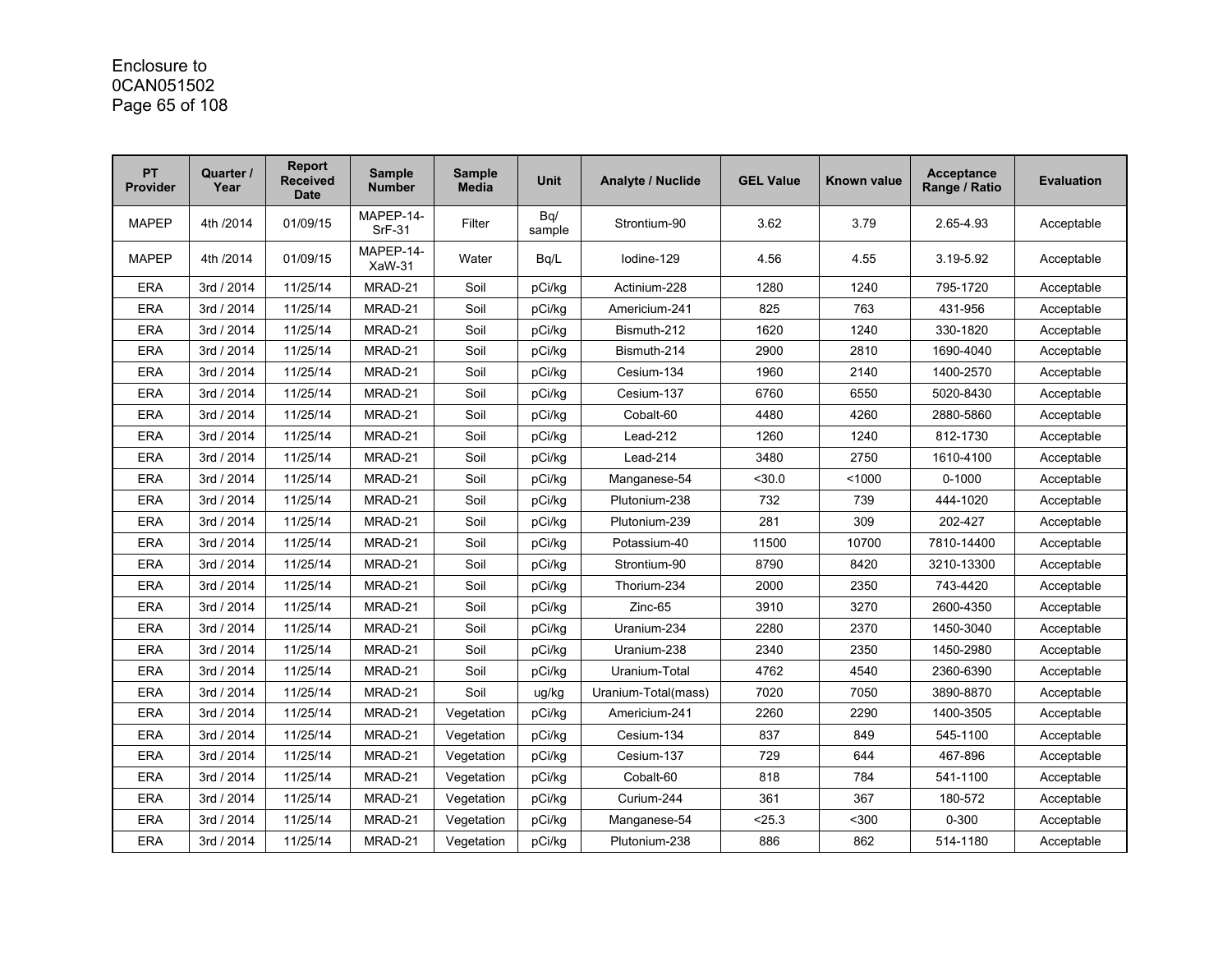# Enclosure to 0CAN051502 Page 66 of 108

| <b>PT</b><br><b>Provider</b> | Quarter /<br>Year | Report<br><b>Received</b><br><b>Date</b> | <b>Sample</b><br><b>Number</b> | <b>Sample</b><br><b>Media</b> | <b>Unit</b> | Analyte / Nuclide    | <b>GEL Value</b> | <b>Known value</b> | <b>Acceptance</b><br>Range / Ratio | <b>Evaluation</b> |
|------------------------------|-------------------|------------------------------------------|--------------------------------|-------------------------------|-------------|----------------------|------------------|--------------------|------------------------------------|-------------------|
| <b>ERA</b>                   | 3rd / 2014        | 11/25/14                                 | MRAD-21                        | Vegetation                    | pCi/kq      | Plutonium-239        | 675              | 701                | 430-965                            | Acceptable        |
| <b>ERA</b>                   | 3rd / 2014        | 11/25/14                                 | MRAD-21                        | Vegetation                    | pCi/kg      | Potassium-40         | 35300            | 30900              | 22300-43400                        | Acceptable        |
| <b>ERA</b>                   | 3rd / 2014        | 11/25/14                                 | MRAD-21                        | Vegetation                    | pCi/kg      | Strontium-90         | 1230             | 1710               | 975-2270                           | Acceptable        |
| <b>ERA</b>                   | 3rd / 2014        | 11/25/14                                 | MRAD-21                        | Vegetation                    | pCi/kg      | Uranium-234          | 1980             | 1780               | 1170-2290                          | Acceptable        |
| <b>ERA</b>                   | 3rd / 2014        | 11/25/14                                 | MRAD-21                        | Vegetation                    | pCi/kg      | Uranium-238          | 1970             | 1760               | 1170-2240                          | Acceptable        |
| ERA                          | 3rd / 2014        | 11/25/14                                 | MRAD-21                        | Vegetation                    | pCi/kg      | Uranium-Total        | 4038             | 3620               | 2450-4510                          | Acceptable        |
| <b>ERA</b>                   | 3rd / 2014        | 11/25/14                                 | MRAD-21                        | Vegetation                    | ug/kg       | Uranium-Total(mass)  | 5910             | 5280               | 3540-6710                          | Acceptable        |
| <b>ERA</b>                   | 3rd / 2014        | 11/25/14                                 | MRAD-21                        | Vegetation                    | pCi/kg      | Uranium-234          | 1670             | 1780               | 1170-2290                          | Acceptable        |
| <b>ERA</b>                   | 3rd / 2014        | 11/25/14                                 | MRAD-21                        | Vegetation                    | pCi/kg      | Uranium-238          | 1800             | 1760               | 1170-2240                          | Acceptable        |
| <b>ERA</b>                   | 3rd / 2014        | 11/25/14                                 | MRAD-21                        | Vegetation                    | pCi/kg      | Uranium-Total        | 3556             | 3620               | 2450-4510                          | Acceptable        |
| <b>ERA</b>                   | 3rd / 2014        | 11/25/14                                 | MRAD-21                        | Vegetation                    | ug/kg       | Uranium-Total(mass)  | 5390             | 5280               | 3540-6710                          | Acceptable        |
| <b>ERA</b>                   | 3rd / 2014        | 11/25/14                                 | MRAD-21                        | Vegetation                    | ug/kg       | Uranium-Total(mass)  | 5860             | 5280               | 3540-6710                          | Acceptable        |
| <b>ERA</b>                   | 3rd / 2014        | 11/25/14                                 | MRAD-21                        | Vegetation                    | pCi/kg      | Zinc-65              | 1930             | 1570               | 1130-2200                          | Acceptable        |
| ERA                          | 3rd / 2014        | 11/25/14                                 | MRAD-21                        | Filter                        | pCi/Filter  | Americium-241        | 41.4             | 38.6               | 23.8-52.2                          | Acceptable        |
| <b>ERA</b>                   | 3rd / 2014        | 11/25/14                                 | MRAD-21                        | Filter                        | pCi/Filter  | Cesium-134           | 742              | 765.0              | 487-949                            | Acceptable        |
| <b>ERA</b>                   | 3rd / 2014        | 11/25/14                                 | MRAD-21                        | Filter                        | pCi/Filter  | Cesium-137           | 677              | 647                | 486-850                            | Acceptable        |
| <b>ERA</b>                   | 3rd / 2014        | 11/25/14                                 | MRAD-21                        | Filter                        | pCi/Filter  | Cobalt-60            | 543              | 523                | 405-653                            | Acceptable        |
| <b>ERA</b>                   | 3rd / 2014        | 11/25/14                                 | MRAD-21                        | Filter                        | pCi/Filter  | Iron-55              | 117              | 120.0              | 37.2-234                           | Acceptable        |
| <b>ERA</b>                   | 3rd / 2014        | 11/25/14                                 | MRAD-21                        | Filter                        | pCi/Filter  | Manganese-54         | 5.87             | $50$               | $0.00 - 50.0$                      | Acceptable        |
| <b>ERA</b>                   | 3rd / 2014        | 11/25/14                                 | MRAD-21                        | Filter                        | ug/Filter   | Plutonium-238        | 32.9             | 35.7               | 24.5-46.9                          | Acceptable        |
| <b>ERA</b>                   | 3rd / 2014        | 11/25/14                                 | MRAD-21                        | Filter                        | pCi/Filter  | Plutonium-239        | 26.8             | 29.1               | 21.1-38.0                          | Acceptable        |
| <b>ERA</b>                   | 3rd / 2014        | 11/25/14                                 | MRAD-21                        | Filter                        | pCi/Filter  | Strontium-90         | 187              | 168                | 82.1-252                           | Acceptable        |
| <b>ERA</b>                   | 3rd / 2014        | 11/25/14                                 | MRAD-21                        | Filter                        | pCi/Filter  | Uranium-234          | 26               | 28                 | 27.8-41.9                          | Acceptable        |
| <b>ERA</b>                   | 3rd / 2014        | 11/25/14                                 | MRAD-21                        | Filter                        | pCi/Filter  | Uranium-238          | 28               | 27.60              | 17.8-38.2                          | Acceptable        |
| <b>ERA</b>                   | 3rd / 2014        | 11/25/14                                 | MRAD-21                        | Filter                        | pCi/Filter  | Uranium-Total        | 56               | 57                 | 31.4-86.3                          | Acceptable        |
| <b>ERA</b>                   | 3rd / 2014        | 11/25/14                                 | MRAD-21                        | Filter                        | ug/Filter   | Uranium-Total (mass) | 82.6             | 82.7               | 52.9-116                           | Acceptable        |
| <b>ERA</b>                   | 3rd / 2014        | 11/25/14                                 | MRAD-21                        | Filter                        | pCi/Filter  | Zinc-65              | 629              | 547                | 392-755                            | Acceptable        |
| <b>ERA</b>                   | 3rd / 2014        | 11/25/14                                 | MRAD-21                        | Filter                        | pCi/Filter  | Uranium-234          | 28               | 28                 | 27.8-41.9                          | Acceptable        |
| <b>ERA</b>                   | 3rd / 2014        | 11/25/14                                 | MRAD-21                        | Filter                        | pCi/Filter  | Uranium-238          | 25               | 27.60              | 17.8-38.2                          | Acceptable        |
| ERA                          | 3rd / 2014        | 11/25/14                                 | MRAD-21                        | Filter                        | pCi/Filter  | Uranium-Total        | 55               | 57                 | 31.4-86.3                          | Acceptable        |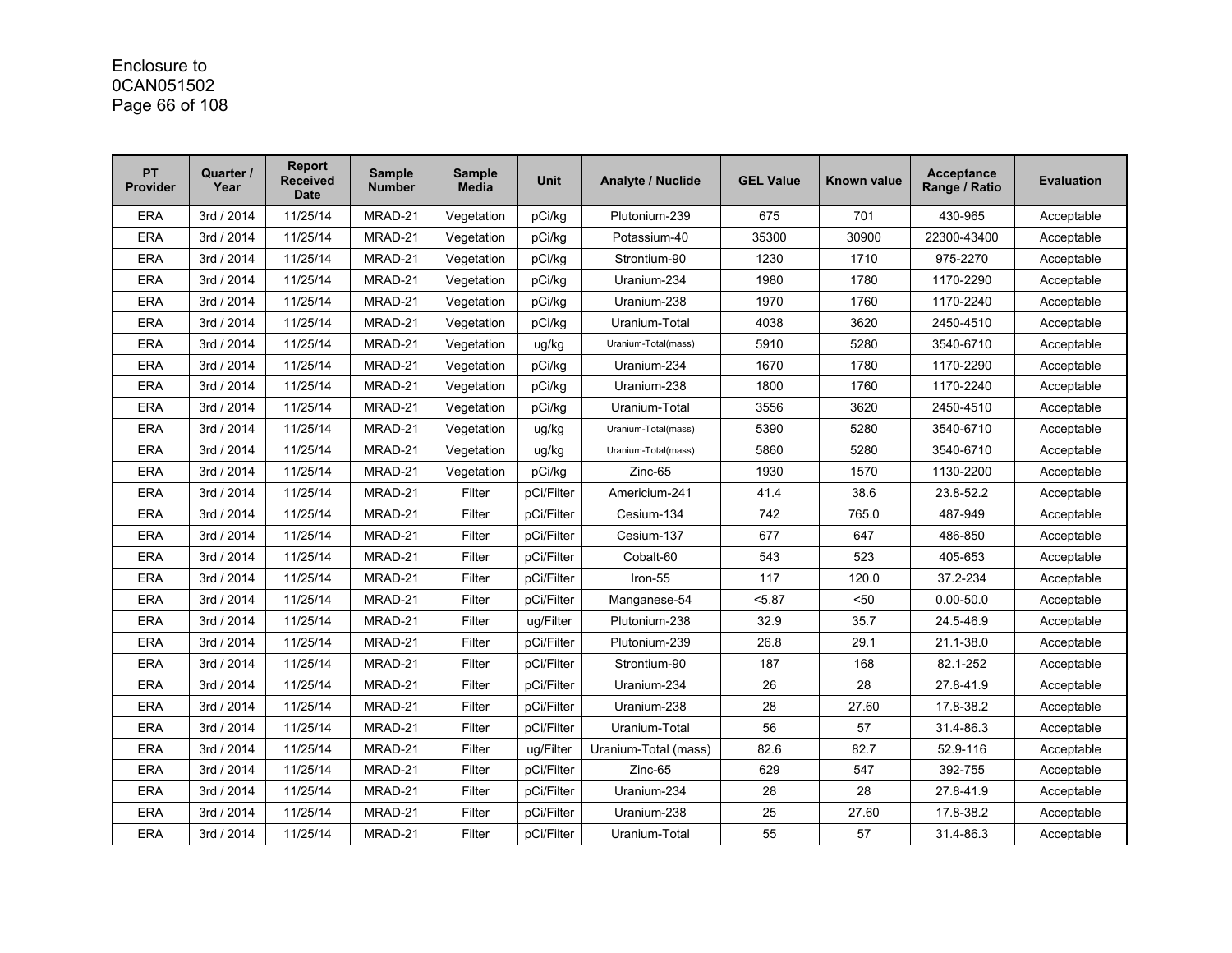# Enclosure to 0CAN051502 Page 67 of 108

| <b>PT</b><br>Provider | Quarter /<br>Year | Report<br><b>Received</b><br><b>Date</b> | <b>Sample</b><br><b>Number</b> | <b>Sample</b><br><b>Media</b> | <b>Unit</b> | <b>Analyte / Nuclide</b> | <b>GEL Value</b> | Known value | <b>Acceptance</b><br>Range / Ratio | <b>Evaluation</b> |
|-----------------------|-------------------|------------------------------------------|--------------------------------|-------------------------------|-------------|--------------------------|------------------|-------------|------------------------------------|-------------------|
| <b>ERA</b>            | 3rd / 2014        | 11/25/14                                 | MRAD-21                        | Filter                        | uq/Filter   | Uranium-Total (mass)     | 75.1             | 82.7        | 52.9-116                           | Acceptable        |
| <b>ERA</b>            | 3rd / 2014        | 11/25/14                                 | MRAD-21                        | Filter                        | ug/Filter   | Uranium-Total (mass)     | 90.7             | 82.7        | 52.9-116                           | Acceptable        |
| <b>ERA</b>            | 3rd / 2014        | 11/25/14                                 | MRAD-21                        | Filter                        | pCi/Filter  | Gross Alpha              | 47.4             | 36.9        | 12.4-57.3                          | Acceptable        |
| <b>ERA</b>            | 3rd / 2014        | 11/25/14                                 | MRAD-21                        | Filter                        | pCi/Filter  | Gross Beta               | 27.2             | 21.1        | 13.3-30.8                          | Acceptable        |
| <b>ERA</b>            | 3rd / 2014        | 11/25/14                                 | MRAD-21                        | Water                         | pCi/L       | Americium-241            | 72.4             | 68.6        | 46.2-92.0                          | Acceptable        |
| <b>ERA</b>            | 3rd / 2014        | 11/25/14                                 | MRAD-21                        | Water                         | pCi/L       | Cesium-134               | 816.0            | 850         | 624-977                            | Acceptable        |
| <b>ERA</b>            | 3rd / 2014        | 11/25/14                                 | MRAD-21                        | Water                         | pCi/L       | Cesium-137               | 1310             | 1240        | 1060-1490                          | Acceptable        |
| <b>ERA</b>            | 3rd / 2014        | 11/25/14                                 | MRAD-21                        | Water                         | pCi/L       | Cobalt-60                | 1130             | 1070        | 930-1250                           | Acceptable        |
| <b>ERA</b>            | 3rd / 2014        | 11/25/14                                 | MRAD-21                        | Water                         | pCi/L       | Iron-55                  | 130              | 134         | 79.9-182                           | Acceptable        |
| <b>ERA</b>            | 3rd / 2014        | 11/25/14                                 | MRAD-21                        | Water                         | pCi/L       | Manganese-54             | < 6.34           | 100         | $0.00 - 100$                       | Acceptable        |
| <b>ERA</b>            | 3rd / 2014        | 11/25/14                                 | MRAD-21                        | Water                         | pCi/L       | Plutonium-238            | 35               | 33          | 24.6-41.4                          | Acceptable        |
| <b>ERA</b>            | 3rd / 2014        | 11/25/14                                 | MRAD-21                        | Water                         | pCi/L       | Plutonium-239            | 46.4             | 51          | 39.7-64.4                          | Acceptable        |
| <b>ERA</b>            | 3rd / 2014        | 11/25/14                                 | MRAD-21                        | Water                         | pCi/L       | Strontium-90             | 300              | 254         | 165-336                            | Acceptable        |
| <b>ERA</b>            | 3rd / 2014        | 11/25/14                                 | MRAD-21                        | Water                         | pCi/L       | Uranium-234              | 42               | 44          | 32.9-56.5                          | Acceptable        |
| <b>ERA</b>            | 3rd / 2014        | 11/25/14                                 | MRAD-21                        | Water                         | pCi/L       | Uranium-238              | 50               | 43.50       | 33.2-53.4                          | Acceptable        |
| <b>ERA</b>            | 3rd / 2014        | 11/25/14                                 | MRAD-21                        | Water                         | pCi/L       | Uranium-Total            | 92               | 89          | 65.5-115                           | Acceptable        |
| <b>ERA</b>            | 3rd / 2014        | 11/25/14                                 | MRAD-21                        | Water                         | ug/L        | Uranium-Total (mass)     | 137              | 130         | 104-157                            | Acceptable        |
| <b>ERA</b>            | 3rd / 2014        | 11/25/14                                 | MRAD-21                        | Water                         | pCi/L       | Zinc-65                  | 1070             | 921         | 768-1160                           | Acceptable        |
| <b>ERA</b>            | 3rd / 2014        | 11/25/14                                 | MRAD-21                        | Water                         | pCi/L       | Uranium-234              | 43               | 44          | 32.9-56.5                          | Acceptable        |
| <b>ERA</b>            | 3rd / 2014        | 11/25/14                                 | MRAD-21                        | Water                         | pCi/L       | Uranium-238              | 45               | 43.50       | 33.2-53.4                          | Acceptable        |
| <b>ERA</b>            | 3rd / 2014        | 11/25/14                                 | MRAD-21                        | Water                         | pCi/L       | Uranium-Total            | 90               | 89          | 65.5-115                           | Acceptable        |
| <b>ERA</b>            | 3rd / 2014        | 11/25/14                                 | MRAD-21                        | Water                         | ug/L        | Uranium-Total (mass)     | 134              | 130         | 104-157                            | Acceptable        |
| <b>ERA</b>            | 3rd / 2014        | 11/25/14                                 | MRAD-21                        | Water                         | pCi/L       | Uranium-234              | 49               | 44          | 32.9-56.5                          | Acceptable        |
| <b>ERA</b>            | 3rd / 2014        | 11/25/14                                 | MRAD-21                        | Water                         | pCi/L       | Uranium-238              | 42               | 43.50       | 33.2-53.4                          | Acceptable        |
| <b>ERA</b>            | 3rd / 2014        | 11/25/14                                 | MRAD-21                        | Water                         | pCi/L       | Uranium-Total            | 93               | 89          | 65.5-115                           | Acceptable        |
| <b>ERA</b>            | 3rd / 2014        | 11/25/14                                 | MRAD-21                        | Water                         | ug/L        | Uranium-Total (mass)     | 126              | 130         | 104-157                            | Acceptable        |
| <b>ERA</b>            | 3rd / 2014        | 11/25/14                                 | MRAD-21                        | Water                         | ug/L        | Uranium-Total (mass)     | 144              | 130         | 104-157                            | Acceptable        |
| <b>ERA</b>            | 3rd / 2014        | 11/25/14                                 | MRAD-21                        | Water                         | pCi/L       | Gross Alpha              | 96.2             | 98          | 34.8-152                           | Acceptable        |
| <b>ERA</b>            | 3rd / 2014        | 11/25/14                                 | MRAD-21                        | Water                         | pCi/L       | Gross Beta               | 86.1             | 77.5        | 44.4-115                           | Acceptable        |
| <b>ERA</b>            | 3rd / 2014        | 11/25/14                                 | MRAD-21                        | Water                         | pCi/L       | Tritium                  | 5490             | 5500        | 3680-7840                          | Acceptable        |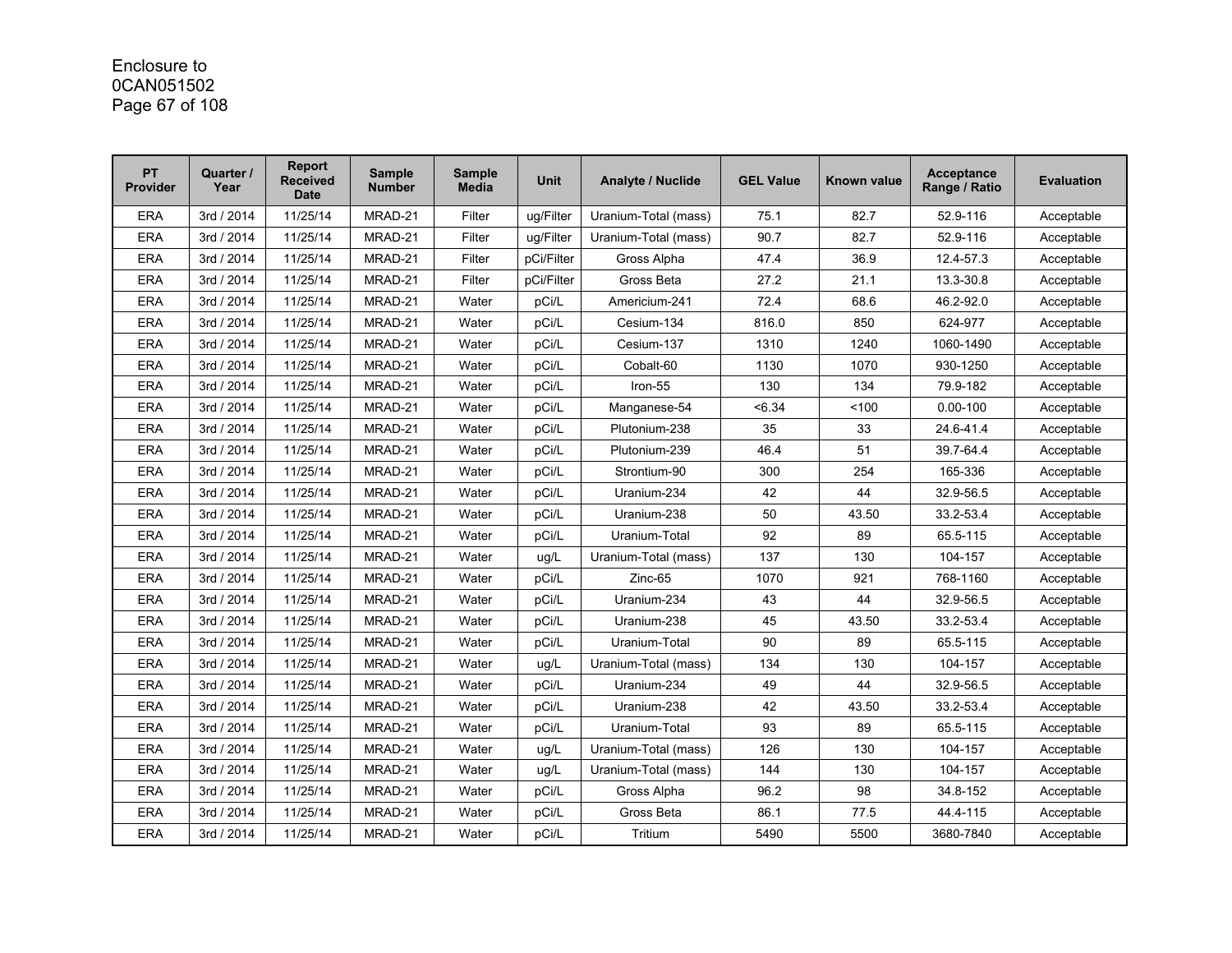#### **TABLE 2**

#### **PT Provider Quarter /**  <sup>Jarter /</sup> Report Date <sup>Sample</sup> Sample Wnit Analyte / Nuclide GEL Value Known value Acceptance Evaluation **Range / Ratio** Pulletion **Range / Ratio Acceptance** EZA | 1st/2014 | 05/16/14 | E10846 | Cartridge | pCi | Iodine-131 | 7.83E+01 | 7.52E+01 | 1.04 | Acceptable EZA | 1st/2014 | 05/16/14 | E10847 | Milk | pCi/L | Strontium-89 | 9.14E+01 | 9.17E+01 | 1 | Acceptable EZA | 1st/2014 | 05/16/14 | E10847 | Milk | pCi/L | Strontium-90 | 1.27E+01 | 1.51E+01 | 0.84 | Acceptable EZA | 1st/2014 | 05/16/14 | E10848 | Milk | pCi/L | lodine-131 | 9.84E+01 | 9.85E+01 | 1 | Acceptable EZA | 1st/2014 | 05/16/14 | E10848 | Milk | pCi/L | Cerium-141 | 1.21E+02 | 1.19E+02 | 1.02 | Acceptable EZA | 1st/2014 | 05/16/14 | E10848 | Milk | pCi/L | Cr-51 | 5.19E+02 | 4.91E+02 | 1.06 | Acceptable EZA | 1st/2014 | 05/16/14 | E10848 | Milk | pCi/L | Cesium-134 | 1.79E+02 | 2.10E+02 | 0.85 | Acceptable EZA | 1st/2014 | 05/16/14 | E10848 | Milk | pCi/L | Cesium-137 | 2.55E+02 | 2.53E+02 | 1.01 | Acceptable EZA | 1st/2014 | 05/16/14 | E10848 | Milk | pCi/L | Cobalt-58 | 2.58E+02 | 2.68E+02 | 0.96 | Acceptable EZA | 1st/2014 | 05/16/14 | E10848 | Milk | pCi/L | Mn-54 | 3.01E+02 | 2.97E+02 | 1.01 | Acceptable EZA | 1st/2014 | 05/16/14 | E10848 | Milk | pCi/L | Iron-59 | 2.24E+02 | 2.19E+02 | 1.02 | Acceptable EZA | 1st/2014 | 05/16/14 | E10848 | Milk | pCi/L | Zinc-65 | 3.45E+02 | 3.23E+02 | 1.07 | Acceptable EZA | 1st/2014 | 05/16/14 | E10848 | Milk | pCi/L | Cobalt-60 | 3.39E+02 | 3.37E+02 | 1.00 | Acceptable EZA | 1st/2014 | 05/16/14 | E10849 | Water | pCi/L | Iodine-131 | 9.24E+01 | 8.99E+01 | 1.03 | Acceptable EZA | 1st/2014 | 05/16/14 | E10849 | Water | pCi/L | Cerium-141 | 8.19E+01 | 7.71E+01 | 1.06 | Acceptable EZA | 1st/2014 | 05/16/14 | E10849 | Water | pCi/L | Cr-51 | 3.32E+02 | 3.19E+02 | 1.04 | Acceptable EZA | 1st/2014 | 05/16/14 | E10849 | Water | pCi/L | Cesium-134 | 1.27E+02 | 1.36E+02 | 0.93 | Acceptable EZA | 1st/2014 | 05/16/14 | E10849 | Water | pCi/L | Cesium-137 | 1.69E+02 | 1.64E+02 | 1.03 | Acceptable EZA | 1st/2014 | 05/16/14 | E10849 | Water | pCi/L | Cobalt-58 | 1.75E+02 | 1.74E+02 | 1.01 | Acceptable EZA | 1st/2014 | 05/16/14 | E10849 | Water | pCi/L | Mn-54 | 2.08E+02 | 1.93E+02 | 1.08 | Acceptable EZA | 1st/2014 | 05/16/14 | E10849 | Water | pCi/L | Iron-59 | 1.68E+02 | 1.42E+02 | 1.18 | Acceptable EZA | 1st/2014 | 05/16/14 | E10849 | Water | pCi/L | Zinc-65 | 2.25E+02 | 2.10E+02 | 1.07 | Acceptable EZA | 1st/2014 | 05/16/14 | E10849 | Water | pCi/L | Cobalt-60 | 2.31E+02 | 2.19E+02 | 1.02 | Acceptable EZA | 2nd/2014 | 08/08/14 | E10897 | Cartridge | pCi | lodine-131 | 8.73E+01 | 8.54E+01 | 1.02 | Acceptable EZA | 2nd/2014 | 08/08/14 | E10898 | Milk | pCi/L | Strontium-89 | 9.84E+01 | 9.13E+01 | 1.08 | Acceptable EZA | 2nd/2014 | 08/08/14 | E10898 | Milk | pCi/L | Strontium-90 | 1.44E+01 | 1.45E+01 | 0.99 | Acceptable EZA | 2nd/2014 | 08/08/14 | E10899 | Milk | pCi/L | Iodine-131 | 9.89E+01 | 9.09E+01 | 1.09 | Acceptable

#### **2014 ECKERT & ZIEGLER ANALYTICS PERFORMANCE EVALUATION RESULTS**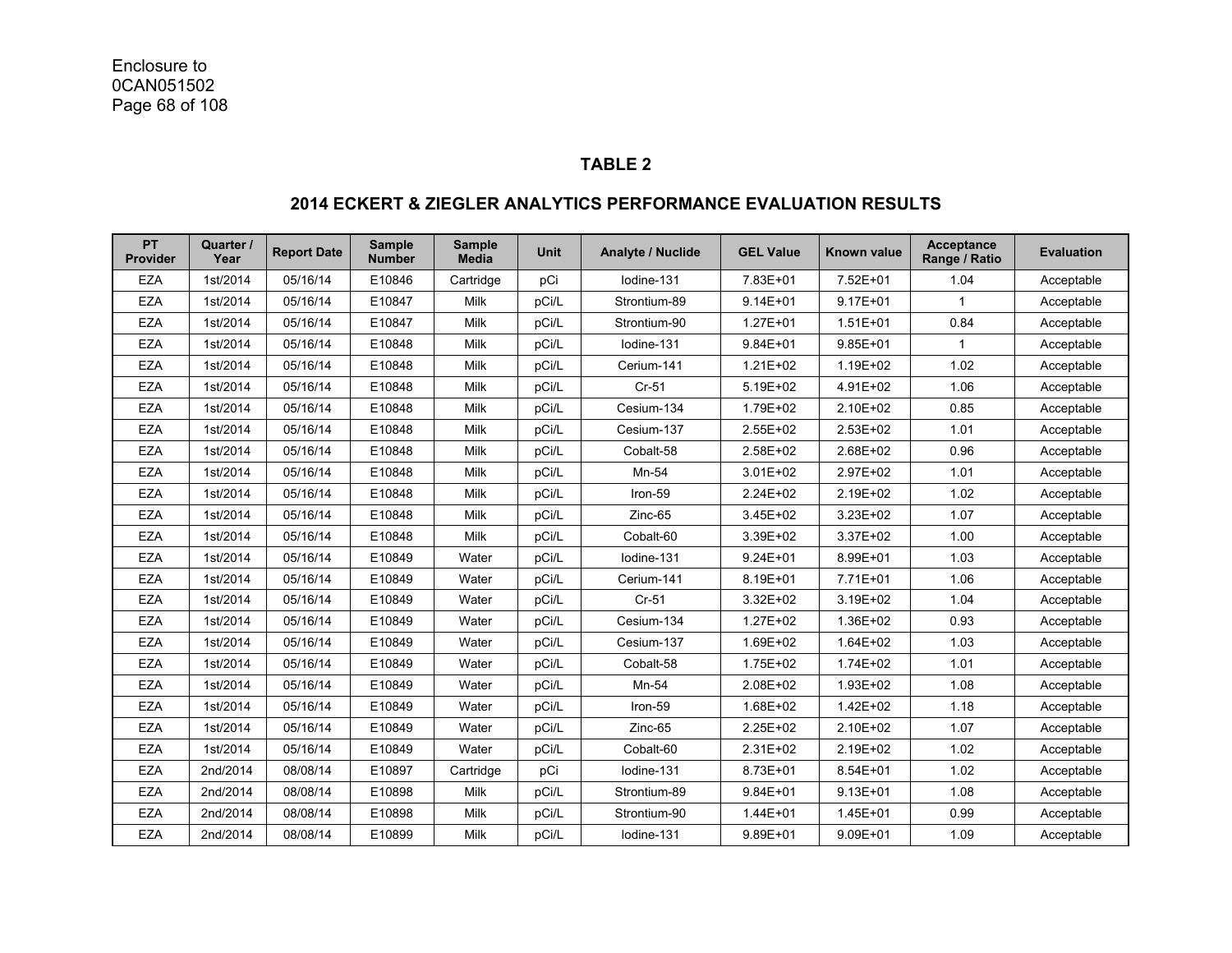# Enclosure to 0CAN051502 Page 69 of 108

| PT<br><b>Provider</b> | Quarter /<br>Year | <b>Report Date</b> | <b>Sample</b><br><b>Number</b> | <b>Sample</b><br><b>Media</b> | <b>Unit</b> | <b>Analyte / Nuclide</b> | <b>GEL Value</b> | Known value  | <b>Acceptance</b><br>Range / Ratio | <b>Evaluation</b> |
|-----------------------|-------------------|--------------------|--------------------------------|-------------------------------|-------------|--------------------------|------------------|--------------|------------------------------------|-------------------|
| <b>EZA</b>            | 2nd/2014          | 08/08/14           | E10899                         | Milk                          | pCi/L       | Cerium-141               | 1.38E+02         | $1.24E + 02$ | 1.12                               | Acceptable        |
| <b>EZA</b>            | 2nd/2014          | 08/08/14           | E10899                         | <b>Milk</b>                   | pCi/L       | Chromium-51              | 2.68E+02         | $2.53E+02$   | 1.06                               | Acceptable        |
| <b>EZA</b>            | 2nd/2014          | 08/08/14           | E10899                         | <b>Milk</b>                   | pCi/L       | Cesium-134               | 1.58E+02         | 1.62E+02     | 0.97                               | Acceptable        |
| <b>EZA</b>            | 2nd/2014          | 08/08/14           | E10899                         | Milk                          | pCi/L       | Cesium-137               | 1.27E+02         | 1.20E+02     | 1.06                               | Acceptable        |
| <b>EZA</b>            | 2nd/2014          | 08/08/14           | E10899                         | Milk                          | pCi/L       | Cobalt-58                | 1.20E+02         | $1.12E + 02$ | 1.07                               | Acceptable        |
| <b>EZA</b>            | 2nd/2014          | 08/08/14           | E10899                         | <b>Milk</b>                   | pCi/L       | Manganese-54             | $1.67E + 02$     | 1.56E+02     | 1.07                               | Acceptable        |
| <b>EZA</b>            | 2nd/2014          | 08/08/14           | E10899                         | Milk                          | pCi/L       | Iron-59                  | $1.02E + 02$     | $1.02E + 02$ | 1.00                               | Acceptable        |
| <b>EZA</b>            | 2nd/2014          | 08/08/14           | E10899                         | Milk                          | pCi/L       | Zinc-65                  | 2.68E+02         | 2.52E+02     | 1.06                               | Acceptable        |
| <b>EZA</b>            | 2nd/2014          | 08/08/14           | E10899                         | <b>Milk</b>                   | pCi/L       | Cobalt-60                | 2.42E+02         | 2.24E+02     | 1.08                               | Acceptable        |
| <b>EZA</b>            | 2nd/2014          | 08/08/14           | E10900                         | Water                         | pCi/L       | Iodine-131               | $1.13E + 02$     | $9.83E + 01$ | 1.15                               | Acceptable        |
| <b>EZA</b>            | 2nd/2014          | 08/08/14           | E10900                         | Water                         | pCi/L       | Cerium-141               | $1.52E + 02$     | 1.43E+02     | 1.06                               | Acceptable        |
| <b>EZA</b>            | 2nd/2014          | 08/08/14           | E10900                         | Water                         | pCi/L       | Chromium-51              | 3.62E+02         | 2.94E+02     | 1.23                               | Acceptable        |
| <b>EZA</b>            | 2nd/2014          | 08/08/14           | E10900                         | Water                         | pCi/L       | Cesium-134               | 1.69E+02         | 1.88E+02     | 0.90                               | Acceptable        |
| <b>EZA</b>            | 2nd/2014          | 08/08/14           | E10900                         | Water                         | pCi/L       | Cesium-137               | 1.48E+02         | 1.39E+02     | 1.06                               | Acceptable        |
| <b>EZA</b>            | 2nd/2014          | 08/08/14           | E10900                         | Water                         | pCi/L       | Cobalt-58                | $1.34E + 02$     | 1.30E+02     | 1.03                               | Acceptable        |
| <b>EZA</b>            | 2nd/2014          | 08/08/14           | E10900                         | Water                         | pCi/L       | Manganese-54             | 1.88E+02         | 1.80E+02     | 1.04                               | Acceptable        |
| <b>EZA</b>            | 2nd/2014          | 08/08/14           | E10900                         | Water                         | pCi/L       | Iron-59                  | 1.29E+02         | 1.19E+02     | 1.09                               | Acceptable        |
| <b>EZA</b>            | 2nd/2014          | 08/08/14           | E10900                         | Water                         | pCi/L       | Zinc-65                  | 3.29E+02         | 2.93E+02     | 1.12                               | Acceptable        |
| <b>EZA</b>            | 2nd/2014          | 08/08/14           | E10900                         | Water                         | pCi/L       | Cobalt-60                | 2.74E+02         | 2.60E+02     | 1.05                               | Acceptable        |
| <b>EZA</b>            | 3rd/2014          | 11/22/14           | E10993                         | Cartridge                     | pCi         | lodine-131               | $9.47E + 01$     | 8.99E+01     | 1.05                               | Acceptable        |
| <b>EZA</b>            | 3rd/2014          | 11/22/14           | E10994                         | Milk                          | pCi/L       | Strontium-89             | $9.73E + 01$     | $9.69E + 01$ | 1.00                               | Acceptable        |
| <b>EZA</b>            | 3rd/2014          | 11/22/14           | E10994                         | Milk                          | pCi/L       | Strontium-90             | $1.31E + 01$     | 1.64E+01     | 0.80                               | Acceptable        |
| <b>EZA</b>            | 3rd/2014          | 11/22/14           | E10995                         | <b>Milk</b>                   | pCi/L       | Iodine-131               | $1.04E + 02$     | 9.76E+01     | 1.07                               | Acceptable        |
| <b>EZA</b>            | 3rd/2014          | 11/22/14           | E10995                         | Milk                          | pCi/L       | Cerium-141               | 1.28E+02         | 1.26E+02     | 1.01                               | Acceptable        |
| <b>EZA</b>            | 3rd/2014          | 11/22/14           | E10995                         | Milk                          | pCi/L       | Chromium-51              | $3.12E + 02$     | 2.88E+02     | 1.08                               | Acceptable        |
| <b>EZA</b>            | 3rd/2014          | 11/22/14           | E10995                         | Milk                          | pCi/L       | Cesium-134               | 1.51E+02         | 1.58E+02     | 0.96                               | Acceptable        |
| <b>EZA</b>            | 3rd/2014          | 11/22/14           | E10995                         | Milk                          | pCi/L       | Cesium-137               | 2.03E+02         | 1.93E+02     | 1.05                               | Acceptable        |
| <b>EZA</b>            | 3rd/2014          | 11/22/14           | E10995                         | Milk                          | pCi/L       | Cobalt-58                | 1.44E+02         | $1.43E + 02$ | 1.01                               | Acceptable        |
| <b>EZA</b>            | 3rd/2014          | 11/22/14           | E10995                         | Milk                          | pCi/L       | Manganese-54             | 1.49E+02         | $1.42E + 02$ | 1.05                               | Acceptable        |
| <b>EZA</b>            | 3rd/2014          | 11/22/14           | E10995                         | Milk                          | pCi/L       | Iron-59                  | 1.82E+02         | 1.58E+02     | 1.15                               | Acceptable        |
| <b>EZA</b>            | 3rd/2014          | 11/22/14           | E10995                         | Milk                          | pCi/L       | Zinc-65                  | 7.41E+01         | 7.30E+01     | 1.01                               | Acceptable        |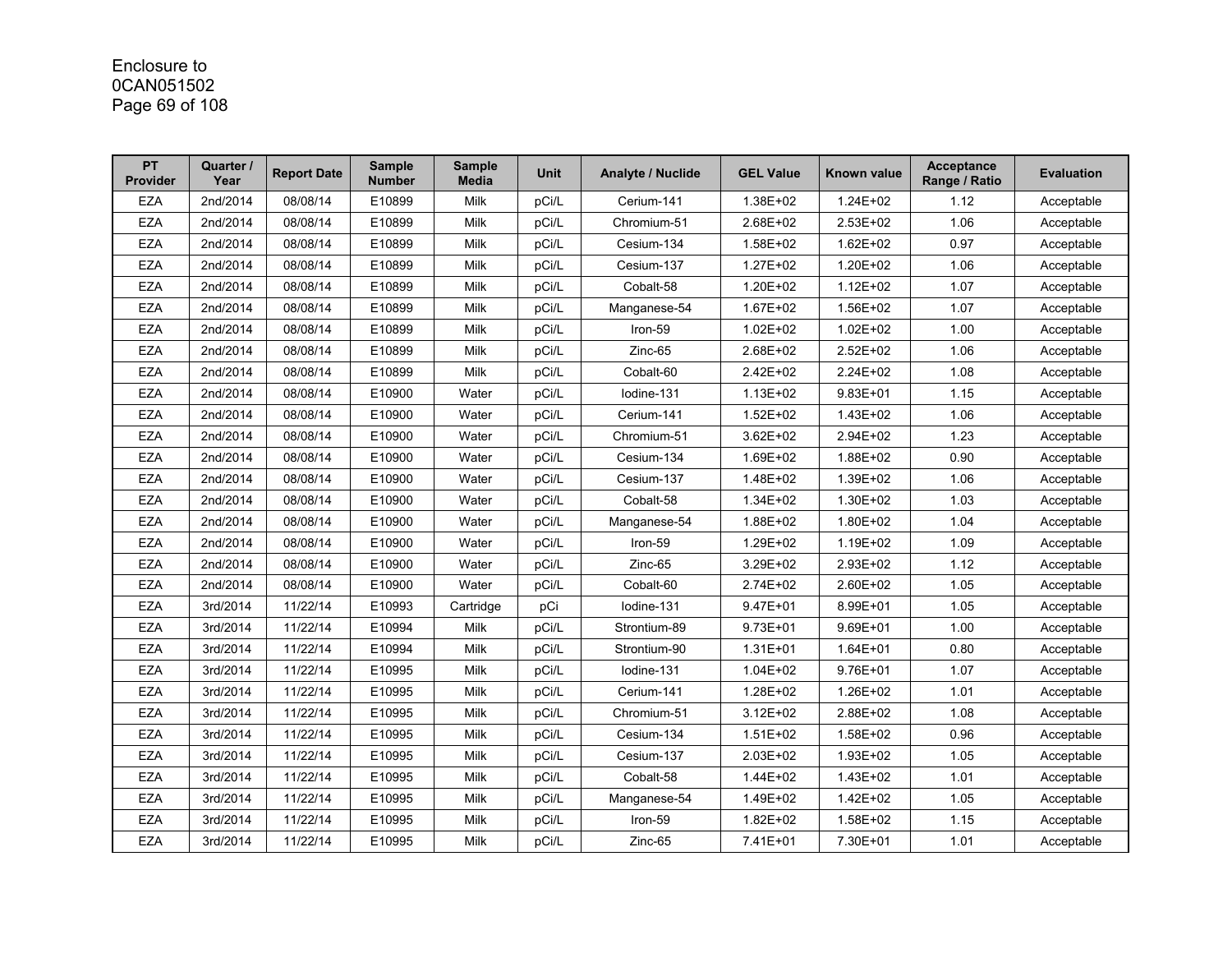# Enclosure to 0CAN051502 Page 70 of 108

| <b>PT</b><br><b>Provider</b> | Quarter /<br>Year | <b>Report Date</b> | <b>Sample</b><br><b>Number</b> | <b>Sample</b><br><b>Media</b> | <b>Unit</b> | <b>Analyte / Nuclide</b> | <b>GEL Value</b> | Known value  | <b>Acceptance</b><br>Range / Ratio | <b>Evaluation</b> |
|------------------------------|-------------------|--------------------|--------------------------------|-------------------------------|-------------|--------------------------|------------------|--------------|------------------------------------|-------------------|
| <b>EZA</b>                   | 3rd/2014          | 11/22/14           | E10995                         | Milk                          | pCi/L       | Cobalt-60                | $3.14E + 02$     | $2.94E + 02$ | 1.06                               | Acceptable        |
| <b>EZA</b>                   | 3rd/2014          | 11/22/14           | E10996                         | Water                         | pCi/L       | lodine-131               | $1.02E + 02$     | $9.88E + 01$ | 103                                | Acceptable        |
| <b>EZA</b>                   | 3rd/2014          | 11/22/14           | E10996                         | Water                         | pCi/L       | Cerium-141               | 1.30E+02         | 1.25E+02     | 104                                | Acceptable        |
| <b>EZA</b>                   | 3rd/2014          | 11/22/14           | E10996                         | Water                         | pCi/L       | Chromium-51              | 2.75E+02         | 2.86E+02     | 0.96                               | Acceptable        |
| <b>EZA</b>                   | 3rd/2014          | 11/22/14           | E10996                         | Water                         | pCi/L       | Cesium-134               | 1.45E+02         | 1.56E+02     | 0.93                               | Acceptable        |
| <b>EZA</b>                   | 3rd/2014          | 11/22/14           | E10996                         | Water                         | pCi/L       | Cesium-137               | 1.94E+02         | 1.92E+02     | 1.01                               | Acceptable        |
| <b>EZA</b>                   | 3rd/2014          | 11/22/14           | E10996                         | Water                         | pCi/L       | Cobalt-58                | 1.43E+02         | 1.42E+02     | 1.01                               | Acceptable        |
| <b>EZA</b>                   | 3rd/2014          | 11/22/14           | E10996                         | Water                         | pCi/L       | Manganese-54             | 1.46E+02         | 1.41E+02     | 1.04                               | Acceptable        |
| <b>EZA</b>                   | 3rd/2014          | 11/22/14           | E10996                         | Water                         | pCi/L       | Iron-59                  | 1.66E+02         | 1.57E+02     | 1.06                               | Acceptable        |
| <b>EZA</b>                   | 3rd/2014          | 11/22/14           | E10996                         | Water                         | pCi/L       | $Zinc-65$                | 7.55E+01         | 7.24E+01     | 1.04                               | Acceptable        |
| <b>EZA</b>                   | 3rd/2014          | 11/22/14           | E10996                         | Water                         | pCi/L       | Cobalt-60                | 3.09E+02         | 2.95E+02     | 1.05                               | Acceptable        |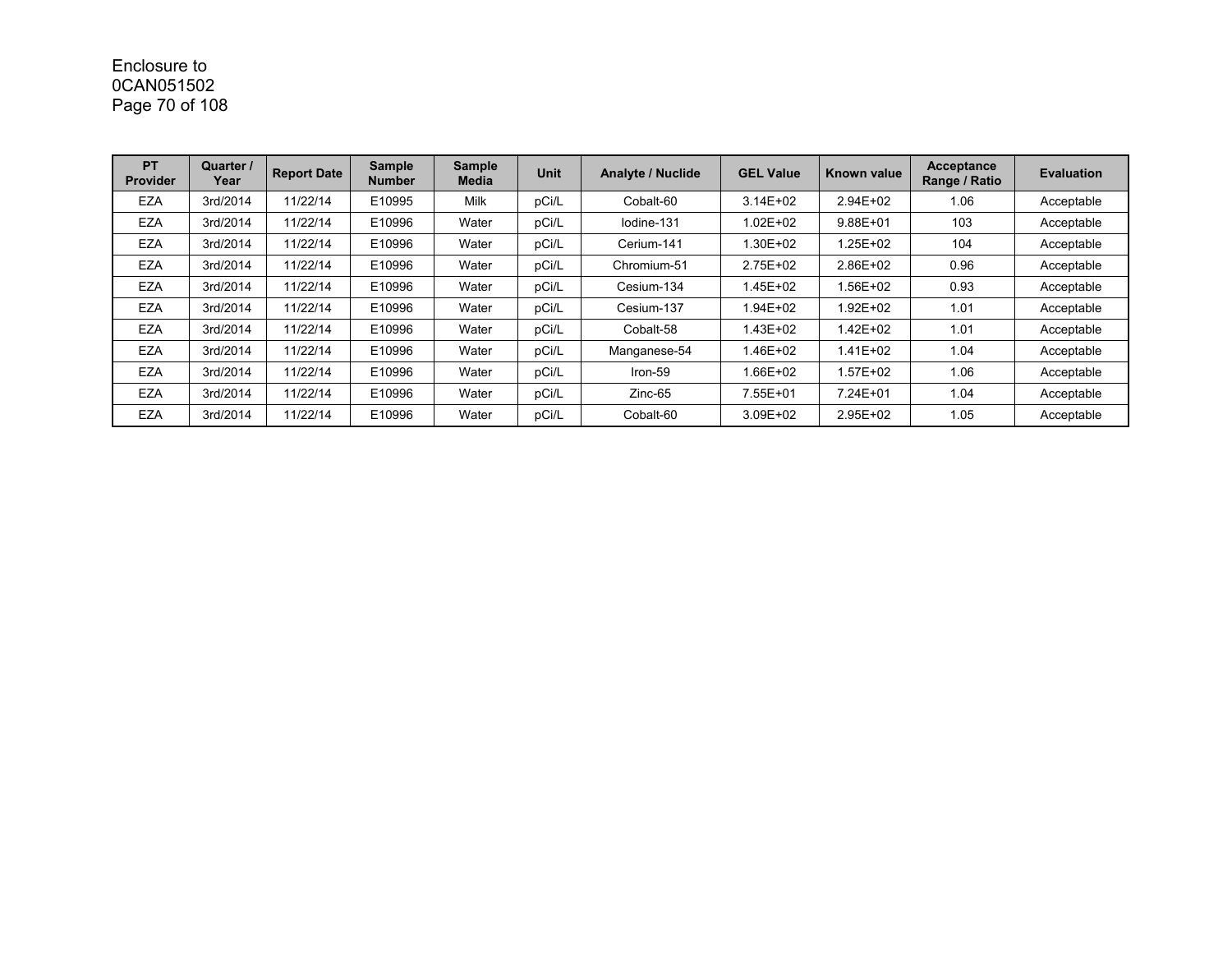#### **TABLE 3**

### **2014 DEPARTMENT OF ENERGY MIXED ANALYTE PERFORMANCE EVALUATION PROGRAM (MAPEP) RESULTS**

| <b>PT</b><br>Provider | Quarter /<br>Year | <b>Report</b><br><b>Date</b> | <b>Sample</b><br><b>Number</b> | <b>Sample</b><br>Media | <b>Unit</b>   | Analyte / Nuclide | <b>GEL Value</b> | <b>Known</b><br>value | <b>Acceptance</b><br>Range / Ratio | <b>Evaluation</b> |
|-----------------------|-------------------|------------------------------|--------------------------------|------------------------|---------------|-------------------|------------------|-----------------------|------------------------------------|-------------------|
| <b>MAPEP</b>          | 2nd/2014          | 06/05/14                     | MAPEP-14-<br>GrF30             | Filter                 | Bq/<br>sample | Gross Alpha       | 1.980            | 1.77                  | $0.53 - 3.01$                      | Acceptable        |
| <b>MAPEP</b>          | 2nd/2014          | 06/05/14                     | MAPEP-14-<br>GrF30             | Filter                 | Bq/<br>sample | Gross Beta        | 0.823            | 0.77                  | $0.39 - 1.16$                      | Acceptable        |
| <b>MAPEP</b>          | 2nd/2014          | 06/05/14                     | MAPEP-14-<br>MaS30             | Soil                   | Bq/kg         | Americium-241     | 65               | 68                    | 47.6-88.4                          | Acceptable        |
| <b>MAPEP</b>          | 2nd/2014          | 06/05/14                     | MAPEP-14-<br>MaS30             | Soil                   | Bq/kg         | Cesium-134        | 5.44             | 0                     | False Pos Test                     | Acceptable        |
| <b>MAPEP</b>          | 2nd/2014          | 06/05/14                     | MAPEP-14-<br>MaS30             | Soil                   | Bq/kg         | Cesium-137        | 1270             | 1238                  | 867-1609                           | Acceptable        |
| <b>MAPEP</b>          | 2nd/2014          | 06/05/14                     | MAPEP-14-<br>MaS30             | Soil                   | Bq/kg         | Cobalt-57         | 947              | 966                   | 676-1256                           | Acceptable        |
| <b>MAPEP</b>          | 2nd/2014          | 06/05/14                     | MAPEP-14-<br>MaS30             | Soil                   | Bq/kg         | Cobalt-60         | 0.581            | 1.220                 | Sens. Eval.                        | Acceptable        |
| <b>MAPEP</b>          | 2nd/2014          | 06/05/14                     | MAPEP-14-<br>MaS30             | Soil                   | Bq/kg         | Iron-55           | 580              | 643                   | 444-824                            | Acceptable        |
| <b>MAPEP</b>          | 2nd/2014          | 06/05/14                     | MAPEP-14-<br>MaS30             | Soil                   | Bg/kg         | Manganese-54      | 1470             | 1430                  | 1001-1859                          | Acceptable        |
| <b>MAPEP</b>          | 2nd/2014          | 06/05/14                     | MAPEP-14-<br>MaS30             | Soil                   | Bq/kg         | Nickel-63         | 6.95             | 0                     | False Pos Test                     | Acceptable        |
| <b>MAPEP</b>          | 2nd/2014          | 06/05/14                     | MAPEP-14-<br>MaS30             | Soil                   | Bg/kg         | Plutonium-238     | 89.7             | 96.0                  | 67-125                             | Acceptable        |
| <b>MAPEP</b>          | 2nd/2014          | 06/05/14                     | MAPEP-14-<br>MaS30             | Soil                   | Bq/kg         | Plutonium-239/240 | 69.80            | 76.8                  | 53.8-99.8                          | Acceptable        |
| <b>MAPEP</b>          | 2nd/2014          | 06/05/14                     | MAPEP-14-<br>MaS30             | Soil                   | Bq/kg         | Potassium-40      | 703              | 622                   | 435-809                            | Acceptable        |
| <b>MAPEP</b>          | 2nd/2014          | 06/05/14                     | MAPEP-14-<br>MaS30             | Soil                   | Bq/kg         | Strontium-90      | 1.48             | 0                     | False Pos Test                     | Acceptable        |
| <b>MAPEP</b>          | 2nd/2014          | 06/05/14                     | MAPEP-14-<br>MaS30             | Soil                   | Bq/kg         | Technetium-99     | 37.1             | $\mathbf 0$           | False Pos Test                     | Acceptable        |
| <b>MAPEP</b>          | 2nd/2014          | 06/05/14                     | MAPEP-14-<br>MaS30             | Soil                   | Bq/kg         | U-234/233         | 30.5             | 81.0                  | 57-105                             | Not Accept.       |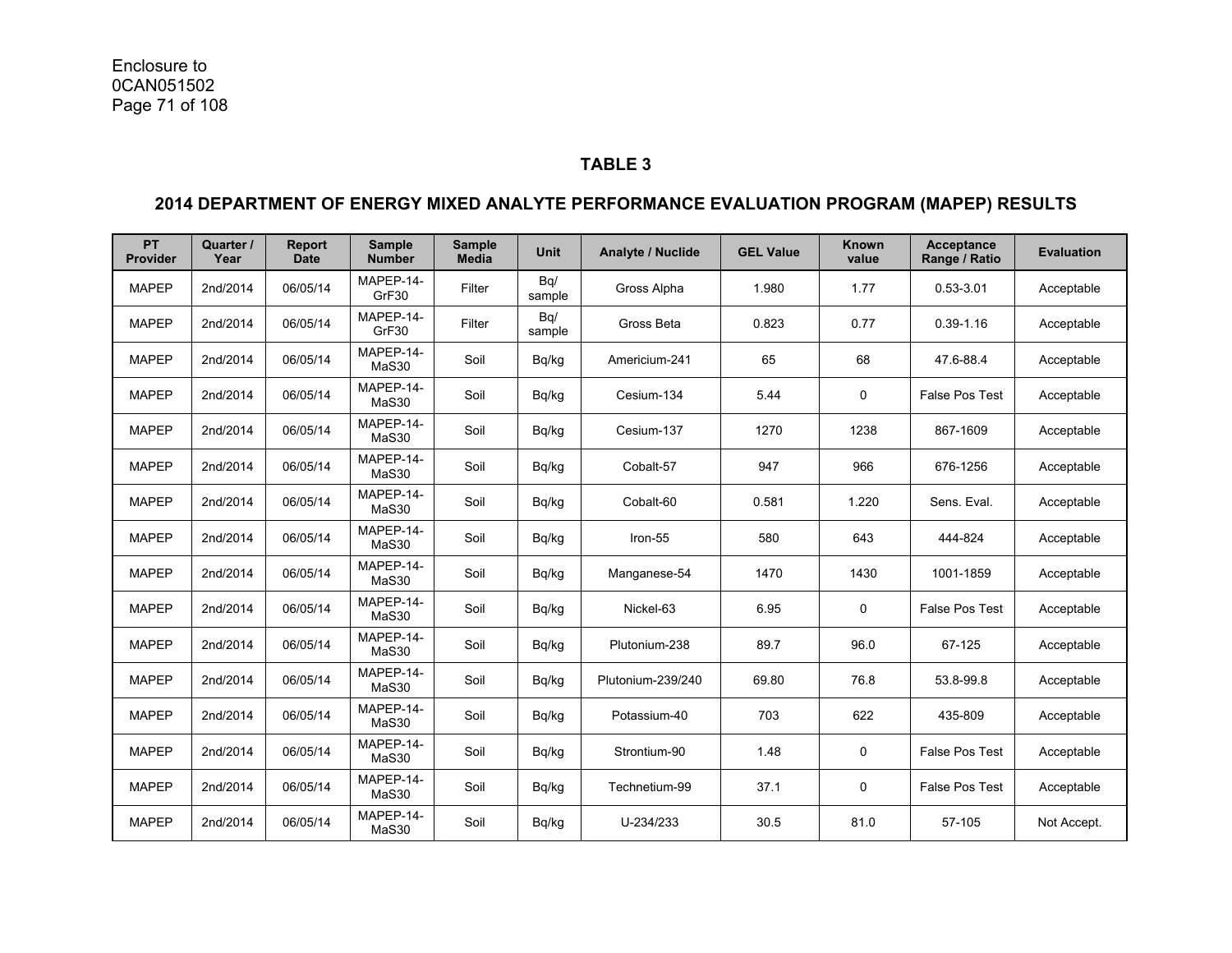# Enclosure to 0CAN051502 Page 72 of 108

| <b>PT</b><br>Provider | Quarter /<br>Year | Report<br><b>Date</b> | <b>Sample</b><br><b>Number</b> | <b>Sample</b><br><b>Media</b> | <b>Unit</b> | <b>Analyte / Nuclide</b> | <b>GEL Value</b> | <b>Known</b><br>value | <b>Acceptance</b><br>Range / Ratio | <b>Evaluation</b> |
|-----------------------|-------------------|-----------------------|--------------------------------|-------------------------------|-------------|--------------------------|------------------|-----------------------|------------------------------------|-------------------|
| <b>MAPEP</b>          | 2nd/2014          | 06/05/14              | MAPEP-14-<br>MaS30             | Soil                          | Bq/kg       | Uranium-238              | 35               | 83                    | 58-108                             | Not Accept.       |
| <b>MAPEP</b>          | 2nd/2014          | 06/05/14              | MAPEP-14-<br>MaS30             | Soil                          | Bq/kg       | Zinc-65                  | 766              | 695                   | 487-904                            | Acceptable        |
| <b>MAPEP</b>          | 2nd/2014          | 06/05/14              | MAPEP-14-<br>MaW30             | Water                         | Bq/L        | Am-241                   | 0.759            | 0.720                 | 0.504-0.936                        | Acceptable        |
| <b>MAPEP</b>          | 2nd/2014          | 06/05/14              | MAPEP-14-<br>MaW30             | Water                         | Bq/L        | Cesium-134               | 21.4             | 23.1                  | 16.2-30.0                          | Acceptable        |
| <b>MAPEP</b>          | 2nd/2014          | 06/05/14              | MAPEP-14-<br>MaW30             | Water                         | Bq/L        | Cesium-137               | 29.70            | 28.9                  | 20.2-37.6                          | Acceptable        |
| <b>MAPEP</b>          | 2nd/2014          | 06/05/14              | MAPEP-14-<br>MaW30             | Water                         | Bq/L        | Cobalt-57                | 28.0             | 27.5                  | 19.3-35.8                          | Acceptable        |
| <b>MAPEP</b>          | 2nd/2014          | 06/05/14              | MAPEP-14-<br>MaW30             | Water                         | Bg/L        | Cobalt-60                | 16.6             | 16.0                  | 11.2-20.8                          | Acceptable        |
| <b>MAPEP</b>          | 2nd/2014          | 06/05/14              | MAPEP-14-<br>MaW30             | Water                         | Bq/L        | Hydrogen-3               | 308              | 321                   | 225-417                            | Acceptable        |
| <b>MAPEP</b>          | 2nd/2014          | 06/05/14              | MAPEP-14-<br>MaW30             | Water                         | Bq/L        | Iron-55                  | 0.3              | 0.0                   | <b>False Pos Test</b>              | Acceptable        |
| <b>MAPEP</b>          | 2nd/2014          | 06/05/14              | MAPEP-14-<br>MaW30             | Water                         | Bq/L        | Manganese-54             | 14.4             | 13.9                  | $9.7 - 18.1$                       | Acceptable        |
| <b>MAPEP</b>          | 2nd/2014          | 06/05/14              | MAPEP-14-<br>MaW30             | Water                         | Bq/L        | Nickel-63                | 31.4             | 34.0                  | 23.8-44.2                          | Acceptable        |
| <b>MAPEP</b>          | 2nd/2014          | 06/05/14              | MAPEP-14-<br>MaW30             | Water                         | Bq/L        | Plutonium-238            | 0.764            | 0.828                 | 0.580-1.076                        | Acceptable        |
| <b>MAPEP</b>          | 2nd/2014          | 06/05/14              | MAPEP-14-<br>MaW30             | Water                         | Bq/L        | Pu-239/240               | 0.6590           | 0.6760                | 0.473-0.879                        | Acceptable        |
| <b>MAPEP</b>          | 2nd/2014          | 06/05/14              | MAPEP-14-<br>MaW30             | Water                         | Bg/L        | Potassium-40             | 0.460            | $\Omega$              | False Pos Test                     | Acceptable        |
| <b>MAPEP</b>          | 2nd/2014          | 06/05/14              | MAPEP-14-<br>MaW30             | Water                         | Bq/L        | Strontium-90             | 8.32             | 8.51                  | 5.96-11.06                         | Acceptable        |
| <b>MAPEP</b>          | 2nd/2014          | 06/05/14              | MAPEP-14-<br>MaW30             | Water                         | Bq/L        | Technetium-99            | 9.5              | 10.3                  | $7.2 - 13.4$                       | Acceptable        |
| <b>MAPEP</b>          | 2nd/2014          | 06/05/14              | MAPEP-14-<br>MaW30             | Water                         | Bq/L        | U-234/233                | 0.210            | 0.225                 | 0.158-0.293                        | Acceptable        |
| <b>MAPEP</b>          | 2nd/2014          | 06/05/14              | MAPEP-14-<br>MaW30             | Water                         | Bq/L        | Uranium-238              | 1.41             | 1.45                  | 1.02-1.89                          | Acceptable        |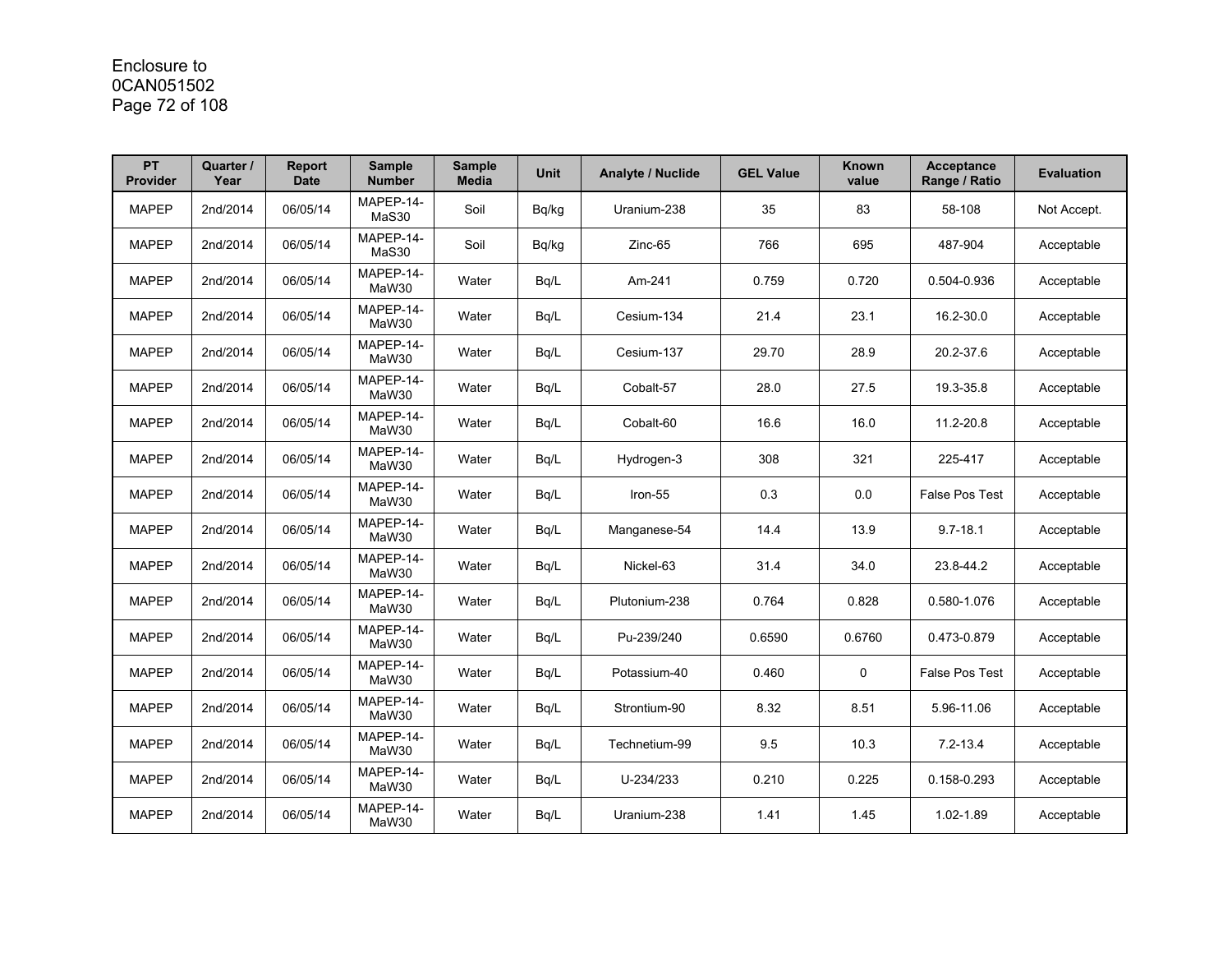# Enclosure to 0CAN051502 Page 73 of 108

| PT<br>Provider | Quarter /<br>Year | <b>Report</b><br><b>Date</b> | <b>Sample</b><br><b>Number</b> | <b>Sample</b><br><b>Media</b> | <b>Unit</b>   | <b>Analyte / Nuclide</b> | <b>GEL Value</b> | Known<br>value | <b>Acceptance</b><br>Range / Ratio | <b>Evaluation</b> |
|----------------|-------------------|------------------------------|--------------------------------|-------------------------------|---------------|--------------------------|------------------|----------------|------------------------------------|-------------------|
| <b>MAPEP</b>   | 2nd/2014          | 06/05/14                     | MAPEP-14-<br>MaW30             | Water                         | Bq/L          | Zinc-65                  | $-0.126$         | 0.0            | <b>False Pos Test</b>              | Acceptable        |
| <b>MAPEP</b>   | 2nd/2014          | 06/05/14                     | MAPEP-14-<br>MaW30             | Water                         | Bq/L          | Gross Alpha              | 0.96             | 0.85           | 0.255-1.443                        | Acceptable        |
| <b>MAPEP</b>   | 2nd/2014          | 06/05/14                     | MAPEP-14-<br>MaW30             | Water                         | Bq/L          | Gross Beta               | 4.7              | 4.2            | 2.10-6.29                          | Acceptable        |
| <b>MAPEP</b>   | 2nd/2014          | 06/05/14                     | MAPEP-14-<br>MaW30             | Water                         | Bg/L          | lodine-129               | 0.0227           | 0.00           | <b>False Pos Test</b>              | Acceptable        |
| <b>MAPEP</b>   | 2nd/2014          | 06/05/14                     | MAPEP-14-<br>RdF30             | Filter                        | uq/<br>sample | Uranium-235              | 0.018            | 0.020          | 0.014-0.026                        | Acceptable        |
| <b>MAPEP</b>   | 2nd/2014          | 06/05/14                     | MAPEP-14-<br>RdF30             | Filter                        | ug/<br>sample | Uranium-238              | 8.77             | 10.4           | $7.3 - 13.5$                       | Acceptable        |
| <b>MAPEP</b>   | 2nd/2014          | 06/05/14                     | MAPEP-14-<br>RdF30             | Filter                        | ug/<br>sample | Uranium-Total            | 8.80             | 10.4           | $7.3 - 13.5$                       | Acceptable        |
| <b>MAPEP</b>   | 2nd/2014          | 06/05/14                     | MAPEP-14-<br>RdF30             | Filter                        | ug/<br>sample | Americium-241            | 0.086            | 0.090          | 0.063-0.117                        | Acceptable        |
| <b>MAPEP</b>   | 2nd/2014          | 06/05/14                     | MAPEP-14-<br>RdF30             | Filter                        | Bq/<br>sample | Cesium-134               | 1.85             | 1.91           | 1.34-2.48                          | Acceptable        |
| <b>MAPEP</b>   | 2nd/2014          | 06/05/14                     | MAPEP-14-<br>RdF30             | Filter                        | Bq/<br>sample | Cesium-137               | 1.81             | 1.76           | 1.23-2.29                          | Acceptable        |
| <b>MAPEP</b>   | 2nd/2014          | 06/05/14                     | MAPEP-14-<br>RdF30             | Filter                        | Bq/<br>sample | Cobalt-57                | 0.0757           | 0.00           | <b>False Pos Test</b>              | Acceptable        |
| <b>MAPEP</b>   | 2nd/2014          | 06/05/14                     | MAPEP-14-<br>RdF30             | Filter                        | Bq/<br>sample | Cobalt-60                | 1.490            | 1.39           | $0.97 - 1.81$                      | Acceptable        |
| <b>MAPEP</b>   | 2nd/2014          | 06/05/14                     | MAPEP-14-<br>RdF30             | Filter                        | Bq/<br>sample | Manganese-54             | 0.0138           | 0.00           | False Pos Test                     | Acceptable        |
| <b>MAPEP</b>   | 2nd/2014          | 06/05/14                     | MAPEP-14-<br>RdF30             | Filter                        | Bq/<br>sample | Plutonium-238            | 0.000819         | 0.00090        | Sens. Eval.                        | Acceptable        |
| <b>MAPEP</b>   | 2nd/2014          | 06/05/14                     | MAPEP-14-<br>RdF30             | Filter                        | Bq/<br>sample | Pu-239/240               | 0.071            | 0.7720         | 0.054-0.1004                       | Acceptable        |
| <b>MAPEP</b>   | 2nd/2014          | 06/05/14                     | MAPEP-14-<br>RdF30             | Filter                        | Bq/<br>sample | Strontium-90             | 1.19             | 1.18           | $0.83 - 1.53$                      | Acceptable        |
| <b>MAPEP</b>   | 2nd/2014          | 06/05/14                     | MAPEP-14-<br>RdF30             | Filter                        | Bq/<br>sample | U-234/233                | 0.0159           | 0.0195         | 0.0137-0.0254                      | Acceptable        |
| <b>MAPEP</b>   | 2nd/2014          | 06/05/14                     | MAPEP-14-<br>RdF30             | Filter                        | Bq/<br>sample | Uranium-238              | 0.118            | 0.129          | 0.090-0.168                        | Acceptable        |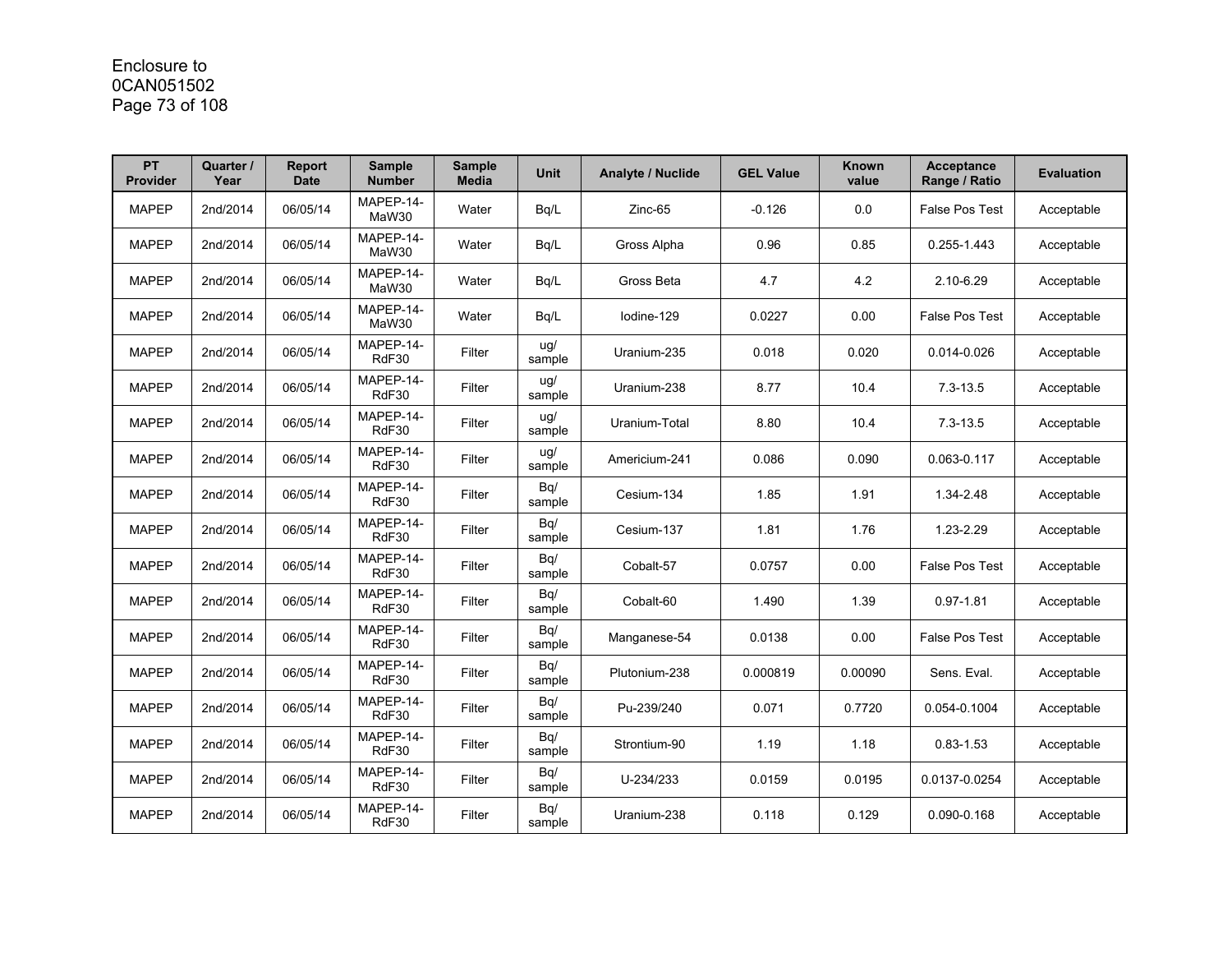## Enclosure to 0CAN051502 Page 74 of 108

| <b>PT</b><br><b>Provider</b> | Quarter /<br>Year | <b>Report</b><br><b>Date</b> | <b>Sample</b><br><b>Number</b> | <b>Sample</b><br><b>Media</b> | <b>Unit</b>   | <b>Analyte / Nuclide</b> | <b>GEL Value</b> | Known<br>value | <b>Acceptance</b><br>Range / Ratio | <b>Evaluation</b> |
|------------------------------|-------------------|------------------------------|--------------------------------|-------------------------------|---------------|--------------------------|------------------|----------------|------------------------------------|-------------------|
| <b>MAPEP</b>                 | 2nd/2014          | 06/05/14                     | MAPEP-14-<br>RdF30             | Filter                        | Bq/<br>sample | Zinc-65                  | 0.246            | 0.00           | <b>False Pos Test</b>              | Acceptable        |
| <b>MAPEP</b>                 | 2nd/2014          | 06/05/14                     | MAPEP-14-<br>RdF30             | Filter                        | Bq/<br>sample | Gross Alpha              | 1.980            | 1.77           | $0.53 - 3.01$                      | Acceptable        |
| <b>MAPEP</b>                 | 2nd/2014          | 06/05/14                     | MAPEP-14-<br>RdF30             | Filter                        | Bq/<br>sample | Gross Beta               | 0.83             | 0.77           | $0.39 - 1.16$                      | Acceptable        |
| <b>MAPEP</b>                 | 2nd/2014          | 06/05/14                     | MAPEP-14-<br>RdF30             | Filter                        | Bq/<br>sample | Americium-241            | 0.106            | 0.104          | 0.073-0.135                        | Acceptable        |
| <b>MAPEP</b>                 | 2nd/2014          | 06/05/14                     | MAPEP-14-<br>RdV30             | Vegetation                    | ug/<br>sample | Uranium-235              | 0.261            | 0.0268         | 0.0188-0.0348                      | Not Accept.       |
| <b>MAPEP</b>                 | 2nd/2014          | 06/05/14                     | MAPEP-14-<br>RdV30             | Vegetation                    | ug/<br>sample | Uranium-238              | 12.7             | 13.3           | $9.3 - 17.3$                       | Acceptable        |
| <b>MAPEP</b>                 | 2nd/2014          | 06/05/14                     | MAPEP-14-<br>RdV30             | Vegetation                    | ug/<br>sample | Uranium-Total            | 12.7             | 13.3           | $9.3 - 17.3$                       | Acceptable        |
| <b>MAPEP</b>                 | 2nd/2014          | 06/05/14                     | MAPEP-14-<br>RdV30             | Vegetation                    | ug/<br>sample | Americium-241            | 0.1100           | 0.108          | 0.076-0.140                        | Acceptable        |
| <b>MAPEP</b>                 | 2nd/2014          | 06/05/14                     | MAPEP-14-<br>RdV30             | Vegetation                    | Bq/<br>sample | Cesium-134               | 5.65             | 6.04           | 4.23-7.85                          | Acceptable        |
| <b>MAPEP</b>                 | 2nd/2014          | 06/05/14                     | MAPEP-14-<br>RdV30             | Vegetation                    | Bq/<br>sample | Cesium-137               | 4.98             | 4.74           | 3.32-6.16                          | Acceptable        |
| <b>MAPEP</b>                 | 2nd/2014          | 06/05/14                     | MAPEP-14-<br>RdV30             | Vegetation                    | Bq<br>/sample | Cobalt-57                | 11.1             | 10.1           | $7.1 - 13.1$                       | Acceptable        |
| <b>MAPEP</b>                 | 2nd/2014          | 06/05/14                     | MAPEP-14-<br>RdV30             | Vegetation                    | Bq/<br>sample | Cobalt-60                | 7.21             | 6.93           | 4.85-9.01                          | Acceptable        |
| <b>MAPEP</b>                 | 2nd/2014          | 06/05/14                     | MAPEP-14-<br>RdV30             | Vegetation                    | Bq/<br>sample | Manganese-54             | 9.24             | 8.62           | 6.03-11.21                         | Acceptable        |
| <b>MAPEP</b>                 | 2nd/2014          | 06/05/14                     | MAPEP-14-<br>RdV30             | Vegetation                    | Bq/<br>sample | Plutonium-238            | 0.116            | 0.121          | 0.085-0.157                        | Acceptable        |
| <b>MAPEP</b>                 | 2nd/2014          | 06/05/14                     | MAPEP-14-<br>RdV30             | Vegetation                    | Bq/<br>sample | Pu-239/240               | 0.134            | 0.154          | 0.108-0.0200                       | Acceptable        |
| <b>MAPEP</b>                 | 2nd/2014          | 06/05/14                     | MAPEP-14-<br>RdV30             | Vegetation                    | Bq/<br>sample | Strontium-90             | 1.580            | 1.46           | 1.02-1.90                          | Acceptable        |
| <b>MAPEP</b>                 | 2nd/2014          | 06/05/14                     | MAPEP-14-<br>RdV30             | Vegetation                    | Bq/<br>sample | U-234/233                | 0.2640           | 0.2530         | 0.0177-0.0329                      | Acceptable        |
| <b>MAPEP</b>                 | 2nd/2014          | 06/05/14                     | MAPEP-14-<br>RdV30             | Vegetation                    | Bq/<br>sample | Uranium-238              | 0.174            | 0.165          | 0.116-0.215                        | Acceptable        |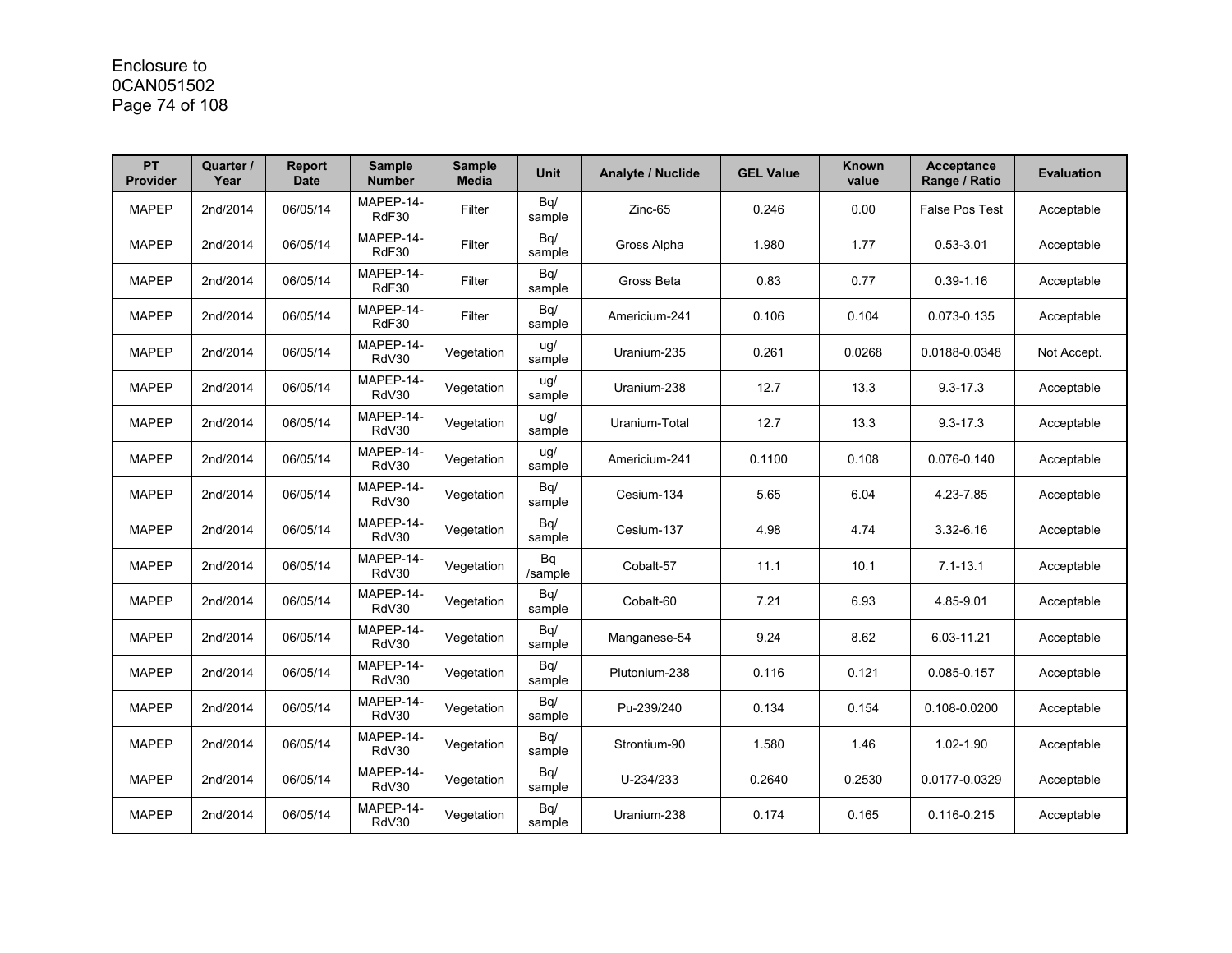## Enclosure to 0CAN051502 Page 75 of 108

| <b>PT</b><br><b>Provider</b> | Quarter /<br>Year | Report<br><b>Date</b> | <b>Sample</b><br><b>Number</b> | <b>Sample</b><br><b>Media</b> | Unit          | <b>Analyte / Nuclide</b> | <b>GEL Value</b> | <b>Known</b><br>value | <b>Acceptance</b><br>Range / Ratio | <b>Evaluation</b> |
|------------------------------|-------------------|-----------------------|--------------------------------|-------------------------------|---------------|--------------------------|------------------|-----------------------|------------------------------------|-------------------|
| <b>MAPEP</b>                 | 2nd/2014          | 06/05/14              | MAPEP-14-<br>RdV30             | Vegetation                    | Bq/<br>sample | Zinc-65                  | 8.87             | 7.00                  | 4.38-8.13                          | Acceptable        |
| <b>MAPEP</b>                 | 4th /2014         | 01/09/15              | MAPEP-14-<br>GrF31             | Filter                        | Bq/<br>sample | Gross Alpha              | 0.433            | 0.530                 | $0.16 - 0.09$                      | Acceptable        |
| <b>MAPEP</b>                 | 4th /2014         | 01/09/15              | MAPEP-14-<br>GrF31             | Filter                        | Bq/<br>sample | Gross Beta               | 1.060            | 1.060                 | $0.53 - 1.59$                      | Acceptable        |
| <b>MAPEP</b>                 | 4th /2014         | 01/09/15              | MAPEP-14-<br>MaS31             | Soil                          | Bq/Kg         | Americium-241            | 88.4             | 85.5                  | 59.9-111.2                         | Acceptable        |
| <b>MAPEP</b>                 | 4th /2014         | 01/09/15              | MAPEP-14-<br>MaS31             | Soil                          | Bq/Kg         | Cesium-134               | 588              | 622                   | 435-809                            | Acceptable        |
| <b>MAPEP</b>                 | 4th /2014         | 01/09/15              | MAPEP-14-<br>MaS31             | Soil                          | Bq/Kg         | Cesium-137               | 1.67             |                       | <b>False Pos Test</b>              | Acceptable        |
| <b>MAPEP</b>                 | 4th /2014         | 01/09/15              | MAPEP-14-<br>MaS31             | Soil                          | Bq/Kg         | Cobalt-57                | 1160             | 1116                  | 781-1451                           | Acceptable        |
| <b>MAPEP</b>                 | 4th /2014         | 01/09/15              | MAPEP-14-<br>MaS31             | Soil                          | Bq/Kg         | Cobalt-60                | 821              | 779                   | 545-1013                           | Acceptable        |
| <b>MAPEP</b>                 | 4th /2014         | 01/09/15              | MAPEP-14-<br>MaS31             | Soil                          | Bq/Kg         | Iron-55                  | 796              | 680                   | 476-884                            | Acceptable        |
| <b>MAPEP</b>                 | 4th /2014         | 01/09/15              | MAPEP-14-<br>MaS31             | Soil                          | Bq/Kg         | Manganese-54             | 1060             | 1009                  | 706-1312                           | Acceptable        |
| <b>MAPEP</b>                 | 4th /2014         | 01/09/15              | MAPEP-14-<br>MaS31             | Soil                          | Bq/Kg         | Nickel-63                | 924              | 980                   | 686-1274                           | Acceptable        |
| <b>MAPEP</b>                 | 4th /2014         | 01/09/15              | MAPEP-14-<br>MaS31             | Soil                          | Bq/Kg         | Plutonium-238            | 0.92             | 0.48                  | Sens. Eval.                        | Acceptable        |
| <b>MAPEP</b>                 | 4th /2014         | 01/09/15              | MAPEP-14-<br>MaS31             | Soil                          | Bq/Kg         | Plutonium-239/240        | 61.5             | 58.6                  | 41.0-76.2                          | Acceptable        |
| <b>MAPEP</b>                 | 4th /2014         | 01/09/15              | MAPEP-14-<br>MaS31             | Soil                          | Bq/Kg         | Potassium-40             | 879              | 824                   | 577-1071                           | Acceptable        |
| <b>MAPEP</b>                 | 4th /2014         | 01/09/15              | MAPEP-14-<br>MaS31             | Soil                          | Bq/Kg         | Strontium-90             | 891              | 858                   | 601-1115                           | Acceptable        |
| <b>MAPEP</b>                 | 4th /2014         | 01/09/15              | MAPEP-14-<br>MaS31             | Soil                          | Bq/Kg         | Technetium-99            | 466              | 589                   | 412-766                            | Acceptable        |
| <b>MAPEP</b>                 | 4th /2014         | 01/09/15              | MAPEP-14-<br>MaS31             | Soil                          | Bq/Kg         | U-234/233                | 905              | 89                    | 62-116                             | Acceptable        |
| <b>MAPEP</b>                 | 4th /2014         | 01/09/15              | MAPEP-14-<br>MaS31             | Soil                          | Bg/Kg         | Uranium-238              | 257              | 259                   | 181-337                            | Acceptable        |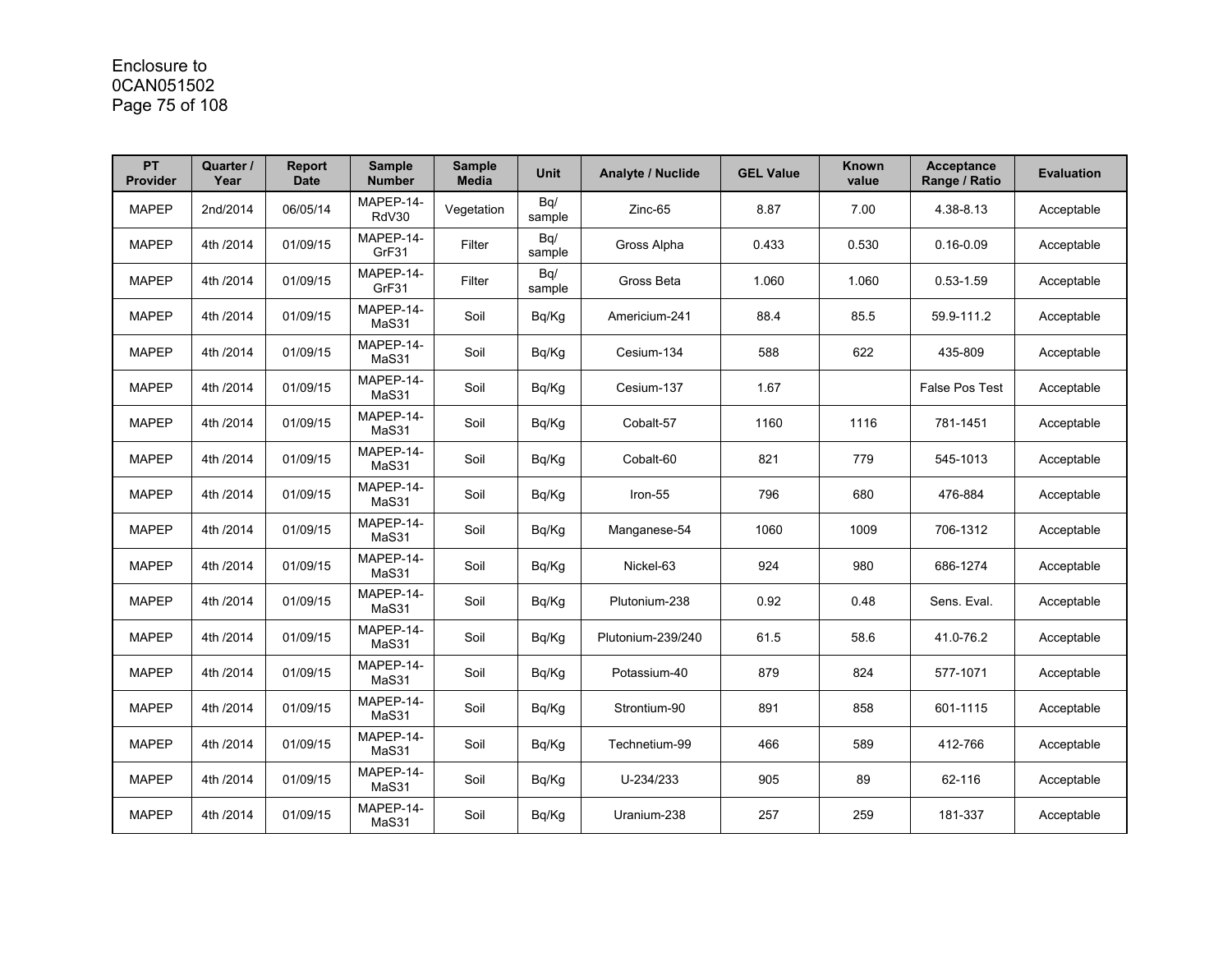# Enclosure to 0CAN051502 Page 76 of 108

| PT<br>Provider | Quarter /<br>Year | <b>Report</b><br><b>Date</b> | <b>Sample</b><br><b>Number</b> | <b>Sample</b><br><b>Media</b> | <b>Unit</b> | <b>Analyte / Nuclide</b> | <b>GEL Value</b> | Known<br>value | <b>Acceptance</b><br>Range / Ratio | <b>Evaluation</b> |
|----------------|-------------------|------------------------------|--------------------------------|-------------------------------|-------------|--------------------------|------------------|----------------|------------------------------------|-------------------|
| <b>MAPEP</b>   | 4th /2014         | 01/09/15                     | MAPEP-14-<br>MaS31             | Soil                          | Bq/Kg       | Zinc-65                  | 605.0            | 541            | 379-703                            | Acceptable        |
| <b>MAPEP</b>   | 4th /2014         | 01/09/15                     | MAPEP-14-<br>MaW31             | Water                         | Bq/L        | Americium-241            | 0.915            | 0.880          | $0.62 - 1.14$                      | Acceptable        |
| <b>MAPEP</b>   | 4th /2014         | 01/09/15                     | MAPEP-14-<br>MaW31             | Water                         | Bq/L        | Cesium-134               | $-0.06$          |                | <b>False Pos Test</b>              | Acceptable        |
| <b>MAPEP</b>   | 4th /2014         | 01/09/15                     | MAPEP-14-<br>MaW31             | Water                         | Bq/L        | Cesium-137               | 18.4             | 18.4           | 12.9-23.9                          | Acceptable        |
| <b>MAPEP</b>   | 4th /2014         | 01/09/15                     | MAPEP-14-<br>MaW31             | Water                         | Bg/L        | Cobalt-57                | 25               | 24.7           | 17.3-32.1                          | Acceptable        |
| <b>MAPEP</b>   | 4th /2014         | 01/09/15                     | MAPEP-14-<br>MaW31             | Water                         | Bq/L        | Cobalt-60                | 12.5             | 12.4           | $8.7 - 16.1$                       | Acceptable        |
| <b>MAPEP</b>   | 4th /2014         | 01/09/15                     | MAPEP-14-<br>MaW31             | Water                         | Bq/L        | Hydrogen-3               | 216              | 208            | 146-270                            | Acceptable        |
| <b>MAPEP</b>   | 4th /2014         | 01/09/15                     | MAPEP-14-<br>MaW31             | Water                         | Bq/L        | Iron-55                  | 34.0             | 31.5           | 22.1-41.0                          | Acceptable        |
| <b>MAPEP</b>   | 4th /2014         | 01/09/15                     | MAPEP-14-<br>MaW31             | Water                         | Bq/L        | Manganese-54             | 14.2             | 14.0           | $9.8 - 18.2$                       | Acceptable        |
| <b>MAPEP</b>   | 4th /2014         | 01/09/15                     | MAPEP-14-<br>MaW31             | Water                         | Bq/L        | Nickel-63                | 23.6             | 24.6           | 17.2-32.0                          | Acceptable        |
| <b>MAPEP</b>   | 4th /2014         | 01/09/15                     | MAPEP-14-<br>MaW31             | Water                         | Bq/L        | Plutonium-238            | 0.547            | 0.618          | 0.433-0.803                        | Acceptable        |
| <b>MAPEP</b>   | 4th /2014         | 01/09/15                     | MAPEP-14-<br>MaW31             | Water                         | Bq/L        | Plutonium-239/240        | 0.015            | 0.005          | Sens. Eval.                        | Acceptable        |
| <b>MAPEP</b>   | 4th /2014         | 01/09/15                     | MAPEP-14-<br>MaW31             | Water                         | Bq/L        | Potassium-40             | 174              | 161            | 113-209                            | Acceptable        |
| <b>MAPEP</b>   | 4th /2014         | 01/09/15                     | MAPEP-14-<br>MaW31             | Water                         | Bq/L        | Strontium-90             | 0.03             |                | False Pos Test                     | Acceptable        |
| <b>MAPEP</b>   | 4th /2014         | 01/09/15                     | MAPEP-14-<br>MaW31             | Water                         | Bq/L        | Technetium-99            | 6.92             | 6.99           | 4.89-9.09                          | Acceptable        |
| <b>MAPEP</b>   | 4th /2014         | 01/09/15                     | MAPEP-14-<br>MaW31             | Water                         | Bq/L        | Uranium-234/233          | 0.206            | 0.205          | 0.144-0.267                        | Acceptable        |
| <b>MAPEP</b>   | 4th /2014         | 01/09/15                     | MAPEP-14-<br>MaW31             | Water                         | Bq/L        | Uranium-238              | 1.280            | 1.420          | $0.99 - 1.85$                      | Acceptable        |
| <b>MAPEP</b>   | 4th /2014         | 01/09/15                     | MAPEP-14-<br>MaW31             | Water                         | Bq/L        | Zinc-65                  | 11.900           | 10.90          | $7.6 - 14.2$                       | Acceptable        |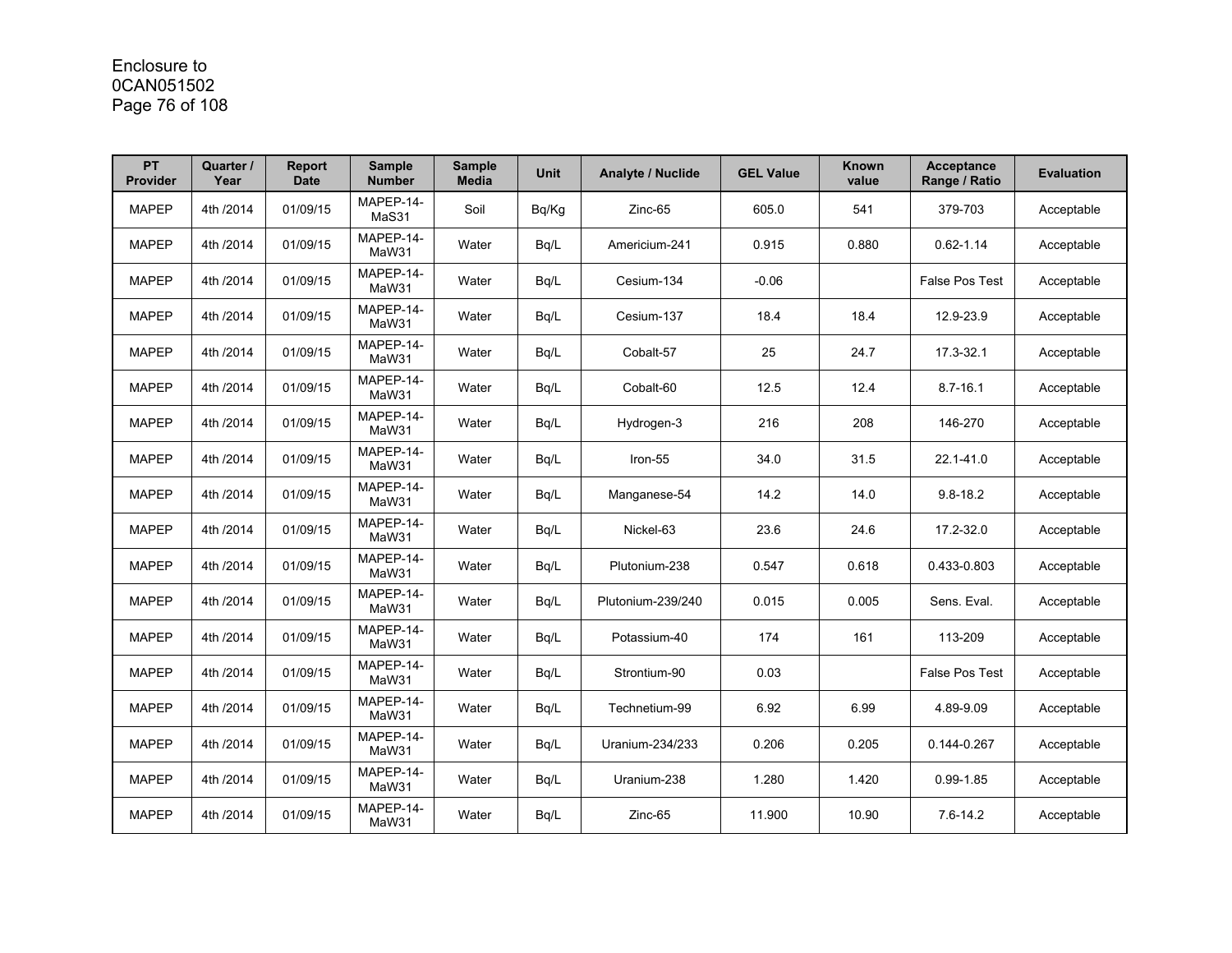# Enclosure to 0CAN051502 Page 77 of 108

| <b>PT</b><br><b>Provider</b> | Quarter /<br>Year | <b>Report</b><br><b>Date</b> | <b>Sample</b><br><b>Number</b> | <b>Sample</b><br><b>Media</b> | <b>Unit</b>   | <b>Analyte / Nuclide</b> | <b>GEL Value</b> | <b>Known</b><br>value | <b>Acceptance</b><br>Range / Ratio | <b>Evaluation</b> |
|------------------------------|-------------------|------------------------------|--------------------------------|-------------------------------|---------------|--------------------------|------------------|-----------------------|------------------------------------|-------------------|
| <b>MAPEP</b>                 | 4th /2014         | 01/09/15                     | MAPEP-14-<br>MaW31             | Water                         | Bq/L          | Gross Alpha              | 0.793            | 0.701                 | 0.201-1.192                        | Acceptable        |
| <b>MAPEP</b>                 | 4th /2014         | 01/09/15                     | MAPEP-14-<br>MaW31             | Water                         | Bg/L          | Gross Beta               | 6.220            | 5.94                  | 2.97-8.91                          | Acceptable        |
| <b>MAPEP</b>                 | 4th /2014         | 01/09/15                     | MAPEP-14-<br>RdF31             | Filter                        | ug/<br>sample | Uranium-235              | 0.040            | 0.040                 | 0.0278-0.0516                      | Acceptable        |
| <b>MAPEP</b>                 | 4th /2014         | 01/09/15                     | MAPEP-14-<br>RdF31             | Filter                        | uq/<br>sample | Uranium-238              | 19.3             | 20.3                  | 14.2-26.4                          | Acceptable        |
| <b>MAPEP</b>                 | 4th /2014         | 01/09/15                     | MAPEP-14-<br>RdF31             | Filter                        | ug/<br>sample | Uranium-Total            | 19.00            | 20.4                  | 14.3-26.5                          | Acceptable        |
| <b>MAPEP</b>                 | 4th /2014         | 01/09/15                     | MAPEP-14-<br>RdF31             | Filter                        | ug/<br>sample | Americium-241            | 0.0561           | 0.067                 | 0.0472-0.0876                      | Acceptable        |
| <b>MAPEP</b>                 | 4th /2014         | 01/09/15                     | MAPEP-14-<br>RdF31             | Filter                        | Bq/<br>sample | Cesium-134               | 0.8640           | 0.96                  | $0.67 - 1.25$                      | Acceptable        |
| <b>MAPEP</b>                 | 4th /2014         | 01/09/15                     | MAPEP-14-<br>RdF31             | Filter                        | Bq/<br>sample | Cesium-137               | 1.190            | 1.20                  | $0.84 - 1.56$                      | Acceptable        |
| <b>MAPEP</b>                 | 4th /2014         | 01/09/15                     | MAPEP-14-<br>RdF31             | Filter                        | Bq/<br>sample | Cobalt-57                | 1.540            | 1.43                  | 1.00-1.86                          | Acceptable        |
| <b>MAPEP</b>                 | 4th /2014         | 01/09/15                     | MAPEP-14-<br>RdF31             | Filter                        | Bq/<br>sample | Cobalt-60                | 1.200            | 1.10                  | $0.77 - 1.43$                      | Acceptable        |
| <b>MAPEP</b>                 | 4th /2014         | 01/09/15                     | MAPEP-14-<br>RdF31             | Filter                        | Bq/<br>sample | Manganese-54             | 0.808            | 0.75                  | $0.53 - 0.98$                      | Acceptable        |
| <b>MAPEP</b>                 | 4th /2014         | 01/09/15                     | MAPEP-14-<br>RdF31             | Filter                        | Bq/<br>sample | Plutonium-238            | 0.115            | 0.107                 | 0.075-0.139                        | Acceptable        |
| <b>MAPEP</b>                 | 4th /2014         | 01/09/15                     | MAPEP-14-<br>RdF31             | Filter                        | Bq/<br>sample | Plutonium-239/240        | 0.048            | 0.0468                | 0.0328-0.0608                      | Acceptable        |
| <b>MAPEP</b>                 | 4th /2014         | 01/09/15                     | MAPEP-14-<br>RdF31             | Filter                        | Bq/<br>sample | Strontium-90             | 0.762            | 0.70                  | 0.492-0.914                        | Acceptable        |
| <b>MAPEP</b>                 | 4th /2014         | 01/09/15                     | MAPEP-14-<br>RdF31             | Filter                        | Bq/<br>sample | Uranium-234/233          | 0.037            | 0.0358                | 0.0251-0.0465                      | Acceptable        |
| <b>MAPEP</b>                 | 4th /2014         | 01/09/15                     | MAPEP-14-<br>RdF31             | Filter                        | Bq/<br>sample | Uranium-238              | 0.227            | 0.253                 | 0.177-0.329                        | Acceptable        |
| <b>MAPEP</b>                 | 4th /2014         | 01/09/15                     | MAPEP-14-<br>RdF31             | Filter                        | Bq/<br>sample | Zinc-65                  | 0.779            | 0.76                  | $0.53 - 0.99$                      | Acceptable        |
| <b>MAPEP</b>                 | 4th /2014         | 01/09/15                     | MAPEP-14-<br>RdV31             | Vegetation                    | Bq/<br>sample | Americium-241            | 0.226            | 0.19                  | 0.135-0.251                        | Acceptable        |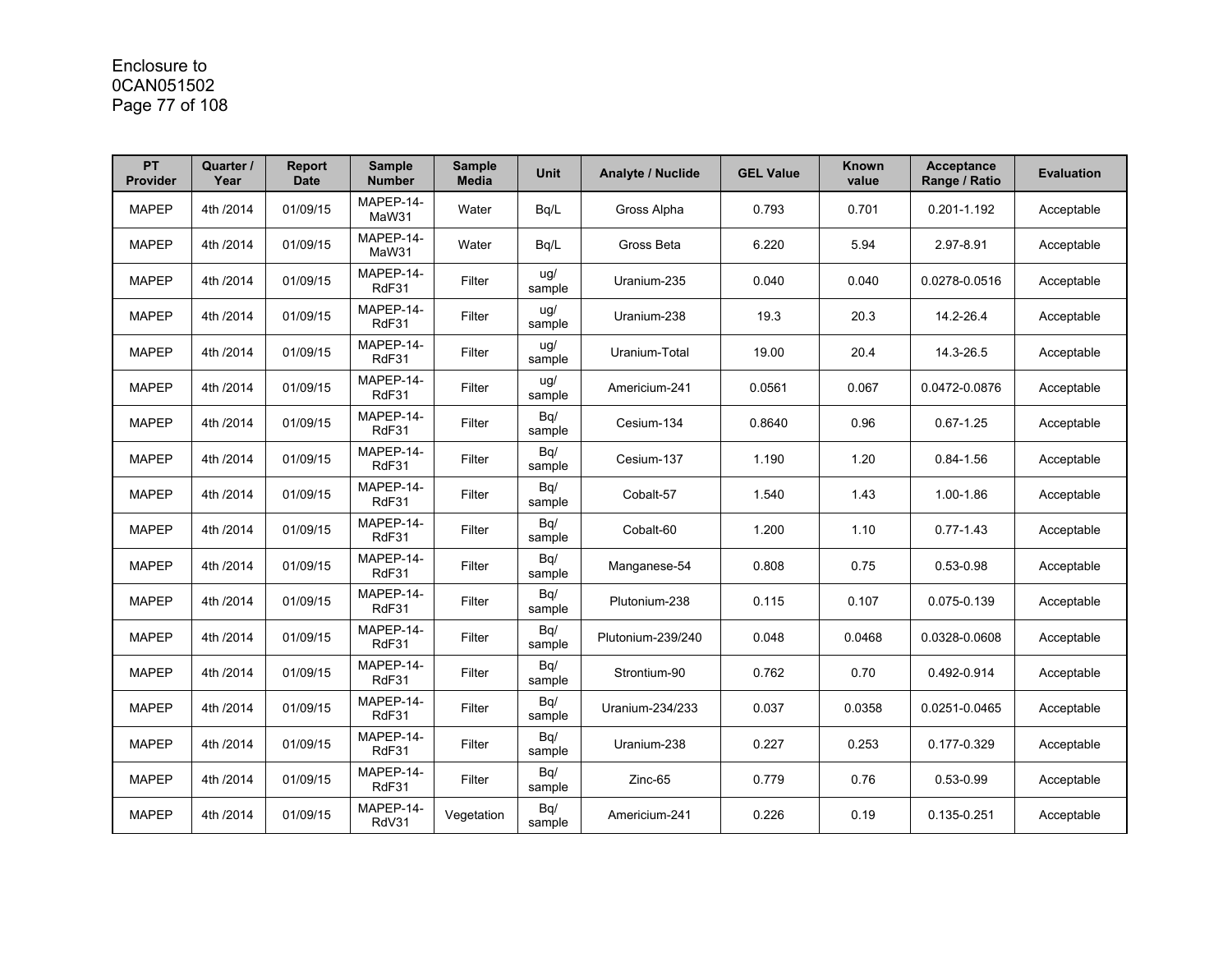# Enclosure to 0CAN051502 Page 78 of 108

| <b>PT</b><br>Provider | Quarter /<br>Year | <b>Report</b><br>Date | <b>Sample</b><br><b>Number</b> | <b>Sample</b><br><b>Media</b> | <b>Unit</b>   | <b>Analyte / Nuclide</b> | <b>GEL Value</b> | <b>Known</b><br>value | <b>Acceptance</b><br>Range / Ratio | <b>Evaluation</b> |
|-----------------------|-------------------|-----------------------|--------------------------------|-------------------------------|---------------|--------------------------|------------------|-----------------------|------------------------------------|-------------------|
| <b>MAPEP</b>          | 4th /2014         | 01/09/15              | MAPEP-14-<br>RdV31             | Vegetation                    | Bq/<br>sample | Cesium-134               | 4.750            | 5.20                  | 3.64-6.67                          | Acceptable        |
| <b>MAPEP</b>          | 4th /2014         | 01/09/15              | MAPEP-14-<br>RdV31             | Vegetation                    | Bq/<br>sample | Cesium-137               | 6.910            | 6.60                  | 4.62-8.58                          | Acceptable        |
| <b>MAPEP</b>          | 4th /2014         | 01/09/15              | MAPEP-14-<br>RdV31             | Vegetation                    | Bq/<br>sample | Cobalt-57                | $-0.002$         | 0.00                  | <b>False Pos Test</b>              | Acceptable        |
| <b>MAPEP</b>          | 4th /2014         | 01/09/15              | MAPEP-14-<br>RdV31             | Vegetation                    | Bq/<br>sample | Cobalt-60                | 0.008            | 0.00                  | <b>False Pos Test</b>              | Acceptable        |
| <b>MAPEP</b>          | 4th /2014         | 01/09/15              | MAPEP-14-<br>RdV31             | Vegetation                    | Bq/<br>sample | Manganese-54             | 7.980            | 7.88                  | 5.52-10.24                         | Acceptable        |
| <b>MAPEP</b>          | 4th /2014         | 01/09/15              | MAPEP-14-<br>RdV31             | Vegetation                    | Bq/<br>sample | Plutonium-238            | 0.001            | 0.001                 | Sens. Eval.                        | Acceptable        |
| <b>MAPEP</b>          | 4th /2014         | 01/09/15              | MAPEP-14-<br>RdV31             | Vegetation                    | Bq/<br>sample | Plutonium-239/240        | 0.1510           | 0.171                 | $0.120 - 0.222$                    | Acceptable        |
| <b>MAPEP</b>          | 4th /2014         | 01/09/15              | MAPEP-14-<br>RdV31             | Vegetation                    | Bq/<br>sample | Strontium-90             | 2.330            | 2.32                  | 1.62-3.02                          | Acceptable        |
| <b>MAPEP</b>          | 4th /2014         | 01/09/15              | MAPEP-14-<br>RdV31             | Vegetation                    | Bq/<br>sample | Uranium-234/233          | 0.046            | 0.047                 | 0.0326-0.0606                      | Acceptable        |
| <b>MAPEP</b>          | 4th /2014         | 01/09/15              | MAPEP-14-<br>RdV31             | Vegetation                    | Bq/<br>sample | Uranium-238              | 0.332            | 0.324                 | 0.227-0.421                        | Acceptable        |
| <b>MAPEP</b>          | 4th /2014         | 01/09/15              | MAPEP-14-<br>RdV31             | Vegetation                    | Bq/<br>sample | Zinc-65                  | 2.850            | 2.63                  | 1.84-3.42                          | Acceptable        |
| <b>MAPEP</b>          | 4th /2014         | 01/09/15              | MAPEP-14-<br><b>SrF-31</b>     | Filter                        | Bq/<br>sample | Strontium-89             | 3.62             | 3.79                  | 2.65-4.93                          | Acceptable        |
| <b>MAPEP</b>          | 4th /2014         | 01/09/15              | MAPEP-14-<br><b>SrF-31</b>     | Filter                        | Bq/<br>sample | Strontium-90             | 3.62             | 3.79                  | 2.65-4.93                          | Acceptable        |
| <b>MAPEP</b>          | 4th /2014         | 01/09/15              | MAPEP-14-<br>XaW-31            | Water                         | Bg/L          | lodine-129               | 4.56             | 4.55                  | 3.19-5.92                          | Acceptable        |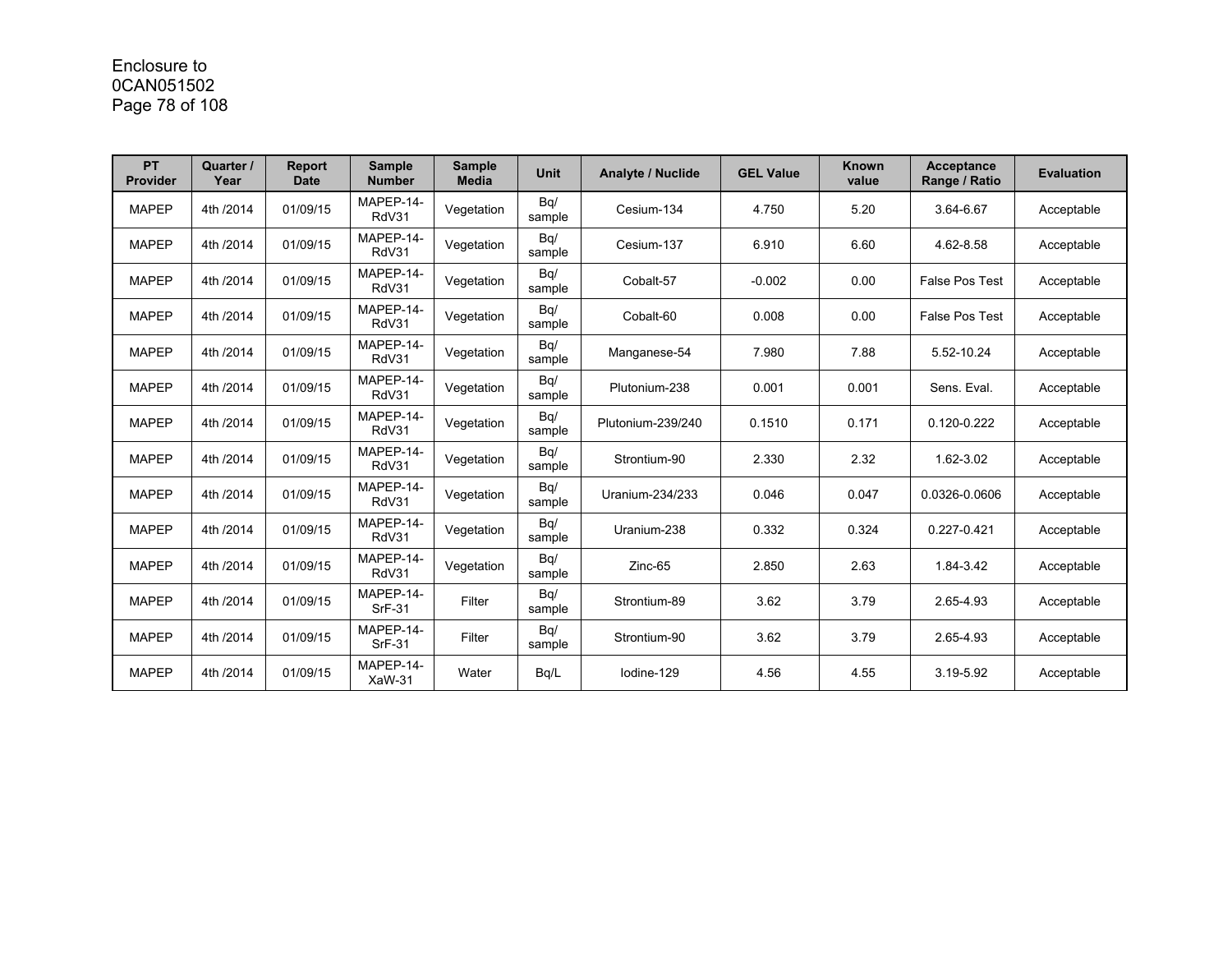#### **TABLE 4**

#### **PT Provider Quarter /**  <sup>Jarter /</sup> Report Date <sup>Sample</sup> Sample Wnit Analyte / Nuclide GEL Value Known value Acceptance Evaluation **Range/ Ratio** Evaluation ERA |1st / 2014 | 02/24/14 | RAD - 96 | Water | pCi/L | Barium-133 | 80.6 | 76.2 | 63.8-83.8 | Acceptable ERA |1st / 2014 | 02/24/14 | RAD-96 | Water | pCi/L | Cesium-134 | 64.7 | 66.8 | 54.4-73.5 | Acceptable ERA |1st / 2014 | 02/24/14 | RAD-96 | Water | pCi/L | Cesium-137 | 112.0 | 109 | 98.1-122 | Acceptable ERA |1st / 2014 | 02/24/14 | RAD - 96 | Water | pCi/L | Cobalt-60 | 95.0 | 88.7 | 79.8-99.9 | Acceptable ERA |1st / 2014 | 02/24/14 | RAD-96 | Water | pCi/L | Zinc-65 | 200 | 185 | 166-218 | Acceptable ERA |1st / 2014 | 02/24/14 | RAD - 96 | Water | pCi/L | Gross Alpha | 34.8 | 36.1 | 18.6-46.4 | Acceptable ERA |1st / 2014 | 02/24/14 | RAD - 96 | Water | pCi/L | Gross Beta | 19.6 | 22.3 | 13.5-30.4 | Acceptable ERA |1st / 2014 | 02/24/14 | RAD - 96 | Water | pCi/L | Gross Alpha | 34.6 | 36.1 | 18.6-46.4 | Acceptable ERA |1st / 2014 | 02/24/14 | RAD-96 | Water | pCi/L | Radium-226 | 16.2 | 16.8 | 12.5-19.2 | Acceptable ERA |1st / 2014 | 02/24/14 | RAD-96 | Water | pCi/L | Radium-228 | 4.62 | 5.04 | 3.01-6.67 | Acceptable ERA |1st / 2014 | 02/24/14 | RAD - 96 | Water | pCi/L | Uranium(Nat) | 7.39 | 7.23 | 5.51-8.53 | Acceptable ERA 1st / 2014 02/24/14 RAD - 96 Water ug/L Uranium (Nat) mass 11.00 10.6 8.07-12.5 Acceptable ERA |1st / 2014 | 02/24/14 | RAD - 96 | Water | pCi/L | Radium-226 | 15.10 | 16.8 | 12.5-19.2 | Acceptable ERA |1st / 2014 | 02/24/14 | RAD-96 | Water | pCi/L | Radium-228 | 4.66 | 5.04 | 3.01-6.67 | Acceptable ERA |1st / 2014 | 02/24/14 | RAD - 96 | Water | pCi/L | Uranium(Nat) | 7.47 | 7.23 | 5.51-8.53 | Acceptable ERA 1st / 2014 02/24/14 RAD - 96 Water ug/L Uranium (Nat) mass 11.4 10.6 8.07-12.5 Acceptable ERA |1st / 2014 | 02/24/14 | RAD - 96 | Water | pCi/L | Tritium | 3320 | 3580 | 3030-3950 | Acceptable ERA |1st / 2014 | 02/24/14 | RAD - 96 | Water | pCi/L | Strontium-89 | 44.1 | 44.4 | 34.4-51.6 | Acceptable ERA |1st / 2014 | 02/24/14 | RAD - 96 | Water | pCi/L | Strontium-90 | 34.2 | 30.3 | 22.1-35.2 | Acceptable ERA |1st / 2014 | 02/24/14 | RAD - 96 | Water | pCi/L | Strontium-89 | 38.9 | 44.4 | 34.4-51.6 | Acceptable ERA |1st / 2014 | 02/24/14 | RAD - 96 | Water | pCi/L | Strontium-90 | 27.1 | 30.3 | 22.1-35.2 | Acceptable ERA |1st / 2014 | 02/06/14 | 011014L | Water | pCi/L | Strontium-89 | 42.3 | 38.7 | 29.3-45.7 | Acceptable ERA |1st / 2014 | 02/06/14 | 011014L | Water | pCi/L | Strontium-89 | 42.2 | 38.7 | 29.3-45.7 | Acceptable ERA |1st / 2014 | 02/24/14 | RAD - 96 | Water | pCi/L | lodine-131 | 25.2 | 24.4 | 20.2-28.9 | Acceptable ERA |1st / 2014 | 02/24/14 | RAD - 96 | Water | pCi/L | lodine-131 | 22.4 | 24.4 | 20.2-28.9 | Acceptable ERA | 3rd / 2014 | 08/25/14 | RAD - 98 | Water | pCi/L | Barium-133 | 67.8 | 68.7 | 57.3-75.6 | Acceptable ERA | 3rd / 2014 | 08/25/14 | RAD - 98 | Water | pCi/L | Cesium-134 | 71 | 72.3 | 59.0-79.5 | Acceptable

#### **2014 ERA PROGRAM PERFORMANCE EVALUATION RESULTS**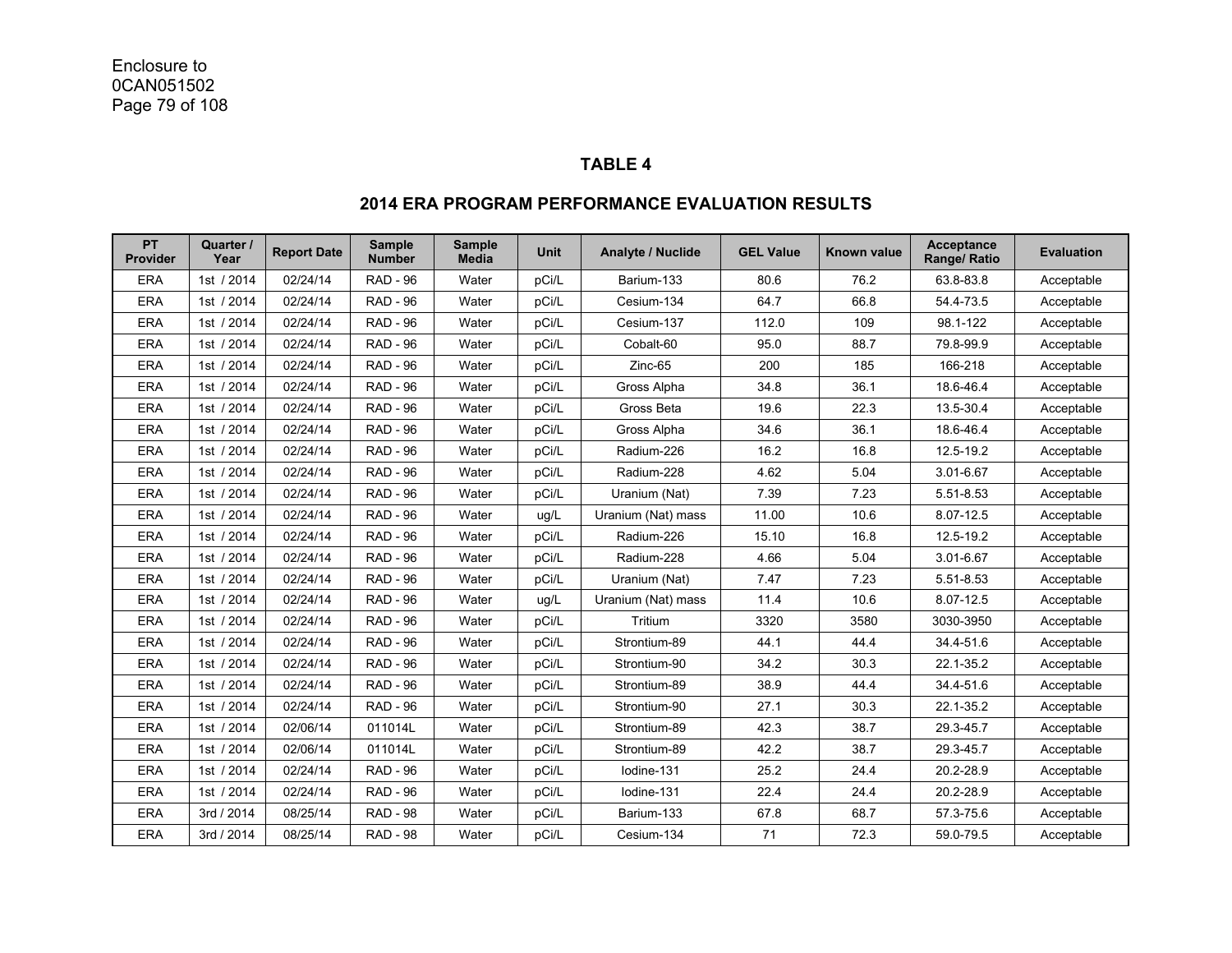# Enclosure to 0CAN051502 Page 80 of 108

| <b>PT</b><br><b>Provider</b> | Quarter /<br>Year | <b>Report Date</b> | <b>Sample</b><br><b>Number</b> | <b>Sample</b><br><b>Media</b> | <b>Unit</b> | Analyte / Nuclide  | <b>GEL Value</b> | Known value | <b>Acceptance</b><br>Range/ Ratio | <b>Evaluation</b> |
|------------------------------|-------------------|--------------------|--------------------------------|-------------------------------|-------------|--------------------|------------------|-------------|-----------------------------------|-------------------|
| <b>ERA</b>                   | 3rd / 2014        | 08/25/14           | <b>RAD - 98</b>                | Water                         | pCi/L       | Cesium-137         | 161              | 163         | 147-181                           | Acceptable        |
| <b>ERA</b>                   | 3rd / 2014        | 08/25/14           | <b>RAD - 98</b>                | Water                         | pCi/L       | Cobalt-60          | 76.7             | 75.5        | 68.0-85.5                         | Acceptable        |
| <b>ERA</b>                   | 3rd / 2014        | 08/25/14           | <b>RAD - 98</b>                | Water                         | pCi/L       | $Zinc-65$          | 92               | 82          | 73.8-98.5                         | Acceptable        |
| <b>ERA</b>                   | 3rd / 2014        | 08/25/14           | <b>RAD - 98</b>                | Water                         | pCi/L       | Gross Alpha        | 45.3             | 45.4        | 23.6-57.4                         | Acceptable        |
| <b>ERA</b>                   | 3rd / 2014        | 08/25/14           | <b>RAD - 98</b>                | Water                         | pCi/L       | Gross Beta         | 32.3             | 33.4        | 21.7-41.1                         | Acceptable        |
| <b>ERA</b>                   | 3rd / 2014        | 08/25/14           | <b>RAD - 98</b>                | Water                         | pCi/L       | Gross Alpha        | 48.6             | 45.4        | 23.6-57.4                         | Acceptable        |
| <b>ERA</b>                   | 3rd / 2014        | 08/25/14           | <b>RAD - 98</b>                | Water                         | pCi/L       | Radium-226         | 8.26             | 9.06        | 6.80-10.6                         | Acceptable        |
| <b>ERA</b>                   | 3rd / 2014        | 08/25/14           | <b>RAD - 98</b>                | Water                         | pCi/L       | Radium-226         | 8.54             | 9.06        | 6.80-10.6                         | Acceptable        |
| <b>ERA</b>                   | 3rd / 2014        | 08/25/14           | <b>RAD - 98</b>                | Water                         | pCi/L       | Radium-226         | 9.7              | 9.06        | 6.80-10.6                         | Acceptable        |
| <b>ERA</b>                   | 3rd / 2014        | 08/25/14           | <b>RAD - 98</b>                | Water                         | pCi/L       | Radium-228         | 5.07             | 5.07        | 3.03-6.79                         | Acceptable        |
| <b>ERA</b>                   | 3rd / 2014        | 08/25/14           | <b>RAD - 98</b>                | Water                         | pCi/L       | Radium-228         | 5.74             | 5.07        | 3.03-6.79                         | Acceptable        |
| <b>ERA</b>                   | 3rd / 2014        | 08/25/14           | <b>RAD - 98</b>                | Water                         | pCi/L       | Uranium (Nat)      | 13.9             | 13.5        | 10.7-15.4                         | Acceptable        |
| <b>ERA</b>                   | 3rd / 2014        | 08/25/14           | <b>RAD - 98</b>                | Water                         | ug/L        | Uranium (Nat) mass | 22.25            | 19.8        | 15.6-22.6                         | Acceptable        |
| <b>ERA</b>                   | 3rd / 2014        | 08/25/14           | <b>RAD - 98</b>                | Water                         | pCi/L       | Uranium (Nat)      | 13               | 13.5        | 10.7-15.4                         | Acceptable        |
| <b>ERA</b>                   | 3rd / 2014        | 08/25/14           | <b>RAD - 98</b>                | Water                         | ug/L        | Uranium (Nat) mass | 20.7             | 19.8        | 15.6-22.6                         | Acceptable        |
| <b>ERA</b>                   | 3rd / 2014        | 08/25/14           | <b>RAD - 98</b>                | Water                         | pCi/L       | Tritium            | 10200            | 11200       | 9750-12300                        | Acceptable        |
| <b>ERA</b>                   | 3rd / 2014        | 08/25/14           | <b>RAD - 98</b>                | Water                         | pCi/L       | Tritium            | 10400            | 11200       | 9750-12300                        | Acceptable        |
| <b>ERA</b>                   | 3rd / 2014        | 08/25/14           | <b>RAD - 98</b>                | Water                         | pCi/L       | Strontium-89       | 56.3             | 42.7        | 32.9-49.8                         | Not Acceptable    |
| <b>ERA</b>                   | 3rd / 2014        | 08/25/14           | <b>RAD - 98</b>                | Water                         | pCi/L       | Strontium-90       | 14.3             | 31.7        | 23.1-36.7                         | Acceptable        |
| <b>ERA</b>                   | 3rd / 2014        | 08/25/14           | <b>RAD - 98</b>                | Water                         | pCi/L       | Strontium-89       | 56.5             | 42.7        | 32.9-49.8                         | Not Acceptable    |
| <b>ERA</b>                   | 3rd / 2014        | 08/25/14           | <b>RAD - 98</b>                | Water                         | pCi/L       | Strontium-90       | 26               | 31.7        | 23.1-36.7                         | Acceptable        |
| <b>ERA</b>                   | 3rd / 2014        | 08/25/14           | <b>RAD - 98</b>                | Water                         | pCi/L       | Iodine-131         | 28.6             | 26.1        | 21.7-30.8                         | Acceptable        |
| <b>ERA</b>                   | 3rd / 2014        | 08/25/14           | <b>RAD - 98</b>                | Water                         | pCi/L       | lodine-131         | 22.3             | 26.1        | 21.7-30.8                         | Acceptable        |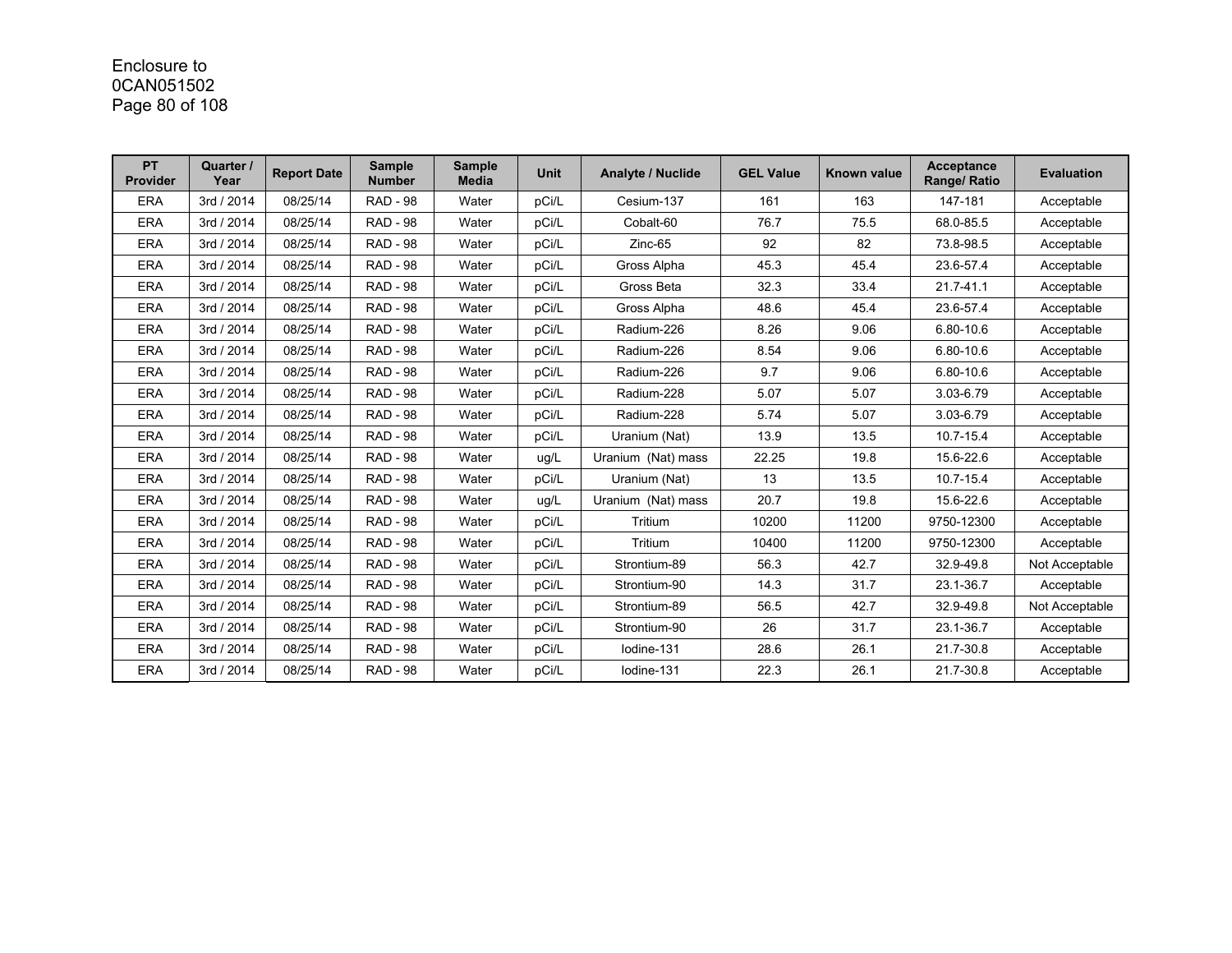#### **TABLE 5**

### **2014 ERA PROGRAM (MRAD) PERFORMANCE EVALUATION RESULTS**

| PT<br>Provider | Quarter /<br>Year | <b>Report Date</b> | <b>Sample</b><br><b>Number</b> | <b>Sample</b><br><b>Media</b> | <b>Unit</b> | <b>Analyte / Nuclide</b> | <b>GEL Value</b> | <b>Known value</b> | Acceptance<br>Range / Ratio | <b>Evaluation</b> |
|----------------|-------------------|--------------------|--------------------------------|-------------------------------|-------------|--------------------------|------------------|--------------------|-----------------------------|-------------------|
| <b>ERA</b>     | 2nd/2014          | 05/16/14           | MRAD-20                        | Soil                          | pCi/kg      | Actinium-228             | 1140             | 1240               | 795-1720                    | Acceptable        |
| <b>ERA</b>     | 2nd/2014          | 05/16/14           | MRAD-20                        | Soil                          | pCi/kg      | Americium-241            | 418              | 399                | 233-518                     | Acceptable        |
| <b>ERA</b>     | 2nd/2014          | 05/16/14           | MRAD-20                        | Soil                          | pCi/kg      | Bismuth-212              | 976              | 1240               | 330-1820                    | Acceptable        |
| <b>ERA</b>     | 2nd/2014          | 05/16/14           | MRAD-20                        | Soil                          | pCi/kg      | Bismuth-214              | 2290             | 1960               | 1180-2820                   | Acceptable        |
| <b>ERA</b>     | 2nd/2014          | 05/16/14           | MRAD-20                        | Soil                          | pCi/kg      | Cesium-134               | 3080             | 3390               | 2220-4070                   | Acceptable        |
| <b>ERA</b>     | 2nd/2014          | 05/16/14           | MRAD-20                        | Soil                          | pCi/kg      | Cesium-137               | 8310             | 8490               | 6510-10900                  | Acceptable        |
| <b>ERA</b>     | 2nd/2014          | 05/16/14           | MRAD-20                        | Soil                          | pCi/kg      | Cobalt-60                | 6570             | 6830               | 4620-9400                   | Acceptable        |
| <b>ERA</b>     | 2nd/2014          | 05/16/14           | MRAD-20                        | Soil                          | pCi/kg      | Lead-212                 | 1330             | 1240               | 812-1730                    | Acceptable        |
| <b>ERA</b>     | 2nd/2014          | 05/16/14           | MRAD-20                        | Soil                          | pCi/kq      | Lead-214                 | 2800             | 2070               | 1210-3090                   | Acceptable        |
| <b>ERA</b>     | 2nd/2014          | 05/16/14           | MRAD-20                        | Soil                          | pCi/kg      | Manganese-54             | < 44.3           | < 1000             | $0 - 1000$                  | Acceptable        |
| <b>ERA</b>     | 2nd/2014          | 05/16/14           | MRAD-20                        | Soil                          | pCi/kg      | Plutonium-238            | 579              | 578                | 348-797                     | Acceptable        |
| <b>ERA</b>     | 2nd/2014          | 05/16/14           | MRAD-20                        | Soil                          | pCi/kq      | Plutonium-239            | 488              | 471.00             | 308-651                     | Acceptable        |
| <b>ERA</b>     | 2nd/2014          | 05/16/14           | MRAD-20                        | Soil                          | pCi/kq      | Potassium-40             | 10500            | 10500              | 7660-14100                  | Acceptable        |
| <b>ERA</b>     | 2nd/2014          | 05/16/14           | MRAD-20                        | Soil                          | pCi/kq      | Strontium-90             | 2500             | 2780               | 1060-4390                   | Acceptable        |
| <b>ERA</b>     | 2nd/2014          | 05/16/14           | MRAD-20                        | Soil                          | pCi/kq      | Thorium-234              | 3420             | 3360               | 1060-6320                   | Acceptable        |
| <b>ERA</b>     | 2nd/2014          | 05/16/14           | MRAD-20                        | Soil                          | pCi/kg      | Zinc-65                  | 5700             | 5400               | 4300-7180                   | Acceptable        |
| <b>ERA</b>     | 2nd/2014          | 05/16/14           | MRAD-20                        | Soil                          | pCi/kq      | Strontium-90             | 6730             | 8530               | 3250-13500                  | Acceptable        |
| <b>ERA</b>     | 2nd/2014          | 05/16/14           | MRAD-20                        | Soil                          | pCi/kg      | Uranium-234              | 2602             | 3390               | 2070-4350                   | Acceptable        |
| <b>ERA</b>     | 2nd/2014          | 05/16/14           | MRAD-20                        | Soil                          | pCi/kq      | Uranium-238              | 2425             | 3360               | 2080-4260                   | Acceptable        |
| <b>ERA</b>     | 2nd/2014          | 05/16/14           | MRAD-20                        | Soil                          | pCi/kg      | Uranium-Total            | 5027             | 6910               | 3750-9120                   | Acceptable        |
| <b>ERA</b>     | 2nd/2014          | 05/16/14           | MRAD-20                        | Soil                          | ug/kg       | Uranium-Total (mass)     | 7110             | 10100              | 5570-12700                  | Acceptable        |
| <b>ERA</b>     | 2nd/2014          | 05/16/14           | MRAD-20                        | Soil                          | pCi/kg      | Uranium-234              | 3440             | 3390               | 2070-4350                   | Acceptable        |
| <b>ERA</b>     | 2nd/2014          | 05/16/14           | MRAD-20                        | Soil                          | pCi/kg      | Uranium-238              | 3680             | 3360               | 2080-4260                   | Acceptable        |
| <b>ERA</b>     | 2nd/2014          | 05/16/14           | MRAD-20                        | Soil                          | pCi/kg      | Uranium-Total            | 7310             | 6910               | 3750-9120                   | Acceptable        |
| <b>ERA</b>     | 2nd/2014          | 05/16/14           | MRAD-20                        | Soil                          | ug/kg       | Uranium-Total (mass)     | 11000            | 10100              | 5570-12700                  | Acceptable        |
| <b>ERA</b>     | 2nd/2014          | 05/16/14           | MRAD-20                        | Soil                          | pCi/kg      | Uranium-234              | 3740             | 3390               | 2070-4350                   | Acceptable        |
| <b>ERA</b>     | 2nd/2014          | 05/16/14           | MRAD-20                        | Soil                          | pCi/kg      | Uranium-238              | 3780             | 3360               | 2080-4260                   | Acceptable        |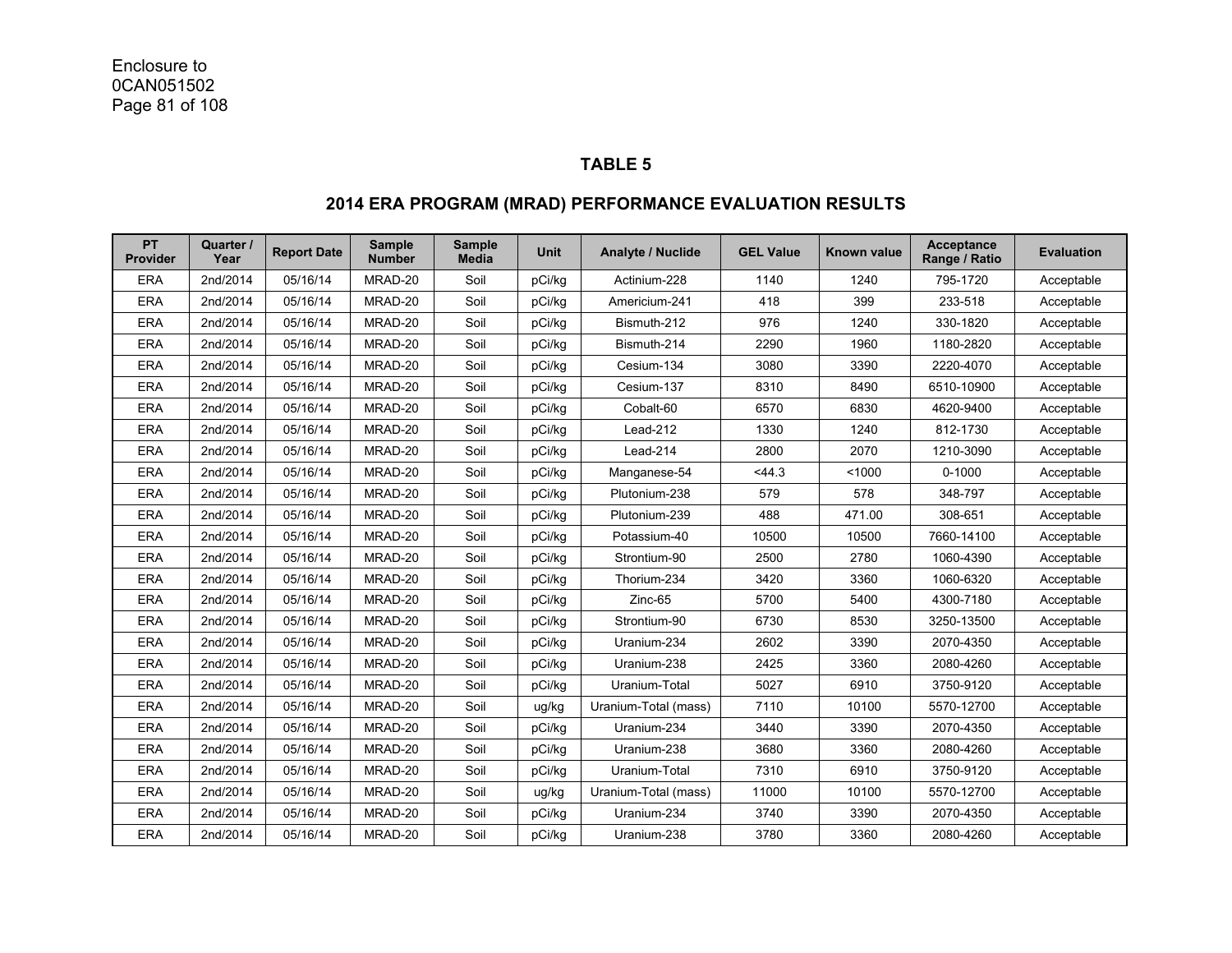# Enclosure to 0CAN051502 Page 82 of 108

| <b>PT</b><br><b>Provider</b> | Quarter /<br>Year | <b>Report Date</b> | <b>Sample</b><br><b>Number</b> | <b>Sample</b><br><b>Media</b> | <b>Unit</b> | <b>Analyte / Nuclide</b> | <b>GEL Value</b> | Known value | <b>Acceptance</b><br>Range / Ratio | <b>Evaluation</b> |
|------------------------------|-------------------|--------------------|--------------------------------|-------------------------------|-------------|--------------------------|------------------|-------------|------------------------------------|-------------------|
| <b>ERA</b>                   | 2nd/2014          | 05/16/14           | MRAD-20                        | Soil                          | pCi/kg      | Uranium-Total            | 7683             | 6910        | 3750-9120                          | Acceptable        |
| <b>ERA</b>                   | 2nd/2014          | 05/16/14           | MRAD-20                        | Soil                          | ug/kg       | Uranium-Total (mass)     | 11300            | 10100       | 5570-12700                         | Acceptable        |
| <b>ERA</b>                   | 2nd/2014          | 05/16/14           | MRAD-20                        | Soil                          | ug/kg       | Uranium-Total (mass)     | 11200            | 10100       | 5570-12700                         | Acceptable        |
| <b>ERA</b>                   | 2nd/2014          | 05/16/14           | MRAD-20                        | Vegetation                    | pCi/kg      | Am-241                   | 1670             | 1490        | 911-1980                           | Acceptable        |
| <b>ERA</b>                   | 2nd/2014          | 05/16/14           | MRAD-20                        | Vegetation                    | pCi/kg      | Cesium-134               | 657              | 646         | 415-839                            | Acceptable        |
| <b>ERA</b>                   | 2nd/2014          | 05/16/14           | MRAD-20                        | Vegetation                    | pCi/kg      | Cesium-137               | 861              | 880         | 638-1220                           | Acceptable        |
| <b>ERA</b>                   | 2nd/2014          | 05/16/14           | MRAD-20                        | Vegetation                    | pCi/kg      | Cobalt-60                | 997              | 926         | 639-1290                           | Acceptable        |
| <b>ERA</b>                   | 2nd/2014          | 05/16/14           | MRAD-20                        | Vegetation                    | pCi/kg      | Curium-244               | 514              | 516         | 253-804                            | Acceptable        |
| <b>ERA</b>                   | 2nd/2014          | 05/16/14           | MRAD-20                        | Vegetation                    | pCi/kg      | Manganese-54             | < 62.2           | $300$       | 0.00-300                           | Acceptable        |
| <b>ERA</b>                   | 2nd/2014          | 05/16/14           | MRAD-20                        | Vegetation                    | pCi/kg      | Plutonium-238            | 2230             | 2110        | 1260-2890                          | Acceptable        |
| <b>ERA</b>                   | 2nd/2014          | 05/16/14           | MRAD-20                        | Vegetation                    | pCi/kg      | Plutonium-239            | 3810             | 3740        | 2300-5150                          | Acceptable        |
| <b>ERA</b>                   | 2nd/2014          | 05/16/14           | MRAD-20                        | Vegetation                    | pCi/kg      | Potassium-40             | 30800            | 31900       | 23000-44800                        | Acceptable        |
| <b>ERA</b>                   | 2nd/2014          | 05/16/14           | MRAD-20                        | Vegetation                    | pCi/kg      | Strontium-90             | 2330             | 2580        | 1470-3420                          | Acceptable        |
| <b>ERA</b>                   | 2nd/2014          | 05/16/14           | MRAD-20                        | Vegetation                    | pCi/kg      | Uranium-234              | 1920             | 1760        | 1160-2260                          | Acceptable        |
| <b>ERA</b>                   | 2nd/2014          | 05/16/14           | MRAD-20                        | Vegetation                    | pCi/kg      | Uranium-238              | 1970             | 1750        | 1170-2220                          | Acceptable        |
| <b>ERA</b>                   | 2nd/2014          | 05/16/14           | MRAD-20                        | Vegetation                    | pCi/kg      | Uranium-Total            | 4025             | 3580        | 2430-4460                          | Acceptable        |
| <b>ERA</b>                   | 2nd/2014          | 05/16/14           | MRAD-20                        | Vegetation                    | ug/kg       | Uranium-Total (mass)     | 5920             | 5240        | 3510-6650                          | Acceptable        |
| <b>ERA</b>                   | 2nd/2014          | 05/16/14           | MRAD-20                        | Vegetation                    | pCi/kg      | Zinc-65                  | 1030             | 919         | 663-1290                           | Acceptable        |
| <b>ERA</b>                   | 2nd/2014          | 05/16/14           | MRAD-20                        | Vegetation                    | pCi/kg      | Uranium-234              | 1730             | 1760        | 1160-2260                          | Acceptable        |
| <b>ERA</b>                   | 2nd/2014          | 05/16/14           | MRAD-20                        | Vegetation                    | pCi/kg      | Uranium-238              | 2000             | 1750        | 1170-2220                          | Acceptable        |
| <b>ERA</b>                   | 2nd/2014          | 05/16/14           | MRAD-20                        | Vegetation                    | pCi/kg      | Uranium-Total            | 3817             | 3580        | 2430-4460                          | Acceptable        |
| <b>ERA</b>                   | 2nd/2014          | 05/16/14           | MRAD-20                        | Vegetation                    | ug/kg       | Uranium-Total (mass)     | 5990             | 5240        | 3510-6650                          | Acceptable        |
| <b>ERA</b>                   | 2nd/2014          | 05/16/14           | MRAD-20                        | Vegetation                    | ug/kg       | Uranium-Total (mass)     | 5620             | 5240        | 3510-6650                          | Acceptable        |
| <b>ERA</b>                   | 2nd/2014          | 05/16/14           | MRAD-20                        | Filter                        | pCi/Filter  | Americium-241            | 60.2             | 59.7        | 36.8-80.8                          | Acceptable        |
| <b>ERA</b>                   | 2nd/2014          | 05/16/14           | MRAD-20                        | Filter                        | pCi/Filter  | Cesium-134               | 920              | 1010        | 643-1250                           | Acceptable        |
| <b>ERA</b>                   | 2nd/2014          | 05/16/14           | MRAD-20                        | Filter                        | pCi/Filter  | Cesium-137               | 816              | 828         | 622-1090                           | Acceptable        |
| <b>ERA</b>                   | 2nd/2014          | 05/16/14           | MRAD-20                        | Filter                        | pCi/Filter  | Cobalt-60                | 1130             | 1120        | 867-1400                           | Acceptable        |
| <b>ERA</b>                   | 2nd/2014          | 05/16/14           | MRAD-20                        | Filter                        | pCi/Filter  | Iron-55                  | 254              | 240         | 74.4-469                           | Acceptable        |
| <b>ERA</b>                   | 2nd/2014          | 05/16/14           | MRAD-20                        | Filter                        | pCi/Filter  | Manganese-54             | <6.64            | <50.0       | $0 - 50.0$                         | Acceptable        |
| <b>ERA</b>                   | 2nd/2014          | 05/16/14           | MRAD-20                        | Filter                        | pCi/Filter  | Plutonium-238            | 51.3             | 56.3        | 38 6-74.0                          | Acceptable        |
| <b>ERA</b>                   | 2nd/2014          | 05/16/14           | MRAD-20                        | Filter                        | pCi/Filter  | Plutonium-239            | 47.5             | 48.6        | 35.2-63.5                          | Acceptable        |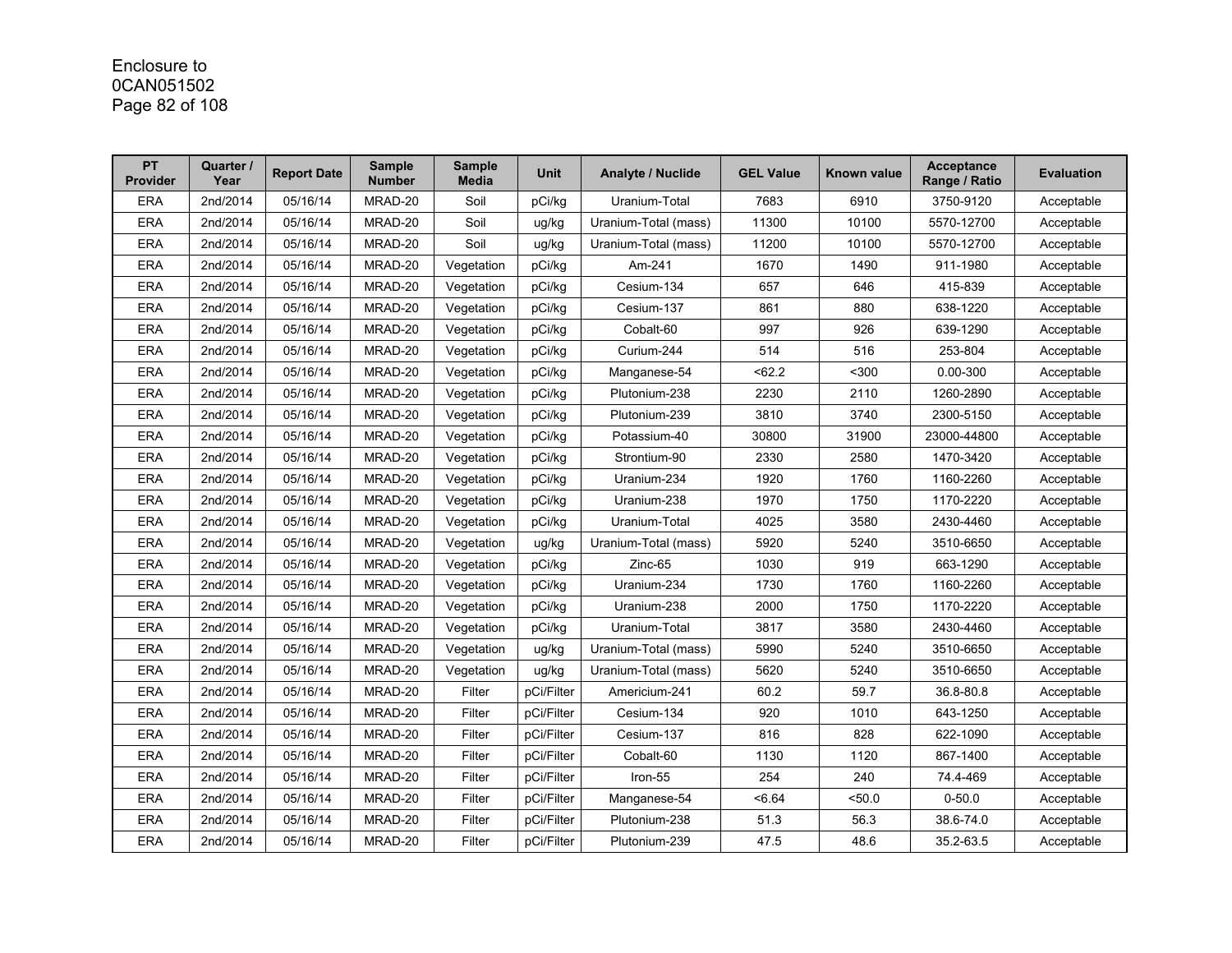# Enclosure to 0CAN051502 Page 83 of 108

| <b>PT</b><br><b>Provider</b> | Quarter /<br>Year | <b>Report Date</b> | <b>Sample</b><br><b>Number</b> | <b>Sample</b><br><b>Media</b> | <b>Unit</b> | <b>Analyte / Nuclide</b> | <b>GEL Value</b> | Known value | <b>Acceptance</b><br>Range / Ratio | <b>Evaluation</b> |
|------------------------------|-------------------|--------------------|--------------------------------|-------------------------------|-------------|--------------------------|------------------|-------------|------------------------------------|-------------------|
| <b>ERA</b>                   | 2nd/2014          | 05/16/14           | MRAD-20                        | Filter                        | pCi/Filter  | Strontium-90             | 76.7             | 78.9        | 38.6-118                           | Acceptable        |
| <b>ERA</b>                   | 2nd/2014          | 05/16/14           | MRAD-20                        | Filter                        | pCi/Filter  | Uranium-234              | 33.8             | 36.4        | 22.6-54                            | Acceptable        |
| <b>ERA</b>                   | 2nd/2014          | 05/16/14           | MRAD-20                        | Filter                        | pCi/Filter  | Uranium-238              | 34.5             | 36.1        | 23.3-49.9                          | Acceptable        |
| <b>ERA</b>                   | 2nd/2014          | 05/16/14           | MRAD-20                        | Filter                        | pCi/Filter  | Uranium-Total            | 70.3             | 74.3        | 41.1-113                           | Acceptable        |
| <b>ERA</b>                   | 2nd/2014          | 05/16/14           | MRAD-20                        | Filter                        | ug/Filter   | Uranium-Total (mass)     | 104              | 108         | 69.1-152                           | Acceptable        |
| <b>ERA</b>                   | 2nd/2014          | 05/16/14           | MRAD-20                        | Filter                        | pCi/Filter  | Zinc-65                  | 737              | 667         | 478-921                            | Acceptable        |
| <b>ERA</b>                   | 2nd/2014          | 05/16/14           | MRAD-20                        | Filter                        | pCi/Filter  | Uranium-234              | 35.5             | 36.4        | 22.6-54                            | Acceptable        |
| <b>ERA</b>                   | 2nd/2014          | 05/16/14           | MRAD-20                        | Filter                        | pCi/Filter  | Uranium-238              | 35.3             | 36.1        | 23.3-49.9                          | Acceptable        |
| <b>ERA</b>                   | 2nd/2014          | 05/16/14           | MRAD-20                        | Filter                        | pCi/Filter  | Uranium-Total            | 72.4             | 74.3        | 41.1-113                           | Acceptable        |
| <b>ERA</b>                   | 2nd/2014          | 05/16/14           | MRAD-20                        | Filter                        | ug/Filter   | Uranium-Total (mass)     | 105              | 108         | 69.1-152                           | Acceptable        |
| <b>ERA</b>                   | 2nd/2014          | 05/16/14           | MRAD-20                        | Filter                        | ug/Filter   | Uranium-Total (mass)     | 100              | 108         | 69.1-152                           | Acceptable        |
| <b>ERA</b>                   | 2nd/2014          | 05/16/14           | MRAD-20                        | Filter                        | pCi/Filter  | Gross Alpha              | 60.9             | 46          | 15.4-71.4                          | Acceptable        |
| <b>ERA</b>                   | 2nd/2014          | 05/16/14           | MRAD-20                        | Filter                        | pCi/Filter  | Gross Beta               | 58.9             | 53.8        | 34.0-78.4                          | Acceptable        |
| <b>ERA</b>                   | 2nd/2014          | 05/16/14           | MRAD-20                        | Water                         | pCi/L       | Americium-241            | 186              | 114         | 76.8-153                           | Not Acceptable    |
| <b>ERA</b>                   | 2nd/2014          | 05/16/14           | MRAD-20                        | Water                         | pCi/L       | Cesium-134               | 1540             | 1660        | 1220-1910                          | Acceptable        |
| <b>ERA</b>                   | 2nd/2014          | 05/16/14           | MRAD-20                        | Water                         | pCi/L       | Cesium-137               | 2760             | 2690        | 2280-3220                          | Acceptable        |
| <b>ERA</b>                   | 2nd/2014          | 05/16/14           | MRAD-20                        | Water                         | pCi/L       | Cobalt-60                | 1320             | 1270        | 1100-1490                          | Acceptable        |
| <b>ERA</b>                   | 2nd/2014          | 05/16/14           | MRAD-20                        | Water                         | pCi/L       | Iron-55                  | 1230             | 1200        | 716-1630                           | Acceptable        |
| <b>ERA</b>                   | 2nd/2014          | 05/16/14           | MRAD-20                        | Water                         | pCi/L       | Manganese-54             | < 7.54           | 100         | $0.00 - 100$                       | Acceptable        |
| <b>ERA</b>                   | 2nd/2014          | 05/16/14           | MRAD-20                        | Water                         | pCi/L       | Plutonium-238            | 37               | 44          | 32.6-54.9                          | Acceptable        |
| <b>ERA</b>                   | 2nd/2014          | 05/16/14           | MRAD-20                        | Water                         | pCi/L       | Plutonium-239            | 124              | 160         | 124-202                            | Acceptable        |
| <b>ERA</b>                   | 2nd/2014          | 05/16/14           | MRAD-20                        | Water                         | pCi/L       | Strontium-90             | 95               | 890         | 580-1180                           | Acceptable        |
| <b>ERA</b>                   | 2nd/2014          | 05/16/14           | MRAD-20                        | Water                         | pCi/L       | Uranium-234              | 77.8             | 82.4        | 61.9-106                           | Acceptable        |
| <b>ERA</b>                   | 2nd/2014          | 05/16/14           | MRAD-20                        | Water                         | pCi/L       | Uranium-238              | 50.8             | 48.4        | 36.9-59.4                          | Acceptable        |
| <b>ERA</b>                   | 2nd/2014          | 05/16/14           | MRAD-20                        | Water                         | pCi/L       | Uranium-Total            | 156              | 168         | 123-217                            | Acceptable        |
| <b>ERA</b>                   | 2nd/2014          | 05/16/14           | MRAD-20                        | Water                         | ug/L        | Uranium-Total (mass)     | 233              | 245         | 195-296                            | Acceptable        |
| <b>ERA</b>                   | 2nd/2014          | 05/16/14           | MRAD-20                        | Water                         | pCi/L       | Zinc-65                  | 2030             | 1800        | 1500-2270                          | Acceptable        |
| <b>ERA</b>                   | 2nd/2014          | 05/16/14           | MRAD-20                        | Water                         | pCi/L       | Uranium-234              | 82.1             | 82.4        | 61.9-106                           | Acceptable        |
| <b>ERA</b>                   | 2nd/2014          | 05/16/14           | MRAD-20                        | Water                         | pCi/L       | Uranium-238              | 84.6             | 48.4        | 36.9-59.4                          | Acceptable        |
| <b>ERA</b>                   | 2nd/2014          | 05/16/14           | MRAD-20                        | Water                         | pCi/L       | Uranium-Total            | 170              | 168         | 123-217                            | Acceptable        |
| <b>ERA</b>                   | 2nd/2014          | 05/16/14           | MRAD-20                        | Water                         | ug/L        | Uranium-Total (mass)     | 253              | 245         | 195-296                            | Acceptable        |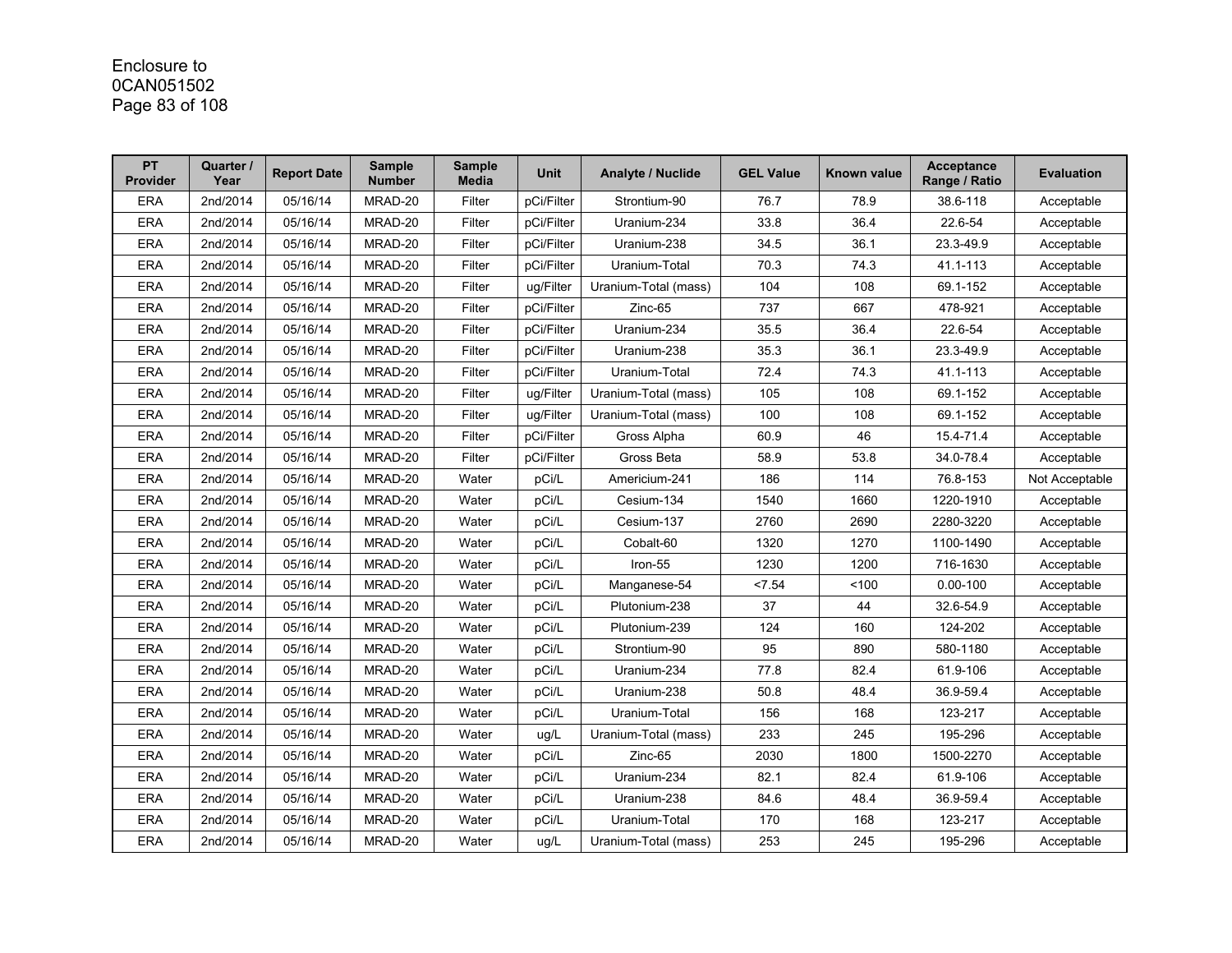## Enclosure to 0CAN051502 Page 84 of 108

| <b>PT</b><br><b>Provider</b> | Quarter /<br>Year | <b>Report Date</b> | <b>Sample</b><br><b>Number</b> | <b>Sample</b><br><b>Media</b> | <b>Unit</b> | <b>Analyte / Nuclide</b> | <b>GEL Value</b> | Known value | <b>Acceptance</b><br>Range / Ratio | <b>Evaluation</b> |
|------------------------------|-------------------|--------------------|--------------------------------|-------------------------------|-------------|--------------------------|------------------|-------------|------------------------------------|-------------------|
| <b>ERA</b>                   | 2nd/2014          | 05/16/14           | MRAD-20                        | Water                         | pCi/L       | Uranium-234              | 80.5             | 82.4        | 61.9-106                           | Acceptable        |
| <b>ERA</b>                   | 2nd/2014          | 05/16/14           | MRAD-20                        | Water                         | pCi/L       | Uranium-238              | 90.0             | 48.4        | 36.9-59.4                          | Acceptable        |
| <b>ERA</b>                   | 2nd/2014          | 05/16/14           | MRAD-20                        | Water                         | pCi/L       | Uranium-Total            | 175              | 168         | 123-217                            | Acceptable        |
| <b>ERA</b>                   | 2nd/2014          | 05/16/14           | MRAD-20                        | Water                         | ug/L        | Uranium-Total(mass)      | 269              | 245         | 195-296                            | Acceptable        |
| <b>ERA</b>                   | 2nd/2014          | 05/16/14           | MRAD-20                        | Water                         | pCi/L       | Uranium-234              | 77.8             | 82.4        | 61.9-106                           | Acceptable        |
| <b>ERA</b>                   | 2nd/2014          | 05/16/14           | MRAD-20                        | Water                         | pCi/L       | Uranium-238              | 78.3             | 48.4        | 36.9-59.4                          | Acceptable        |
| <b>ERA</b>                   | 2nd/2014          | 05/16/14           | MRAD-20                        | Water                         | pCi/L       | Uranium-Total            | 156              | 168         | 123-217                            | Acceptable        |
| <b>ERA</b>                   | 2nd/2014          | 05/16/14           | MRAD-20                        | Water                         | ug/L        | Uranium-Total (mass)     | 233              | 245         | 195-296                            | Acceptable        |
| <b>ERA</b>                   | 2nd/2014          | 05/16/14           | MRAD-20                        | Water                         | ug/L        | Uranium-Total (mass)     | 232              | 245         | 195-296                            | Acceptable        |
| <b>ERA</b>                   | 2nd/2014          | 05/16/14           | MRAD-20                        | Water                         | pCi/L       | Gross Alpha              | 141.0            | 133         | 47.2-206                           | Acceptable        |
| <b>ERA</b>                   | 2nd/2014          | 05/16/14           | MRAD-20                        | Water                         | pCi/L       | Gross Beta               | 172              | 174.0       | 99.6-258                           | Acceptable        |
| <b>ERA</b>                   | 2nd/2014          | 05/16/14           | MRAD-20                        | Water                         | pCi/L       | Tritium                  | 5280             | 5580        | 3740-7960                          | Acceptable        |
| <b>ERA</b>                   | 3rd / 2014        | 11/25/14           | MRAD-21                        | Soil                          | pCi/kg      | Actinium-228             | 1280             | 1240        | 795-1720                           | Acceptable        |
| <b>ERA</b>                   | 3rd / 2014        | 11/25/14           | MRAD-21                        | Soil                          | pCi/kg      | Americium-241            | 825              | 763         | 431-956                            | Acceptable        |
| <b>ERA</b>                   | 3rd / 2014        | 11/25/14           | MRAD-21                        | Soil                          | pCi/kg      | Bismuth-212              | 1620             | 1240        | 330-1820                           | Acceptable        |
| <b>ERA</b>                   | 3rd / 2014        | 11/25/14           | MRAD-21                        | Soil                          | pCi/kg      | Bismuth-214              | 2900             | 2810        | 1690-4040                          | Acceptable        |
| <b>ERA</b>                   | 3rd / 2014        | 11/25/14           | MRAD-21                        | Soil                          | pCi/kg      | Cesium-134               | 1960             | 2140        | 1400-2570                          | Acceptable        |
| <b>ERA</b>                   | 3rd / 2014        | 11/25/14           | MRAD-21                        | Soil                          | pCi/kg      | Cesium-137               | 6760             | 6550        | 5020-8430                          | Acceptable        |
| <b>ERA</b>                   | 3rd / 2014        | 11/25/14           | MRAD-21                        | Soil                          | pCi/kg      | Cobalt-60                | 4480             | 4260        | 2880-5860                          | Acceptable        |
| <b>ERA</b>                   | 3rd / 2014        | 11/25/14           | MRAD-21                        | Soil                          | pCi/kg      | Lead-212                 | 1260             | 1240        | 812-1730                           | Acceptable        |
| <b>ERA</b>                   | 3rd / 2014        | 11/25/14           | MRAD-21                        | Soil                          | pCi/kg      | Lead-214                 | 3480             | 2750        | 1610-4100                          | Acceptable        |
| <b>ERA</b>                   | 3rd / 2014        | 11/25/14           | MRAD-21                        | Soil                          | pCi/kg      | Manganese-54             | $30.0$           | < 1000      | $0 - 1000$                         | Acceptable        |
| <b>ERA</b>                   | 3rd / 2014        | 11/25/14           | MRAD-21                        | Soil                          | pCi/kg      | Plutonium-238            | 732              | 739         | 444-1020                           | Acceptable        |
| <b>ERA</b>                   | 3rd / 2014        | 11/25/14           | MRAD-21                        | Soil                          | pCi/kg      | Plutonium-239            | 281              | 309         | 202-427                            | Acceptable        |
| <b>ERA</b>                   | 3rd / 2014        | 11/25/14           | MRAD-21                        | Soil                          | pCi/kg      | Potassium-40             | 11500            | 10700       | 7810-14400                         | Acceptable        |
| <b>ERA</b>                   | 3rd / 2014        | 11/25/14           | MRAD-21                        | Soil                          | pCi/kg      | Strontium-90             | 8790             | 8420        | 3210-13300                         | Acceptable        |
| <b>ERA</b>                   | 3rd / 2014        | 11/25/14           | MRAD-21                        | Soil                          | pCi/kg      | Thorium-234              | 2000             | 2350        | 743-4420                           | Acceptable        |
| <b>ERA</b>                   | 3rd / 2014        | 11/25/14           | MRAD-21                        | Soil                          | pCi/kg      | Zinc-65                  | 3910             | 3270        | 2600-4350                          | Acceptable        |
| <b>ERA</b>                   | 3rd / 2014        | 11/25/14           | MRAD-21                        | Soil                          | pCi/kg      | Uranium-234              | 2280             | 2370        | 1450-3040                          | Acceptable        |
| <b>ERA</b>                   | 3rd / 2014        | 11/25/14           | MRAD-21                        | Soil                          | pCi/kg      | Uranium-238              | 2340             | 2350        | 1450-2980                          | Acceptable        |
| <b>ERA</b>                   | 3rd / 2014        | 11/25/14           | MRAD-21                        | Soil                          | pCi/kg      | Uranium-Total            | 4762             | 4540        | 2360-6390                          | Acceptable        |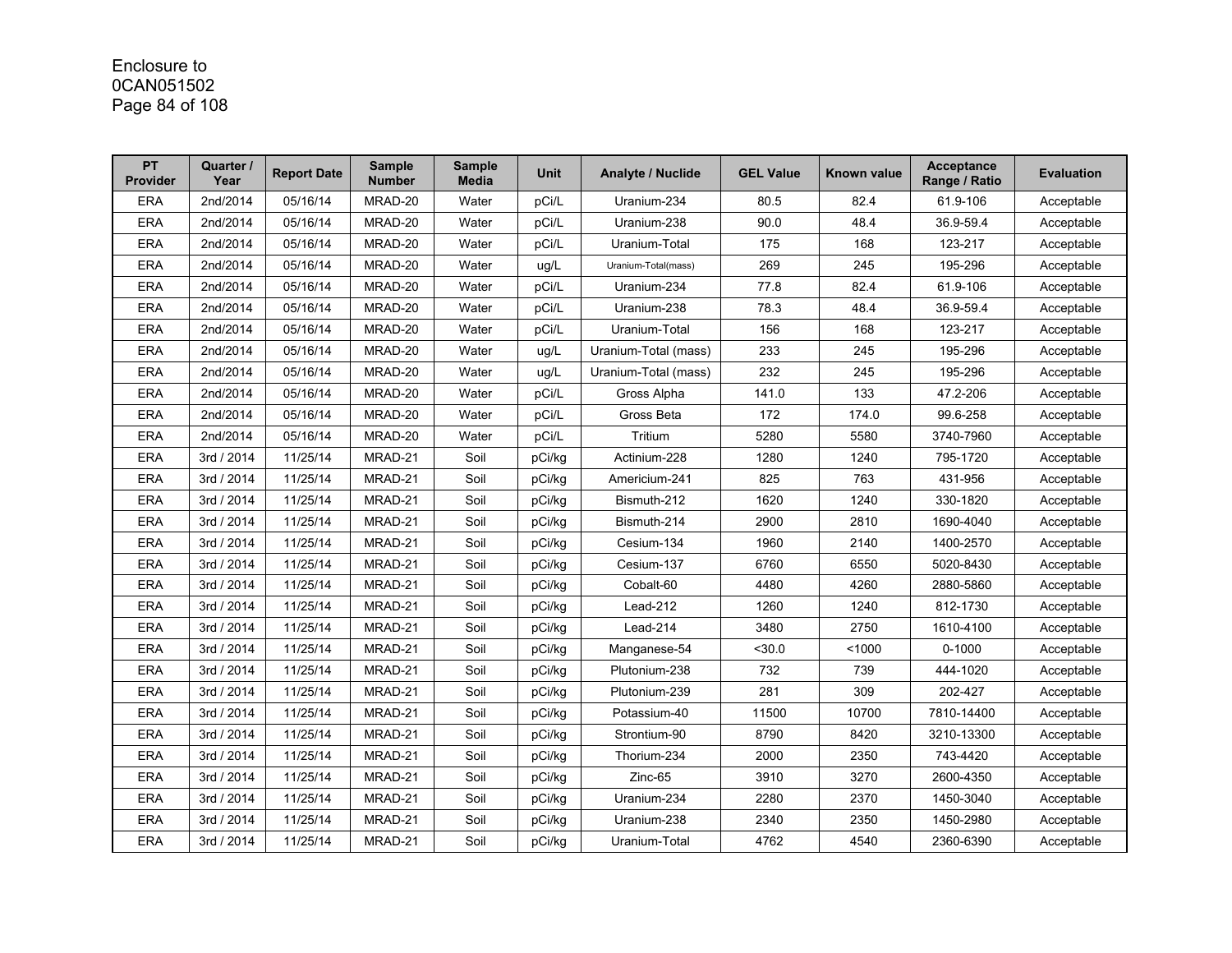# Enclosure to 0CAN051502 Page 85 of 108

| <b>PT</b><br><b>Provider</b> | Quarter /<br>Year | <b>Report Date</b> | <b>Sample</b><br><b>Number</b> | <b>Sample</b><br><b>Media</b> | <b>Unit</b> | <b>Analyte / Nuclide</b> | <b>GEL Value</b> | Known value | <b>Acceptance</b><br>Range / Ratio | <b>Evaluation</b> |
|------------------------------|-------------------|--------------------|--------------------------------|-------------------------------|-------------|--------------------------|------------------|-------------|------------------------------------|-------------------|
| <b>ERA</b>                   | 3rd / 2014        | 11/25/14           | MRAD-21                        | Soil                          | ug/kg       | Uranium-Total(mass)      | 7020             | 7050        | 3890-8870                          | Acceptable        |
| <b>ERA</b>                   | 3rd / 2014        | 11/25/14           | MRAD-21                        | Vegetation                    | pCi/kg      | Am-241                   | 2260             | 2290        | 1400-3505                          | Acceptable        |
| <b>ERA</b>                   | 3rd / 2014        | 11/25/14           | MRAD-21                        | Vegetation                    | pCi/kg      | Cesium-134               | 837              | 849         | 545-1100                           | Acceptable        |
| <b>ERA</b>                   | 3rd / 2014        | 11/25/14           | MRAD-21                        | Vegetation                    | pCi/kg      | Cesium-137               | 729              | 644         | 467-896                            | Acceptable        |
| <b>ERA</b>                   | 3rd / 2014        | 11/25/14           | MRAD-21                        | Vegetation                    | pCi/kg      | Cobalt-60                | 818              | 784         | 541-1100                           | Acceptable        |
| <b>ERA</b>                   | 3rd / 2014        | 11/25/14           | MRAD-21                        | Vegetation                    | pCi/kg      | Curium-244               | 361              | 367         | 180-572                            | Acceptable        |
| <b>ERA</b>                   | 3rd / 2014        | 11/25/14           | MRAD-21                        | Vegetation                    | pCi/kg      | Manganese-54             | < 25.3           | $300$       | $0 - 300$                          | Acceptable        |
| <b>ERA</b>                   | 3rd / 2014        | 11/25/14           | MRAD-21                        | Vegetation                    | pCi/kq      | Plutonium-238            | 886              | 862         | 514-1180                           | Acceptable        |
| <b>ERA</b>                   | 3rd / 2014        | 11/25/14           | MRAD-21                        | Vegetation                    | pCi/kg      | Plutonium-239            | 675              | 701         | 430-965                            | Acceptable        |
| <b>ERA</b>                   | 3rd / 2014        | 11/25/14           | MRAD-21                        | Vegetation                    | pCi/kg      | Potassium-40             | 35300            | 30900       | 22300-43400                        | Acceptable        |
| <b>ERA</b>                   | 3rd / 2014        | 11/25/14           | MRAD-21                        | Vegetation                    | pCi/kg      | Strontium-90             | 1230             | 1710        | 975-2270                           | Acceptable        |
| <b>ERA</b>                   | 3rd / 2014        | 11/25/14           | MRAD-21                        | Vegetation                    | pCi/kg      | Uranium-234              | 1980             | 1780        | 1170-2290                          | Acceptable        |
| <b>ERA</b>                   | 3rd / 2014        | 11/25/14           | MRAD-21                        | Vegetation                    | pCi/kg      | Uranium-238              | 1970             | 1760        | 1170-2240                          | Acceptable        |
| <b>ERA</b>                   | 3rd / 2014        | 11/25/14           | MRAD-21                        | Vegetation                    | pCi/kg      | Uranium-Total            | 4038             | 3620        | 2450-4510                          | Acceptable        |
| <b>ERA</b>                   | 3rd / 2014        | 11/25/14           | MRAD-21                        | Vegetation                    | ug/kg       | Uranium-Total (mass)     | 5910             | 5280        | 3540-6710                          | Acceptable        |
| <b>ERA</b>                   | 3rd / 2014        | 11/25/14           | MRAD-21                        | Vegetation                    | pCi/kg      | Uranium-234              | 1670             | 1780        | 1170-2290                          | Acceptable        |
| <b>ERA</b>                   | 3rd / 2014        | 11/25/14           | MRAD-21                        | Vegetation                    | pCi/kg      | Uranium-238              | 1800             | 1760        | 1170-2240                          | Acceptable        |
| <b>ERA</b>                   | 3rd / 2014        | 11/25/14           | MRAD-21                        | Vegetation                    | pCi/kg      | Uranium-Total            | 3556             | 3620        | 2450-4510                          | Acceptable        |
| <b>ERA</b>                   | 3rd / 2014        | 11/25/14           | MRAD-21                        | Vegetation                    | ug/kg       | Uranium-Total (mass)     | 5390             | 5280        | 3540-6710                          | Acceptable        |
| <b>ERA</b>                   | 3rd / 2014        | 11/25/14           | MRAD-21                        | Vegetation                    | ug/kg       | Uranium-Total (mass)     | 5860             | 5280        | 3540-6710                          | Acceptable        |
| <b>ERA</b>                   | 3rd / 2014        | 11/25/14           | MRAD-21                        | Vegetation                    | pCi/kg      | Zinc-65                  | 1930             | 1570        | 1130-2200                          | Acceptable        |
| <b>ERA</b>                   | 3rd / 2014        | 11/25/14           | MRAD-21                        | Filter                        | pCi/Filter  | Americium-241            | 41.4             | 38.6        | 23.8-52.2                          | Acceptable        |
| <b>ERA</b>                   | 3rd / 2014        | 11/25/14           | MRAD-21                        | Filter                        | pCi/Filter  | Cesium-134               | 742              | 765.0       | 487-949                            | Acceptable        |
| <b>ERA</b>                   | 3rd / 2014        | 11/25/14           | MRAD-21                        | Filter                        | pCi/Filter  | Cesium-137               | 677              | 647         | 486-850                            | Acceptable        |
| <b>ERA</b>                   | 3rd / 2014        | 11/25/14           | MRAD-21                        | Filter                        | pCi/Filter  | Cobalt-60                | 543              | 523         | 405-653                            | Acceptable        |
| <b>ERA</b>                   | 3rd / 2014        | 11/25/14           | MRAD-21                        | Filter                        | pCi/Filter  | Iron-55                  | 117              | 120.0       | 37.2-234                           | Acceptable        |
| <b>ERA</b>                   | 3rd / 2014        | 11/25/14           | MRAD-21                        | Filter                        | pCi/Filter  | Manganese-54             | <5.87            | < 50        | $0.00 - 50.0$                      | Acceptable        |
| <b>ERA</b>                   | 3rd / 2014        | 11/25/14           | MRAD-21                        | Filter                        | ug/Filter   | Plutonium-238            | 32.9             | 35.7        | 24.5-46.9                          | Acceptable        |
| <b>ERA</b>                   | 3rd / 2014        | 11/25/14           | MRAD-21                        | Filter                        | pCi/Filter  | Plutonium-239            | 26.8             | 29.1        | 21.1-38.0                          | Acceptable        |
| <b>ERA</b>                   | 3rd / 2014        | 11/25/14           | MRAD-21                        | Filter                        | pCi/Filter  | Strontium-90             | 187              | 168         | 82.1-252                           | Acceptable        |
| <b>ERA</b>                   | 3rd / 2014        | 11/25/14           | MRAD-21                        | Filter                        | pCi/Filter  | Uranium-234              | 26               | 28          | 27.8-41.9                          | Acceptable        |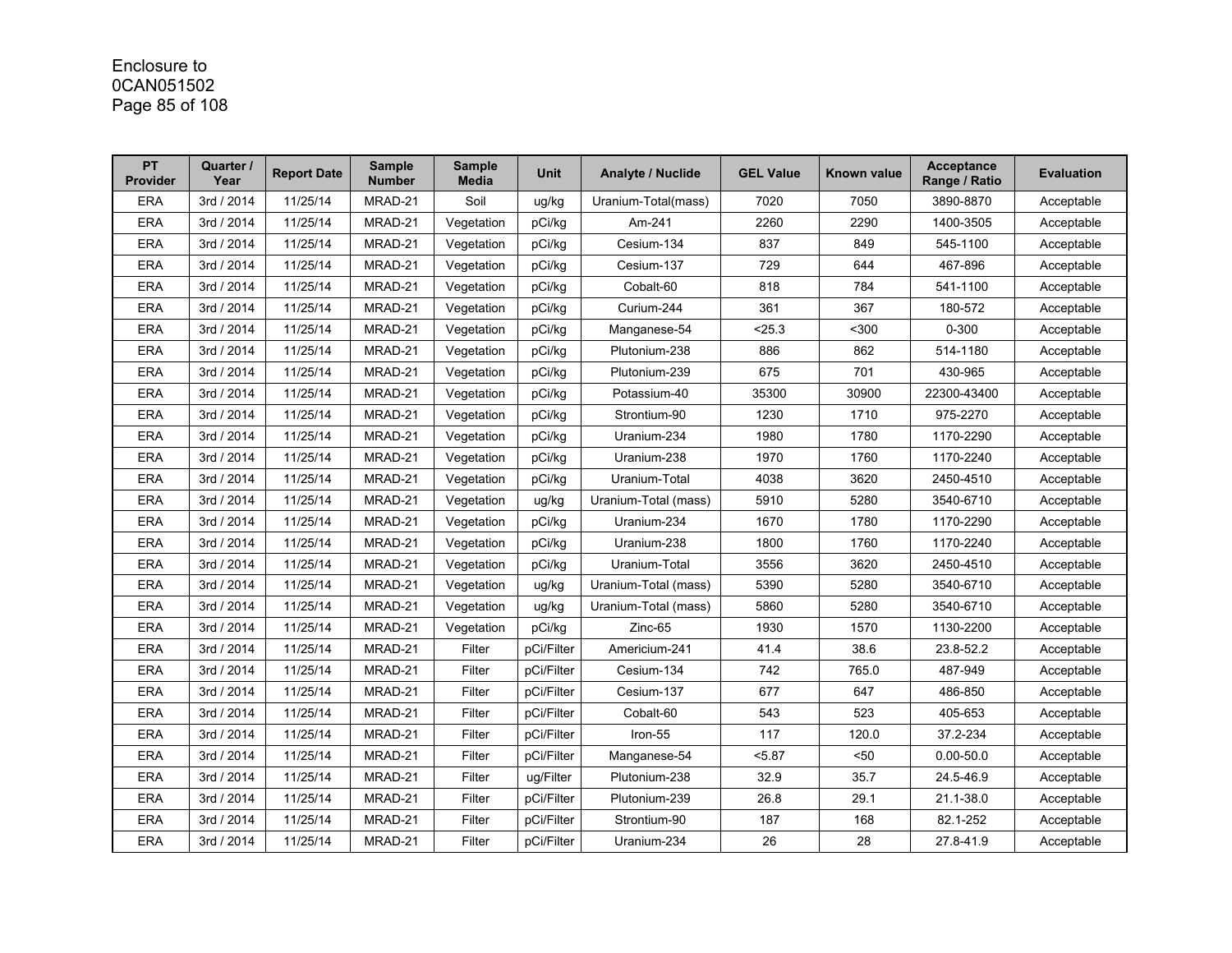# Enclosure to 0CAN051502 Page 86 of 108

| <b>PT</b><br><b>Provider</b> | Quarter /<br>Year | <b>Report Date</b> | <b>Sample</b><br><b>Number</b> | <b>Sample</b><br><b>Media</b> | <b>Unit</b> | <b>Analyte / Nuclide</b> | <b>GEL Value</b> | <b>Known value</b> | <b>Acceptance</b><br>Range / Ratio | <b>Evaluation</b> |
|------------------------------|-------------------|--------------------|--------------------------------|-------------------------------|-------------|--------------------------|------------------|--------------------|------------------------------------|-------------------|
| <b>ERA</b>                   | 3rd / 2014        | 11/25/14           | MRAD-21                        | Filter                        | pCi/Filter  | Uranium-238              | 28               | 27.60              | 17.8-38.2                          | Acceptable        |
| <b>ERA</b>                   | 3rd / 2014        | 11/25/14           | MRAD-21                        | Filter                        | pCi/Filter  | Uranium-Total            | 56               | 57                 | 31.4-86.3                          | Acceptable        |
| <b>ERA</b>                   | 3rd / 2014        | 11/25/14           | MRAD-21                        | Filter                        | ug/Filter   | Uranium-Total (mass)     | 82.6             | 82.7               | 52.9-116                           | Acceptable        |
| <b>ERA</b>                   | 3rd / 2014        | 11/25/14           | MRAD-21                        | Filter                        | pCi/Filter  | Zinc-65                  | 629              | 547                | 392-755                            | Acceptable        |
| <b>ERA</b>                   | 3rd / 2014        | 11/25/14           | MRAD-21                        | Filter                        | pCi/Filter  | Uranium-234              | 28               | 28                 | 27.8-41.9                          | Acceptable        |
| <b>ERA</b>                   | 3rd / 2014        | 11/25/14           | MRAD-21                        | Filter                        | pCi/Filter  | Uranium-238              | 25               | 27.60              | 17.8-38.2                          | Acceptable        |
| <b>ERA</b>                   | 3rd / 2014        | 11/25/14           | MRAD-21                        | Filter                        | pCi/Filter  | Uranium-Total            | 55               | 57                 | 31.4-86.3                          | Acceptable        |
| <b>ERA</b>                   | 3rd / 2014        | 11/25/14           | MRAD-21                        | Filter                        | ug/Filter   | Uranium-Total (mass)     | 75.1             | 82.7               | 52.9-116                           | Acceptable        |
| <b>ERA</b>                   | 3rd / 2014        | 11/25/14           | MRAD-21                        | Filter                        | ug/Filter   | Uranium-Total (mass)     | 90.7             | 82.7               | 52.9-116                           | Acceptable        |
| <b>ERA</b>                   | 3rd / 2014        | 11/25/14           | MRAD-21                        | Filter                        | pCi/Filter  | Gross Alpha              | 47.4             | 36.9               | 12.4-57.3                          | Acceptable        |
| <b>ERA</b>                   | 3rd / 2014        | 11/25/14           | MRAD-21                        | Filter                        | pCi/Filter  | Gross Beta               | 27.2             | 21.1               | 13.3-30.8                          | Acceptable        |
| <b>ERA</b>                   | 3rd / 2014        | 11/25/14           | MRAD-21                        | Water                         | pCi/L       | Americium-241            | 72.4             | 68.6               | 46.2-92.0                          | Acceptable        |
| <b>ERA</b>                   | 3rd / 2014        | 11/25/14           | MRAD-21                        | Water                         | pCi/L       | Cesium-134               | 816.0            | 850                | 624-977                            | Acceptable        |
| <b>ERA</b>                   | 3rd / 2014        | 11/25/14           | MRAD-21                        | Water                         | pCi/L       | Cesium-137               | 1310             | 1240               | 1060-1490                          | Acceptable        |
| <b>ERA</b>                   | 3rd / 2014        | 11/25/14           | MRAD-21                        | Water                         | pCi/L       | Cobalt-60                | 1130             | 1070               | 930-1250                           | Acceptable        |
| <b>ERA</b>                   | 3rd / 2014        | 11/25/14           | MRAD-21                        | Water                         | pCi/L       | Iron-55                  | 130              | 134                | 79.9-182                           | Acceptable        |
| <b>ERA</b>                   | 3rd / 2014        | 11/25/14           | MRAD-21                        | Water                         | pCi/L       | Manganese-54             | <6.34            | 100                | $0.00 - 100$                       | Acceptable        |
| <b>ERA</b>                   | 3rd / 2014        | 11/25/14           | MRAD-21                        | Water                         | pCi/L       | Plutonium-238            | 35               | 33                 | 24.6-41.4                          | Acceptable        |
| <b>ERA</b>                   | 3rd / 2014        | 11/25/14           | MRAD-21                        | Water                         | pCi/L       | Plutonium-239            | 46.4             | 51                 | 39.7-64.4                          | Acceptable        |
| <b>ERA</b>                   | 3rd / 2014        | 11/25/14           | MRAD-21                        | Water                         | pCi/L       | Strontium-90             | 300              | 254                | 165-336                            | Acceptable        |
| <b>ERA</b>                   | 3rd / 2014        | 11/25/14           | MRAD-21                        | Water                         | pCi/L       | Uranium-234              | 42               | 44                 | 32.9-56.5                          | Acceptable        |
| <b>ERA</b>                   | 3rd / 2014        | 11/25/14           | MRAD-21                        | Water                         | pCi/L       | Uranium-238              | 50               | 43.50              | 33.2-53.4                          | Acceptable        |
| <b>ERA</b>                   | 3rd / 2014        | 11/25/14           | MRAD-21                        | Water                         | pCi/L       | Uranium-Total            | 92               | 89                 | 65.5-115                           | Acceptable        |
| <b>ERA</b>                   | 3rd / 2014        | 11/25/14           | MRAD-21                        | Water                         | ug/L        | Uranium-Total (mass)     | 137              | 130                | 104-157                            | Acceptable        |
| <b>ERA</b>                   | 3rd / 2014        | 11/25/14           | MRAD-21                        | Water                         | pCi/L       | Zinc-65                  | 1070             | 921                | 768-1160                           | Acceptable        |
| <b>ERA</b>                   | 3rd / 2014        | 11/25/14           | MRAD-21                        | Water                         | pCi/L       | Uranium-234              | 43               | 44                 | 32.9-56.5                          | Acceptable        |
| <b>ERA</b>                   | 3rd / 2014        | 11/25/14           | MRAD-21                        | Water                         | pCi/L       | Uranium-238              | 45               | 43.50              | 33.2-53.4                          | Acceptable        |
| <b>ERA</b>                   | 3rd / 2014        | 11/25/14           | MRAD-21                        | Water                         | pCi/L       | Uranium-Total            | 90               | 89                 | 65.5-115                           | Acceptable        |
| <b>ERA</b>                   | 3rd / 2014        | 11/25/14           | MRAD-21                        | Water                         | ug/L        | Uranium-Total (mass)     | 134              | 130                | 104-157                            | Acceptable        |
| <b>ERA</b>                   | 3rd / 2014        | 11/25/14           | MRAD-21                        | Water                         | pCi/L       | Uranium-234              | 49               | 44                 | 32.9-56.5                          | Acceptable        |
| <b>ERA</b>                   | 3rd / 2014        | 11/25/14           | MRAD-21                        | Water                         | pCi/L       | Uranium-238              | 42               | 43.50              | 33.2-53.4                          | Acceptable        |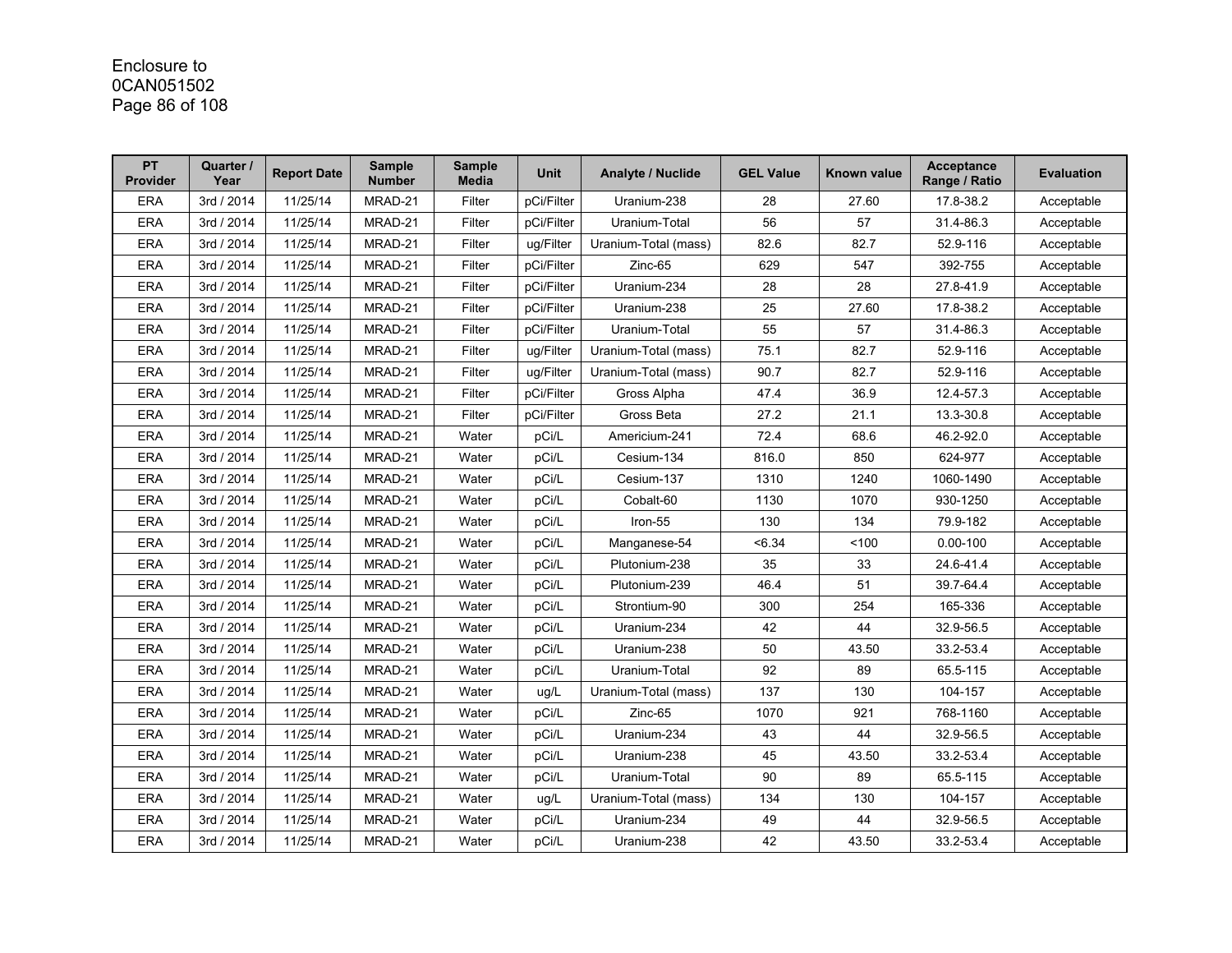## Enclosure to 0CAN051502 Page 87 of 108

| <b>PT</b><br><b>Provider</b> | Quarter /<br>Year | <b>Report Date</b> | <b>Sample</b><br><b>Number</b> | <b>Sample</b><br><b>Media</b> | <b>Unit</b> | <b>Analyte / Nuclide</b> | <b>GEL Value</b> | Known value | Acceptance<br>Range / Ratio | <b>Evaluation</b> |
|------------------------------|-------------------|--------------------|--------------------------------|-------------------------------|-------------|--------------------------|------------------|-------------|-----------------------------|-------------------|
| <b>ERA</b>                   | 3rd / 2014        | 11/25/14           | MRAD-21                        | Water                         | pCi/L       | Uranium-Total            | 93               | 89          | 65.5-115                    | Acceptable        |
| <b>ERA</b>                   | 3rd / 2014        | 11/25/14           | MRAD-21                        | Water                         | ug/L        | Uranium-Total (mass)     | 126              | 130         | 104-157                     | Acceptable        |
| <b>ERA</b>                   | 3rd / 2014        | 11/25/14           | MRAD-21                        | Water                         | ug/L        | Uranium-Total (mass)     | 144              | 130         | 104-157                     | Acceptable        |
| <b>ERA</b>                   | 3rd / 2014        | 11/25/14           | MRAD-21                        | Water                         | pCi/L       | Gross Alpha              | 96.2             | 98          | 34.8-152                    | Acceptable        |
| <b>ERA</b>                   | 3rd / 2014        | 11/25/14           | MRAD-21                        | Water                         | pCi/L       | Gross Beta               | 86.1             | 77.5        | 44.4-115                    | Acceptable        |
| <b>ERA</b>                   | 3rd / 2014        | 11/25/14           | MRAD-21                        | Water                         | pCi/L       | Tritium                  | 5490             | 5500        | 3680-7840                   | Acceptable        |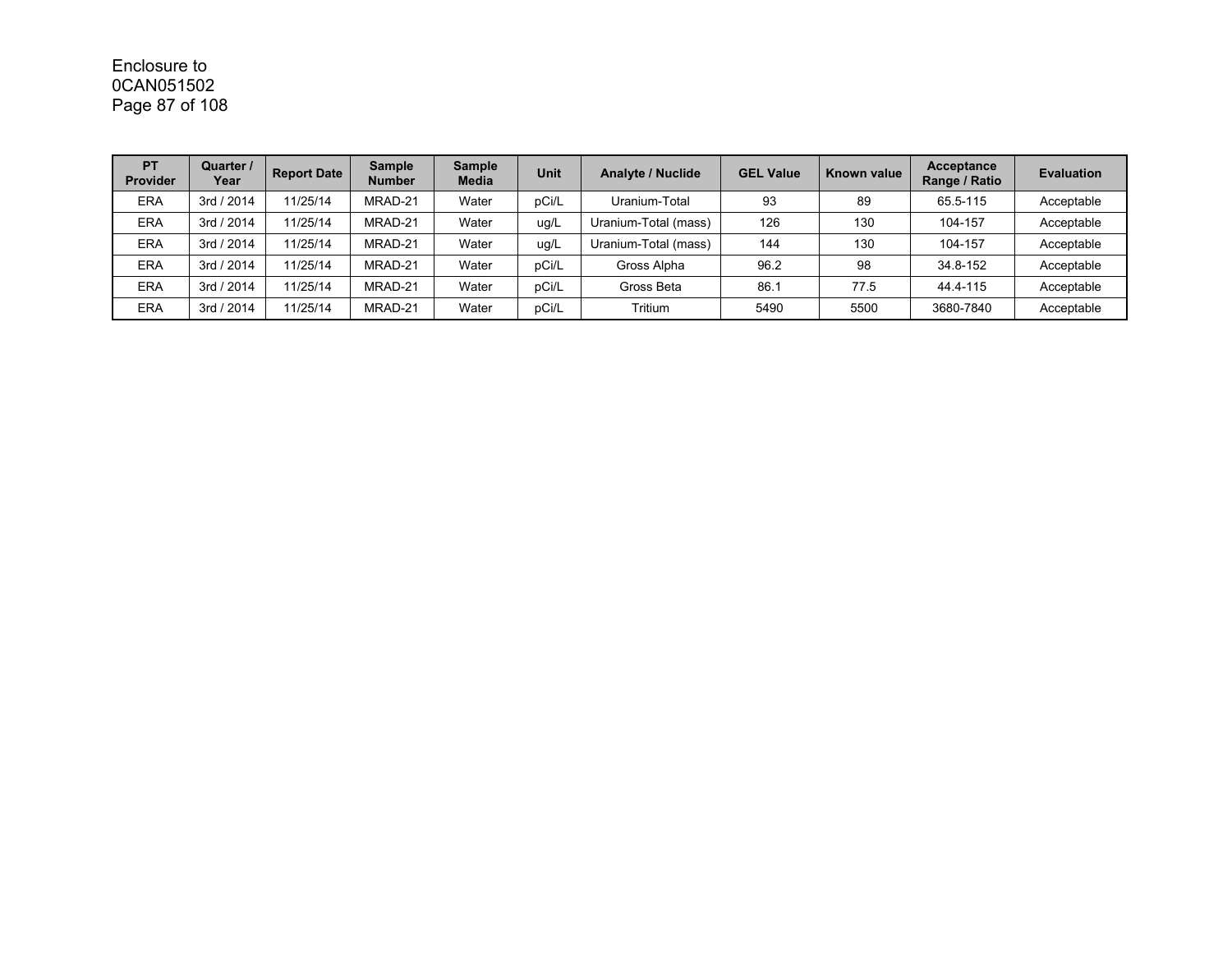

#### **COBALT-60 PERFORMANCE EVALUATION RESULTS AND % BIAS**

#### **FIGURE 2**

#### **CESIUM-137 PERFORMANCE EVALUATION RESULTS AND % BIAS**

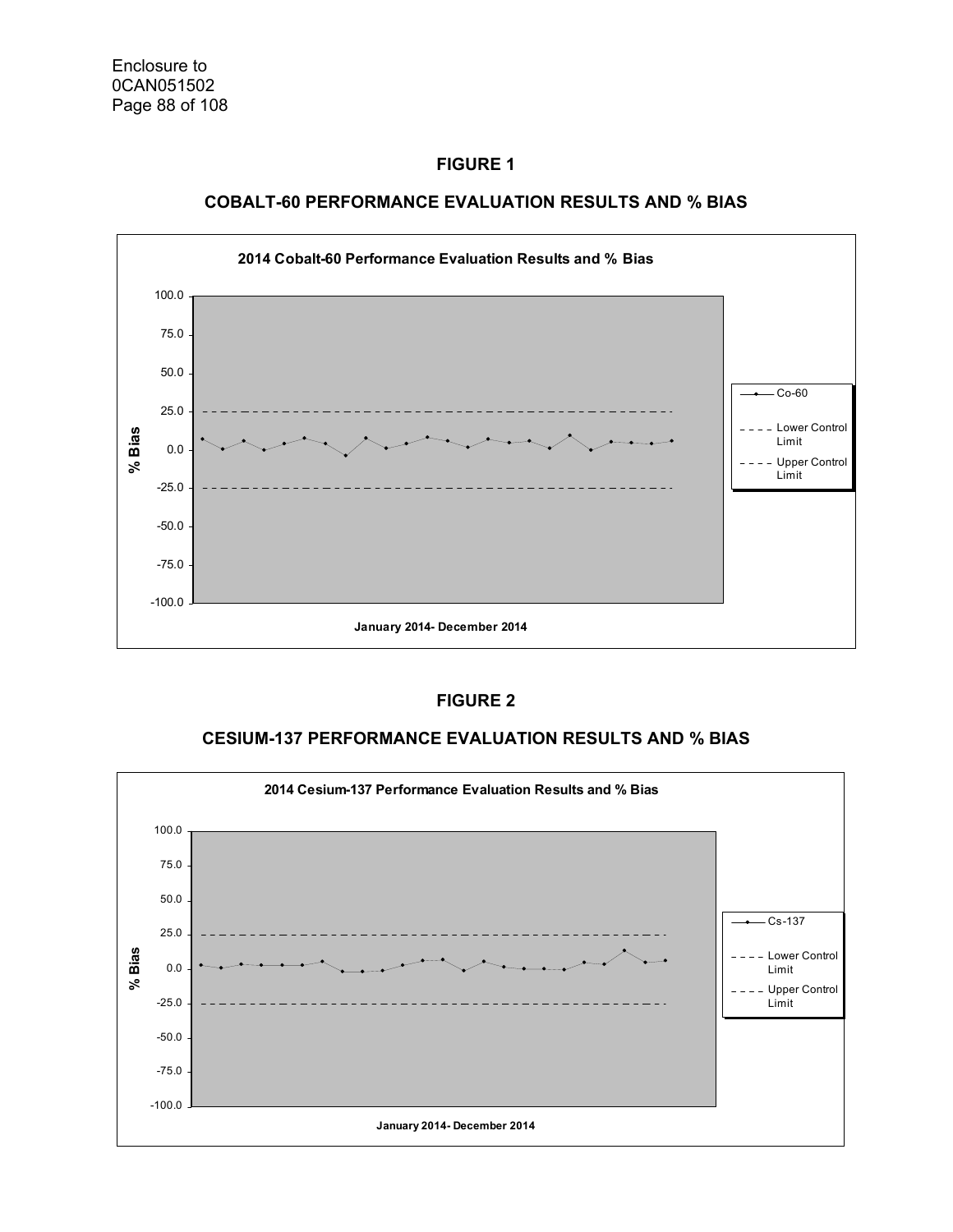

#### **TRITIUM PERFORMANCE EVALUATION RESULTS AND % BIAS**

#### **FIGURE 4**

#### **STRONTIUM-90 PERFORMANCE EVALUATION RESULTS AND % BIAS**

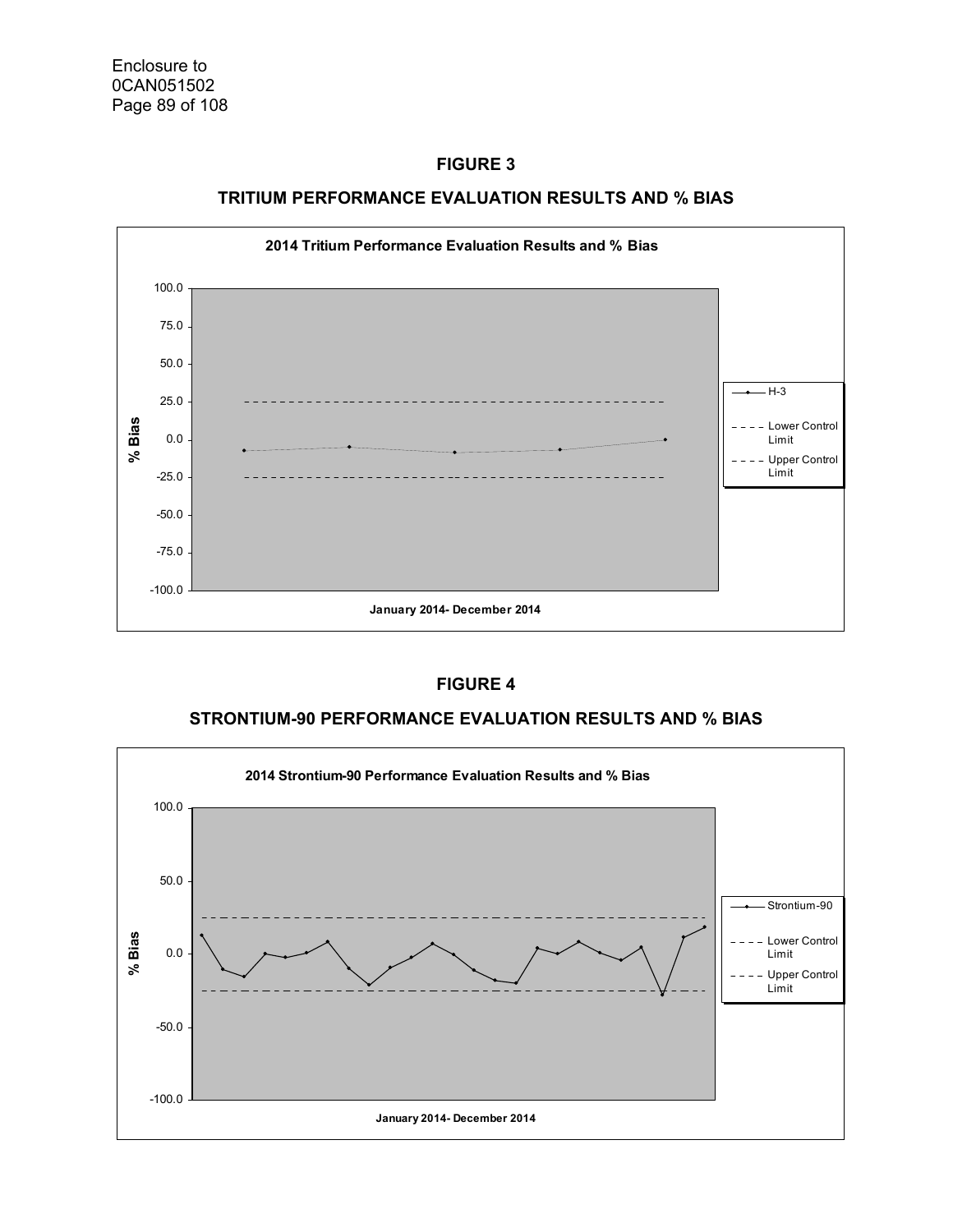



#### **FIGURE 6**

#### **GROSS BETA PERFORMANCE EVALUATION RESULTS AND % BIAS**

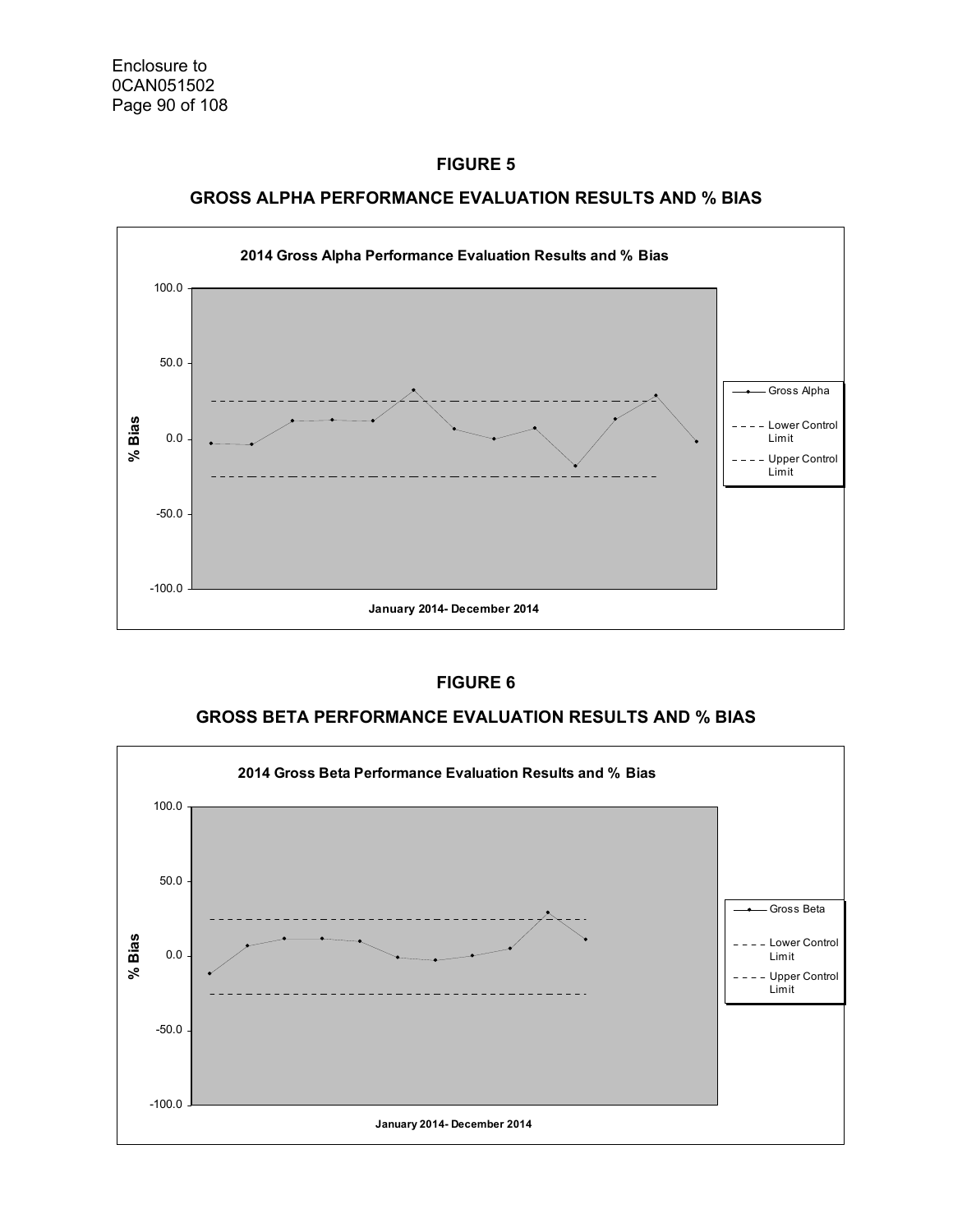

#### **IODINE-131 PERFORMANCE EVALUATION RESULTS AND % BIAS**

#### **FIGURE 8**

#### **AMERICIUM-241 PERFORMANCE EVALUATION RESULTS AND % BIAS**

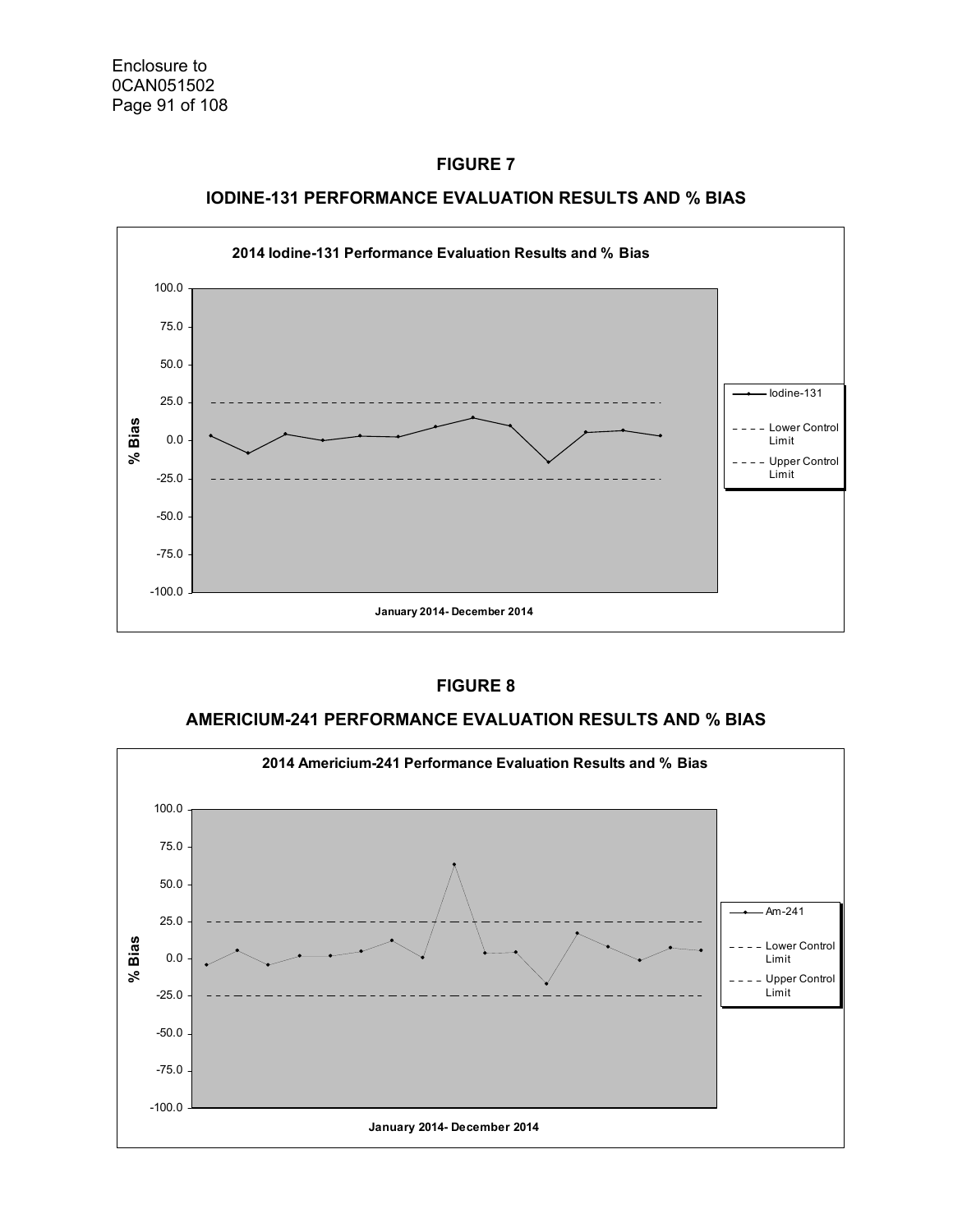

### **PLUTONIUM-238 PERFORMANCE EVALUATION RESULTS AND % BIAS**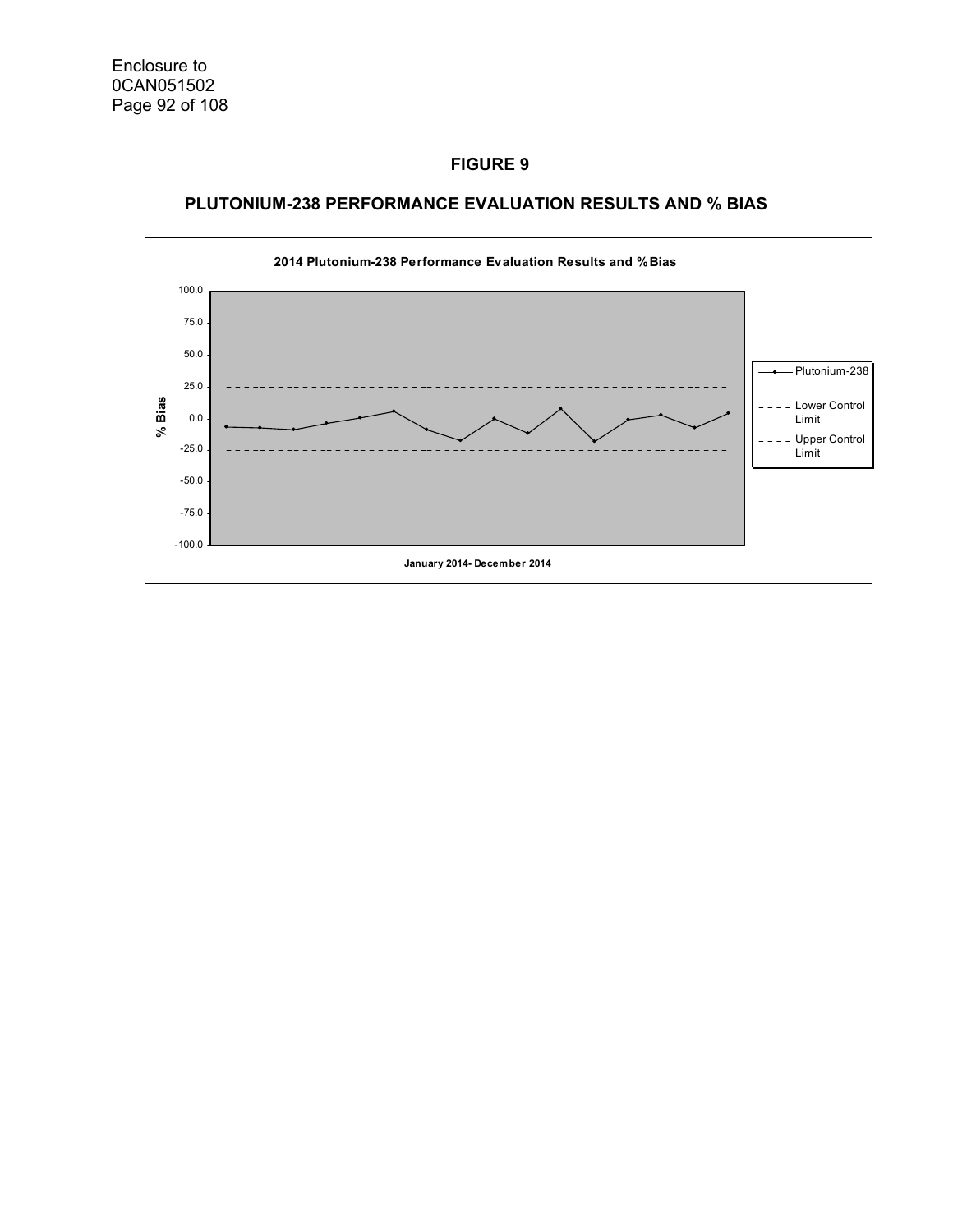### **TABLE 6**

### **REMP INTRA-LABORATORY DATA SUMMARY: BIAS AND PRECISION BY MATRIX**

|                                         | Bias Criteria (+ / - 25%)        |                                   | <b>Precision Criteria (Note 1)</b> |                                   |  |
|-----------------------------------------|----------------------------------|-----------------------------------|------------------------------------|-----------------------------------|--|
| <b>REMP 2014</b>                        | <b>WITHIN</b><br><b>CRITERIA</b> | <b>OUTSIDE</b><br><b>CRITERIA</b> | <b>WITHIN</b><br><b>CRITERIA</b>   | <b>OUTSIDE</b><br><b>CRITERIA</b> |  |
| <b>MILK</b>                             |                                  |                                   |                                    |                                   |  |
| Gas Flow Sr 2nd count                   | 36                               | 0                                 | 36                                 | 0                                 |  |
| <b>Gas Flow Total Strontium</b>         | 23                               | 0                                 | 23                                 | 0                                 |  |
| Gamma Spec Liquid RAD A-013 with Ba, La | 48                               | 0                                 | 109                                | 0                                 |  |
| <b>SOLID</b>                            |                                  |                                   |                                    |                                   |  |
| LSC Iron-55                             | 3                                | 0                                 | 3                                  | $\mathbf 0$                       |  |
| Gamma Spec Solid RAD A-013              | 30                               | 0                                 | 43                                 | 0                                 |  |
| LSC Nickel 63                           | $\mathsf 3$                      | 0                                 | 3                                  | 0                                 |  |
| Gas Flow Sr 2nd count                   | $\overline{5}$                   | 0                                 | 5                                  | 0                                 |  |
| <b>Gas Flow Total Strontium</b>         | 5                                | 0                                 | 5                                  | $\mathbf{0}$                      |  |
| Gamma Spec Solid RAD A-013 with Ba, La  | $\overline{2}$                   | 0                                 | 8                                  | $\Omega$                          |  |
| Gamma Spec Solid RAD A-013 with lodine  | $6\phantom{1}6$                  | 0                                 | $\overline{7}$                     | $\mathbf 0$                       |  |
| <b>FILTER</b>                           |                                  |                                   |                                    |                                   |  |
| Gas Flow Sr 2nd Count                   | 5                                | 0                                 | 5                                  | 0                                 |  |
| Gross A & B                             | 429                              | 0                                 | 429                                | $\mathbf{0}$                      |  |
| Gas Flow Sr-90                          | $\mathbf 1$                      | 0                                 | 1                                  | 0                                 |  |
| Gamma Spec Filter                       | 45                               | 0                                 | 47                                 | $\mathbf 0$                       |  |
| <b>LIQUID</b>                           |                                  |                                   |                                    |                                   |  |
| Alpha Spec Uranium                      | 1                                | 0                                 | $\overline{2}$                     | 0                                 |  |
| Tritium                                 | 206                              | 0                                 | 205                                | $\Omega$                          |  |
| Plutonium                               | $\mathbf{1}$                     | 0                                 | 1                                  | 0                                 |  |
| LSC Iron-55                             | 12                               | 0                                 | 12                                 | $\Omega$                          |  |
| LSC Nickel 63                           | 13                               | 0                                 | 13                                 | 0                                 |  |
| Gamma Spec Liquid RAD A-013             | $\overline{4}$                   | $\pmb{0}$                         | $\overline{4}$                     | $\pmb{0}$                         |  |
| Alpha Spec Am243                        | 6                                | 0                                 | 6                                  | 0                                 |  |
| Gamma lodine-131                        | 28                               | 0                                 | 28                                 | 0                                 |  |
| Alpha Spec Plutonium                    | 10                               | $\pmb{0}$                         | 10                                 | $\mathbf 0$                       |  |
| Gas Flow Sr 2nd count                   | 15                               | 0                                 | 15                                 | $\mathsf{O}\xspace$               |  |
| Alpha Spec Am241 Curium                 | 8                                | 0                                 | 8                                  | 0                                 |  |
| <b>Gas Flow Total Strontium</b>         | 30                               | 0                                 | 31                                 | 0                                 |  |
| Gross Alpha Non Vol Beta                | 45                               | 0                                 | 45                                 | $\mathbf 0$                       |  |
| Gamma Spec Liquid RAD A-013 with Ba, La | 84                               | 0                                 | 159                                | $\mathsf{O}\xspace$               |  |
| Gamma Spec Liquid RAD A-013 with lodine | 40                               | 0                                 | 40                                 | $\mathsf{O}\xspace$               |  |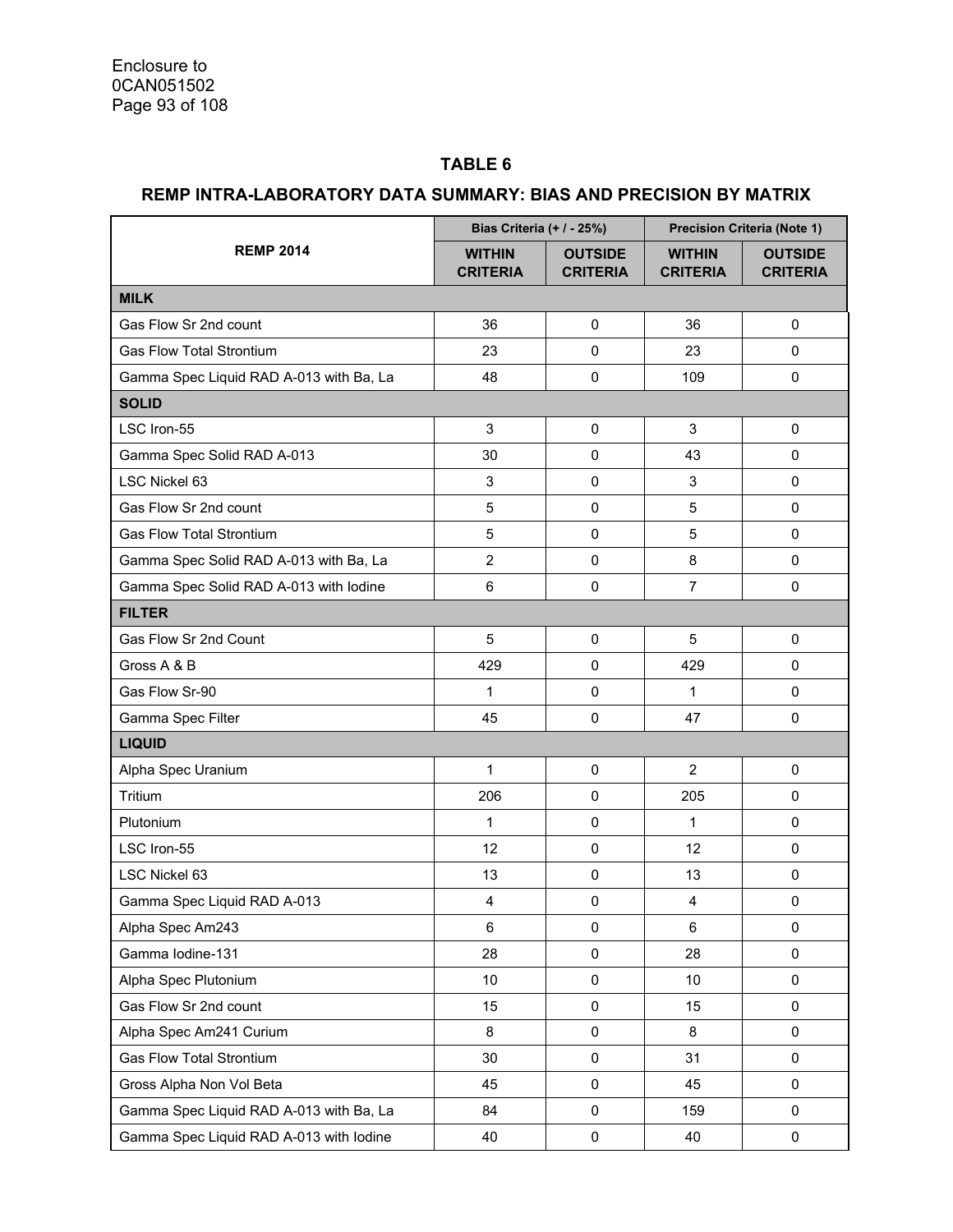|                                                 | Bias Criteria (+ / - 25%)        |                                   | <b>Precision Criteria (Note 1)</b> |                                   |  |
|-------------------------------------------------|----------------------------------|-----------------------------------|------------------------------------|-----------------------------------|--|
| <b>REMP 2014</b>                                | <b>WITHIN</b><br><b>CRITERIA</b> | <b>OUTSIDE</b><br><b>CRITERIA</b> | <b>WITHIN</b><br><b>CRITERIA</b>   | <b>OUTSIDE</b><br><b>CRITERIA</b> |  |
| <b>TISSUE</b>                                   |                                  |                                   |                                    |                                   |  |
| Gamma Spec Solid RAD A-013                      | 48                               | 0                                 | 46                                 | $\mathbf{0}$                      |  |
| Gas Flow Sr 2nd count                           | 8                                | $\Omega$                          | 8                                  | $\Omega$                          |  |
| <b>Gas Flow Total Strontium</b>                 | 17                               | 0                                 | 17                                 | $\mathbf{0}$                      |  |
| Gamma Spec Solid RAD A-013 with Ba, La          | 10                               | 0                                 | 10                                 | 0                                 |  |
| Gamma Spec Solid RAD A-013 with lodine          | 23                               | 0                                 | 22                                 | 0                                 |  |
| <b>SEA WATER</b>                                |                                  |                                   |                                    |                                   |  |
| LSC Iron-55                                     | $\overline{5}$                   | 0                                 | 6                                  | $\mathbf 0$                       |  |
| LSC Nickel 63                                   | 5                                | 0                                 | 6                                  | 0                                 |  |
| <b>Gas Flow Total Strontium</b>                 | 6                                | 0                                 | 6                                  | 0                                 |  |
| Gross Alpha Non Vol Beta                        | 6                                | 0                                 | 6                                  | 0                                 |  |
| Gamma Spec Liquid RAD A-013 with lodine         | $\overline{7}$                   | 0                                 | 11                                 | 0                                 |  |
| <b>VEGETATION</b>                               |                                  |                                   |                                    |                                   |  |
| Gas Flow Sr 2nd count                           | 10                               | 0                                 | 10                                 | $\mathbf 0$                       |  |
| Gamma Spec Solid RAD A-013 with lodine          | 86                               | 0                                 | 96                                 | 0                                 |  |
| <b>AIR CHARCOAL</b>                             |                                  |                                   |                                    |                                   |  |
| Gamma Iodine 131 RAD A-013                      | 560                              | 0                                 | 606                                | $\mathbf 0$                       |  |
| Carbon-14 (Ascarite/Soda Lime Filter per Liter) | 28                               | 0                                 | 28                                 | 0                                 |  |
| <b>DRINKING WATER</b>                           |                                  |                                   |                                    |                                   |  |
| Tritium                                         | 39                               | 0                                 | 40                                 | 0                                 |  |
| LSC Iron-55                                     | 17                               | 0                                 | 16                                 | 0                                 |  |
| LSC Nickel 63                                   | 16                               | 0                                 | 15                                 | 0                                 |  |
| Gamma Iodine-131                                | 27                               | 0                                 | 26                                 | 0                                 |  |
| Gas Flow Sr 2nd count                           | 12                               | 0                                 | 12                                 | $\mathbf 0$                       |  |
| <b>Gas Flow Total Strontium</b>                 | 19                               | 0                                 | 18                                 | $\pmb{0}$                         |  |
| Gross Alpha Non Vol Beta                        | 72                               | 0                                 | 73                                 | 0                                 |  |
|                                                 |                                  |                                   |                                    | 0                                 |  |
| Gamma Spec Liquid RAD A-013 with Ba, La         | 35                               | $\pmb{0}$                         | 75                                 |                                   |  |
| <b>Total</b>                                    | 2200                             |                                   | 2456                               |                                   |  |

Note 1: The RPD must be 20 percent or less, if both samples are greater than 5 times the MDC. If both results are less than 5 times MDC, then the RPD must be equal to or less than 100%. If one result is above the MDC and the other is below the MDC, then the RPD can be calculated using the MDC for the result of the one below the MDC. The RPD must be 100% or less. In the situation where both results are above the MDC but one result is greater than 5 times the MDC and the other is less than 5 times the MDC, the RPD must be less than or equal to 20%. If both results are below MDC, then the limits on % RPD are not applicable.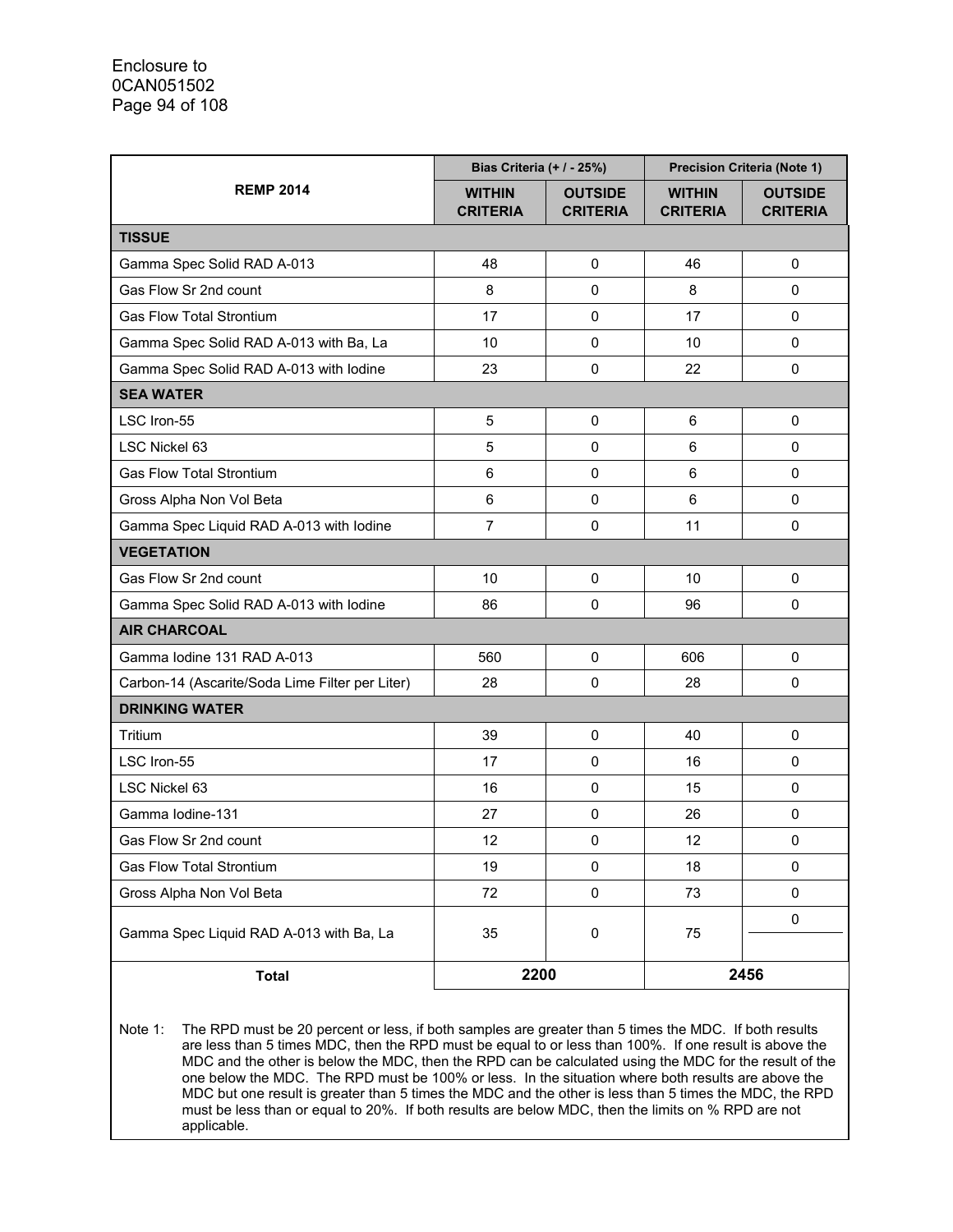### **TABLE 7**

### **ALL RADIOLOGICAL INTRA-LABORATORY DATA SUMMARY:**

|                                         | <b>Bias Criteria (+ / - 25%)</b> |                                   |                                  | <b>Precision Criteria (Note 1)</b> |
|-----------------------------------------|----------------------------------|-----------------------------------|----------------------------------|------------------------------------|
| <b>Total Radiological 2014</b>          | <b>WITHIN</b><br><b>CRITERIA</b> | <b>OUTSIDE</b><br><b>CRITERIA</b> | <b>WITHIN</b><br><b>CRITERIA</b> | <b>OUTSIDE</b><br><b>CRITERIA</b>  |
| <b>MILK</b>                             |                                  |                                   |                                  |                                    |
| Gamma Iodine-129                        | $\mathbf 0$                      | $\pmb{0}$                         | $\mathbf{1}$                     | 0                                  |
| Gamma Iodine-131                        | 36                               | $\pmb{0}$                         | 110                              | 0                                  |
| Gas Flow Sr 2nd count                   | 36                               | $\mathbf 0$                       | 36                               | $\mathbf 0$                        |
| Gas Flow Strontium 90                   | 5                                | 0                                 | 5                                | $\Omega$                           |
| <b>Gas Flow Total Strontium</b>         | 23                               | $\mathbf 0$                       | 23                               | $\mathbf 0$                        |
| Gamma Spec Liquid RAD A-013 with Ba, La | 48                               | $\pmb{0}$                         | 109                              | 0                                  |
| Gamma Spec Liquid RAD A-013 with lodine | $\ensuremath{\mathsf{3}}$        | 0                                 | 4                                | 0                                  |
| <b>SOLID</b>                            |                                  |                                   |                                  |                                    |
| Gamma Percent Leach                     | 5                                | 0                                 | $\mathbf 0$                      | 0                                  |
| Gas Flow Radium 228                     | 16                               | 0                                 | 20                               | 0                                  |
| Tritium                                 | 211                              | $\mathbf 0$                       | 247                              | $\mathbf 0$                        |
| Tritium by Combustion                   | 1                                | 0                                 | 1                                | 0                                  |
| Carbon-14                               | 130                              | $\mathbf 0$                       | 181                              | $\mathbf 0$                        |
| LSC Iron-55                             | 103                              | $\mathbf 0$                       | 121                              | $\Omega$                           |
| Alpha Spec Polonium Solid               | 52                               | $\mathbf 0$                       | 54                               | 0                                  |
| Gamma Nickel 59 RAD A-022               | 99                               | $\mathbf 0$                       | 117                              | $\mathbf 0$                        |
| LSC Chlorine-36 in Solids               | 4                                | 0                                 | 4                                | 0                                  |
| Gamma Spec Ra226 RAD A-013              | 21                               | $\pmb{0}$                         | 24                               | $\mathbf 0$                        |
| Gamma Spec Solid RAD A-013              | 649                              | $\mathbf 0$                       | 812                              | 0                                  |
| LSC Nickel 63                           | 141                              | 0                                 | 154                              | $\mathbf 0$                        |
| <b>LSC Plutonium</b>                    | 181                              | $\mathbf 0$                       | 202                              | $\mathbf 0$                        |
| Technetium-99                           | 224                              | 0                                 | 250                              | $\pmb{0}$                          |
| Gamma Spec Liquid RAD A-013             | $\overline{2}$                   | 0                                 | 2                                | 0                                  |
| ICP-MS Technetium-99 in Soil            | 61                               | 0                                 | 60                               | $\pmb{0}$                          |
| LSC Selenium 79                         | 11                               | 0                                 | 11                               | 0                                  |
| Total Activity,                         | $\overline{\mathbf{4}}$          | $\pmb{0}$                         | $\overline{\mathbf{4}}$          | 0                                  |
| Tritium                                 | 16                               | 0                                 | 17                               | $\pmb{0}$                          |
| Alpha Spec Am243                        | 23                               | 0                                 | 37                               | 0                                  |
| Gamma Iodine-129                        | 100                              | $\pmb{0}$                         | 120                              | $\pmb{0}$                          |

### **BIAS AND PRECISION BY MATRIX:**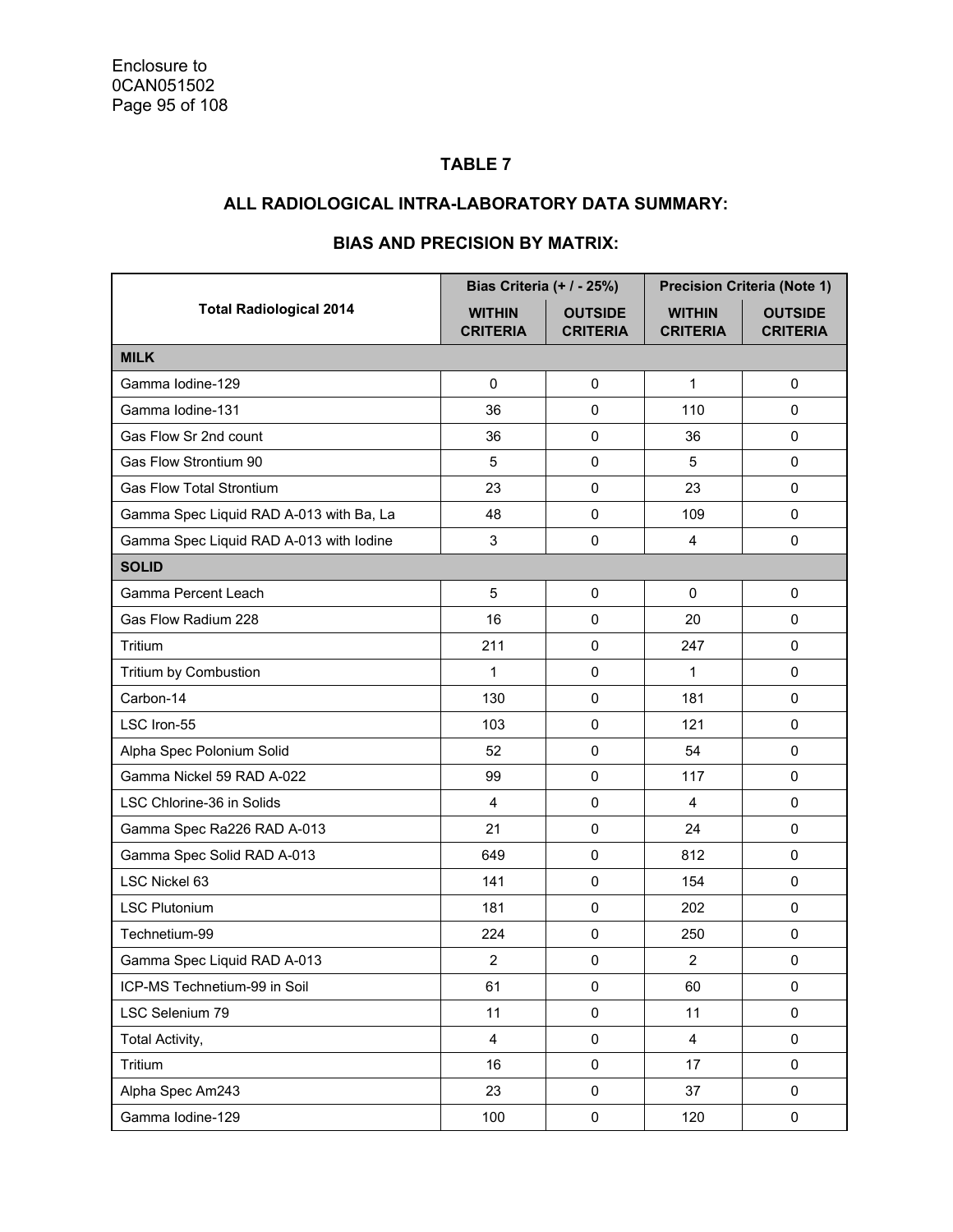|                                            | Bias Criteria (+ / - 25%)        |                                   | <b>Precision Criteria (Note 1)</b> |                                   |  |
|--------------------------------------------|----------------------------------|-----------------------------------|------------------------------------|-----------------------------------|--|
| <b>Total Radiological 2014</b>             | <b>WITHIN</b><br><b>CRITERIA</b> | <b>OUTSIDE</b><br><b>CRITERIA</b> | <b>WITHIN</b><br><b>CRITERIA</b>   | <b>OUTSIDE</b><br><b>CRITERIA</b> |  |
| Gas Flow Lead 210                          | 6                                | 0                                 | 6                                  | 0                                 |  |
| <b>Total Uranium KPA</b>                   | 7                                | $\mathbf 0$                       | 10                                 | 0                                 |  |
| Alpha Spec Uranium                         | 214                              | 0                                 | 309                                | 0                                 |  |
| LSC Promethium 147                         | $\overline{2}$                   | $\mathbf 0$                       | $\overline{2}$                     | 0                                 |  |
| LSC, Rapid Strontium 89 and 90             | 42                               | $\mathbf 0$                       | 61                                 | $\pmb{0}$                         |  |
| Alpha Spec Thorium                         | 152                              | $\pmb{0}$                         | 196                                | 0                                 |  |
| ICP-MS Uranium-233, 234 in Solid           | 49                               | $\mathbf 0$                       | 47                                 | 0                                 |  |
| Alpha Spec Plutonium                       | 231                              | $\mathbf 0$                       | 240                                | 0                                 |  |
| ICP-MS Technetium-99 Prep in Soil          | 62                               | 0                                 | 61                                 | 0                                 |  |
| Alpha Spec Neptunium                       | 213                              | $\mathbf 0$                       | 237                                | 0                                 |  |
| Alpha Spec Plutonium                       | 158                              | $\pmb{0}$                         | 206                                | 0                                 |  |
| Gamma Spec Solid with Ra226, Ra228         | 9                                | $\mathbf 0$                       | 13                                 | 0                                 |  |
| Gas Flow Sr 2nd count                      | 21                               | $\mathbf 0$                       | 25                                 | 0                                 |  |
| Gas Flow Strontium 90                      | 195                              | $\mathbf 0$                       | 201                                | 0                                 |  |
| <b>Gas Flow Total Radium</b>               | $\overline{2}$                   | $\mathbf 0$                       | 3                                  | 0                                 |  |
| Lucas Cell Radium 226                      | 38                               | 0                                 | 47                                 | 0                                 |  |
| <b>Total Activity Screen</b>               | 9                                | $\mathbf 0$                       | 10                                 | 0                                 |  |
| Alpha Spec Am241 Curium                    | 304                              | $\mathbf 0$                       | 339                                | 0                                 |  |
| Alpha Spec Total Uranium                   | $\overline{4}$                   | $\mathbf 0$                       | 8                                  | 0                                 |  |
| <b>Gas Flow Total Strontium</b>            | 43                               | $\mathbf 0$                       | 46                                 | 0                                 |  |
| Gross Alpha Non Vol Beta                   | 1                                | $\mathbf 0$                       | 1                                  | $\pmb{0}$                         |  |
| ICP-MS Uranium-233, 234 Prep in Solid      | 49                               | $\pmb{0}$                         | 48                                 | 0                                 |  |
| ICP-MS Uranium-235, 236, 238 in Solid      | 60                               | $\mathbf 0$                       | 81                                 | 0                                 |  |
| Gamma Spec Solid RAD A-013 with Ba, La     | $\overline{2}$                   | $\mathbf 0$                       | 8                                  | 0                                 |  |
| Gamma Spec Solid RAD A-013 with lodine     | 6                                | $\mathbf 0$                       | $\overline{7}$                     | 0                                 |  |
| GFC Chlorine-36 in Solids                  | 3                                | $\pmb{0}$                         | 3                                  | 0                                 |  |
| Gamma Spec Solid RAD A-013 (pCi/Sample)    | $\overline{2}$                   | $\pmb{0}$                         | $\overline{2}$                     | 0                                 |  |
| Tritium                                    | 8                                | 0                                 | 8                                  | 0                                 |  |
| Alpha Spec Am241 (pCi/Sample)              | $\overline{2}$                   | 0                                 | $\overline{2}$                     | 0                                 |  |
| ICP-MS Uranium-234, 235, 236, 238 in Solid | 148                              | $\mathbf 0$                       | 132                                | 0                                 |  |
| ICP-MS Uranium-235, 236, 238 Prep in Solid | 50                               | $\pmb{0}$                         | 49                                 | 0                                 |  |
| Alpha Spec Thorium                         | 1                                | $\pmb{0}$                         | 1                                  | 0                                 |  |
| Alpha Spec Uranium                         | $\mathbf{1}$                     | 0                                 | 1                                  | 0                                 |  |
| Gross Alpha/Beta                           | 235                              | 0                                 | 316                                | 3                                 |  |
| Alpha Spec Neptunium                       | $\mathbf{1}$                     | $\pmb{0}$                         | $\mathbf{1}$                       | 0                                 |  |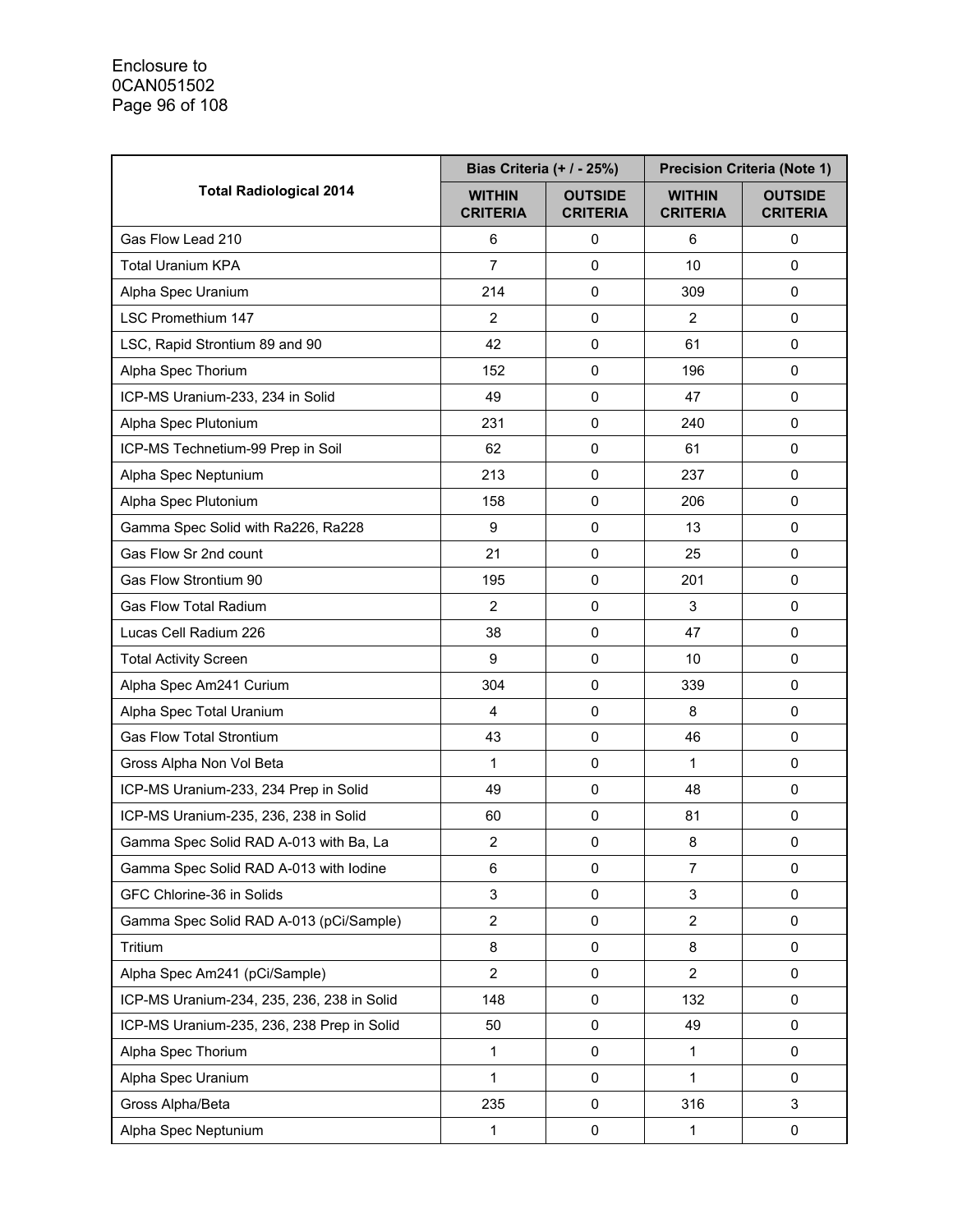|                                                 | Bias Criteria (+ / - 25%)        |                                   | <b>Precision Criteria (Note 1)</b> |                                   |  |
|-------------------------------------------------|----------------------------------|-----------------------------------|------------------------------------|-----------------------------------|--|
| <b>Total Radiological 2014</b>                  | <b>WITHIN</b><br><b>CRITERIA</b> | <b>OUTSIDE</b><br><b>CRITERIA</b> | <b>WITHIN</b><br><b>CRITERIA</b>   | <b>OUTSIDE</b><br><b>CRITERIA</b> |  |
| Gas Flow Sr 2nd count                           | $\overline{2}$                   | 0                                 | 1                                  | $\mathbf 0$                       |  |
| Gross Alpha/Beta (Americium Calibration) Solid  | $\overline{2}$                   | $\mathbf 0$                       | 3                                  | 0                                 |  |
| ICP-MS Uranium-234, 235, 236, 238 Prep in Solid | 69                               | $\pmb{0}$                         | 65                                 | 0                                 |  |
| <b>FILTER</b>                                   |                                  |                                   |                                    |                                   |  |
| Alpha Spec Uranium                              | 14                               | $\mathbf 0$                       | 18                                 | $\mathbf 0$                       |  |
| Alpha Spec Polonium                             | 1                                | $\pmb{0}$                         | 5                                  | 0                                 |  |
| Gamma I-131, filter                             | $\overline{\mathbf{4}}$          | $\mathbf 0$                       | 4                                  | 0                                 |  |
| <b>LSC Plutonium Filter</b>                     | 84                               | $\mathbf 0$                       | 102                                | $\mathbf 0$                       |  |
| Tritium                                         | 76                               | $\mathbf 0$                       | 112                                | $\mathbf 0$                       |  |
| Carbon-14                                       | 35                               | $\mathbf 0$                       | 66                                 | 0                                 |  |
| Nickel-63                                       | 0                                | $\pmb{0}$                         | 8                                  | 0                                 |  |
| LSC Iron-55                                     | 69                               | $\mathbf 0$                       | 84                                 | 0                                 |  |
| Gamma Nickel 59 RAD A-022                       | 55                               | $\mathbf 0$                       | 68                                 | $\mathbf 0$                       |  |
| LSC Nickel 63                                   | 60                               | $\mathbf 0$                       | 78                                 | $\mathbf 0$                       |  |
| Technetium-99                                   | 51                               | $\mathbf 0$                       | 75                                 | $\mathbf 0$                       |  |
| Gamma Spec Filter RAD A-013                     | 143                              | $\pmb{0}$                         | 174                                | $\,6\,$                           |  |
| Alphaspec Np Filter per Liter                   | 8                                | $\mathbf 0$                       | 13                                 | $\mathbf 0$                       |  |
| Alphaspec Pu Filter per Liter                   | 11                               | $\mathbf 0$                       | 22                                 | 0                                 |  |
| Gamma Iodine-125                                | 5                                | $\mathbf 0$                       | 0                                  | $\mathbf 0$                       |  |
| Gamma Iodine-129                                | 46                               | $\mathbf 0$                       | 60                                 | $\mathbf 0$                       |  |
| Gross Alpha/Beta                                | 5                                | $\pmb{0}$                         | 5                                  | $\mathbf 0$                       |  |
| Alpha Spec Am243                                | 10                               | $\mathbf 0$                       | 28                                 | $\mathbf 0$                       |  |
| Gas Flow Lead 210                               | 0                                | $\mathbf 0$                       | 4                                  | $\mathbf 0$                       |  |
| LSC Plutonium Filter per Liter                  | $\boldsymbol{9}$                 | $\mathbf 0$                       | 15                                 | $\pmb{0}$                         |  |
| <b>Total Uranium KPA</b>                        | 9                                | $\pmb{0}$                         | 14                                 | $\mathbf 0$                       |  |
| Alpha Spec Uranium                              | 55                               | $\pmb{0}$                         | 96                                 | $\pmb{0}$                         |  |
| LSC Promethium 147                              | 1                                | $\pmb{0}$                         | 2                                  | 0                                 |  |
| LSC, Rapid Strontium 89 and 90                  | 72                               | $\pmb{0}$                         | 94                                 | $\pmb{0}$                         |  |
| Alpha Spec Thorium                              | 42                               | $\pmb{0}$                         | 66                                 | 0                                 |  |
| Gas Flow Radium 228                             | 1                                | $\mathbf 0$                       | $\mathbf{1}$                       | $\mathbf 0$                       |  |
| Alpha Spec Plutonium                            | 81                               | $\pmb{0}$                         | 98                                 | 0                                 |  |
| ICP-MS Uranium-233, 234 in Filter               | 0                                | $\pmb{0}$                         | 3                                  | 0                                 |  |
| Alpha Spec Neptunium                            | 62                               | $\pmb{0}$                         | 83                                 | 0                                 |  |
| Alpha Spec Plutonium                            | 66                               | 0                                 | 96                                 | $\mathbf 0$                       |  |
| Alpha Spec Polonium, (Filter/Liter)             | 0                                | $\pmb{0}$                         | 14                                 | 0                                 |  |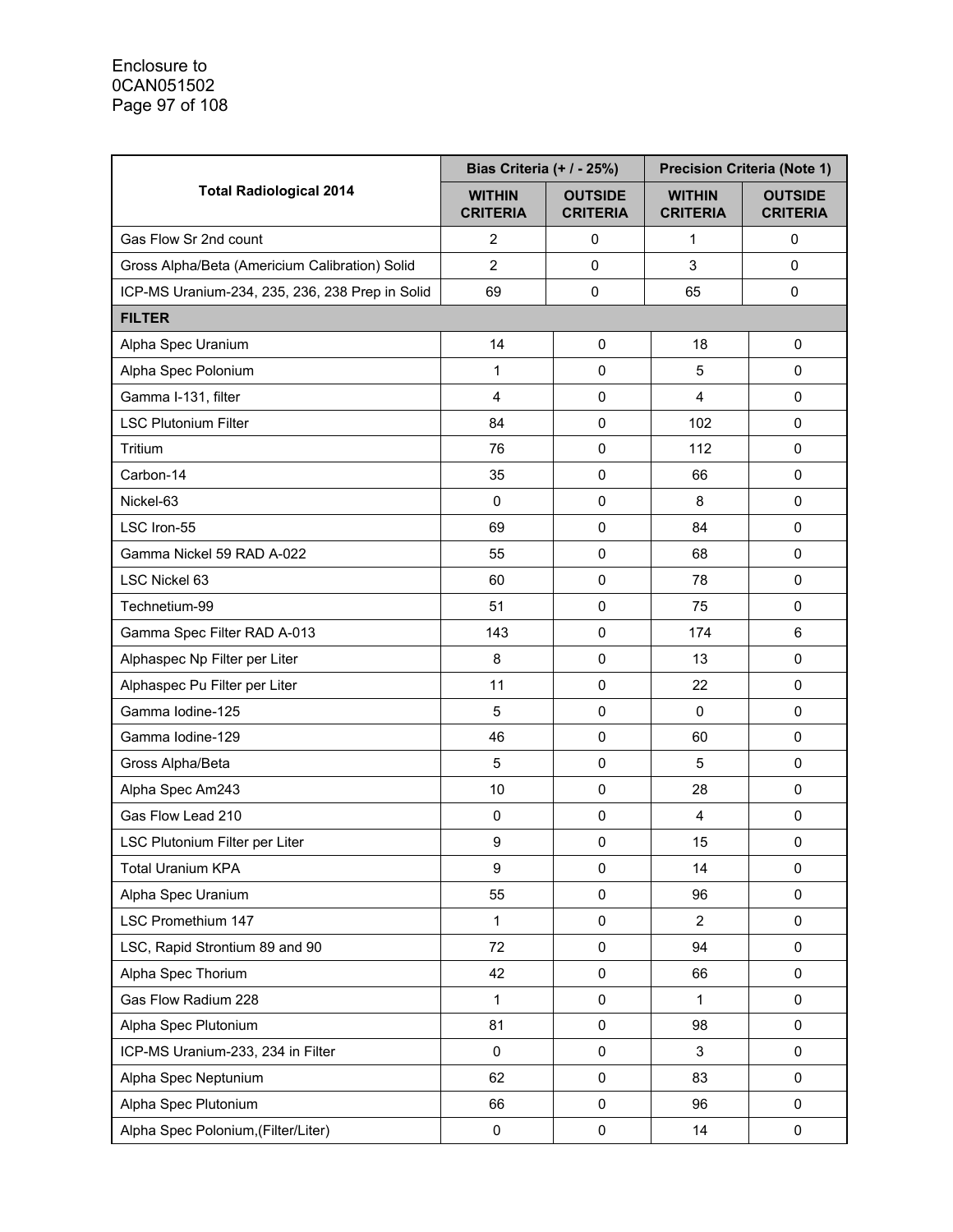|                                                  | Bias Criteria (+ / - 25%)        |                                   | <b>Precision Criteria (Note 1)</b> |                                   |  |
|--------------------------------------------------|----------------------------------|-----------------------------------|------------------------------------|-----------------------------------|--|
| <b>Total Radiological 2014</b>                   | <b>WITHIN</b><br><b>CRITERIA</b> | <b>OUTSIDE</b><br><b>CRITERIA</b> | <b>WITHIN</b><br><b>CRITERIA</b>   | <b>OUTSIDE</b><br><b>CRITERIA</b> |  |
| Alpha Spec Radium 226                            | 0                                | 0                                 | 2                                  | 0                                 |  |
| Gas Flow Sr 2nd Count                            | 72                               | $\mathbf 0$                       | 81                                 | 1                                 |  |
| Gas Flow Strontium 90                            | 61                               | $\mathbf 0$                       | 68                                 | $\Omega$                          |  |
| Lucas Cell Radium-226                            | 1                                | $\Omega$                          | 1                                  | $\Omega$                          |  |
| Alpha Spec Am241Curium                           | 95                               | $\mathbf 0$                       | 117                                | $\mathbf 0$                       |  |
| <b>Gas Flow Total Strontium</b>                  | 5                                | $\mathbf 0$                       | 5                                  | 0                                 |  |
| ICP-MS Uranium-233, 234 Prep in Filter           | $\mathbf 0$                      | $\mathbf 0$                       | 3                                  | 0                                 |  |
| ICP-MS Uranium-235, 236, 238 in Filter           | 0                                | $\Omega$                          | 6                                  | $\Omega$                          |  |
| Total Activity in Filter,                        | 1                                | $\Omega$                          | 10                                 | $\Omega$                          |  |
| Alphaspec Am241 Curium Filter per Liter          | 15                               | $\mathbf 0$                       | 20                                 | $\Omega$                          |  |
| Tritium                                          | 86                               | $\mathbf 0$                       | 89                                 | 0                                 |  |
| Gamma Spec Filter RAD A-013 Direct Count         | 6                                | $\mathbf 0$                       | 6                                  | 0                                 |  |
| Carbon-14                                        | 12                               | $\Omega$                          | 12                                 | 0                                 |  |
| GFC Chlorine-36 in Filters PL                    | 1                                | $\Omega$                          | 1                                  | $\Omega$                          |  |
| Direct Count-Gross Alpha/Beta                    | 48                               | $\Omega$                          | 1                                  | $\Omega$                          |  |
| Gross Alpha/Beta                                 | 48                               | $\mathbf 0$                       | 60                                 | 0                                 |  |
| ICP-MS Uranium-234, 235, 236, 238 in Filter      | $\overline{\mathbf{4}}$          | $\mathbf 0$                       | 6                                  | 0                                 |  |
| ICP-MS Uranium-235, 236, 238 Prep in Filter      | 0                                | $\Omega$                          | 3                                  | $\Omega$                          |  |
| Alpha Spec U                                     | 13                               | $\mathbf 0$                       | 35                                 | $\Omega$                          |  |
| Gross A & B                                      | 497                              | $\Omega$                          | 473                                | 0                                 |  |
| LSC Iron-55                                      | 8                                | $\mathbf 0$                       | 19                                 | $\mathbf 0$                       |  |
| Technetium-99                                    | $\overline{7}$                   | $\mathbf 0$                       | 13                                 | $\mathbf 0$                       |  |
| Gas Flow Sr-90                                   | 6                                | $\mathbf 0$                       | 13                                 | $\mathbf 0$                       |  |
| LSC Nickel 63                                    | 14                               | $\mathbf 0$                       | 19                                 | $\mathbf 0$                       |  |
| Gas Flow Pb-210                                  | 8                                | $\pmb{0}$                         | 22                                 | $\mathbf 0$                       |  |
| Gas Flow Ra-228                                  | 5                                | $\pmb{0}$                         | 10                                 | 0                                 |  |
| Gamma Iodine 129                                 | 8                                | $\pmb{0}$                         | 8                                  | 0                                 |  |
| ICP-MS Uranium-234, 235, 236, 238 Prep in Filter | $\overline{2}$                   | $\mathsf 0$                       | 3                                  | $\mathbf 0$                       |  |
| Gamma Spec Filter                                | 97                               | $\pmb{0}$                         | 117                                | 0                                 |  |
| Lucas Cell Ra-226                                | 8                                | 0                                 | 23                                 | $\mathbf 0$                       |  |
| Alpha Spec Thorium                               | $\overline{7}$                   | $\pmb{0}$                         | 22                                 | $\pmb{0}$                         |  |
| <b>LIQUID</b>                                    |                                  |                                   |                                    |                                   |  |
| Alpha Spec Uranium                               | 390                              | 0                                 | 553                                | $\mathbf 0$                       |  |
| Alpha Spec Polonium                              | $\overline{\mathbf{4}}$          | 0                                 | 7                                  | $\mathbf 0$                       |  |
| Electrolytic Tritium                             | 14                               | 0                                 | 25                                 | 0                                 |  |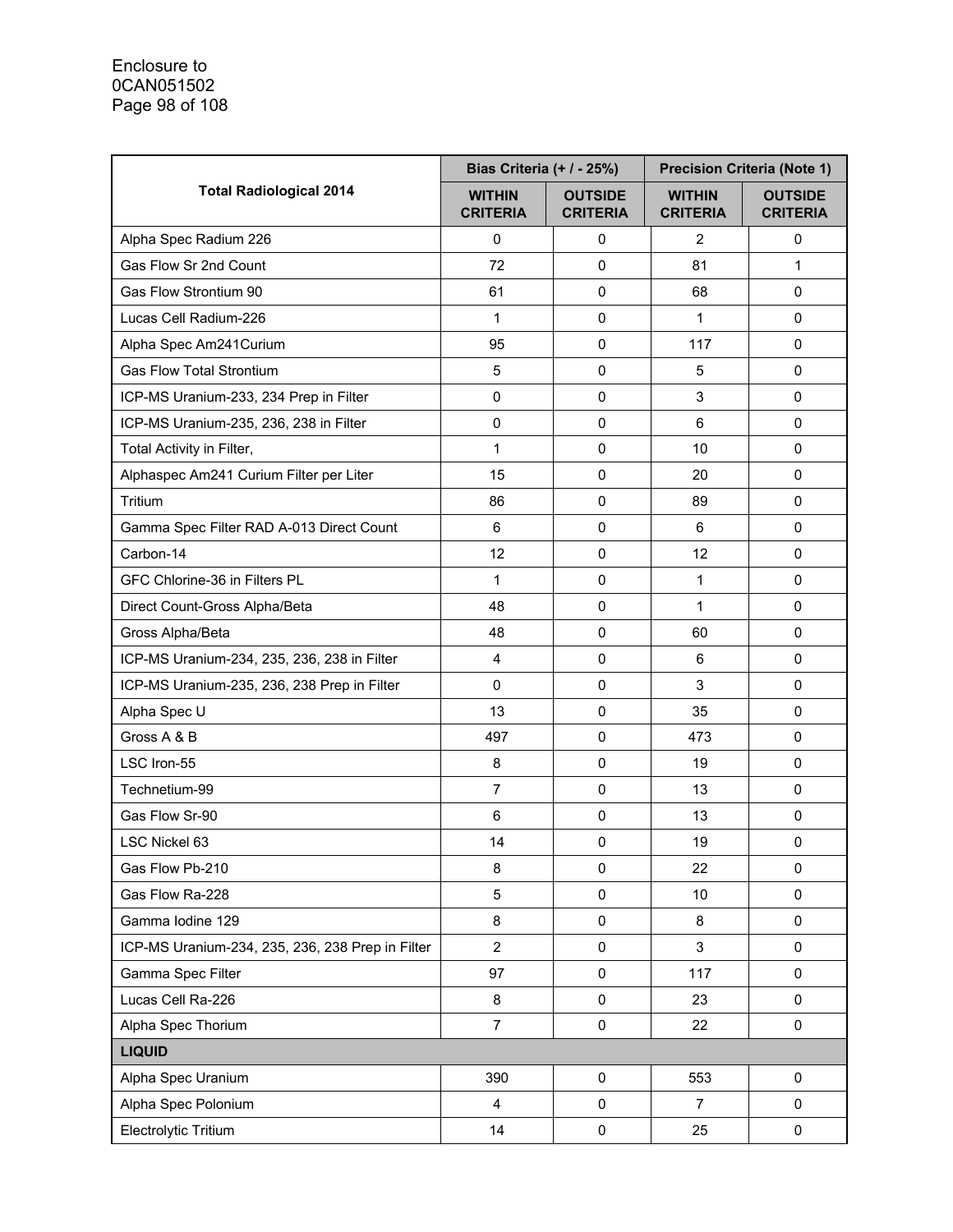|                                | Bias Criteria (+ / - 25%)        |                                   | <b>Precision Criteria (Note 1)</b> |                                   |  |
|--------------------------------|----------------------------------|-----------------------------------|------------------------------------|-----------------------------------|--|
| <b>Total Radiological 2014</b> | <b>WITHIN</b><br><b>CRITERIA</b> | <b>OUTSIDE</b><br><b>CRITERIA</b> | <b>WITHIN</b><br><b>CRITERIA</b>   | <b>OUTSIDE</b><br><b>CRITERIA</b> |  |
| Tritium                        | 1125                             | 0                                 | 1177                               | 0                                 |  |
| Carbon-14                      | 149                              | 0                                 | 161                                | $\Omega$                          |  |
| Plutonium                      | 43                               | 0                                 | 63                                 | $\mathbf 0$                       |  |
| lodine-131                     | 3                                | $\mathbf 0$                       | $\overline{4}$                     | $\Omega$                          |  |
| LSC Iron-55                    | 192                              | $\mathbf 0$                       | 233                                | $\mathbf 0$                       |  |
| Gamma Nickel 59 RAD A-022      | 18                               | $\pmb{0}$                         | 21                                 | $\pmb{0}$                         |  |
| Gamma Iodine 131 RAD A-013     | $\overline{2}$                   | $\mathbf 0$                       | $\overline{2}$                     | $\mathbf 0$                       |  |
| Gamma Radium 228 RAD A-013     | 3                                | 0                                 | 3                                  | 0                                 |  |
| LSC Nickel 63                  | 209                              | $\mathbf 0$                       | 236                                | $\mathbf 0$                       |  |
| LSC Radon 222                  | 18                               | 0                                 | 21                                 | $\mathbf 0$                       |  |
| Technetium-99                  | 377                              | $\pmb{0}$                         | 425                                | $\pmb{0}$                         |  |
| Gamma Spec Liquid RAD A-013    | 702                              | $\mathbf 0$                       | 732                                | $\mathbf 0$                       |  |
| Alpha Spec Total U RAD A-011   | 31                               | 0                                 | 56                                 | $\mathbf 0$                       |  |
| LSC Selenium 79                | $\overline{2}$                   | 0                                 | $\overline{2}$                     | $\mathbf 0$                       |  |
| Alpha Spec Am243               | 17                               | 0                                 | 18                                 | $\mathbf 0$                       |  |
| Gamma Iodine-129               | 80                               | $\pmb{0}$                         | 92                                 | 0                                 |  |
| Gamma Iodine-131               | 28                               | 0                                 | 28                                 | $\mathbf 0$                       |  |
| ICP-MS Technetium-99 in Water  | 8                                | 0                                 | 31                                 | $\Omega$                          |  |
| Gas Flow Lead 210              | 19                               | 0                                 | 19                                 | $\mathbf 0$                       |  |
| <b>Total Uranium KPA</b>       | 101                              | $\mathbf 0$                       | 203                                | $\mathbf 0$                       |  |
| <b>LSC Promethium 147</b>      | 4                                | $\pmb{0}$                         | 4                                  | 0                                 |  |
| LSC, Rapid Strontium 89 and 90 | $\overline{7}$                   | $\pmb{0}$                         | 8                                  | 0                                 |  |
| Alpha Spec Thorium             | 145                              | 0                                 | 186                                | $\mathbf 0$                       |  |
| Gas Flow Radium 228            | 171                              | $\pmb{0}$                         | 206                                | $\pmb{0}$                         |  |
| Gas Flow Radium 228            | 40                               | 0                                 | 37                                 | $\mathbf 0$                       |  |
| Gas Flow Radium 228            | 1                                | $\pmb{0}$                         | 1                                  | 0                                 |  |
| Alpha Spec Plutonium           | 288                              | $\pmb{0}$                         | 387                                | 0                                 |  |
| LSC Sulfur 35                  | 1                                | $\pmb{0}$                         | 1                                  | 0                                 |  |
| Alpha Spec Neptunium           | 90                               | $\pmb{0}$                         | 141                                | 0                                 |  |
| Alpha Spec Plutonium           | 21                               | 0                                 | 49                                 | 0                                 |  |
| Alpha Spec Radium 226          | $\overline{7}$                   | $\pmb{0}$                         | $\overline{7}$                     | $\pmb{0}$                         |  |
| Gas Flow Sr 2nd count          | 191                              | 0                                 | 199                                | $\pmb{0}$                         |  |
| Gas Flow Strontium 90          | 365                              | $\pmb{0}$                         | 422                                | 0                                 |  |
| Gas Flow Strontium 90          | 1                                | 0                                 | 1                                  | 0                                 |  |
| <b>Gas Flow Total Radium</b>   | 78                               | 0                                 | 103                                | 0                                 |  |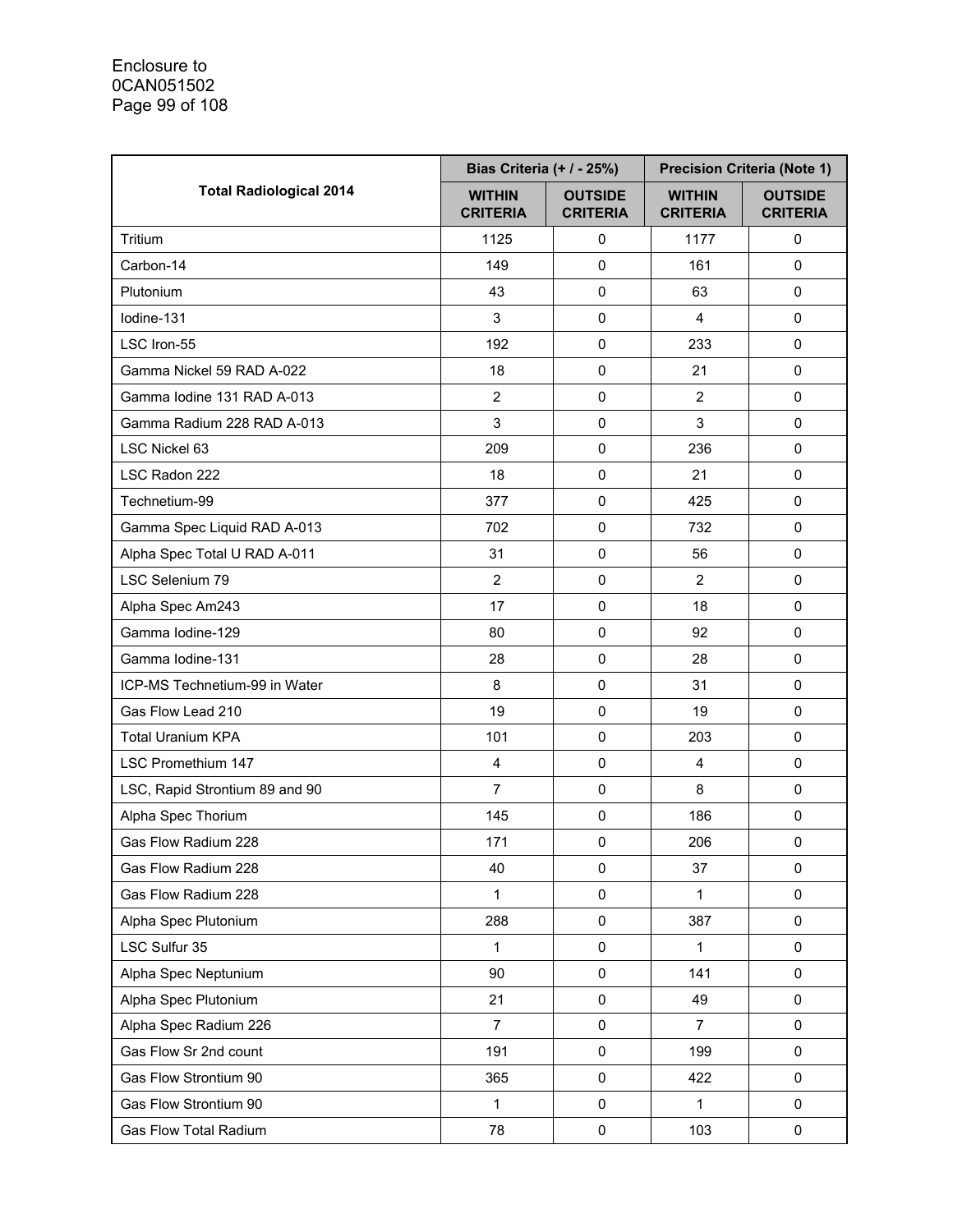|                                                   | Bias Criteria (+ / - 25%)        |                                   | <b>Precision Criteria (Note 1)</b> |                                   |
|---------------------------------------------------|----------------------------------|-----------------------------------|------------------------------------|-----------------------------------|
| <b>Total Radiological 2014</b>                    | <b>WITHIN</b><br><b>CRITERIA</b> | <b>OUTSIDE</b><br><b>CRITERIA</b> | <b>WITHIN</b><br><b>CRITERIA</b>   | <b>OUTSIDE</b><br><b>CRITERIA</b> |
| ICP-MS Technetium-99 Prep in Water                | 8                                | 0                                 | 32                                 | 0                                 |
| ICP-MS Uranium-233, 234 in Liquid                 | $6\phantom{1}$                   | 0                                 | 11                                 | $\mathbf 0$                       |
| LSC Calcuim 45                                    | 1                                | 0                                 | 1                                  | $\mathbf 0$                       |
| Lucas Cell Radium 226                             | 310                              | 0                                 | 366                                | $\mathbf 0$                       |
| Lucas Cell Radium-226                             | 10                               | 0                                 | 10                                 | $\mathbf 0$                       |
| <b>Total Activity Screen</b>                      | $\overline{7}$                   | 0                                 | $\overline{7}$                     | 0                                 |
| Chlorine-36 in Liquids                            | 13                               | 0                                 | 14                                 | $\mathbf 0$                       |
| Alpha Spec Am241 Curium                           | 217                              | 0                                 | 333                                | 0                                 |
| <b>Gas Flow Total Strontium</b>                   | 112                              | 0                                 | 116                                | $\mathbf 0$                       |
| Gross Alpha Non Vol Beta                          | 980                              | 0                                 | 1167                               | $\mathbf 0$                       |
| LSC Phosphorus-32                                 | $\overline{2}$                   | 0                                 | 3                                  | 0                                 |
| Lucas Cell Radium 226 by Method Ra-04             | $\overline{2}$                   | 0                                 | $\overline{2}$                     | $\mathbf 0$                       |
| ICP-MS Uranium-233, 234 Prep in Liquid            | 6                                | 0                                 | 11                                 | $\mathbf 0$                       |
| Tritium in Drinking Water by EPA 906.0            | 9                                | 0                                 | 12                                 | $\mathbf 0$                       |
| Gamma Spec Liquid RAD A-013 with Ba, La           | 84                               | 0                                 | 159                                | 0                                 |
| Gamma Spec Liquid RAD A-013 with lodine           | 162                              | 0                                 | 189                                | 0                                 |
| Gas Flow Strontium 89 & 90                        | 5                                | 0                                 | 3                                  | $\mathbf 0$                       |
| ICP-MS Uranium-235, 236, 238 in Liquid            | 10                               | 0                                 | 18                                 | $\mathbf 0$                       |
| Gas Flow Total Alpha Radium                       | 6                                | 0                                 | $\overline{7}$                     | 0                                 |
| Gross Alpha Co-precipitation                      | 3                                | 0                                 | 13                                 | $\mathbf 0$                       |
| ICP-MS Uranium-235, 236, 238 Prep in Liquid       | 6                                | 0                                 | 11                                 | 0                                 |
| ICP-MS Uranium-234, 235, 236, 238 in Liquid       | 31                               | 0                                 | 74                                 | 0                                 |
| Gross Alpha Beta (Americium Calibration) Liquid   | 32                               | 0                                 | 46                                 | 0                                 |
| ICP-MS Uranium-234, 235, 236, 238 Prep in Liquid  | 15                               | 0                                 | 38                                 | $\pmb{0}$                         |
| Alpha/Beta (Americium Calibration) Drinking Water | 23                               | $\mathbf 0$                       | 18                                 | 0                                 |
| <b>TISSUE</b>                                     |                                  |                                   |                                    |                                   |
| Carbon-14                                         | 3                                | 0                                 | 3                                  | 0                                 |
| Gamma Spec Solid RAD A-013                        | 76                               | 0                                 | 78                                 | 0                                 |
| Technetium-99                                     | $\overline{\mathbf{4}}$          | 0                                 | 4                                  | 0                                 |
| Tritium                                           | 1                                | 0                                 | 1                                  | 0                                 |
| Alpha Spec Uranium                                | 5                                | 0                                 | 8                                  | 0                                 |
| Alpha Spec Plutonium                              | 5                                | 0                                 | 10                                 | 0                                 |
| Gas Flow Sr 2nd count                             | 8                                | 0                                 | 8                                  | 0                                 |
| Gas Flow Strontium 90                             | 11                               | 0                                 | 12                                 | 0                                 |
| Alpha Spec Am241 Curium                           | $\overline{c}$                   | 0                                 | $\mathbf{2}$                       | 0                                 |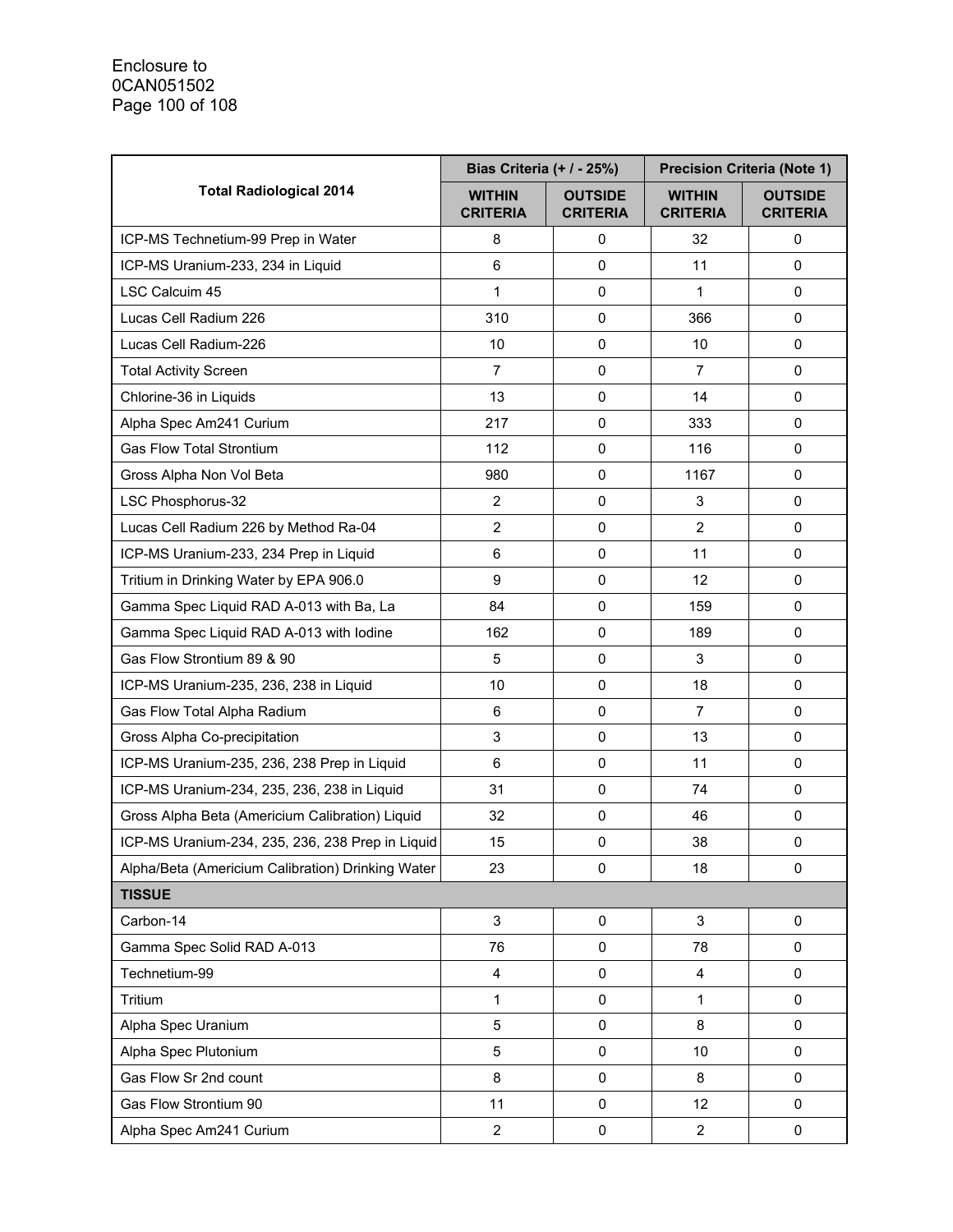|                                            | Bias Criteria (+ / - 25%)        |                                   | <b>Precision Criteria (Note 1)</b> |                                   |
|--------------------------------------------|----------------------------------|-----------------------------------|------------------------------------|-----------------------------------|
| <b>Total Radiological 2014</b>             | <b>WITHIN</b><br><b>CRITERIA</b> | <b>OUTSIDE</b><br><b>CRITERIA</b> | <b>WITHIN</b><br><b>CRITERIA</b>   | <b>OUTSIDE</b><br><b>CRITERIA</b> |
| <b>Gas Flow Total Strontium</b>            | 17                               | 0                                 | 17                                 | 0                                 |
| Gamma Spec Solid RAD A-013 with Ba, La     | 10                               | 0                                 | 10                                 | $\mathbf 0$                       |
| Gamma Spec Solid RAD A-013 with lodine     | 23                               | 0                                 | 22                                 | $\mathbf 0$                       |
| Gross Alpha/Beta                           | $\overline{2}$                   | $\Omega$                          | $\overline{2}$                     | $\mathbf 0$                       |
| <b>SEA WATER</b>                           |                                  |                                   |                                    |                                   |
| LSC Iron-55                                | $\mathbf 5$                      | 0                                 | 6                                  | 0                                 |
| LSC Nickel 63                              | 5                                | 0                                 | 6                                  | $\mathbf 0$                       |
| <b>Gas Flow Total Strontium</b>            | 6                                | $\Omega$                          | 6                                  | $\Omega$                          |
| Gross Alpha Non Vol Beta                   | 6                                | 0                                 | 6                                  | $\mathbf 0$                       |
| Gamma Spec Liquid RAD A-013 with lodine    | $\overline{7}$                   | 0                                 | 11                                 | $\mathbf 0$                       |
| <b>VEGETATION</b>                          |                                  |                                   |                                    |                                   |
| LSC Iron-55                                | $\overline{2}$                   | 0                                 | $\overline{2}$                     | $\mathbf 0$                       |
| Gamma Nickel 59 RAD A-022                  | 1                                | $\Omega$                          | $\Omega$                           | 0                                 |
| Gamma Spec Solid RAD A-013                 | 26                               | 0                                 | 25                                 | $\Omega$                          |
| LSC Nickel 63                              | $\overline{c}$                   | 0                                 | $\mathbf{1}$                       | $\mathbf 0$                       |
| <b>LSC Plutonium</b>                       | 1                                | 0                                 | $\mathbf{1}$                       | $\mathbf 0$                       |
| Technetium-99                              | $\overline{\mathbf{4}}$          | 0                                 | 3                                  | $\mathbf 0$                       |
| Tritium                                    | 11                               | 0                                 | 11                                 | $\Omega$                          |
| Gamma Iodine-129                           | 1                                | $\mathbf 0$                       | $\mathbf 0$                        | $\Omega$                          |
| Gas Flow Lead 210                          | $\overline{2}$                   | 0                                 | 3                                  | $\mathbf 0$                       |
| <b>Total Uranium KPA</b>                   | 4                                | 0                                 | 4                                  | $\mathbf 0$                       |
| Alpha Spec Uranium                         | 22                               | $\mathbf 0$                       | 22                                 | $\mathbf 0$                       |
| Alpha Spec Thorium                         | 5                                | $\mathbf 0$                       | 5                                  | $\mathbf 0$                       |
| Alpha Spec Plutonium                       | 13                               | 0                                 | 11                                 | $\pmb{0}$                         |
| Alpha Spec Neptunium                       | 1                                | 0                                 | $\mathbf{1}$                       | $\mathbf 0$                       |
| Alpha Spec Plutonium                       | 1                                | 0                                 | $\mathbf{1}$                       | $\mathbf 0$                       |
| Gas Flow Sr 2nd count                      | 10                               | 0                                 | 10                                 | 0                                 |
| Gas Flow Strontium 90                      | 12                               | 0                                 | 11                                 | $\mathbf 0$                       |
| <b>Gas Flow Total Radium</b>               | $\overline{2}$                   | 0                                 | $\overline{2}$                     | $\mathbf 0$                       |
| Alpha Spec Am241 Curium                    | $6\phantom{1}$                   | $\mathbf 0$                       | 6                                  | $\mathbf 0$                       |
| Gamma Spec Solid RAD A-013 with lodine     | 86                               | 0                                 | 96                                 | $\mathbf 0$                       |
| Gamma Spec Solid RAD A-013 (pCi/Sample)    | $\overline{c}$                   | 0                                 | $\overline{c}$                     | 0                                 |
| Alpha Spec Am241 (pCi/Sample)              | 1                                | 0                                 | $\overline{2}$                     | $\mathbf 0$                       |
| ICP-MS Uranium-234, 235, 236, 238 in Solid | 12                               | 0                                 | $\overline{7}$                     | $\mathbf 0$                       |
| Alpha Spec Uranium                         | 0                                | 0                                 | $\overline{c}$                     | 0                                 |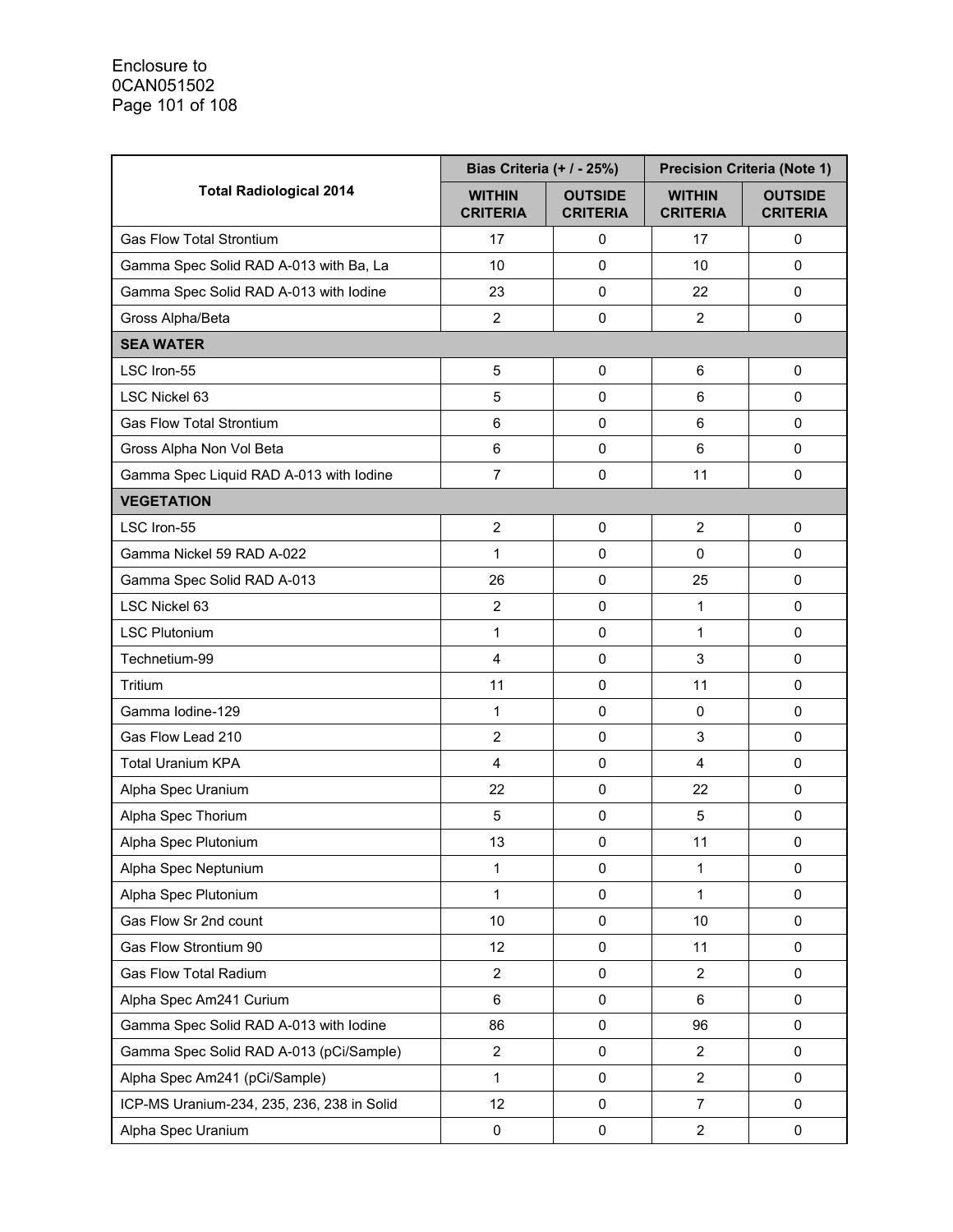|                                                 | Bias Criteria (+ / - 25%)        |                                   | <b>Precision Criteria (Note 1)</b> |                                   |
|-------------------------------------------------|----------------------------------|-----------------------------------|------------------------------------|-----------------------------------|
| <b>Total Radiological 2014</b>                  | <b>WITHIN</b><br><b>CRITERIA</b> | <b>OUTSIDE</b><br><b>CRITERIA</b> | <b>WITHIN</b><br><b>CRITERIA</b>   | <b>OUTSIDE</b><br><b>CRITERIA</b> |
| Gross Alpha/Beta                                | 7                                | $\mathbf 0$                       | 9                                  | 0                                 |
| Alpha Spec Plutonium                            | $\mathsf 0$                      | $\mathbf 0$                       | $\overline{2}$                     | $\mathbf 0$                       |
| Gas Flow Strontium 90                           | 4                                | $\pmb{0}$                         | $\overline{2}$                     | $\mathsf 0$                       |
| ICP-MS Uranium-234, 235, 236, 238 Prep in Solid | $\overline{7}$                   | $\mathsf 0$                       | 4                                  | $\mathbf 0$                       |
| <b>AIR CHARCOAL</b>                             |                                  |                                   |                                    |                                   |
| Gamma Iodine 131 RAD A-013                      | 560                              | 0                                 | 606                                | 0                                 |
| Gamma Iodine-129                                | $\overline{7}$                   | $\pmb{0}$                         | 6                                  | $\mathsf 0$                       |
| Carbon-14                                       | 7                                | $\mathsf 0$                       | 7                                  | $\Omega$                          |
| Carbon-14 (Ascarite/Soda Lime Filter per Liter) | 28                               | $\pmb{0}$                         | 28                                 | $\Omega$                          |
| Gamma lodine 129                                | $\overline{7}$                   | $\pmb{0}$                         | $\overline{7}$                     | $\mathsf 0$                       |
| Gamma Spec Filter                               | $\overline{7}$                   | $\pmb{0}$                         | $\overline{7}$                     | $\mathbf 0$                       |
| <b>DRINKING WATER</b>                           |                                  |                                   |                                    |                                   |
| Alpha Spec Uranium                              | 4                                | $\mathbf 0$                       | 5                                  | $\mathbf 0$                       |
| Alpha Spec Polonium                             | 1                                | $\mathbf 0$                       | 25                                 | $\mathbf 0$                       |
| Tritium                                         | 39                               | 0                                 | 40                                 | $\mathbf 0$                       |
| Carbon-14                                       | $\ensuremath{\mathsf{3}}$        | $\mathbf 0$                       | $\overline{2}$                     | $\mathbf 0$                       |
| lodine-131                                      | $\overline{2}$                   | 0                                 | $\overline{2}$                     | 0                                 |
| LSC Iron-55                                     | 17                               | $\pmb{0}$                         | 16                                 | $\mathbf 0$                       |
| LSC Nickel 63                                   | 16                               | $\pmb{0}$                         | 15                                 | $\mathbf 0$                       |
| LSC Radon 222                                   | 13                               | $\mathbf 0$                       | 13                                 | $\Omega$                          |
| Technetium-99                                   | $\overline{2}$                   | $\pmb{0}$                         | 1                                  | $\mathbf 0$                       |
| Gamma Spec Liquid RAD A-013                     | 17                               | 0                                 | 18                                 | $\pmb{0}$                         |
| Gamma Iodine-129                                | $\overline{2}$                   | 0                                 | 4                                  | 0                                 |
| Gamma Iodine-131                                | 27                               | 0                                 | 26                                 | $\mathbf 0$                       |
| Gas Flow Lead 210                               | $\overline{\mathbf{4}}$          | $\pmb{0}$                         | 3                                  | $\mathbf 0$                       |
| <b>Total Uranium KPA</b>                        | 17                               | $\pmb{0}$                         | 34                                 | 0                                 |
| Alpha Spec Thorium                              | 1                                | $\pmb{0}$                         | 1                                  | $\pmb{0}$                         |
| Gas Flow Radium 228                             | 22                               | $\pmb{0}$                         | 26                                 | 0                                 |
| Alpha Spec Plutonium                            | 3                                | 0                                 | 3                                  | 0                                 |
| Gas Flow Sr 2nd count                           | 12                               | $\pmb{0}$                         | 12                                 | 0                                 |
| Gas Flow Strontium 90                           | 20                               | $\mathsf 0$                       | 22                                 | 0                                 |
| LSC Calcuim 45                                  | $\overline{2}$                   | 0                                 | $\overline{2}$                     | $\pmb{0}$                         |
| Lucas Cell Radium-226                           | 23                               | $\pmb{0}$                         | 49                                 | $\pmb{0}$                         |
| Alpha Spec Am241 Curium                         | $\overline{2}$                   | 0                                 | $\overline{2}$                     | 0                                 |
| <b>Gas Flow Total Strontium</b>                 | 19                               | $\pmb{0}$                         | 18                                 | $\pmb{0}$                         |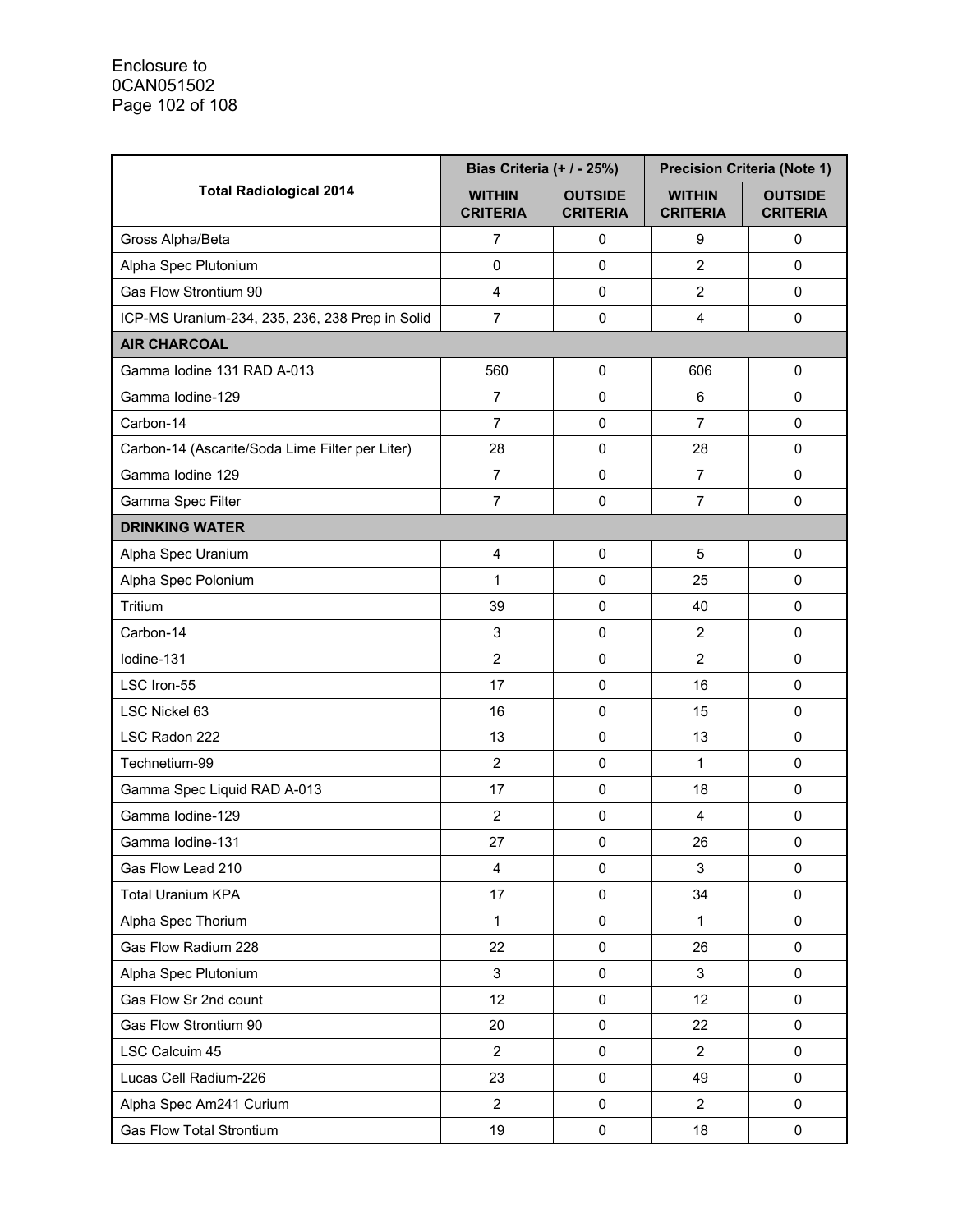|                                                   | Bias Criteria $(+ / -25%)$       |                                   | <b>Precision Criteria (Note 1)</b> |                                   |  |
|---------------------------------------------------|----------------------------------|-----------------------------------|------------------------------------|-----------------------------------|--|
| <b>Total Radiological 2014</b>                    | <b>WITHIN</b><br><b>CRITERIA</b> | <b>OUTSIDE</b><br><b>CRITERIA</b> | <b>WITHIN</b><br><b>CRITERIA</b>   | <b>OUTSIDE</b><br><b>CRITERIA</b> |  |
| Gross Alpha Non Vol Beta                          | 247                              | 0                                 | 214                                | 0                                 |  |
| Tritium in Drinking Water by EPA 906.0            | 28                               | 0                                 | 26                                 | 0                                 |  |
| Gamma Spec Liquid RAD A-013 with Ba, La           | 35                               | $\Omega$                          | 75                                 | 0                                 |  |
| Gas Flow Strontium 89 & 90                        | 17                               | 0                                 | 11                                 | 0                                 |  |
| Gas Flow Total Alpha Radium                       |                                  | $\Omega$                          |                                    | O                                 |  |
| Gross Alpha Co-precipitation                      | 99                               | $\Omega$                          | 91                                 | $\Omega$                          |  |
| Alpha/Beta (Americium Calibration) Drinking Water | 16                               | 0                                 | 16                                 | O                                 |  |
| ECLS-R-GA NJ 48 Hr Rapid Gross Alpha              |                                  | 0                                 | 7                                  | O                                 |  |
| <b>Total</b>                                      | 16535                            |                                   | 19734                              |                                   |  |

Note 1: The RPD must be 20 percent or less, if both samples are greater than 5 times the MDC. If both results are less than 5 times MDC, then the RPD must be equal to or less than 100%. If one result is above the MDC and the other is below the MDC, then the RPD can be calculated using the MDC for the result of the one below the MDC. The RPD must be 100% or less. In the situation where both results are above the MDC but one result is greater than 5 times the MDC and the other is less than 5 times the MDC, the RPD must be less than or equal to 20%. If both results are below MDC, then the limits on % RPD are not applicable.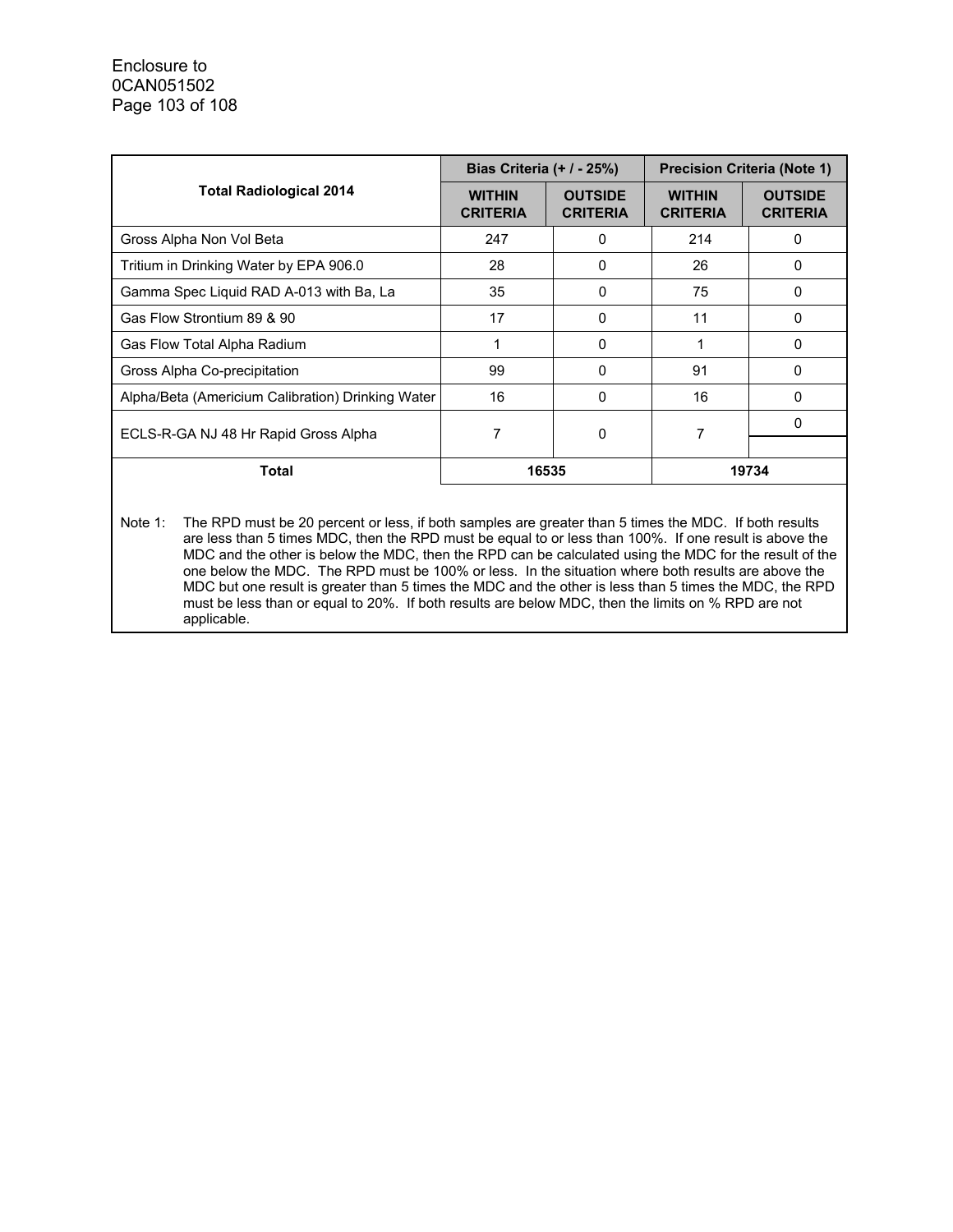#### **TABLE 8 2014 CORRECTIVE ACTION REPORT SUMMARY**

| <b>CORRECTIVE ACTION ID#</b><br><b>&amp; PE FAILURE</b>                                                                                    | <b>DISPOSITION</b>                                                                                                                                                                                                                                                                                                                                                                                                                                                                                                                                                                                                                                                                                                                                               |
|--------------------------------------------------------------------------------------------------------------------------------------------|------------------------------------------------------------------------------------------------------------------------------------------------------------------------------------------------------------------------------------------------------------------------------------------------------------------------------------------------------------------------------------------------------------------------------------------------------------------------------------------------------------------------------------------------------------------------------------------------------------------------------------------------------------------------------------------------------------------------------------------------------------------|
| CARR140605-879<br><b>ISO Documentation of PT</b>                                                                                           | Root Cause Analysis of MAPEP-14-RdV28 in vegetation<br>for Uranium-235 by ICP/MS                                                                                                                                                                                                                                                                                                                                                                                                                                                                                                                                                                                                                                                                                 |
| Failures in MAPEP-14-RdV30<br>for Uranium 235 in Vegetation<br>by ICP/MS and 14-MaS30<br>Uranium-233/234 and<br>Uranium 238 by Alpha Spec. | The root cause of this failure was human error and inattention<br>to detail. The QAO inadvertently entered the incorrect activity<br>for this parameter when she was entering the results on the<br>MAPEP website. 0.261 ug/sample instead of 0.0261<br>ug/sample was entered. The data entry error was not caught<br>during the GL review process. MAPEP results only are peer<br>reviewed by the GL of the applicable area to ensure that the<br>data was entered correctly.                                                                                                                                                                                                                                                                                   |
|                                                                                                                                            | A second PT was successfully analyzed for this matrix.                                                                                                                                                                                                                                                                                                                                                                                                                                                                                                                                                                                                                                                                                                           |
|                                                                                                                                            | Uranium-234/233, and Uranium-238 in soil by Alpha Spec:                                                                                                                                                                                                                                                                                                                                                                                                                                                                                                                                                                                                                                                                                                          |
|                                                                                                                                            | Following reviews of our process and data and conversations<br>with personnel from the affected laboratories, it was<br>determined that all failures were due to an incomplete sample<br>digestion. A total digestion technique using Hydrofluoric Acid<br>was performed on the sample. However, this digestion was<br>not vigorous enough to extract all the U-234 and U-238 from<br>the soil because the analytes were fused into the soil at an<br>extremely high temperature. Due to the high number of labs<br>that received a Not Acceptable rating for this analysis, MAPEP<br>has posted an explanation on the preparation of the Uranium<br>Soil standard on their website.                                                                             |
|                                                                                                                                            | <b>Permanent Corrective/Preventive Actions or</b><br>Improvements:                                                                                                                                                                                                                                                                                                                                                                                                                                                                                                                                                                                                                                                                                               |
|                                                                                                                                            | Upon notification of the failure, the sample was re-digested<br>using a Sodium Hydroxide fusion method prior to ion-<br>exchange separation chemistry. The results for both the<br>U-234 and U-238 fall within acceptable range. In the future,<br>all MAPEP soil samples will be analyzed with a NaOH fusion<br>dissolution technique. Our analytical procedures provide the<br>flexibility to perform different extraction techniques (leaching,<br>HF dissolution) based on client requests. For our DOE<br>clients, complete dissolution using HF has been the approved<br>method for Uranium. Some clients also ask for the Uranium<br>analysis using a leach procedure. In all cases, GEL performs<br>the required contractual procedure for the analysis. |
|                                                                                                                                            | A second PT was successfully analyzed for this matrix.                                                                                                                                                                                                                                                                                                                                                                                                                                                                                                                                                                                                                                                                                                           |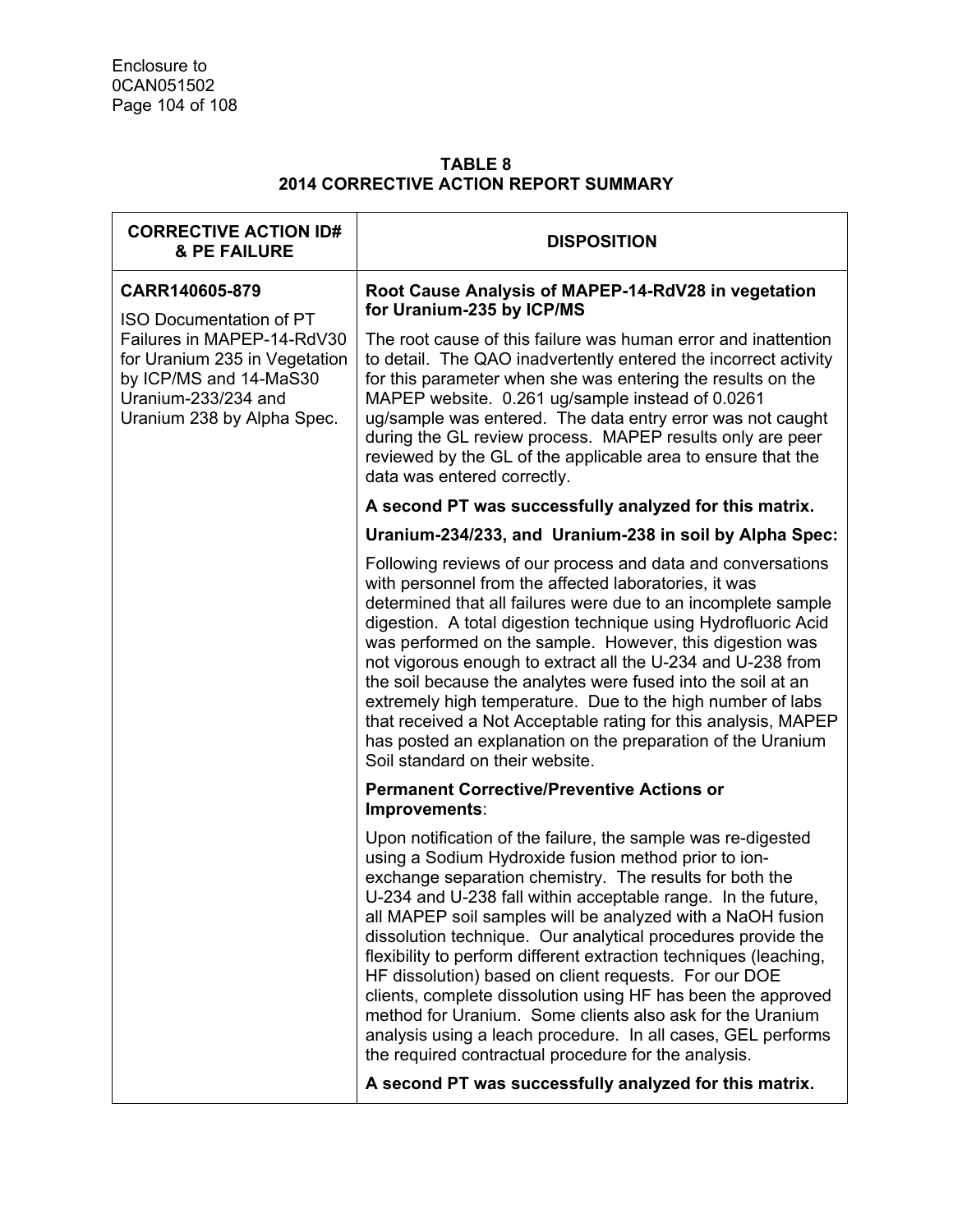| <b>CORRECTIVE ACTION ID#</b><br><b>&amp; PE FAILURE</b>    | <b>DISPOSITION</b>                                                                                                                                                                                                                                                                                                                                                                                                                                                                                  |  |
|------------------------------------------------------------|-----------------------------------------------------------------------------------------------------------------------------------------------------------------------------------------------------------------------------------------------------------------------------------------------------------------------------------------------------------------------------------------------------------------------------------------------------------------------------------------------------|--|
| CARR140520-874                                             | <b>Root Cause Analysis</b>                                                                                                                                                                                                                                                                                                                                                                                                                                                                          |  |
| <b>ISO Documentation of PT</b><br>Failures in -MRAD-20 for | After a thorough review of all data, a definite reason for the<br>failure could not be determined.                                                                                                                                                                                                                                                                                                                                                                                                  |  |
| Americium-241 in water.                                    | The following steps were taken to prove that this elevated bias<br>was an isolated occurrence and that our overall process is<br>within control.                                                                                                                                                                                                                                                                                                                                                    |  |
|                                                            | $1_{-}$<br>The batch quality control samples were reviewed and<br>found to be compliant. The recoveries in the<br>Laboratory Control Sample (LCS) recovered at 98.2%.<br>Two sample duplicates were also prepared in the<br>batch. The RPDs were 4.8 and 8.6.                                                                                                                                                                                                                                       |  |
|                                                            | 2.<br>The sample was re-analyzed in duplicate after the<br>report was received. One with our normal Am-243<br>tracer, and another with Cm-244 tracer. Both of the<br>reanalysis confirm the original reported result (which is<br>outside the range of acceptable results).                                                                                                                                                                                                                         |  |
|                                                            | Control charts for all Am tracer recoveries were also reviewed<br>to determine if there may be an issue with the tracers. While<br>there is a slight bias in the average LCS recovery, it was not<br>significant enough to consider abnormal, and did not come<br>close to accounting for the high result on this analysis.<br>Additionally, since the sample was reanalyzed using two<br>different tracers and achieved the same result, a tracer issue<br>was ruled out as the potential culprit. |  |
|                                                            | <b>Permanent Corrective/Preventive Actions or</b><br>Improvements:                                                                                                                                                                                                                                                                                                                                                                                                                                  |  |
|                                                            | The laboratory must assume unidentified random error caused<br>the elevated bias because all quality control criteria were met<br>for the batch. Additionally, a well characterized performance<br>evaluation sample from another vendor was prepped and<br>analyzed a few weeks after this sample. The Am-241<br>recovered at 105% for this sample and fell well within its<br>acceptance range.                                                                                                   |  |
|                                                            | A second PT was successfully analyzed for this matrix.                                                                                                                                                                                                                                                                                                                                                                                                                                              |  |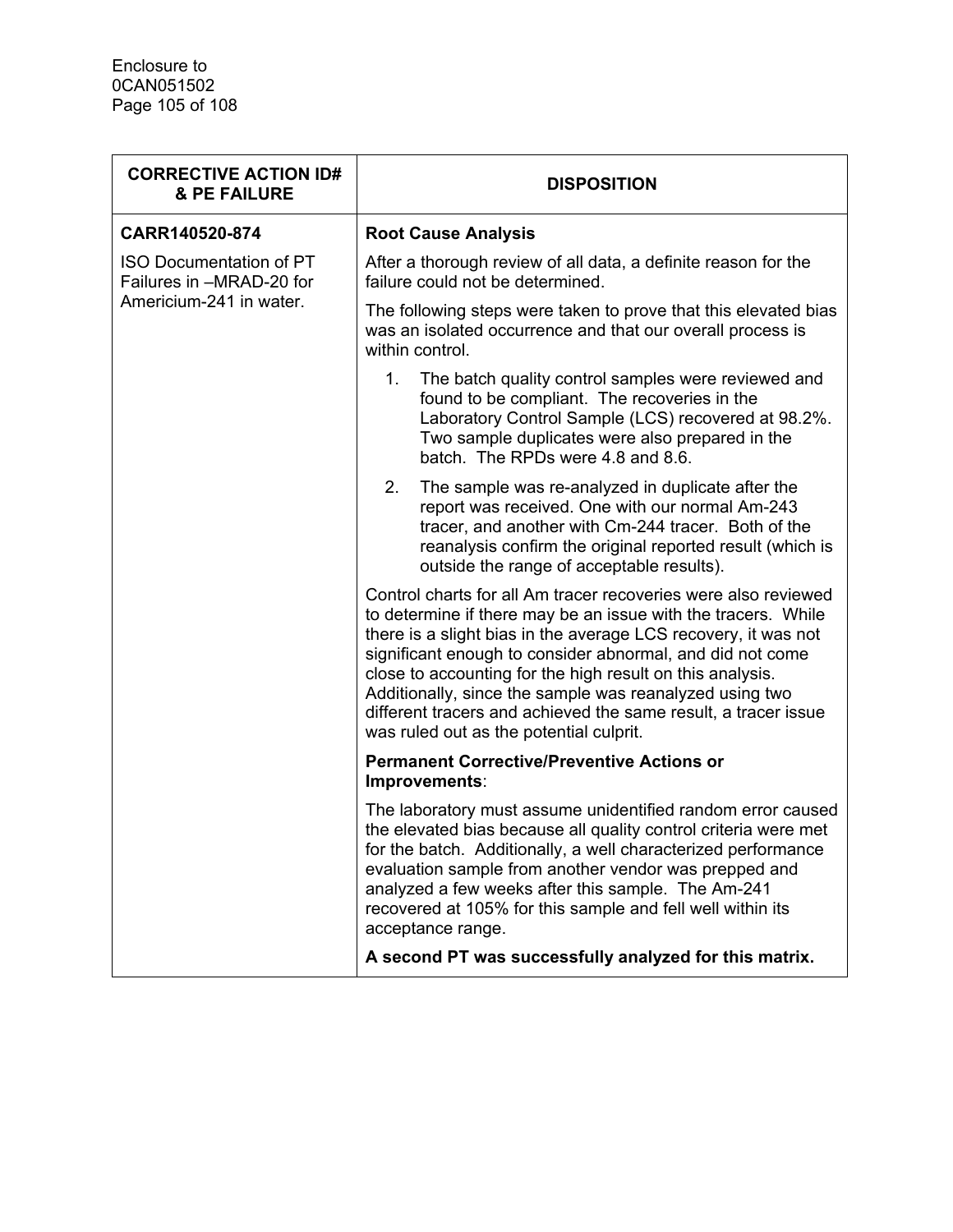| <b>CORRECTIVE ACTION ID#</b><br><b>&amp; PE FAILURE</b> | <b>DISPOSITION</b>                                                                                                                                                                                                                                                                                                                                                                                                                                                                          |
|---------------------------------------------------------|---------------------------------------------------------------------------------------------------------------------------------------------------------------------------------------------------------------------------------------------------------------------------------------------------------------------------------------------------------------------------------------------------------------------------------------------------------------------------------------------|
| CARR140825-902                                          | Root Cause Analysis of Strontium-89 (Sr-89)                                                                                                                                                                                                                                                                                                                                                                                                                                                 |
| For Failures of RAD-98 for<br>Strontium-89 in Water     | After a review of the data, an apparent reason for this<br>discrepancy could not be determined. The following steps<br>were taken to prove that this high bias was an isolated<br>occurrence and that our overall process is within control.                                                                                                                                                                                                                                                |
|                                                         | The batch quality control samples were reviewed and<br>$1_{-}$<br>found to be compliant. The LCS recovered at 103%.                                                                                                                                                                                                                                                                                                                                                                         |
|                                                         | 2.<br>Laboratory control data were also reviewed for trends.<br>None was noted.                                                                                                                                                                                                                                                                                                                                                                                                             |
|                                                         | 3.<br>The instrument calibrations were reviewed for positive<br>biases that could have attributed to this failure. None<br>were noted.                                                                                                                                                                                                                                                                                                                                                      |
|                                                         | Sample duplicates were also prepared and counted<br>4.<br>along with the reported result. All results fell within the<br>method's acceptance range for duplicates.                                                                                                                                                                                                                                                                                                                          |
|                                                         | <b>Permanent Corrective/Preventive Actions or</b><br>Improvements:                                                                                                                                                                                                                                                                                                                                                                                                                          |
|                                                         | The laboratory must assume an unidentified random error<br>caused the high bias for this batch. While the LCS recovered<br>outside to its acceptance range, the matrix spike (MS)<br>recovery fell within both the acceptance range for the MS<br>(80%-120%) and the acceptance range for the LCS (90%-<br>110%). The result was also confirmed using Method LAB<br>PBMS-A-004. The lab will continue to monitor the recoveries<br>of this radionuclide to ensure that there are no issues. |
|                                                         | A second PT was successfully analyzed for this matrix.                                                                                                                                                                                                                                                                                                                                                                                                                                      |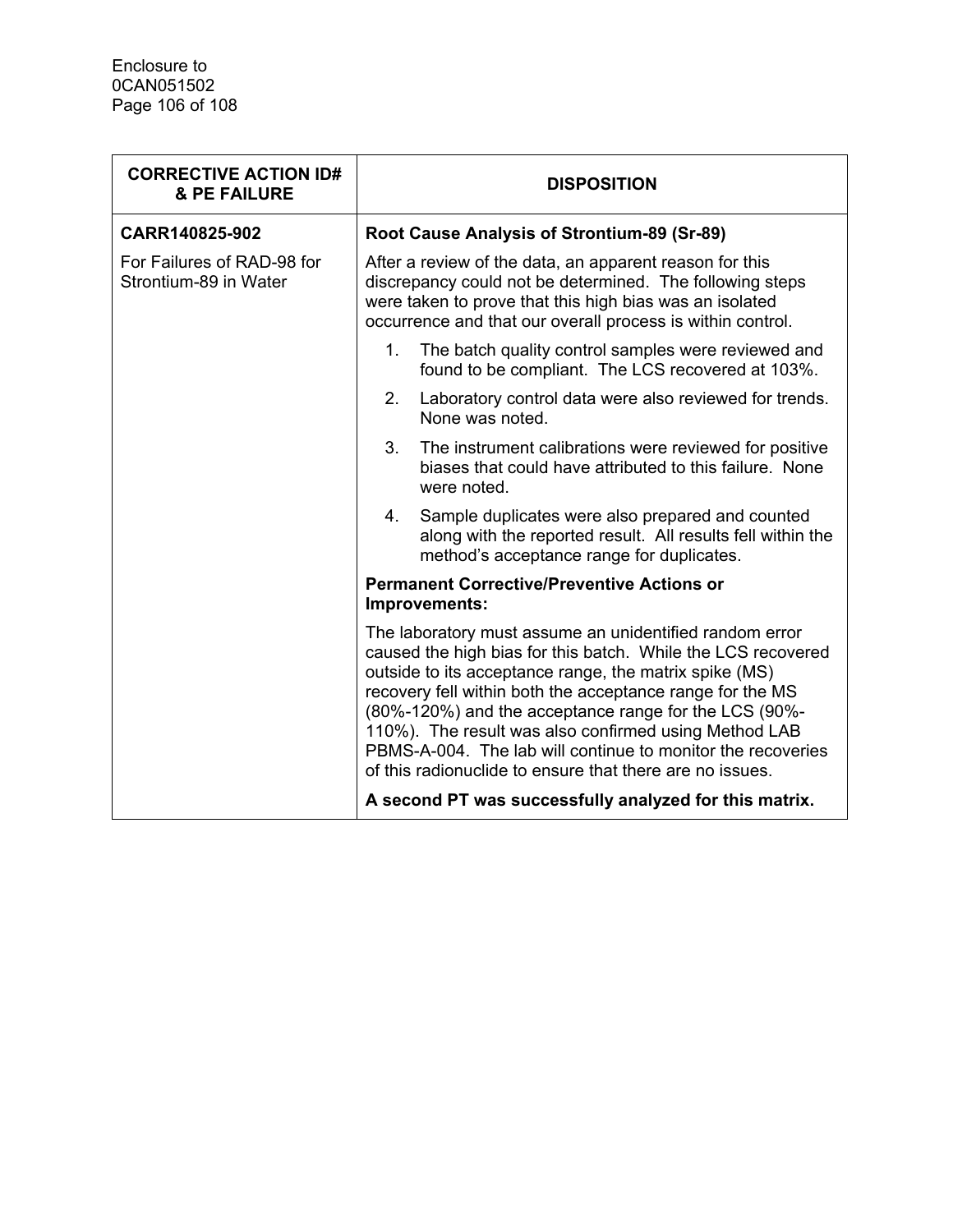Enclosure to 0CAN051502 Page 107 of 108

## **ATTACHMENT 3**

## **SEDIMENT DOSE CALCULATIONS**